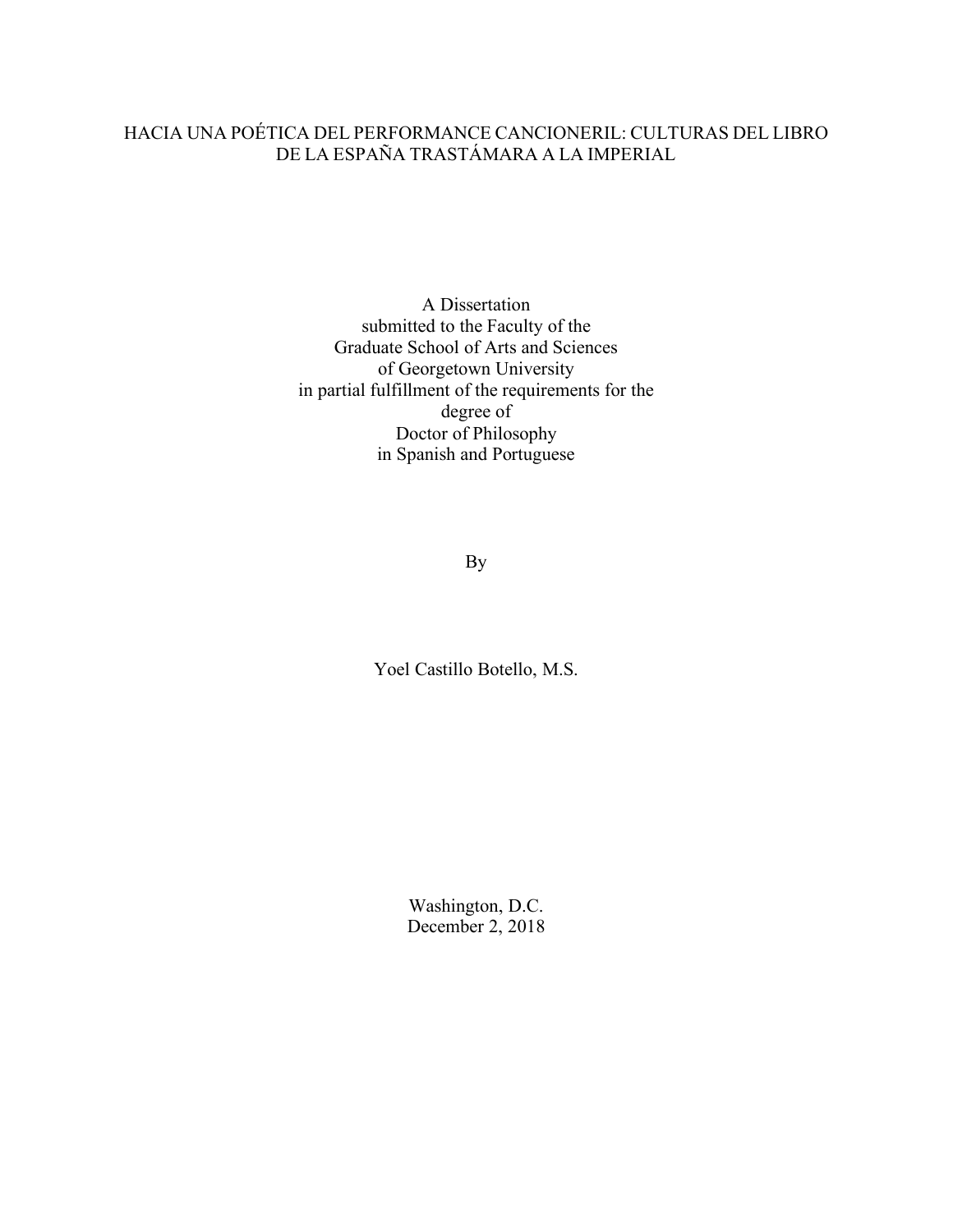Copyright 2018 by Yoel Castillo Botello All Rights Reserved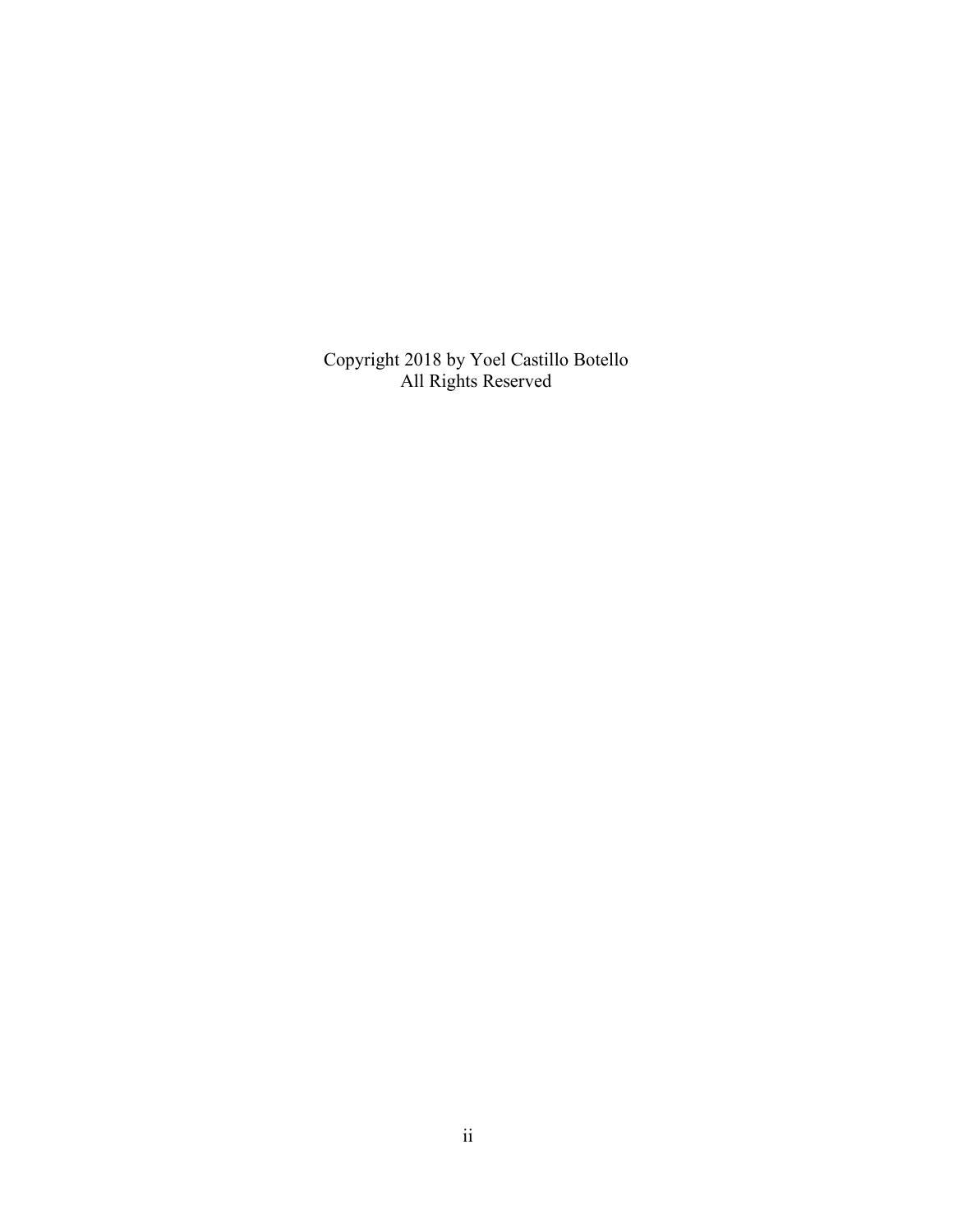## HACIA UNA POÉTICA DEL PERFORMANCE CANCIONERIL: CULTURAS DEL LIBRO DE LA ESPAÑA TRASTÁMARA A LA IMPERIAL

Yoel Castillo Botello, M.S.

Thesis Advisor:Emily C. Francomano*,* Ph.D.

In my dissertation, I examine textual performance in the Spanish *cancionero* (songbook), a type of literary compilation that became an instrument for image projection, social commentary, and humanist exchange in lettered Iberian courts. During the 15th and the 16th centuries, Spanish authors, editors, printers, and readers engaged in a continuum of performative practices that redefined notions of literature and literary aesthetics, authoritative agency, and the book. I study a selection of Castilian *cancionero* manuscripts and printed books and texts that illustrate, more saliently, the rise of vernacular languages, cross-cultural exchange, and the shifting genres that propelled Spain into modernity. From the *Cancionero de Baena* (c. 1426- 1430) (Ms. 37, BnF) to the *Cancionero general* by Hernando del Castillo, printed for the first time in Valencia in 1511, these collections are representatives of the social anxieties and cultural negotiations that occur in the Iberian Peninsula as new literary tastes, technologies of the written word, and socio-political discourses converge. Due to their composite make-up, these anthologies are an archival treasure from which to learn about the history of reading in the Iberian Peninsula.

The advent of print in Spain during the late 15th century, did not limit transmission of handwritten materials. For nearly two centuries, manuscripts and printed books circulated hand by hand, often text-borrowing and imitating each other's physical and organizational features.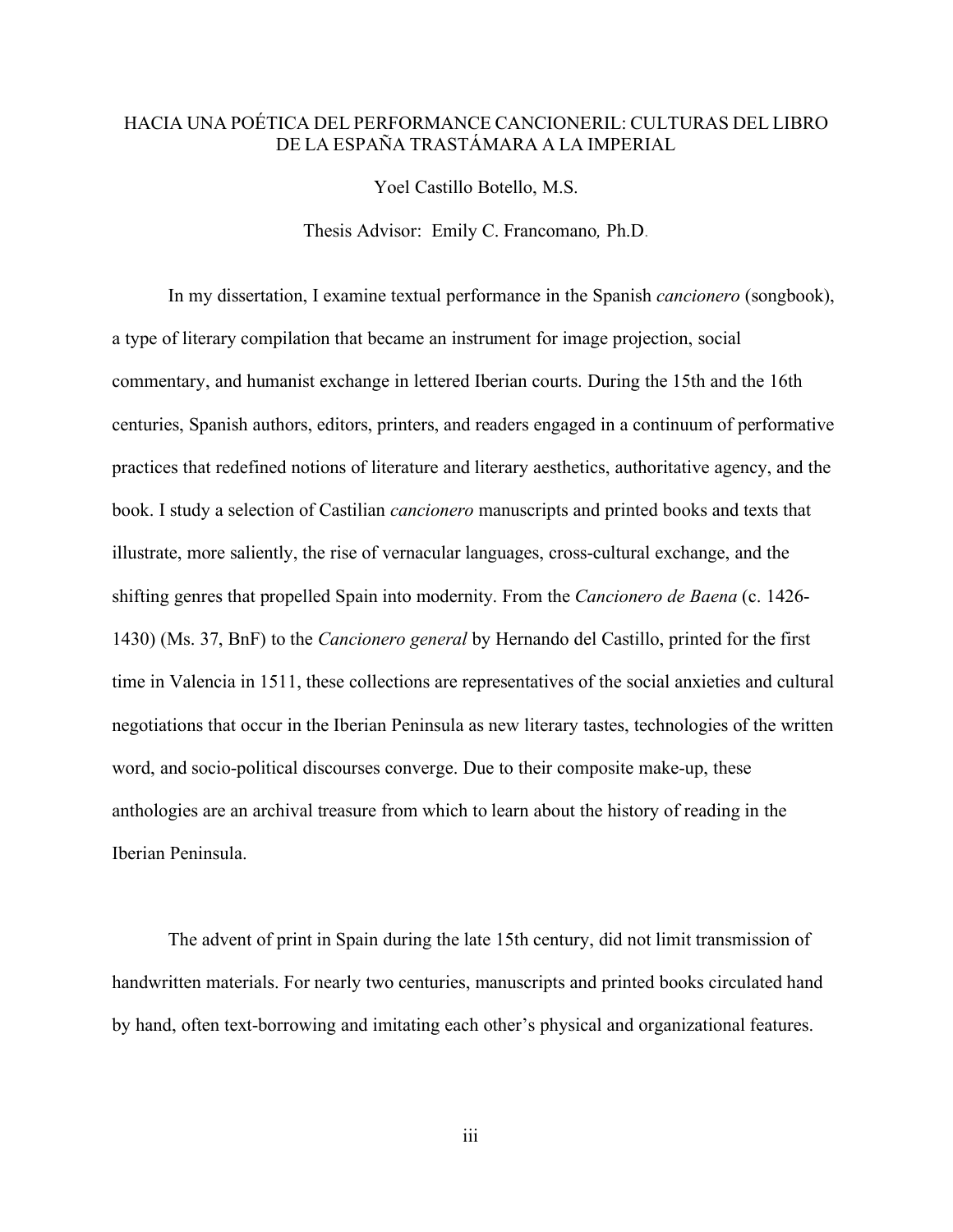Contemporary material culture scholars have confronted the heterogeneity of pre-modern books with a mix of enthusiasm and perplexity. As the appearance of books became more malleable and ever-wider networks of trade emerged, reading -both individually and communally- became more complex: Who interacted with and read which types of books, and to what purposes? Why did handwritten materials continue to be so popular and in which scenarios? What can we learn about current literary activities by scrutinizing book hermeneutics at the dawn of modernity? In today's scholarly realities, while technology continues to alter reading and intellectual exchange, are there limits to what we call the book? Taking the instability and variability of texts and their material support as my point of departure. I argue that *cancionero* performance lies in the negotiations of old and new modes, agents, and limits of textual representation.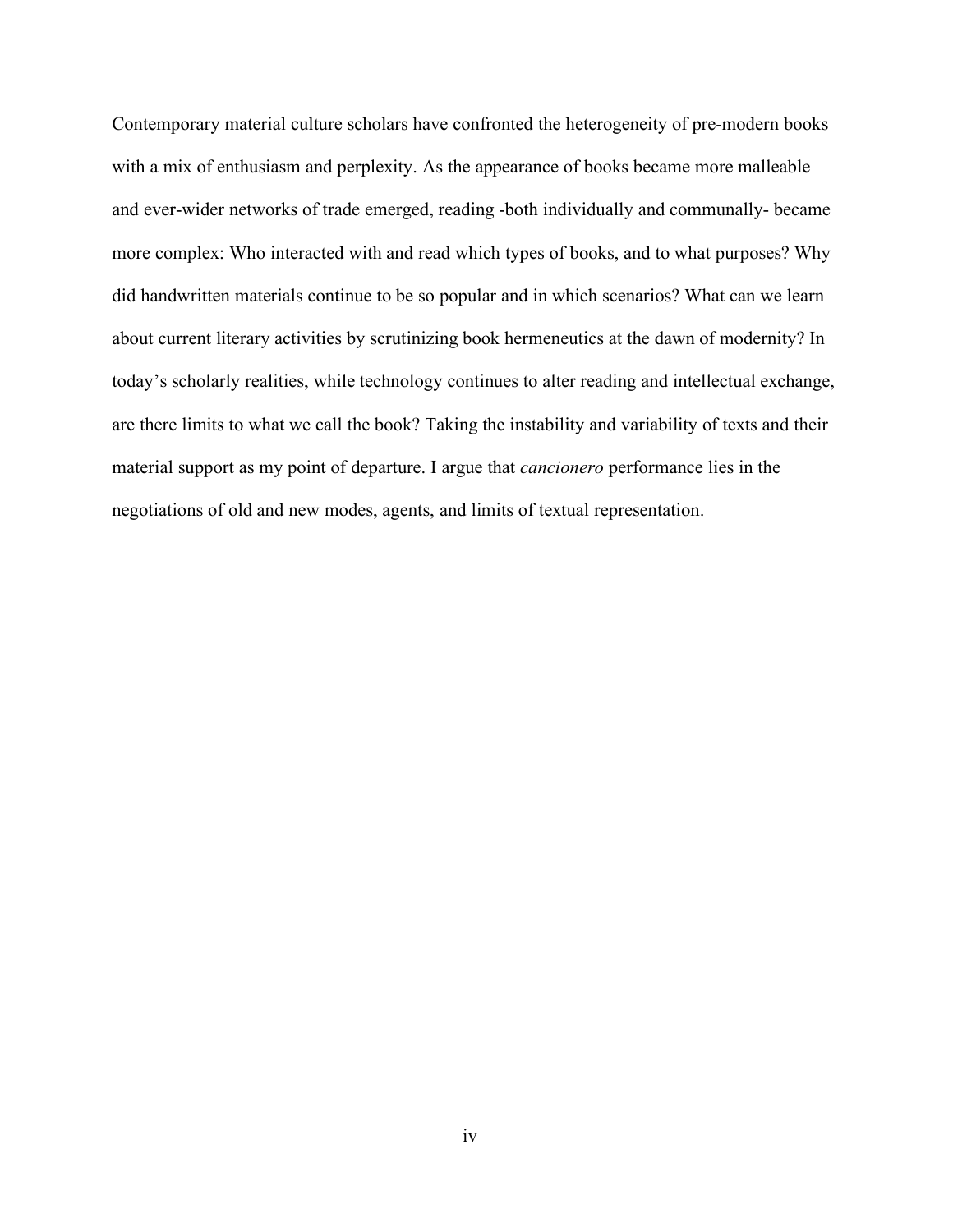#### AGRADECIMIENTOS

El primer y mayor agradecimiento es para mi familia. Mi doctorado es ante todo una continuación de un sueño compartido, que inició con la savia humana e intelectual de mis padres, Sara Botello Ramírez y Roberto Castillo Díaz, a quienes debo lo que soy y mi pasión por las letras. Agradezco a mis hermanos Andria y Roberto, por su cariño incondicional y confianza en mí. A mis sobrinos Analidia, Annabeth, Orren y Zora por ser incansable fuente de inspiración.

Agradezco a mi tutora y guía, la profesora Emily C. Francomano, por su apoyo categórico y su entrega a mi proyecto y aspiraciones desde los primeros años de mis estudios doctorales. No existen palabras para expresar mi plena gratitud ante tanta generosidad. Quisiera agradecer de forma encarecida a mis lectores, la profesora Barbara Mujica y el profesor Albert Lloret, por sus comentarios y diálogo enriquecedores. Importante además fue el apoyo y aliento de mis estimados profesores, Gwen Kirkpatrick, Alejandro Yarza, Vivaldo Santos y Cristina Sanz.

A mi familia en DC, Gabriel Villarroel, Bohumira Smidakova, Nohora Arrieta Fernández, Amelia Neumeyer y Sandra Pires, agradezco que hayan vivido conmigo cada paso de mi proyecto como si fuese propio. A mis amigos Mercedes Ontoria Peña, Montserrat Lau, José Cornelio, Mercedes López Rodríguez, Denise Kripper, Mónica Vallin, Ángela Donate Velasco, Felipe Toro Franco y otros colegas con cuyos nombres llenaría numerosas páginas de este documento, agradezco su cariño, inmensa colegialidad y buenas vibras.

A Sophie H. Maier, por su amistad infinita.

A Elad Carmel, por su amor paciente.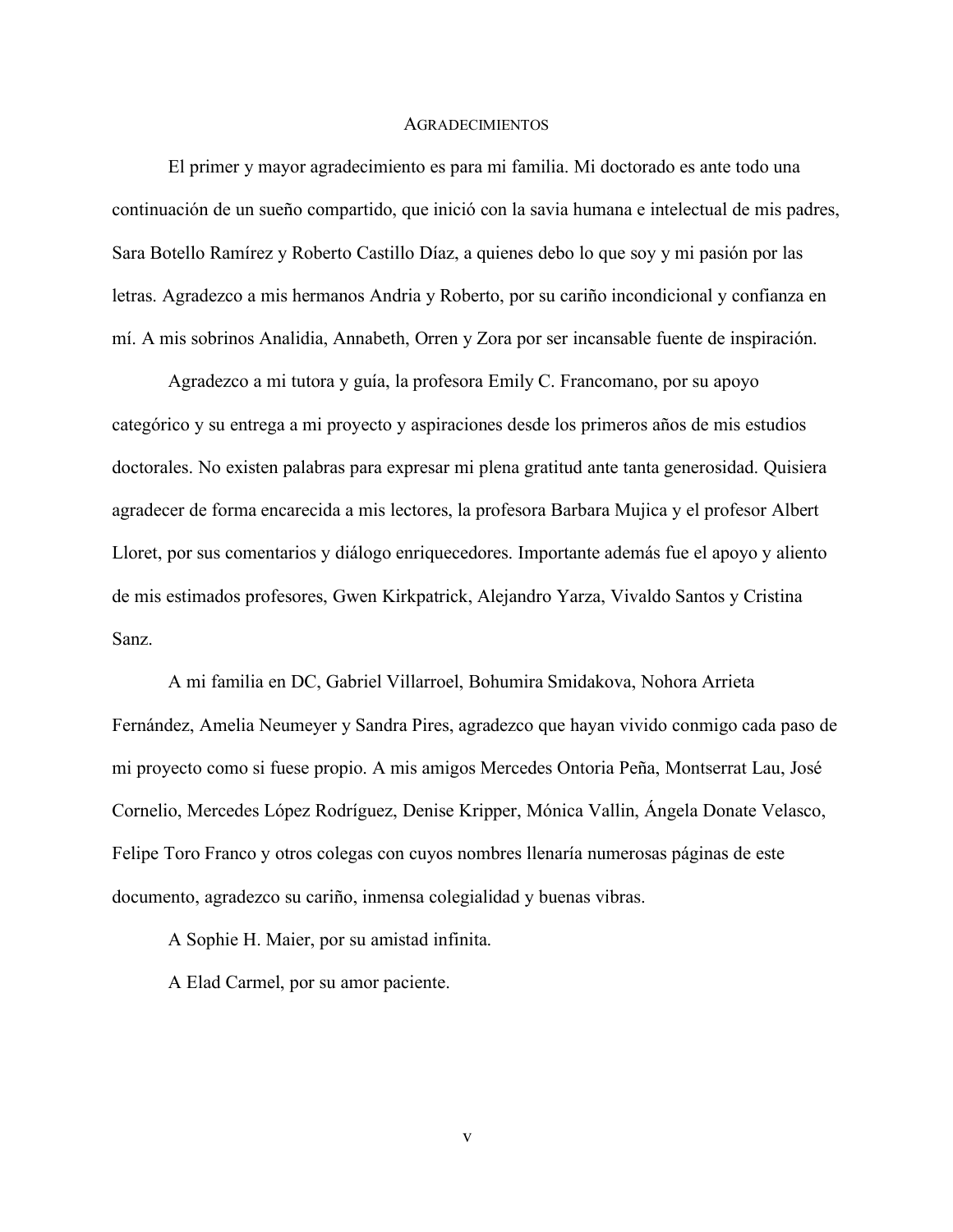#### RECONOCIMIENTOS ADICIONALES

Los viajes profesionales y trabajo de archivo necesarios para mi disertación no hubieran sido posibles sin la asistencia de las siguientes instituciones:

*Department of Spanish and Portuguese* (Georgetown University) *Graduate School of Arts and Sciences* (Georgetown University) *Centre for Medieval Literature* (University of Southern Denmark) *Swedish Research Institute in Istanbul Biblioteca Nacional de España Biblioteca Nacional de Catalunya Bibliothèque Nationale de France The British Library The Great Library* (Museum Plantin Moretus) *Houghton Library* (Harvard University)

Extiendo un reconocimiento especial al Consortium for Faculty Diversity in Liberal Arts Colleges y al Departamento de Lenguas Modernas de Wabash College por auspiciar la culminación de mi proyecto.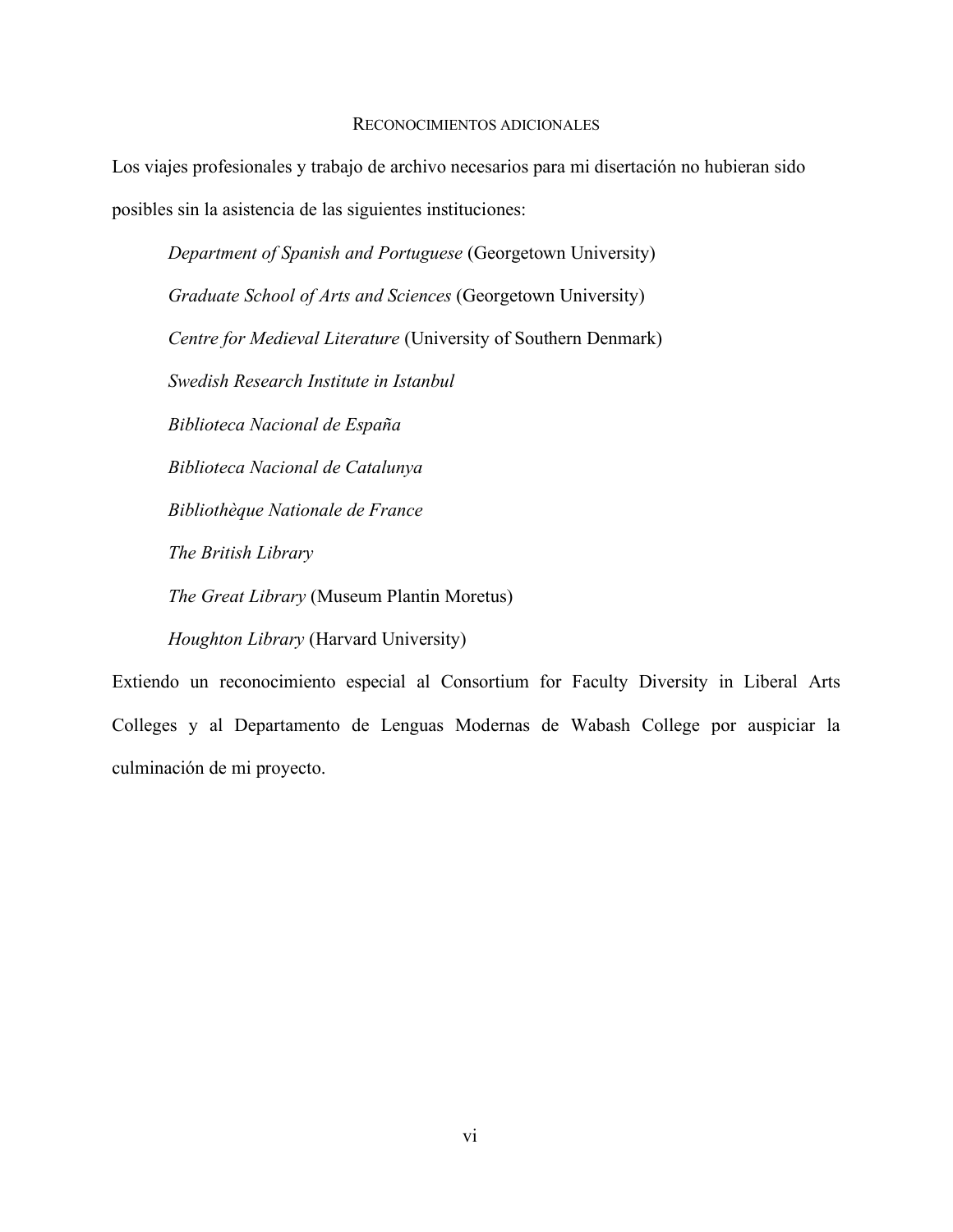# ÍNDICE

| INTRODUCCIÓN. HACIA UNA POÉTICA DEL PERFORMANCE EN EL CANCIONERO   |  |
|--------------------------------------------------------------------|--|
| ESPAÑOL: DEL CANCIONERO DE BAENA AL CANCIONERO GENERAL DE HERNANDO |  |
| <b>DEL CASTILLO</b>                                                |  |

| CAPÍTULO 1: TEXTUALIDAD Y PLACER EN LOS CANCIONEROS ESPAÑOLES DEL<br><b>SIGLO XV</b>        |  |
|---------------------------------------------------------------------------------------------|--|
|                                                                                             |  |
| 1.2. La condición textual "de mucha e diversas artes" en el Cancionero de Baena  19         |  |
|                                                                                             |  |
|                                                                                             |  |
| 1.5. Elementos populares, interreligiosidad y plurilingüismo en la lírica de cancionero  39 |  |
| CAPÍTULO 2: EL <i>CANCIONERO GENERAL</i> Y LA CULTURA DE IMPRENTA EN EL<br><b>SIGLO XVI</b> |  |
|                                                                                             |  |
|                                                                                             |  |
|                                                                                             |  |
|                                                                                             |  |
| 2.5. El Cancionero de obras de burlas provocantes a risa de 1519 y Carajicomedia  62        |  |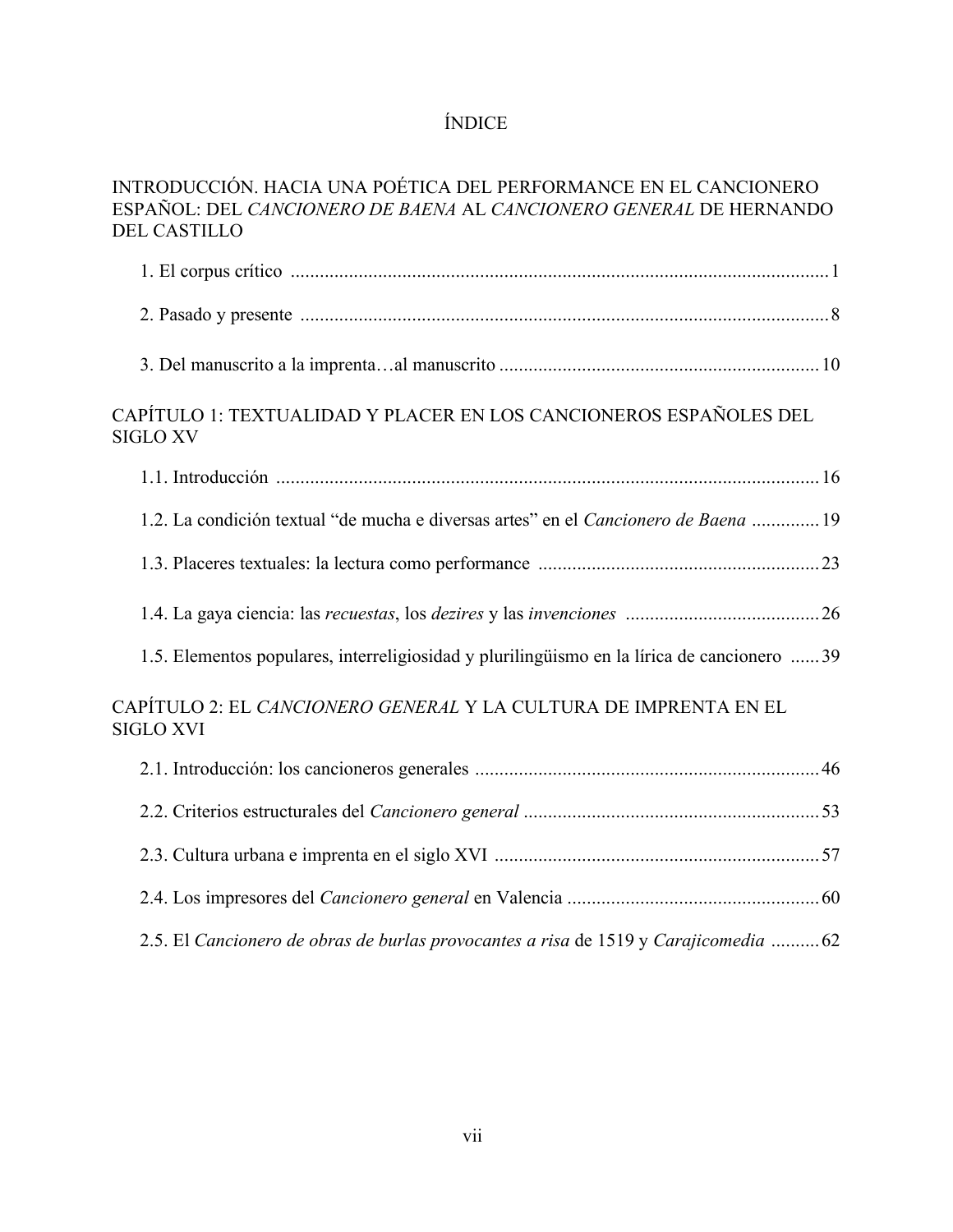# CAPÍTULO 3: *COPLAS DE LA PANADERA*: SÁTIRA SOCIAL Y CANCIONEROS MANUSCRITOS EN EL SIGLO XVI

| ANEXO: Texto de las Coplas de la panadera con anotaciones sobre los personajes  100 |  |
|-------------------------------------------------------------------------------------|--|
|                                                                                     |  |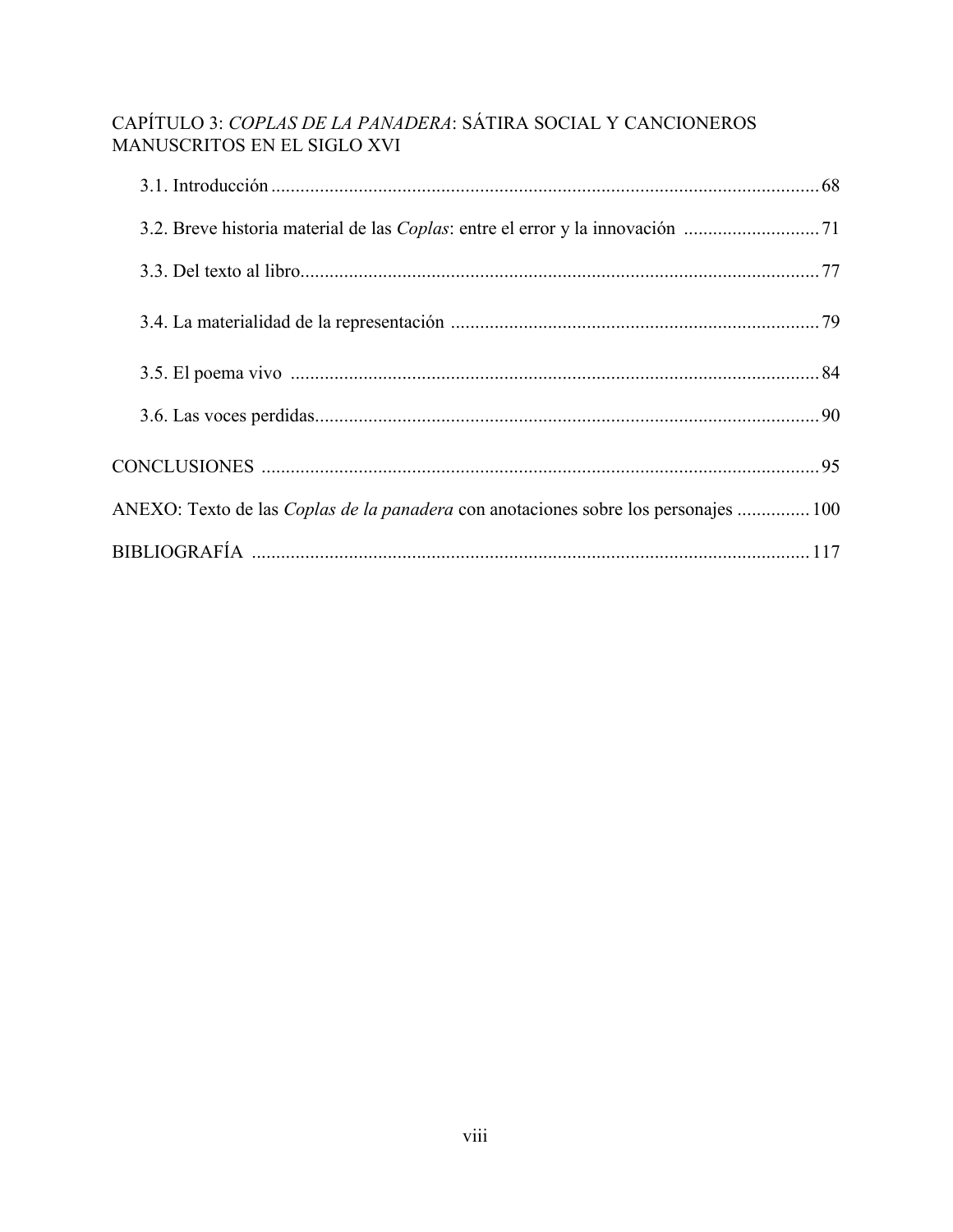## **INTRODUCCIÓN**

# **HACIA UNA POÉTICA DEL** *PERFORMANCE* **EN EL** *CANCIONERO* **ESPAÑOL: DEL**  *CANCIONERO DE BAENA* **AL** *CANCIONERO GENERAL* **DE HERNANDO DEL CASTILLO**

### **1. El corpus crítico**

Mi investigación se centra específicamente en las dinámicas de representación que afectan la producción, circulación y recepción de los cancioneros españoles durante los siglos XV y XVI. Aunque los estudios sobre cancioneros han llegado a un momento de eclosión crítica, impulsado en parte por el auge e influencia de los estudios culturales, el corpus crítico de los últimos años continúa exponiendo brechas entre diversos tipos de análisis poético y disciplinas académicas. Luego de casi dos décadas, con obvios e importantes progresos, las palabras de Julian Weiss (1998) continúan definiendo el estado actual de los estudios sobre la lírica cancioneril:

much of the work done in the *cancioneros* is still rooted on largely unexamined assumptions about literary canons, aesthetic, social, and political categories and values. This is poetry that since the early nineteenth century has occupied a liminal space in the minds of critics. It has been the terrain upon which critics have staked out boundaries separating pairs of contrasting conceptual categories. Culturally, for example, it has been read to locate the difference between medieval and Renaissance (or early modern); esthetically, the "insincerity" and artificiality of the court lyric has invoked to demonstrate… the poetic authenticity of canonical texts… The history of *cancionero* studies is a measure of our evolving notions of "literature" and "culture," since much of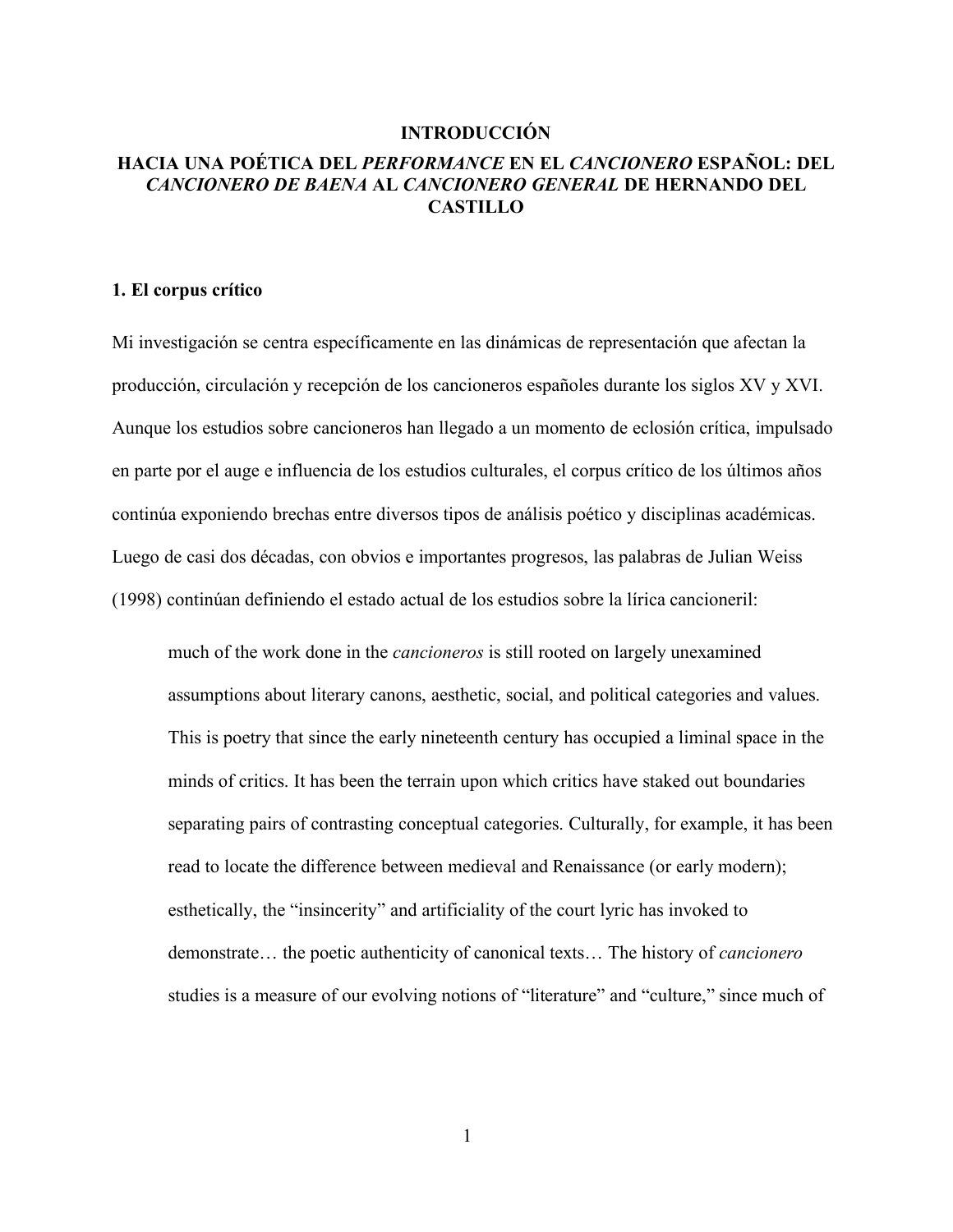the interpretative criticism has been designed to vindicate or deny its status as "art."

(*Poetry at Court* 3)

Hasta la fecha de publicación de estas palabras, se observa una producción bastante numerosa de estudios críticos que el mismo Weiss llama "conocimiento empírico" sobre los cancioneros (1). Uno de los más importantes la publicación del *Catálogo-índice* de Brian Dutton (1982), que continúa siendo de referencia bibliográfica fundamental para la investigación. Del mismo modo, se debe mencionar la publicación del *Repertorio métrico digital de la poesía cancioneril del siglo XV* de Ana M. Gómez-Bravo (1999). Se suman además varios estudios sobre métrica y verso de lírica cancioneril castellana realizados por Vicenç Beltran (1988, 19996, 1998, 1999), Casa Rigall (1995). El mayor número de trabajos de esta índole, sin embargo, corresponde al cúmulo de monografías dedicadas a la edición crítica de cancioneros tanto colectivos (colecciones con representación de varios poetas), como de autor (colecciones de textos de autoría específica, como la de Juan del Encina, Jorge Manrique, Antón de Montoro, entre otros). Al mismo tiempo, textos como *Troubadour Revival*, de Roger Boase (1978); *La poesía amatoria*, de Keith Whinnom (1981), *The Poet's Art*, de Julian Weiss (1991) continúan siendo esenciales para el estudio de la lírica cancioneril desde el punto de vista de su contexto de producción cultural.

En este sentido, se puede decir que una buena parte de los criterios con los que desarrollo mi disertación, se inspiran en un corpus que no ha continuado generándose y enriqueciéndose durante los últimos años, especialmente gracias a proyectos críticos colectivos, entre los cuales resalto por su importancia para mi estudio los siguientes: *Poetry at Court in Trastamara Spain: from the* Cancionero de Baena *to the* Cancionero general, dirigido por Julian Weiss y Michael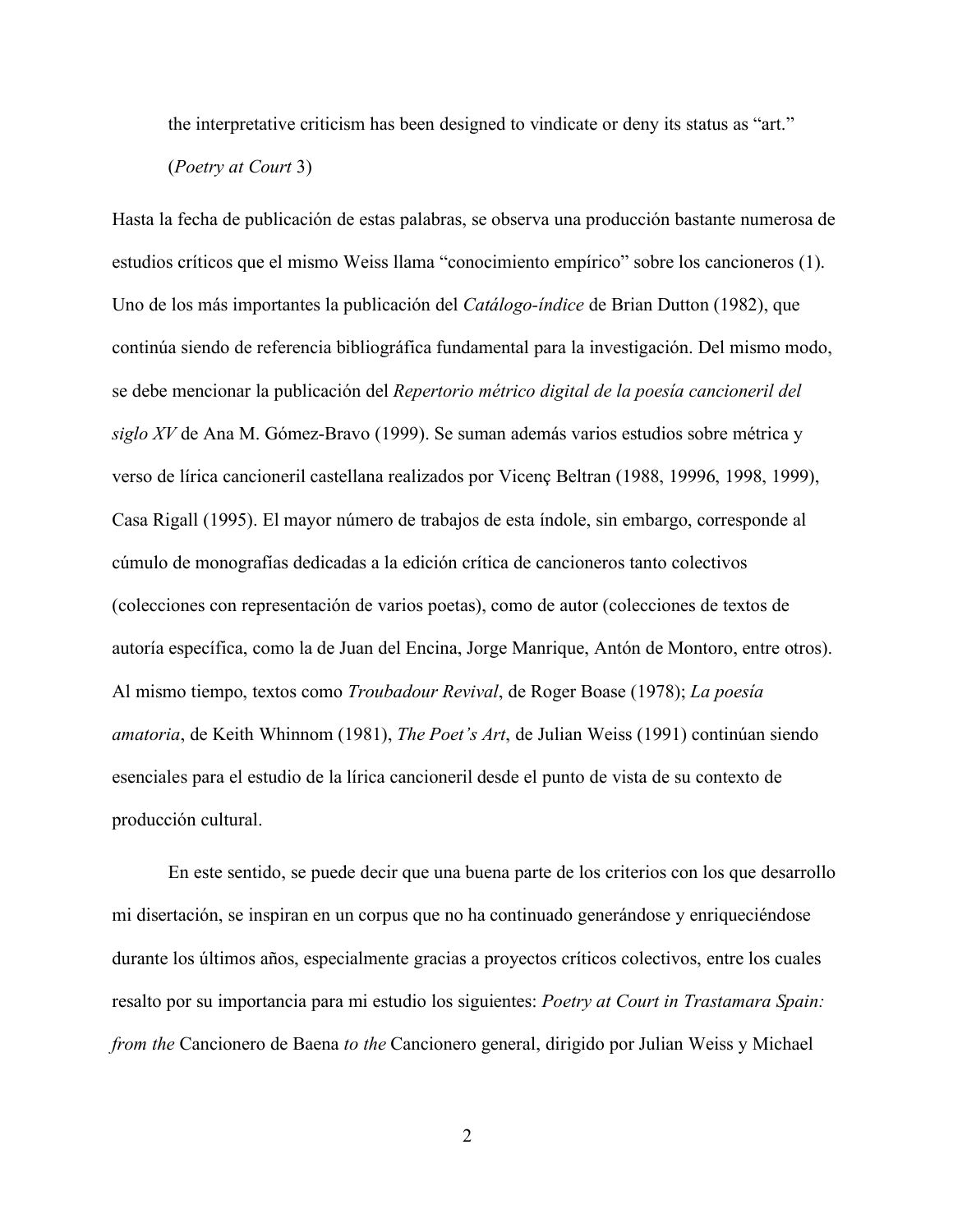Gerli (1998) y la colección de *Estudios sobre el Cancionero general* (2 vols.), dirigido por los críticos Marta Haro Cortés, Rafael Beltrán, José Luis Canet y Héctor H. Gassó (2012).

Aunque los compendios críticos antes mencionados han mostrado un interés creciente en las cualidades polifacéticas de los cancioneros castellanos, el paradigma de estudios textuales con base en el autor continúa siendo el más usual en la crítica. Aun no se han llevado a cabo suficientes estudios que exploren la "agencia textual" que Ana M. Gómez Bravo define como el valor autorreferencial no solo de los autores de textos poéticos en el siglo XV, sino del soporte material en el que se inscriben las composiciones. ¿Qué sucede cuando los textos cancioneriles entran contacto con la materialidad del libro pre-moderno? Tomando como punto de partida la indeterminación e inestabilidad de los textos literarios en su presentación material, mi proyecto intenta llenar un vacío en la investigación, analizando diferentes escenarios textuales que permiten por un lado enriquecer evaluaciones canónicas sobre la lírica castellana durante el cuatrocientos y principios del siglo XVI, y por otro lado ampliar nuestra perspectiva sobre la influencia de las corrientes del *studia humanitatis* en la península ibérica. Como afirma Jerome McGann, "texts are 'free,' and so are the makers of those texts" (95), de modo que de antemano acepto que mi análisis, como todo ejercicio crítico, puede estar de hecho violentando esa libertad textual.

Mi definición de representación<sup>1</sup> en los cancioneros españoles es compleja, debido a la naturaleza igualmente difícil de los cancioneros. Habría que empezar por definir el término *cancionero*, como tradición literaria, como objeto material y como empresa socio-cultural que

 <sup>1</sup> Se usarán los términos representación y *performance* de forma indistinta, para analizar los diferentes estados textuales y materiales que llenan esta disertación.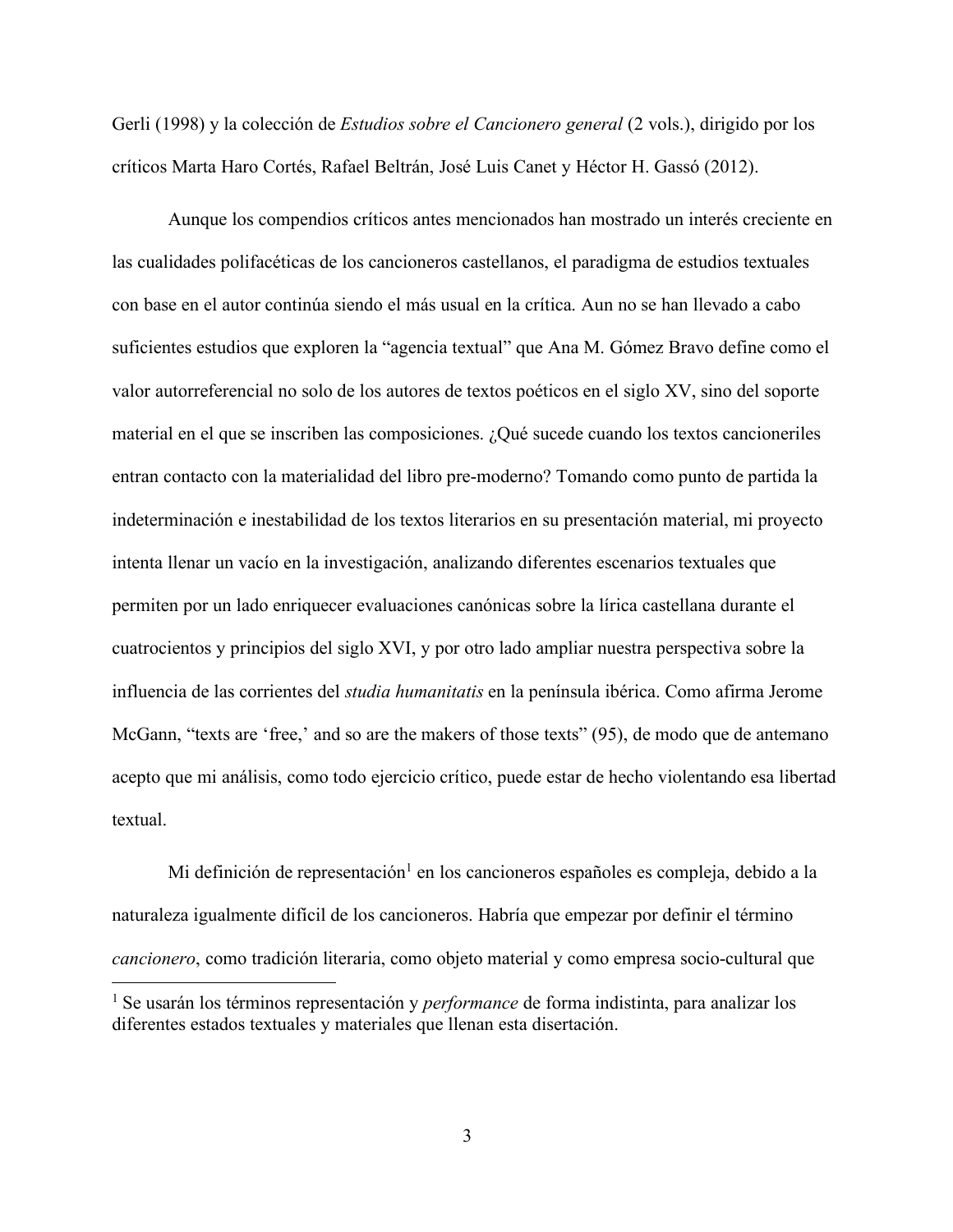sirve de puente entre casi tres siglos de producción cultural. El término 'cancionero' es polémico, empleado por la convención académica como un sitio de cohesión canónica. La crítica Dorothy Severin lo llama un "género malnombrado".2 No todos los textos son *canciones*, <sup>3</sup> en el sentido trovadoresco del vocablo, ni el término *canción* encierra la diversidad de los versos, métricas, tropos y modos de transmisión. Por otro lado, muchos de dichos textos presentan varias ediciones, con mayor o menor grado de atención crítica, y también con mayor o menor grado de adaptación y manipulación acorde con los preceptos de género, estilo, autoría, editor y época de recepción. El *Catálogo índice de la poesía cancioneril del siglo XV*, desarrollado por Brian Dutton y publicado en 1982, documenta casi 200 manuscritos y unas 221 publicaciones impresas durante la baja Edad Media española, en la que aparecen además importantes datos bibliográficos (*vidas*) y composiciones (*razos*) de más de 800 figuras. Las divergencias entre los manuscritos e impresos presentes en el *Catálogo* dependen en gran medida de la "historia codicológica" en la que se imbrica cada colección, "en distintas épocas para distintos lectores con distintos gustos y fines" (Gerli 12).

Dentro del período específico en el cual me enfoco, que comprende desde la aparición del *Cancionero de Baena* (c. 1426-1430) (PN1, Catálogo Electrónico de Dutton) (Ms. 37, BnF) hasta las primeras impresiones del *Cancionero general* de Hernando del Castillo en Valencia (CG) (1511, 11CG; 1514, 14CG), estas colecciones manifiestan las ansiedades y negociaciones

 <sup>2</sup> "Cancionero: un género malnombrado", *Cultura Neolatina*, vol. 54, 1994, 95-105.

<sup>3</sup> Poemas de tres partes con "una cabeza de cuatro versos o más, que expresan el motivo central de la composición…una redondilla, con rimas diferentes a las de la cabeza… (y) una parte final o vuelta, que retoma las rimas -y con frecuencia palabras o sintagmas enteros- de los versos iniciales" (Alonso 26).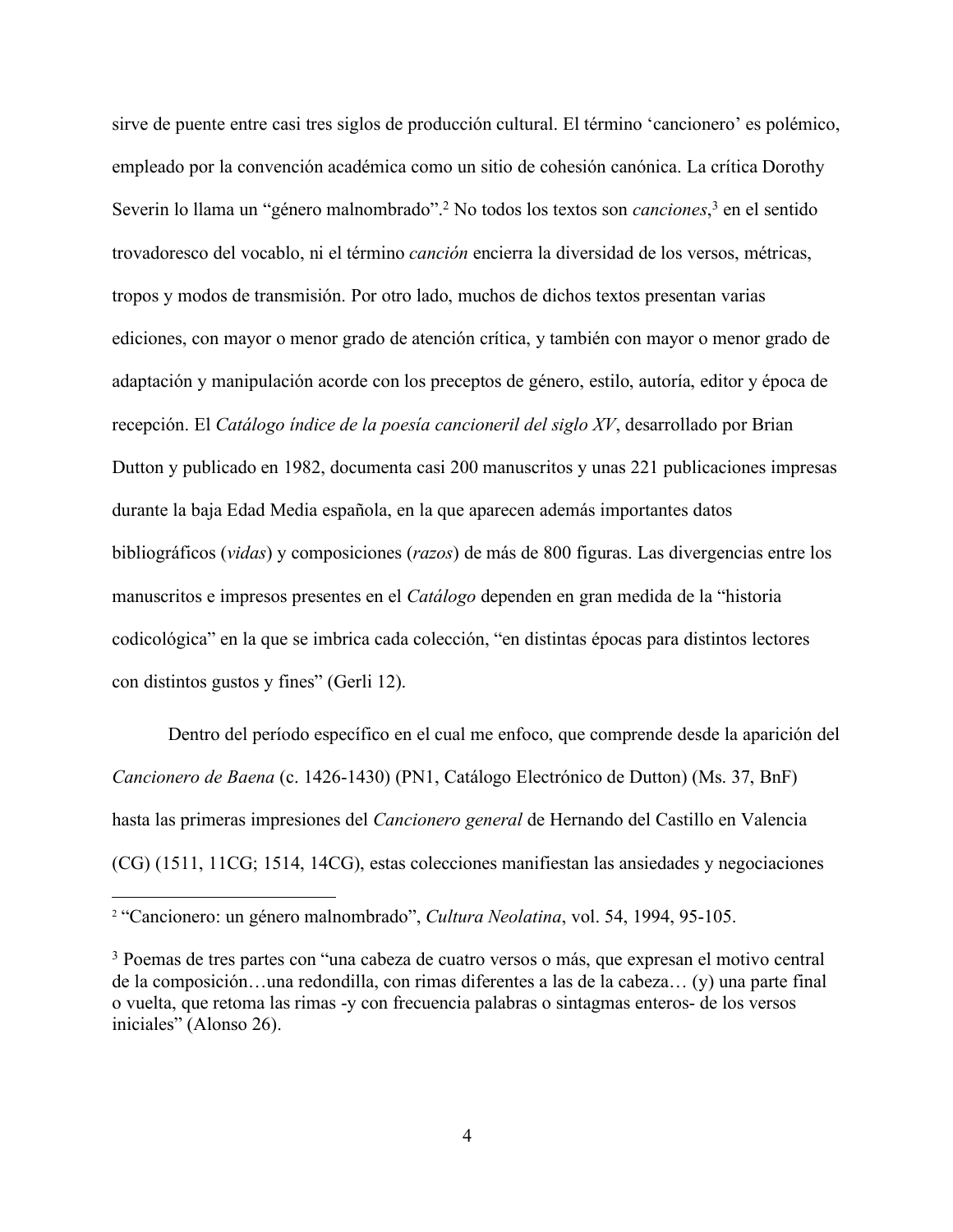culturales que se producen en escenarios de producción y recepción literaria afectados por una crisis de los valores feudales durante el reinado de la dinastía Trastámara,<sup>4</sup> y un tránsito rápido pero desigual hacia una era tecnológica nueva en la producción y circulación de la palabra escrita. Como instrumentos para la imitación, el ingenio poético y la memoria, los *cancioneros* españoles no son únicamente producto de los diferentes discursos y modos de representación que les atraviesan, sino detonante para el replanteamiento de dichos discursos en su contexto histórico.

El *Cancionero de Baena*, por ejemplo, revela los problemas presentes en la corte de Juan II de Castilla (1406-1454), cuyo reinado había heredado un recrudecimiento de la guerra contra Granada -último reino musulmán en la península-, la crisis de sucesión dinástica de la corte aragonesa, y la declaración de las infames leyes de Ayllón, que restringieron severamente la vida de las comunidades judías mudéjares en 1429. El *Cancionero General,* por su parte, muestra como ningún otro el dinámico proceso editorial que, con la llegada de la imprenta a España (1472), desencadena una nueva relación entre las tecnologías del libro y la cultura literaria en los centros urbanos y cortes de la península. Al mismo tiempo, surgen nuevas formas de interacción con los textos que, como se verá a lo largo de la disertación, involucran lo que Emily C. Francomano denomina las "agencias múltiples" que definen la trayectoria del *libro* (*The Prison of Love* 107). Ambos proyectos colectivos pueden definirse como, por un lado, amalgamas de huellas textuales de culturas cortesanas que reinventan su nobleza refugiándose en lo que Michael Gerli llama "una crisálida elegante y anacrónica en que se intentaba vivir en un mundo

 <sup>4</sup> Para los problemas relacionados con la pérdida de los poderes feudales y el conflicto contra el empuje centralizador de la monarquía castellana, váse Suárez Fernández (1975), Valdeón Baruque (1966) y Nieto Soria (1999).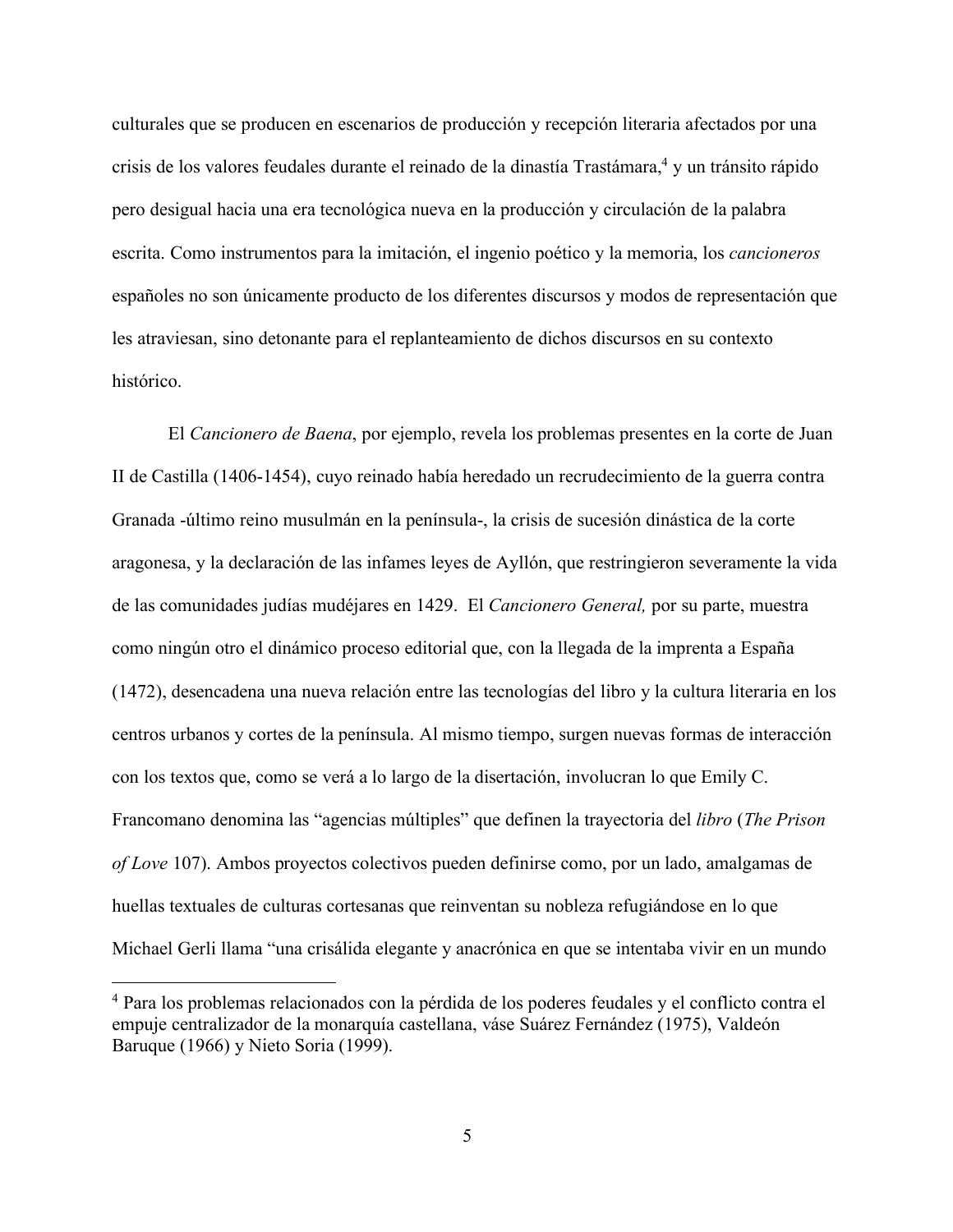más soñado que verdadero" (9).5 Por otro lado, desde sus diferentes formatos y fuentes, como detonantes de la experimentación poética, a la penetración del humanismo europeo en el devenir intelectual español y a la crítica social a una escala no antes vista gracias a la posibilidad de los cancioneros de intercalar varias generaciones de producción cultural, y diversas capas de discursos interconectados.

Relacionado a esto encontramos lo que críticos sobre oralidad y textualidad como Paul Zumthor (1972) y Bernard Cerquiglini (1989) definieron como el *mouvance* y *variance* de los textos medievales. Zumthor plantea una relación entre oralidad y textualidad en la cual el poder de mediación de las manifestaciones orales medievales, como parte integral del proceso creativo, contribuye a la errata, es decir, las posibles alteraciones que los amanuenses, impresores y traductores ejercen sobre el supuesto texto original. El grado de anonimidad o de fluidez en la autoría de los textos y la consiguiente serie de modificaciones que pueden estos sufrir producen lo que Zumthor denomina "estados textuales" (*Essai* 72). Además de problematizar la posición de la figura del autor, estos estados textuales permiten ver la composición como producto de una labor colectiva y siempre por concluir. El concepto de v*ariance*, por su parte, se enfoca de forma similar en la inestabilidad de los textos, pero desde los procesos editoriales por los que atraviesa un mismo texto a lo largo del tiempo. Cerquiglini, en este sentido, se aparta del énfasis de Zumthor en la oralidad, y reenfoca la atención en la condición fluctuante de la materialidad textual.

 <sup>5</sup> Para la relación entre la extensa producción de lírica cortés en correspondencia con el declive social, véase además Boase (1978).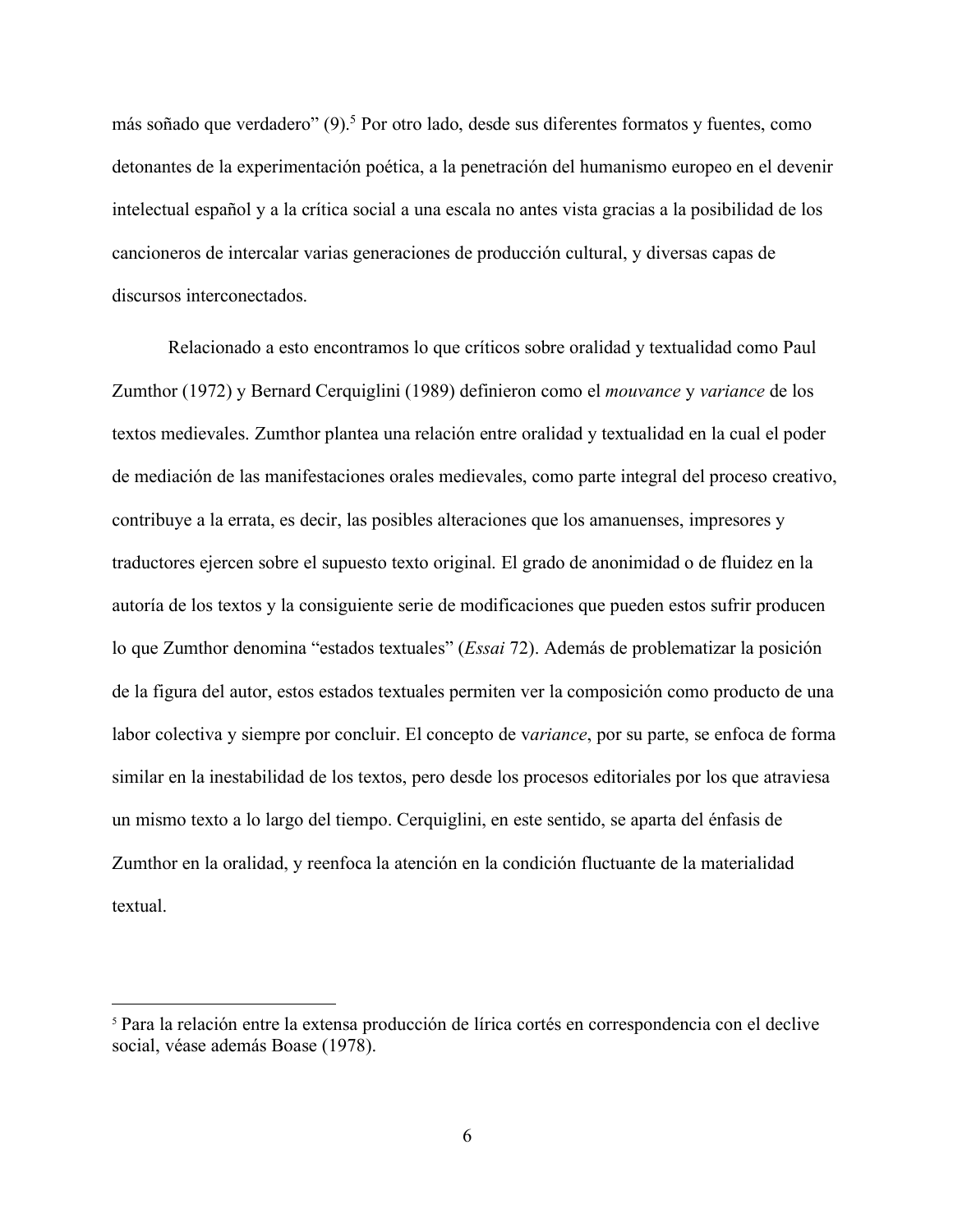Los *cancioneros*, arguyo, no solo son ejemplos del movimiento y la variación, sino de la trascendencia del conocimiento a través de su adaptabilidad a técnicas discursivas y modos de recepción en una sociedad cambiante. Tanto el *Cancionero de Baena* como el *Cancionero general*, por ejemplo, poseen como propósito principal el de recuperar "toda" la composición lírica "que en todos los tiempos passados fasta aui fisieron e ordenaron e composieron e metrificaron" (Ed. de Azáceta, pp. 3-4). En dos épocas tan diferentes, ambos letrados imaginan y dialogan con la historia literaria por medio de la cultura material dominante, y negocian pasado y presente por medio de la representación. De este modo, recrean la historia y vida social de la literatura castellana a través de (y gracias a) la libertad textual. Por otro lado, los ejemplos que analizo en mi investigación apuntan a un tipo de interacción con materiales literarios que evidencian lo que Jonathan Hart llama "textual imitation", donde la representación en la composición literaria no funciona únicamente como un reflejo del mundo sino como interpretación y declaración del mundo, "both reflective and creative" (5).

Los estados textuales constituyen también, de esta forma, estados en performance, mímesis de una realidad caracterizada por la ceremonia, el despliegue público de habilidades intelectuales y la acumulación de interacciones humanas a través de la palabra escrita. De modo que mi tesis se enfoca en escenarios y procesos textuales donde espacios, voces, ideologías y recursos poéticos adquieren forma física y visual. Desde mi perspectiva, y partiendo de la evidencia que ofrece una selección de cancioneros manuscritos e impresos, así como de teorías del libro que abordan al manuscrito y libro impreso en los albores de la imprenta como un proceso en constante variación.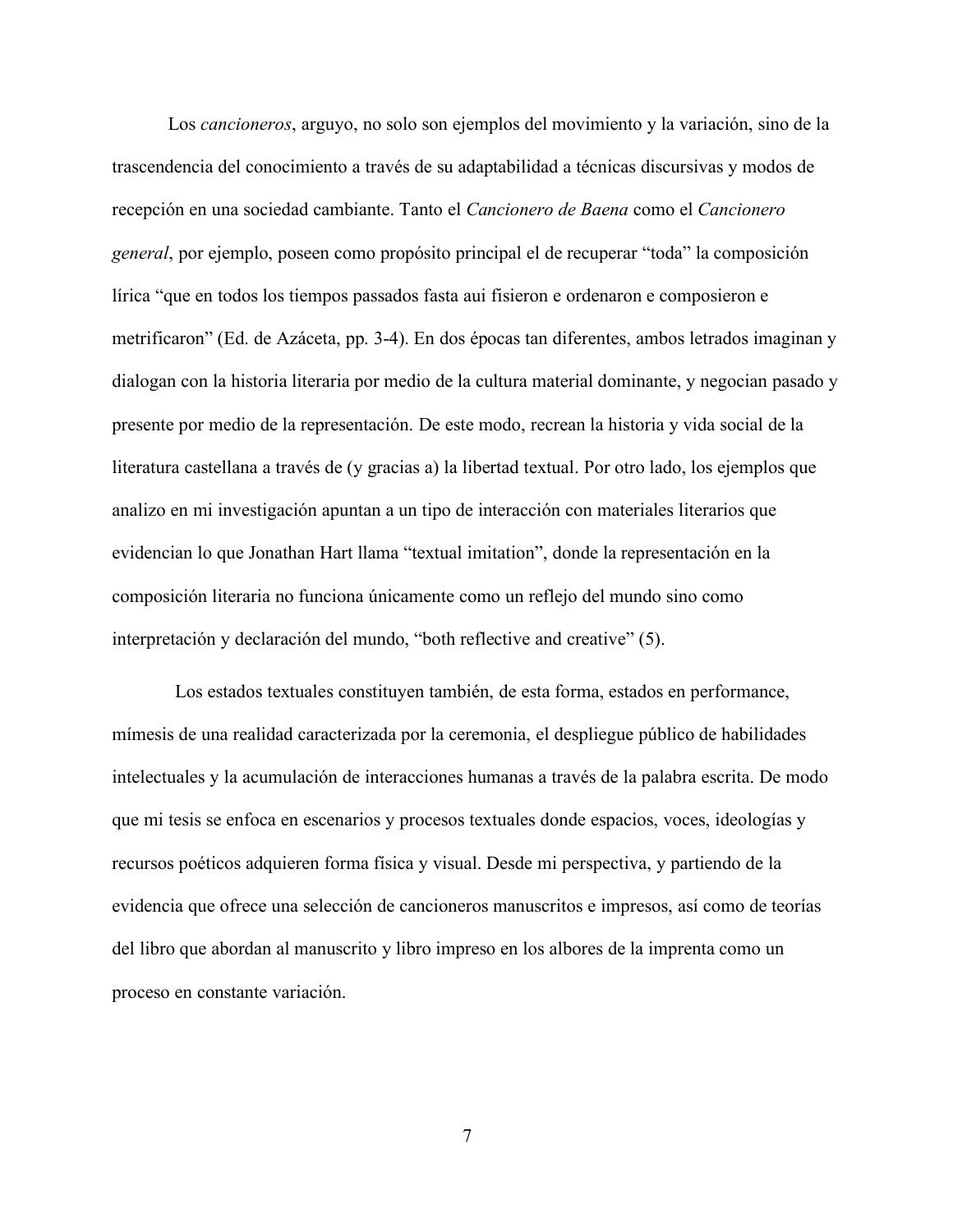#### **2. Pasado y presente**

En febrero de 1993, Georgetown University fue sede del primer simposio dedicado exclusivamente a los estudios sobre poesía cancioneril (Weiss 1): "Poetry at Court in Trastamaran Spain: From the *Cancionero de Baena* to the *Cancionero general*". Tanto la conferencia como la publicación posterior de varias de sus ponencias impulsaron una discusión sobre el estado actual de los estudios sobre poesía cancioneril y realizaron un llamado a la confluencia entre poéticas del pasado y el presente: "For the conjunction of *cancionero* and cultural studies requires us to examine our own relationship to the past." (Weiss 16).

En uno de los artículos compendiados, "Cultural Studies in the *Gaya Ciencia*", Mark D. Johnston destaca algunas de las particularidades de la lírica cancioneril cuatrocentista que la convierten en vehículo idóneo para reconsiderar además el futuro de los estudios culturales. El autor encuentra una correspondencia entre la composición poética y otro grupo de actividades no necesariamente poéticas, pero intrínsecamente relacionadas a la composición. Johnston observa que, aunque para comprender mejor la poesía cancioneril, "then and now, here and there" (236), se requiera de mayor labor enciclopédica y etnográfica con respecto al contexto sociopolítico, económico y cultural del siglo XV castellano, esto, sin embargo, no es suficiente. Un análisis profundo sobre la relación de retroalimentación entre *gaya ciencia* y estudios culturales se centraría, según Johnston, en los aspectos relacionales entre los diferentes focos contextuales; las prácticas y formas discursivas; las condiciones de producción, circulación y consumo de los cancioneros; las relaciones de poder; el discurso ideológico; y la experiencia del sujeto en su posicionamiento ante mencionados contextos, discursos, producción literaria, ideología y poder.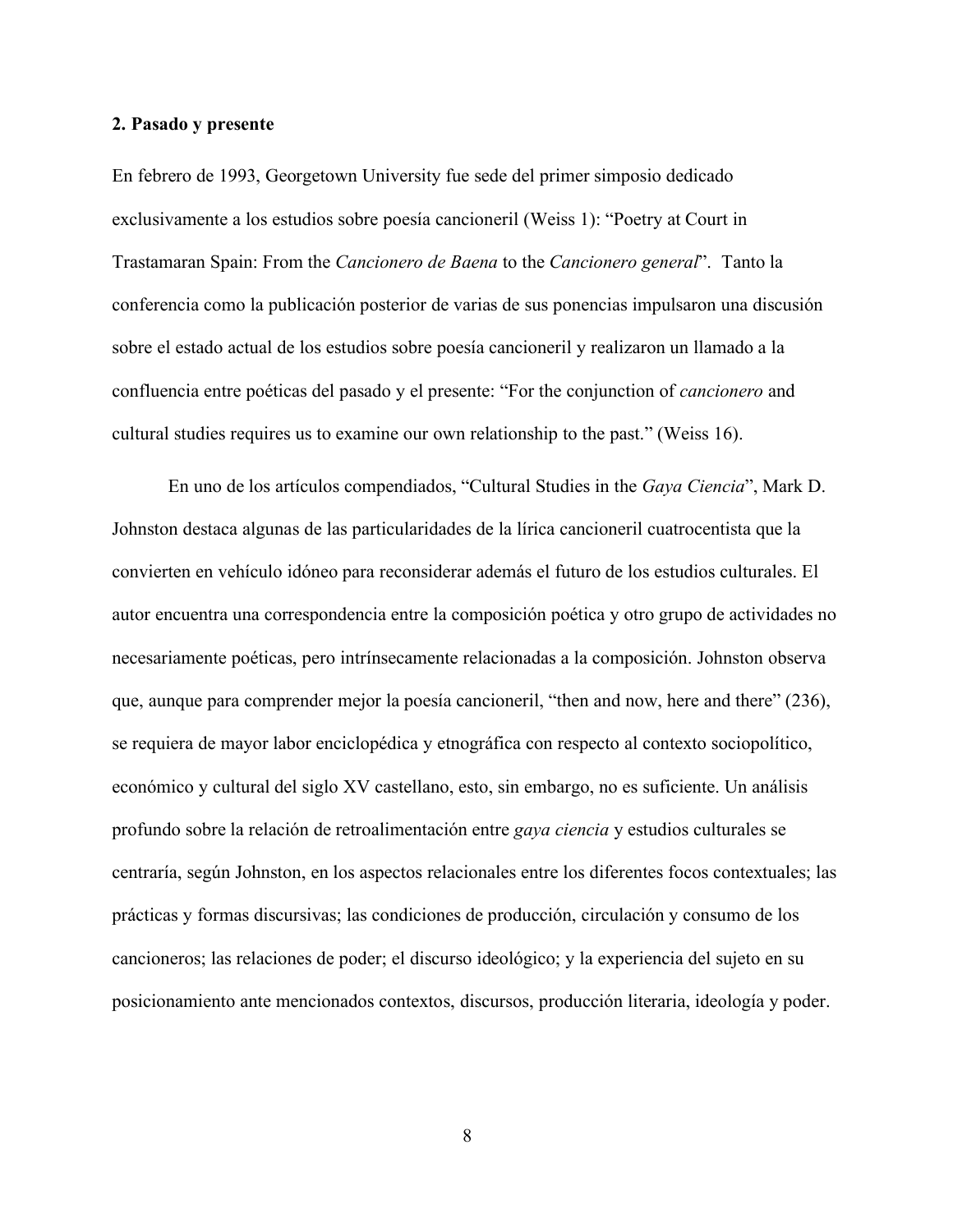La fecha para el encuentro en Georgetown no pudo haber sido más propicia. En 1990, con la publicación del número *New Philology* en la revista académica *Speculum*, se había desarrollado un debate violento sobre el estado vigente de los estudios medievales y las deficiencias metodológicas en la interpretación de la evidencia material. Ninguno de los artículos publicados causó tanta conmoción como la introducción de Stephen G. Nichols, "Philology in a Manupscript Culture" donde el autor habla sobre las limitaciones del análisis filológico tradicional en sus diferentes etapas, el cual trata al manuscrito como "texto y lenguaje" exclusivamente, obviando en gran medida: "the important supplements that were part and parcel of medieval text production: visual images, and annotations of various forms (rubrics, "captions", glosses and interpolations)" (7). Todos estos elementos suplementarios invocan o apuntan siempre, sin lugar a dudas, a sujetos en escenarios de representación. El texto medieval no es según Nichols únicamente un repositorio de textos, sino "una proyección de actitudes sociales colectivas" que no pueden ser completamente percibidas a menos que se expanda el análisis de la cultura medieval letrada: desde la acción de leer textos hasta la capacidad de interpretación de un sinnúmero de simbologías visuales. Nichols hace énfasis en la serie de apropiaciones miméticas presentes en el texto medieval, con la superposición constante de narrativas visuales y verbales, de las que no escapan las copias o reproducciones de los textos originales. El llamado de Nichols a volver a la cultura de los manuscritos, pero desde la perspectiva de una "nueva filología", promovió una crítica mejor posicionada ante los peligros del análisis de manuscritos medievales desde nuestra realidad postmoderna. De esta perspectiva, podríamos dar agencia filológica a una "cultura medieval que no solo fue diversa, sino que cultivó dicha diversidad" (9).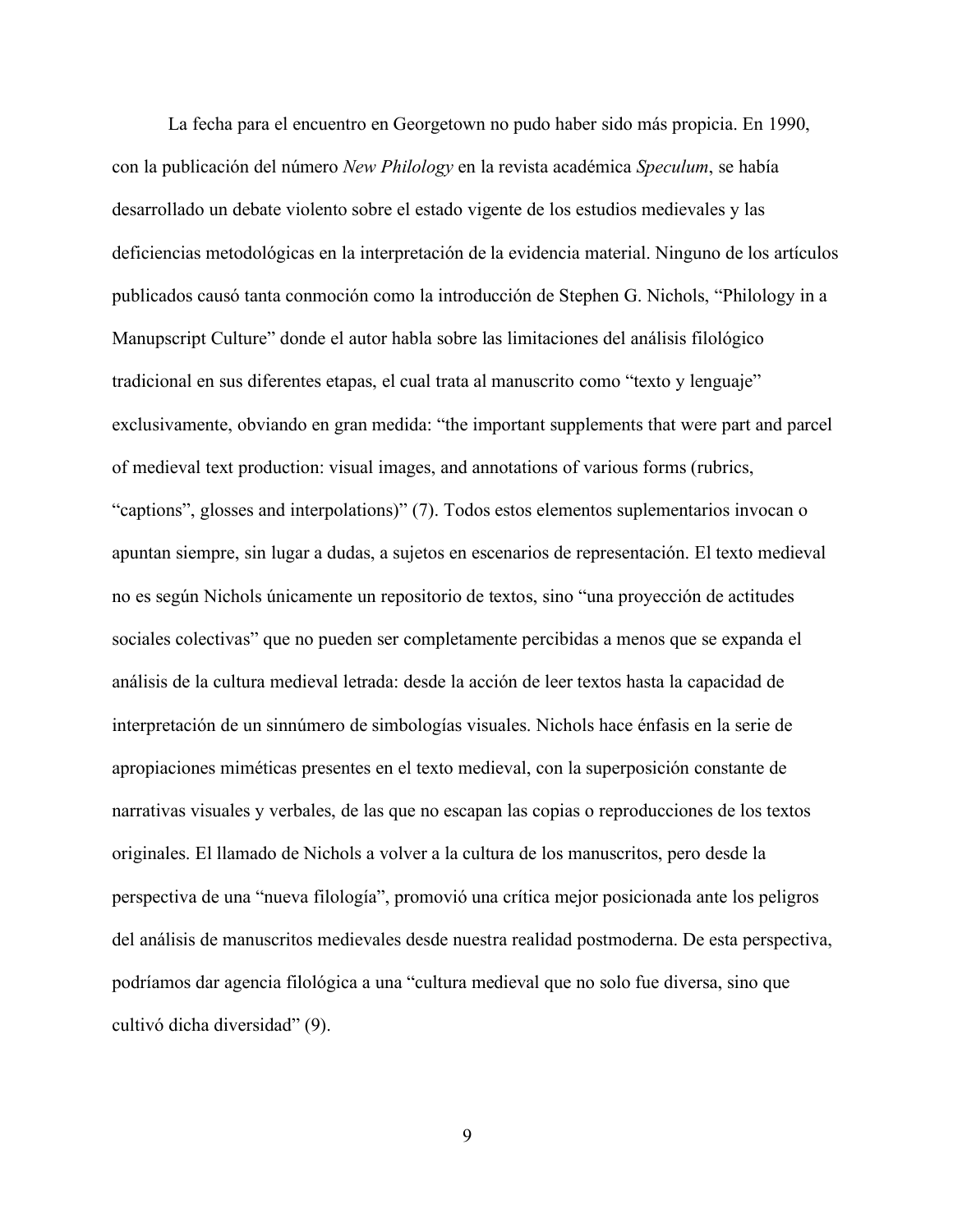#### **3. Del manuscrito a la imprenta… al manuscrito**

La cultura cortesana del siglo XV castellano, en la que floreció el arte cancioneril, se caracterizó por distinguió por sus aspectos ceremoniales, así como por su énfasis en el ocio y el fomento de la actividad literaria como manifestación de placeres y una fuente de diversión. No solo se convierte la actividad poética en una muestra y justificación de influencia aristocrática, sino que ser *poeta* pasó a ser una marca directa de estatus privilegiado. Como afirma Weiss (1990), "poetry was a gift from God" (27). Obtener y provocar placer a partir de la práctica poética se convierte en una de las formas principales de *ser* cortesano. La producción de manuscritos durante esta época ofrece abundante evidencia de la interacción de las redes cortesanas de lectura con los placeres textuales, la "miel e açucar e sal" de la composición poética.

El primer capítulo de mi investigación estará dedicada al análisis los placeres textuales que funcionan como causa y efecto de nuevos gustos y tendencias literarias que se popularizan durante el siglo XV. Al considerar la *gaya ciencia* una suerte de elixir para la superación intelectual y moral, los poetas y los lectores de lírica cancioneril fomentan una actividad humanista dependiente de la constante manipulación (producción, circulación, alteración) de materiales de lectura cuyas características expresivas posibilitan el deleite en la textualidad. Me apoyo en las aproximaciones críticas de Jerome J. McGann (1991) y Ana M. Gómez Bravo (2013) sobre la historia del libro, así como en los estudios sobre textualidad y placer realizados por Eric Livingston (2006). En el *Cancionero de* Baena, por ejemplo, vemos cómo se pasa de la preferencia por formas y estilos poéticos de la tradición galaico-portuguesa al entusiasmo por poesía de formas y métricas castellanas, algunas de influencia italianizante, y con mayor tendencia a los géneros dialogados -como las *preguntas* y *respuestas*-, y a la argumentación. Se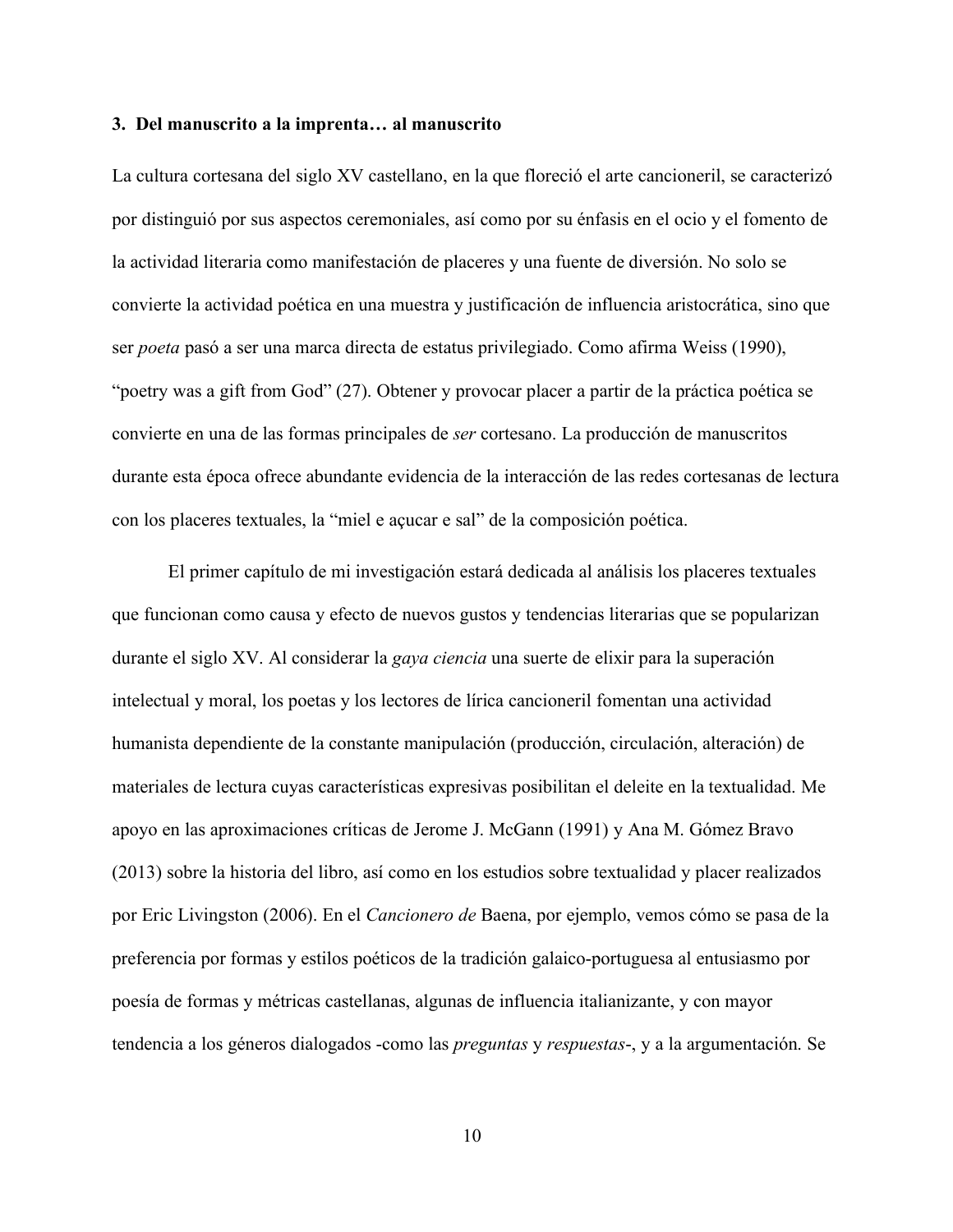verá además ejemplos en los que se pone de manifiesto el carácter multifacético de la producción cultural en la que se imbrican los cancioneros. Con el propósito de ilustrar la forma en la que las corrientes humanistas europeas y las prácticas discursivas renacentistas se abren paso en medio de la inestabilidad política y los conflictos armados feudales, analizo algunas representaciones textuales de las dinámicas de género sexual, de las relaciones sociales interreligiosas y de elementos folclóricos y de las tradiciones populares en la lírica cortesana.

La llegada de la imprenta a España (y a toda Europa) propicia una explosión de publicaciones de material de lectura toda índole. Como es de esperar, la relativa rapidez y el alcance de la producción y circulación de textos impresos, unido a la solidificación del vernáculo castellano como lengua oficial de un imperio en proceso de gestación, resultó en la adopción del papel impreso en todos los ámbitos de la vida social y en la creciente "ceremonialización de la vida política" y cultural de la sociedad (Nieto Soria 46). Por otro lado, las ciudades con una vida comercial y cultural activa, como Valencia y Sevilla, pasaron a ser capitales de la imprenta en la región.

En el segundo capítulo realizo un estudio de del *Cancionero general*, impreso por primera vez en Valencia en 1511, y que constituye un punto de quiebre para la cultura cancioneril ya que por primera vez se intenta elaborar una antología guiada por preceptos principalmente canónicos. Cada una de las versiones posteriores a la editio prínceps va a presentar modificaciones textuales que son a su vez diferentes consideraciones en cuanto a lo que se debe incluir como parte de la historia literaria nacional.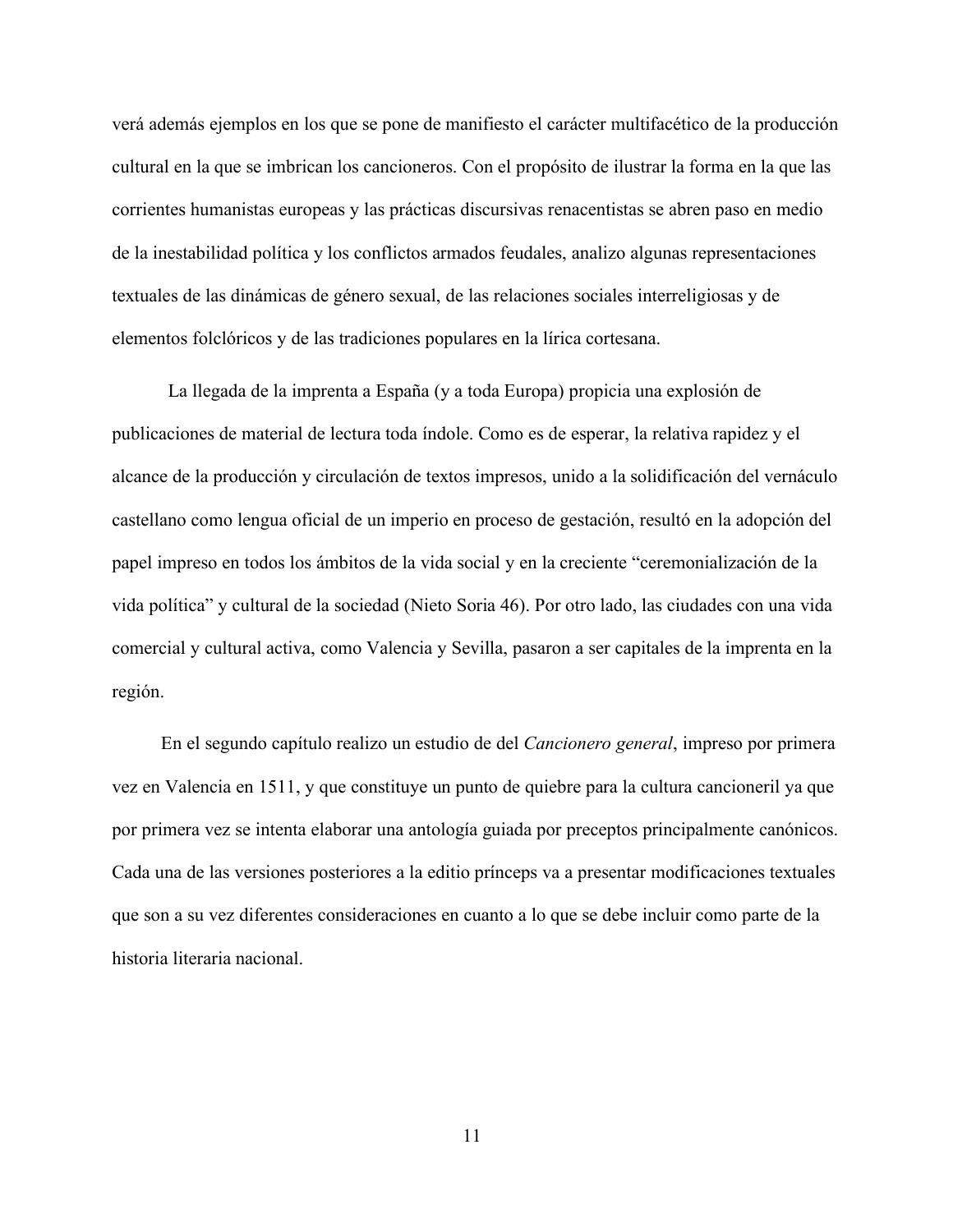Por el contrario de provocar una reducción en la circulación de manuscritos, las mismas condiciones que favorecieron la expansión de la imprenta como tecnología hegemónica para la circulación de ideas, fomentaron una rica cultura de la copia de textos y de reproducción de manuscritos. Por diversas razones (la solidificación de la interacción privada con la lectura, el precio de los materiales salidos de las imprentas, o la censura oficial), gran parte de los mismos textos que circulaban de forma impresa, lo hacía también en manuscritos, tanto sueltos como aglutinados en compilaciones misceláneas. En cuanto a las copias de materiales impresos a manuscritos, como los cancioneros de Ausiàs March, Josep Lluís Martos (2011) afirma lo siguiente:

La copia completa de un impreso se produce cuando, por lejanía en el tiempo o en el espacio, o bien por cualquier otro motivo, incluso económico, no es posible adquirir el ejemplar directamente. En un caso u otro, resulta sencillo hacer una copia manuscrita, porque lo que interesa es, en realidad, el texto en sí… (209)

El tercer capítulo de mi investigación se enfoca en el análisis de las "Coplas de la panadera", un poema satírico del siglo XV que circula de forma manuscrita durante el siglo XVI. La composición, en la que la voz de una panadera "subvierte la imagen de una aristocracia noble y guerrera, sustituyéndola con la ambición y vanidad personales, la cobardía, y el relajamiento moral", ofrece una mirada heterodoxa a la composición de los cancioneros, debido al uso de la voz del personaje de la oradora, de la sátira, de la crítica a los excesos de la aristocracia Trastámara.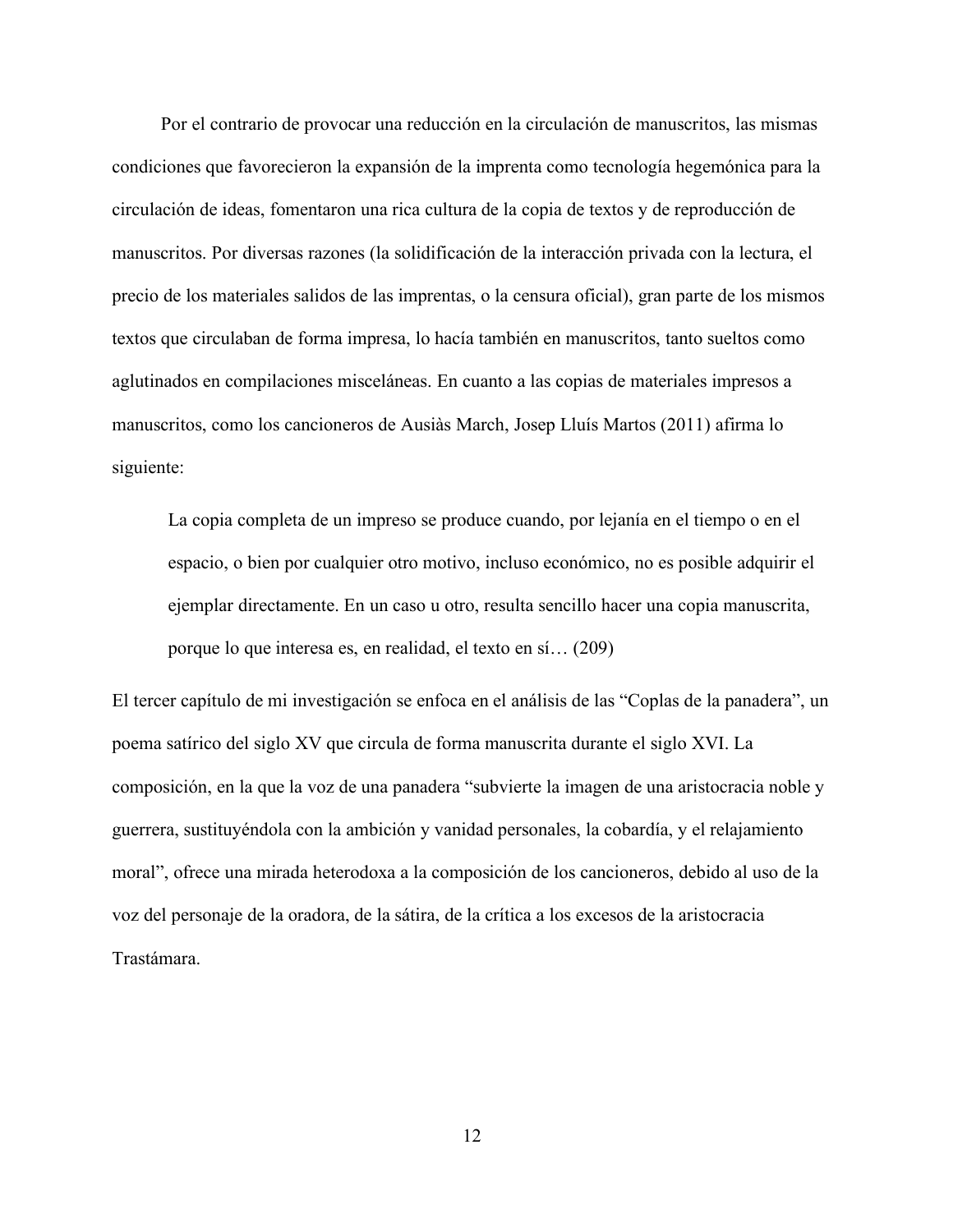En las fases expuestas, los textos y materiales cancioneriles serán tratados como evidencia de las tensiones que confrontan a la nobleza ibérica durante este periodo, y que la obligan a replantearse su papel en la sociedad castellana. Al mismo tiempo, serán analizados como ejemplos de negociaciones entre pasado y presente la producción cultural de la península Ibérica desde los tiempos de Baena hasta los de Hernando del Castillo.

Me interesa en particular lo que Stephen Nichols llama "[a Medieval] fascination with the *potential* for representation, even more than with theories or modes of representation". Para el teórico, la cultura del manuscrito surge de una necesidad de sobrepasar las fronteras espaciales y materiales del mundo conocido. Desde esta perspectiva, se puede considerar a los cancioneros como representativos de procesos que no se han completado, que continúan mostrando un potencial interpretativo. El libro en este sentido no constituye un arca cerrada, sino un tránsito entre textualidades y modos de representación. Las colecciones cancioneriles son particularmente relevantes para demostrar, por ejemplo, cómo la España del cuatrocientos sufría de una redefinición de límites políticos y culturales a gran escala. Las connotaciones filosóficas de este proceso cada vez parecen tener más sentido en la cultura de crisis y profundos cambios tecnológicos de la que participamos hoy.

Teorías sobre los medios, la cultura del libro, autoría social y performance, al unísono, nos pueden ayudar a entender el corpus cancioneril desde su fluidez y adaptabilidad, y al mismo tiempo, pueden contribuir en la labor de entender mejor la historia del libro en España. Cada aspecto de las cortes y urbes en las que se desarrolló una cultura de cancioneros es performativo en el sentido en que las palabras, los libros (en cualquier formato) y la interacción con los mismos derivan en placer, estatus y poder simbólico.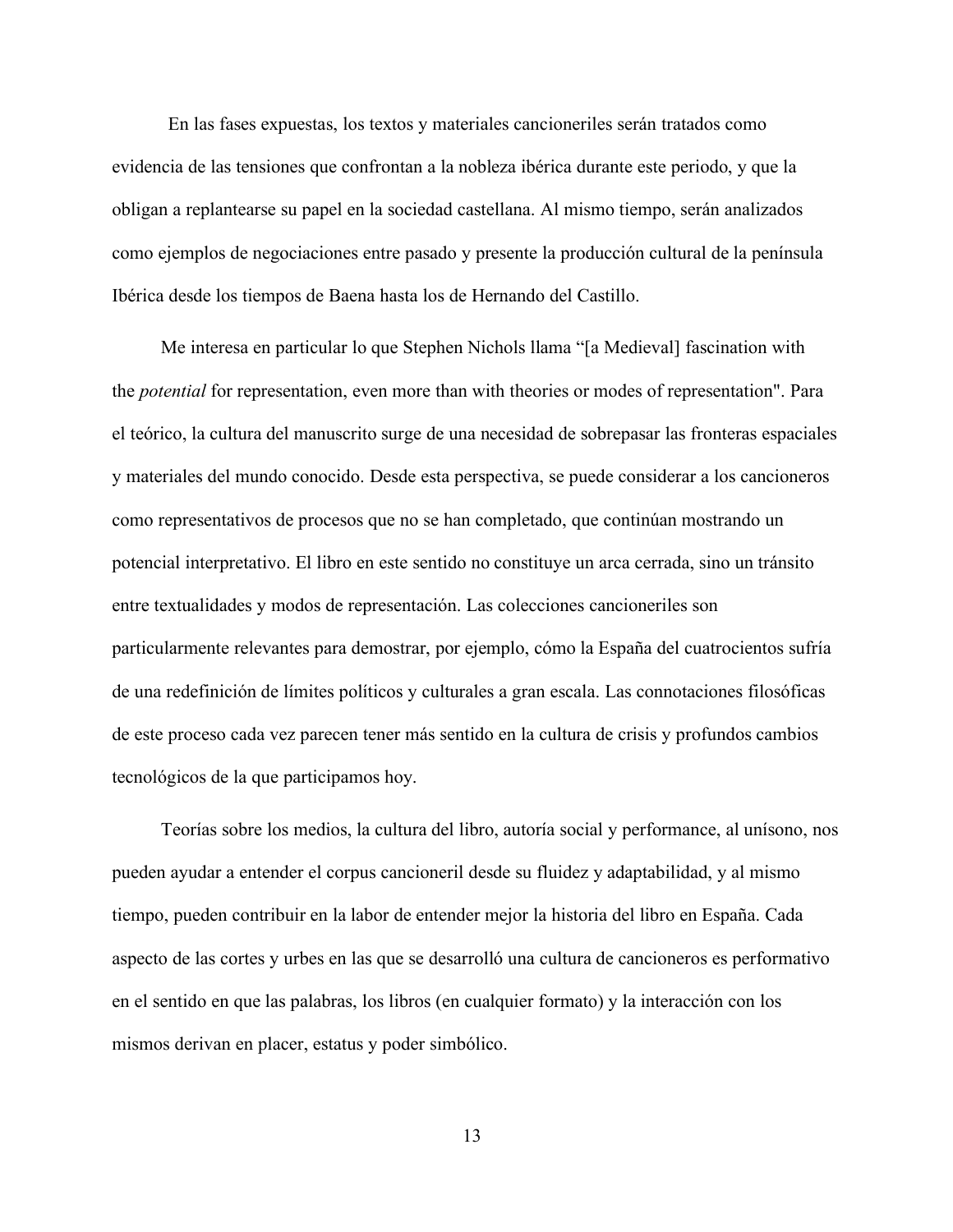El performance cancioneril pasa a ser modo de vida en la medida en que se exalta el pasado y el mundo exterior, se apunta con el dedo al otro, se debate profunda o jocosamente sobre aspectos morales, o se imita a la tradición popular. El tipo de representaciones que emerge es tan radical como la teatralidad radical que Bruce Burninghan (2006) acuña en su estudio sobre la juglaresca en el teatro medieval, ya que también desacata los mismos límites sociales que parece favorecer. Gran parte de la literatura de ahí en adelante, desde *La Celestina* de Rojas, hasta las comedias de Tirso de Molina y los entremeses de Cervantes, mostrará también el tipo de actitud dialógica, amorosa o satírica como imitación o escape de la realidad.

Los estudios recientes sobre el performance en el Siglo de Oro, cuyas aproximaciones críticas en los últimos años han ido evolucionando a la par de las aproximaciones teatrales, han logrado una suerte de equilibrio en la manera de *actuar* e interactuar como espectador y crítico con el pasado literario. Sin embargo, en los estudios sobre *cancionero* prevalece (incluso con su popularización en los estudios medievales) una brecha entre disciplinas que se debe continuar cerrando.

Una poética sobre el performance en el texto cancioneril, con sus múltiples posibilidades teóricas, nos permite fijar la atención en aspectos que desbordan el marco de los cánones literarios sin abandonar el rigor filológico y la centralidad de los textos como la evidencia material que justifique tales teorizaciones. Existen en los *cancioneros* múltiples figuras, voces e imágenes cuyo tránsito entre texto y acto continúa a la espera de nuevos empeños editoriales, nuevas conferencias, de nueva producción crítica y de nuevos cismas. Con mi investigación, espero continuar la conversación sobre la *gaya ciencia,* ya que, en palabras del marqués de Santillana, uno de los autores y críticos más prominentes de la época en estudio: "Las plazas, las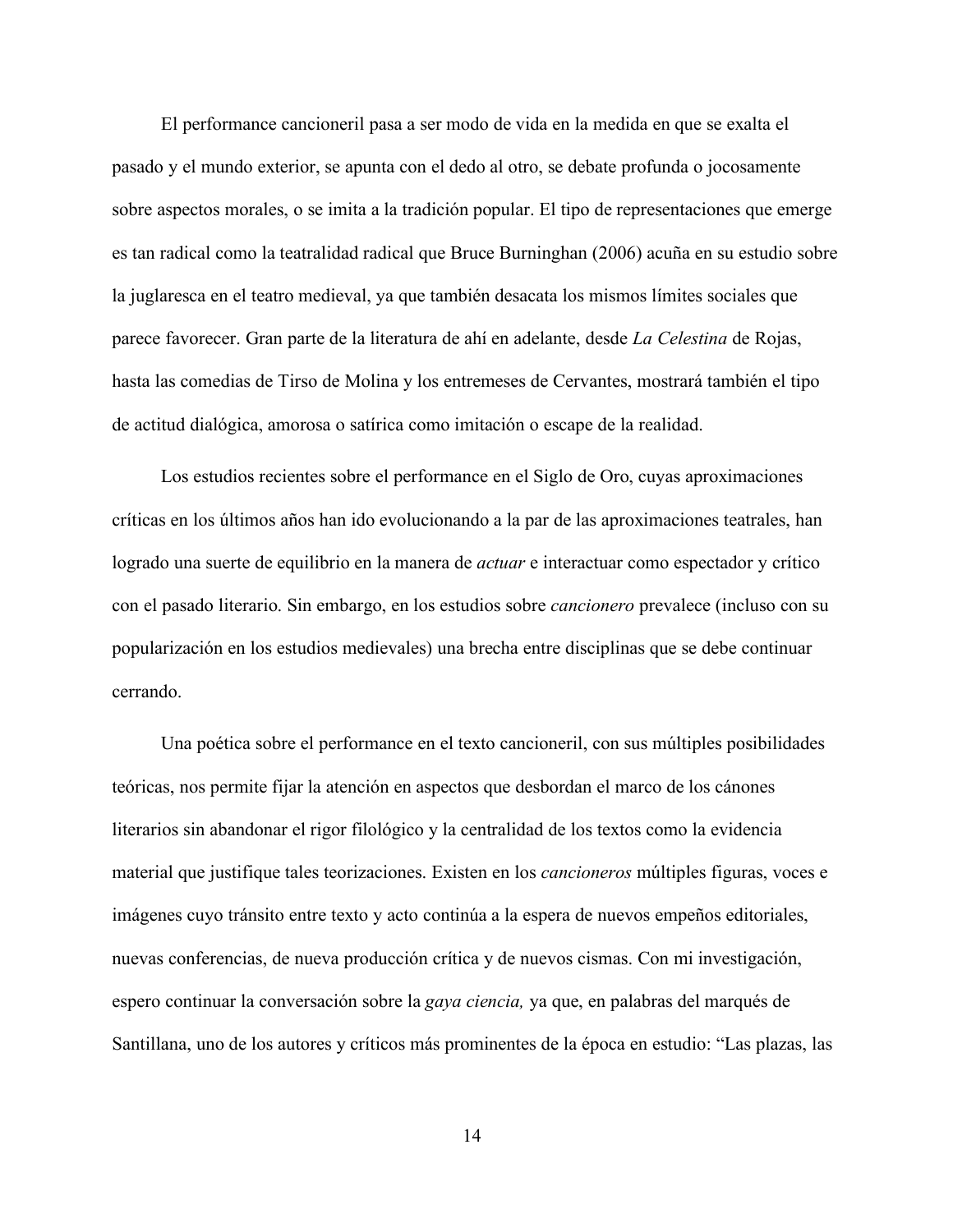lonjas, las fiestas, los convites opulentos sin ella, así como sordos y en silencio se hallan" (Cervantes Virtual). Del *Cancionero de Baena* al *Cancionero General,* los libros funcionan como escenarios, al abrir su cubierta, un telón se levanta.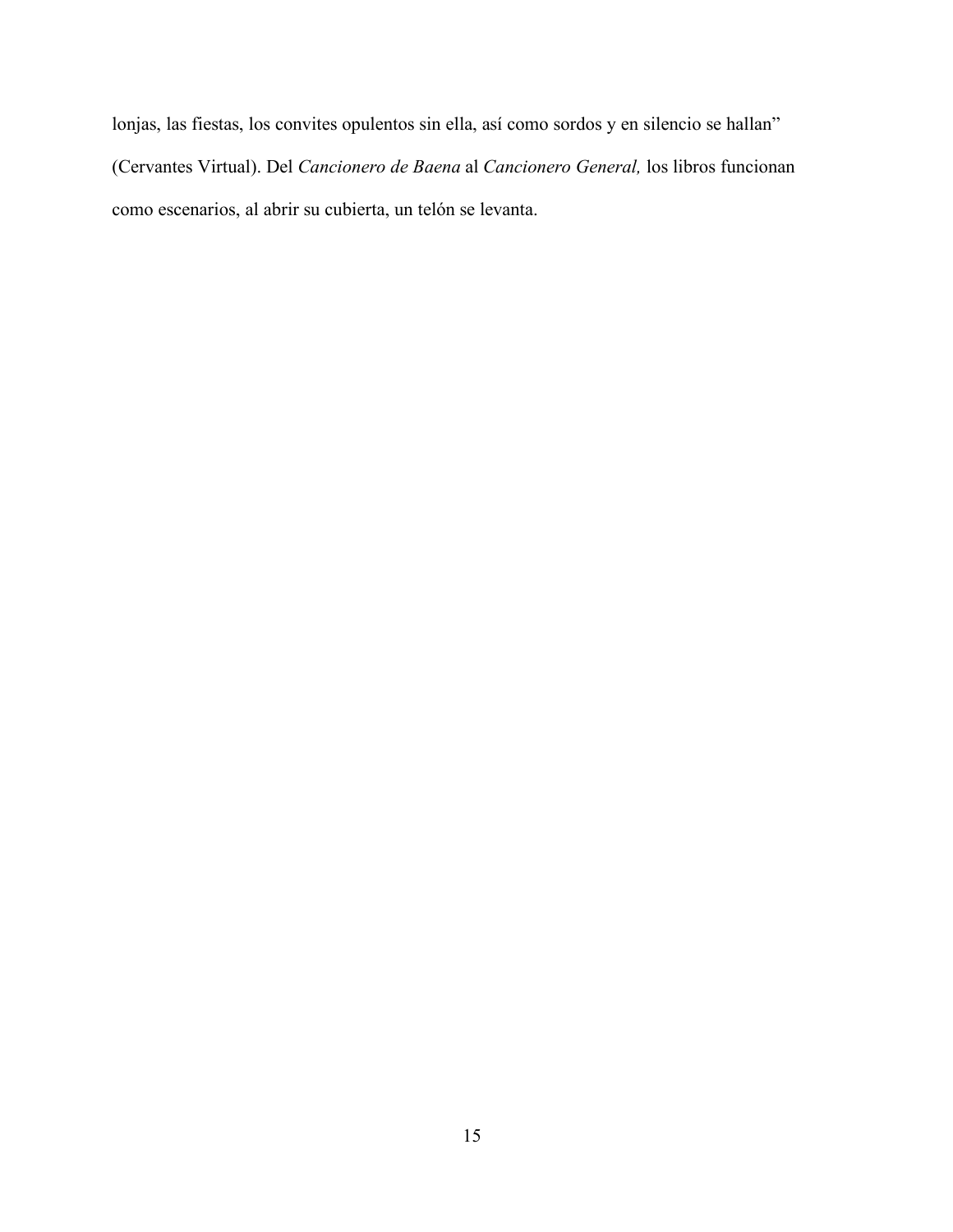## **CAPÍTULO 1**

# **TEXTUALIDAD Y PLACER EN LOS CANCIONEROS ESPAÑOLES DEL SIGLO XV**

(…) e por cuanto a todos es cierto e notorio que entre los libros notables e loadas escripturas que en el mundo fueron escriptas e ordenadas e fechas e compuestas por los sabios e discretos atores, maestros e componedores d'ellas, el arte de la poetría a gaya çiençia es una escriptura e compusiçión muy sotil e bien graçiosa e es dulce e muy agradable a todos los oponientes e respondienetes d'ella e componedores e oyentes. (*Prologus Baenenssis*, en Gerli 50)

## **1.1. Introducción**

En este capítulo me enfoco en el concepto de placer textual como elemento esencial en la producción de cancioneros españoles durante siglo XV. En primer lugar, analizo la forma en la que los nuevos gustos y tendencias literarias, así como una nueva generación de poetas y lectores cortesanos en el entorno de la familia Trastámara, fomentan el desarrollo del humanismo vernáculo castellano y la propagación de la lectura laico-profana (Weiss 13). Dicha generación dialoga con géneros y estilos poéticos precedentes,<sup>6</sup> y a su vez redefine la función social de la *gaya scienza* en una época de severas contradicciones políticas y sociales.

 <sup>6</sup> El caso del *Cancionero de Baena* (*CB*) (BnF Ms. Esp. 37, Dutton PN1) es emblemático por compendiar un alto número de poetas cortesanos cuya obra data del siglo XIV. Como se verá más adelante (p. 3), el libro compendia además un número de composiciones en las que entran en disputa intelectual poetas de diferentes generaciones o escuelas estilísticas. La rivalidad en estéticas líricas entre los poetas Alfonso Álvarez de Villasandino (c. 1340-c. 1424) y Francisco Imperial (c. 1350-c. 1409) es una de las más estudiadas por la crítica ya que el primero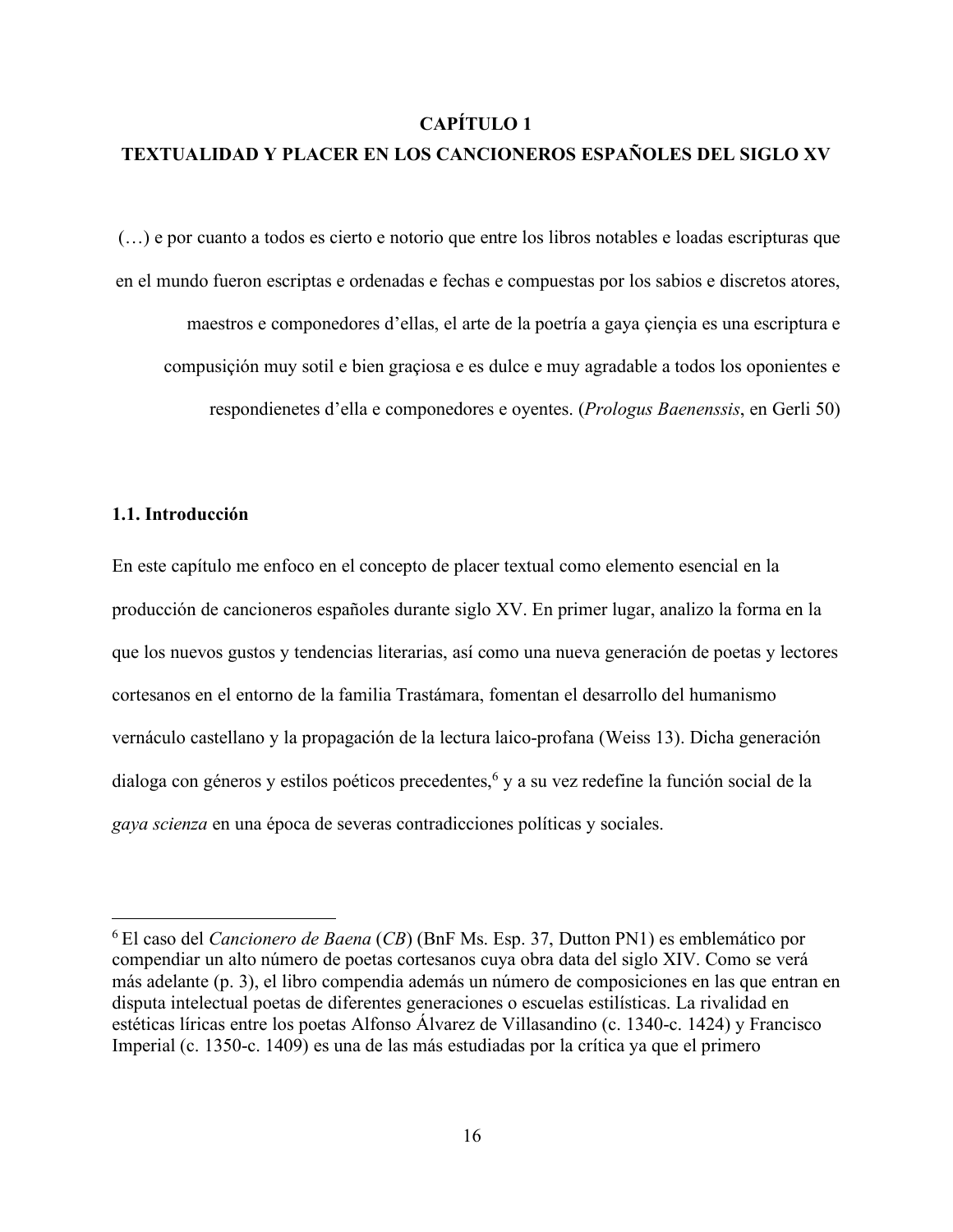En segundo lugar, analizo modos de lectura que surgen a partir de la creciente popularidad de géneros poéticos dialogados, como las *recuestas* (disputas poéticas que por lo general inician con una pregunta a la que dan respuesta uno o más autores), los *dezires* (poemas destinados a la lectura individual, frecuentemente de carácter narrativo) y las *invenciones* (juegos poéticos que constan de imágenes y versos alusivos, y que requieren de particular destreza debido a su brevedad).7 Entre los elementos que influyen en la interacción con los textos, sobresalen las dinámicas de género evidentes en un gran número de textos. Las mujeres participan en la producción de los cancioneros de forma activa, no solo como tropo o personajes, sino como escritoras, mecenas literarios y, de modo crucial para mi tesis, lectoras.<sup>8</sup> Se distinguen las referencias interreligiosas en las composiciones de poetas como Garçi Fernández de Gerena, quien vivió y compuso durante la segunda mitad del siglo XIV y primera década del siglo XV. Es significativa, además, la penetración de elementos folclóricos y de las tradiciones líricas populares en la composición de poetas cortesanos. Por ejemplo, el poeta Juan del Encina (1468-1530) hace referencia en su poesía al plurilingüismo y otros elementos que muestran las fuentes multiculturales de los cancioneros. Ambos poetas, de contextos diferentes, denotan la hibridez de los cancioneros y la capacidad de reinvención poética en correspondencia con las necesidades del público. El tener en cuenta estos aspectos, permite una mejor comprensión de los

 $\overline{a}$ 

representa a la escuela de la poesía galaico-portuguesa mientras al segundo se le relaciona a menudo con las nuevas estéticas italianizantes (Weiss 14).

<sup>7</sup> Las características de cada género se verán más adelante en el desarrollo del capítulo (pp. 10- 23).

<sup>8</sup> En su artículo "Entre las otras sois vos": The *Cancionero de Herberay* and Women's Cultural Production" (en preparación), Emily C. Francomano explora la producción cultural de las mujeres en la tradición cancioneril, con enfoque en el *Cancionero de Herberay de Essarts.*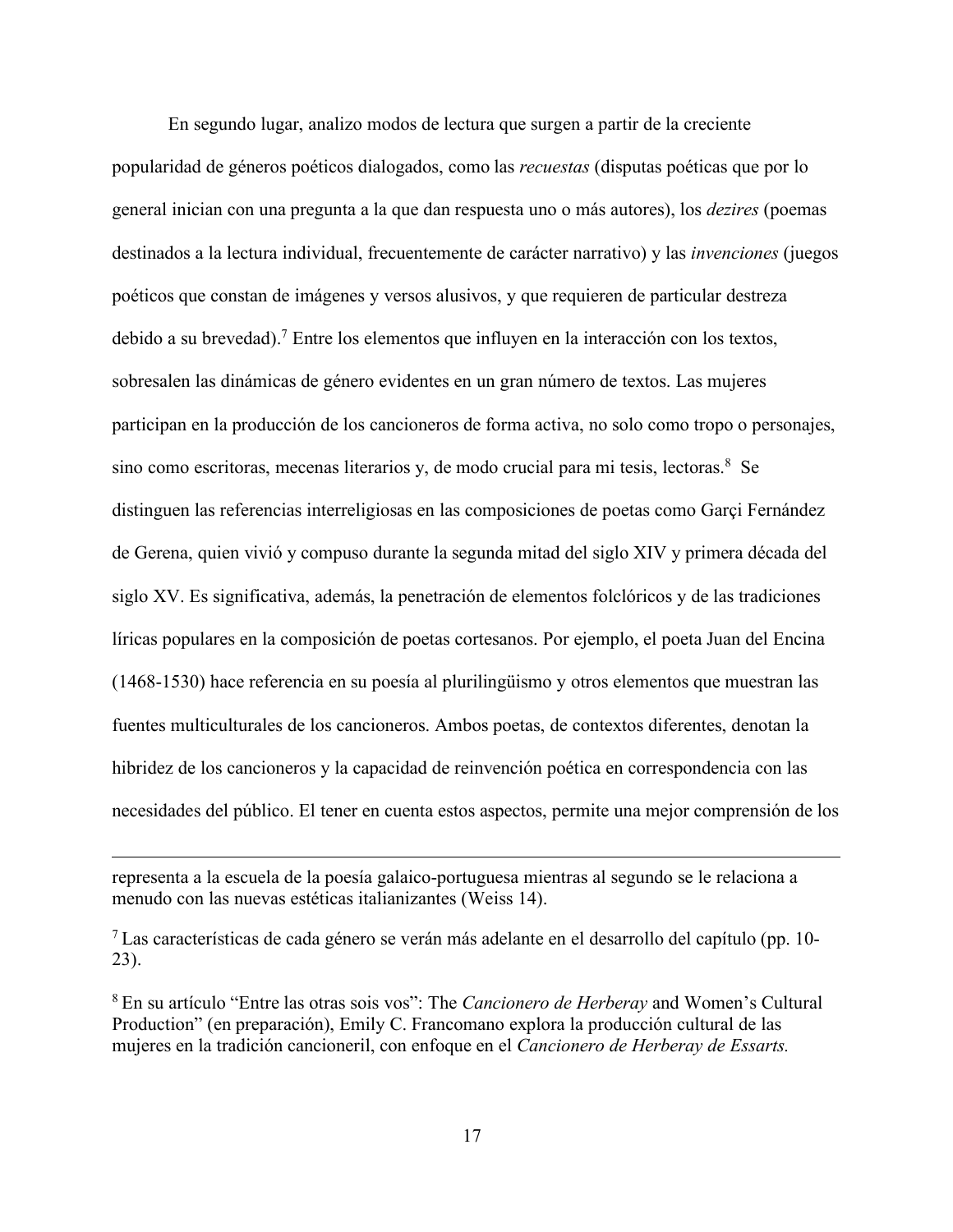gustos cambiantes en redes de intercambio intelectual que, de Fernández a Encina, se hacen más amplias e interconectadas.

Aunque mi aproximación se nutre de las puntuales observaciones de Julian Weiss con respecto al concepto multifacético de la *gracia* poética y la manera en que los autores del siglo XV perciben su relación con la *gaya scienza* como una muestra de ingenio o de inspiración divina (39-40), en este capítulo dirijo el enfoque hacia el texto, y ejemplos específicos de la lírica cancioneril en los que se pone de manifiesto el concepto de la "situación textual" que propone Andrew Taylor (2002). El crítico combina estudios en sociología e historia del libro, así como en cultura material, para cuestionar el tipo de análisis literario tradicional que trata a los textos particularmente en los manuscritos medievales- como entes estables y autorreferenciales (11). Desde su perspectiva, que se origina en el concepto de *mouvance* empleado por Paul Zumthor en *Essai de poétique médiévale* (1972),<sup>9</sup> la variación textual en diferentes copias de manuscritos medievales debe verse como un paso más en "el proceso continuo" de la producción literaria (Taylor 12). En dicha producción, se hace necesario además estudiar la labor individual o colectiva de los poetas, copistas, compiladores, glosistas y sus decisiones profesionales en la reproducción y difusión de textos literarios. Por otro lado, resulta indispensable estudiar la recepción y los modos de lectura que, no sin riesgo de caer en anacronismos, pueden ofrecer nuevos caminos de interpretación literaria.

 <sup>9</sup> Ver Introducción.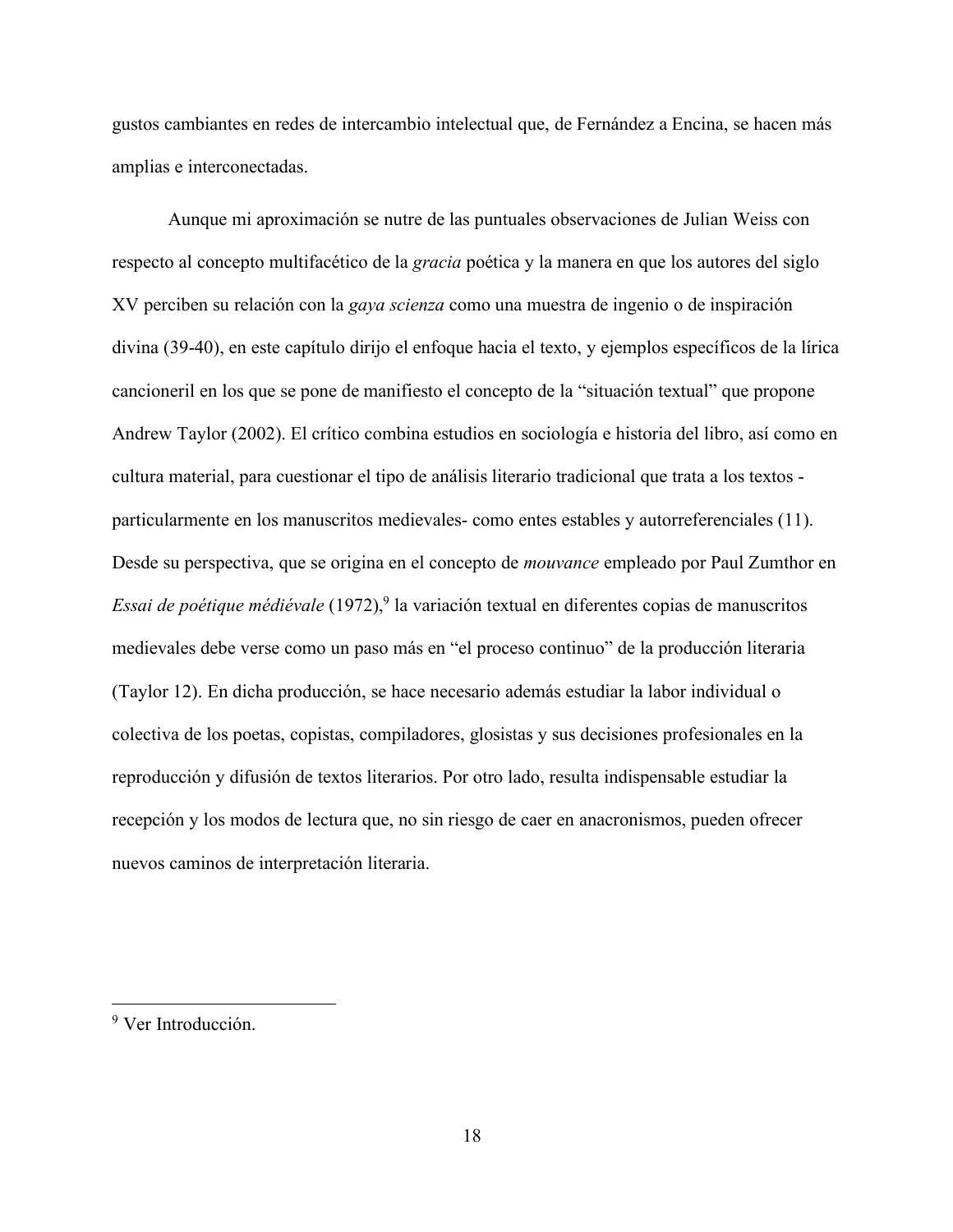# **1.2. La condición textual de "muchas e diversas artes" en el** *Cancionero de Baena*

El *Cancionero de Baena* constituye el cancionero más antiguo del que se tiene noción, y como indica su título, fue compilado por Juan Alfonso de Baena mientras servía como escribano en la corte de Juan II de Castilla (1406-1454). La fecha precisa de la primera versión se desconoce, pero la mayor parte de la crítica apunta hacias los años 1425-1430.10 El único ejemplar que se conserva se encuentra en la Biblioteca Nacional de París, y data de alrededor de 1465 (Beltran 21).11 Aunque por años se pensó que ésta podría ser la edición original y, dada su supuesta fecha, una colección de poemas representativos del siglo XV, se sabe en la actualidad que Alfonso de Baena buscaba rescatar del desuso y recopilar tradiciones poéticas anteriores al reinado de Juan II.12 En el primer prólogo al compendio, Baena sugiere una forma de acercamiento a los textos compendiados, y de alguna manera, una aproximación a dichos escritos como, además, actos caracterizados por su dinamismo performativo:

<sup>12</sup> Vicenc Beltran anota:

 <sup>10</sup> Véase Beltran (2002), Weiss (1990), Dutton y González Cuenca (1993), Fraker (1966), Hutcheson (1993).

<sup>11</sup> Para estudios más concluyentes sobre el manuscrito preservado, véase Tittman (1968), A. Blecua (1974-1979), Azáceta (1966), Dutton y González Cuenca (1993); Lapesa (1954), Weiss (1990), M. Alvar (1989), Montoya Martínez y Riquer (1998).

Contiene, en realidad, la producción relativa a los reinados de Enrique II (1369-1379), Juan I (1379-1390), Enrique III (1390-1406) y los primeros años de Juan II (1406-145); faltan sin embargo todos los poetas de más relieve de la corte del último (Gómez Manrique, Juan de Mena, el marqués de Santillana), algunos muy activos ya desde 1420 y, sobre todo, los grandes personajes de la corte con aficiones poéticas como el propio Rey, su valido Álvaro de Luna y el infante Enrique de Aragón, cuya producción ha de datarse por los años en que Baena se ocupó del *Cancionero*. (22)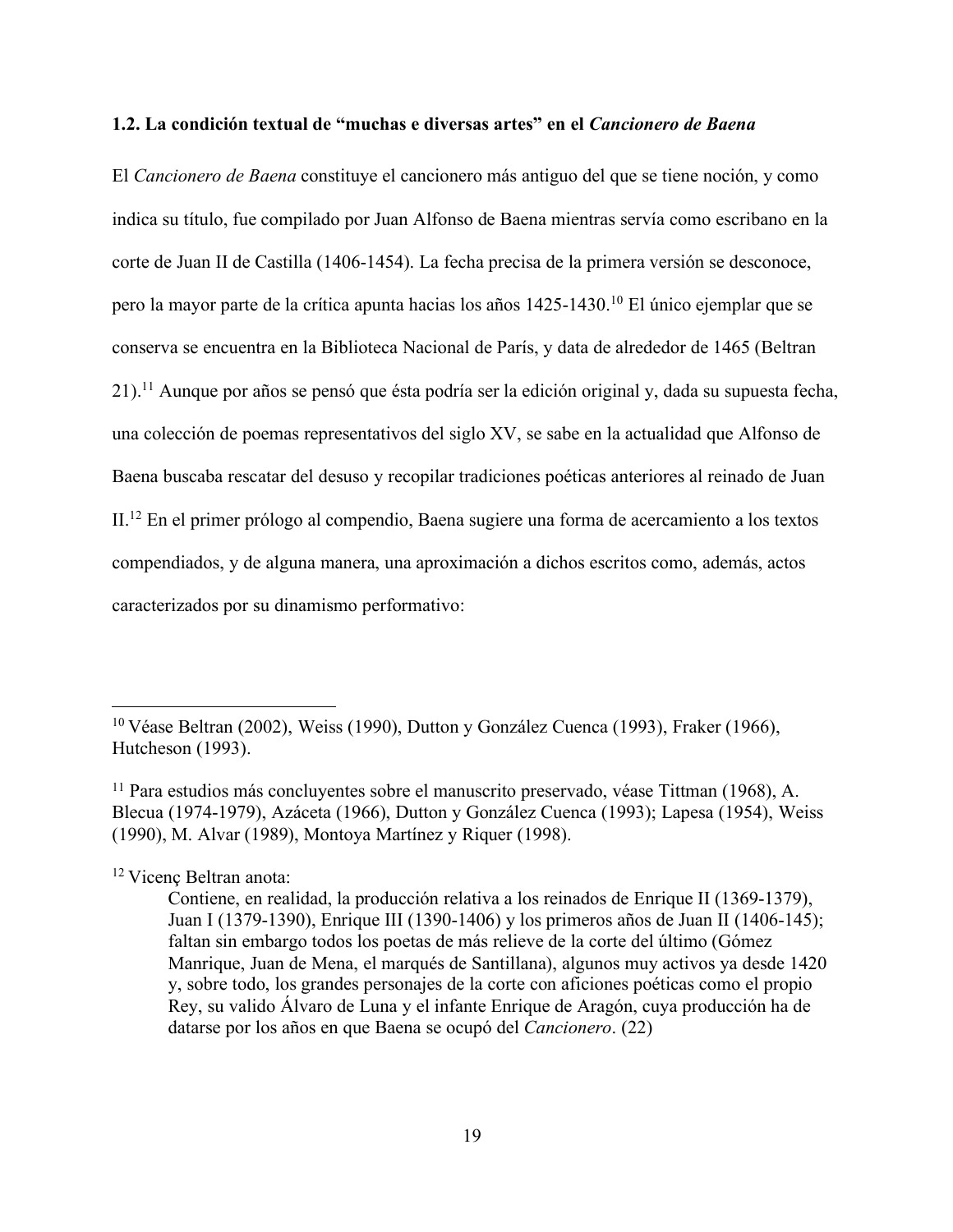Aqui se comiença el muy notable e famoso libro fundado sobre la muy graçiosa e sotil arte de la poetria e gaya çiençia. En el qual libro generalmente son escriptas e puestas e asentadas todas las cantigas muy dulçes e graçiosamente assonadas de muchas e diuersas artes, e todas las preguntas de muy sotiles inuençiones, fundadas e respondidas, e todos los otros muy gentiles dezires, muy limados e bien escandidos, e todos los otros muy agradables e fundados proçessos e requestas que en todos los tiempos passados fasta aui fisieron e ordenaron e composieron e metrificaron... muy grandes desidores e omnes muy discretos e bien entendidos en la dicha graçiosa arte. (Ed. de Azáceta, pp. 3-4)

En la descripción del contenido el compilador y poeta nota las "muchas e diuersas artes" que confluyen en su libro, apuntando además a algunos de los géneros que pueden encontrarse. Desde su perspectiva, "invenciones", "dezires", "proçesos" y "requestas" no solo conectan a los textos con sus autores y compiladores, sino que los ubican dentro de un corpus cohesivo, un *arte*. <sup>13</sup> Dicha cohesión solo es aprehensible, desde la aproximación profesionalizada que ofrece Baena mismo como autor, lector y editor del cancionero. Esta formulación se mostrará limitante en el futuro de los estudios, concentrados excesivamente en la justificación canónica de los textos cancioneriles. Baena incluye en el proceso, sin embargo, tanto a los "desidores", como al público receptor, que incluye a la "realesa e grand señoria" de la corte de Juan II de Castilla, así como a toda una gama socialmente diversa de personajes de la corte, desde los aristócratas hasta sus sirvientes,

grandes señores de sus reynos e señorios, asy los perlados, infantes, duques, condes,

adelantados, almirantes, como los maestres, pryores, mariscales, dottores, caualleros e

13 Fraker (1966) y Weiss (1990) abordan el tema de la creación poética como *ciencia* y *arte*.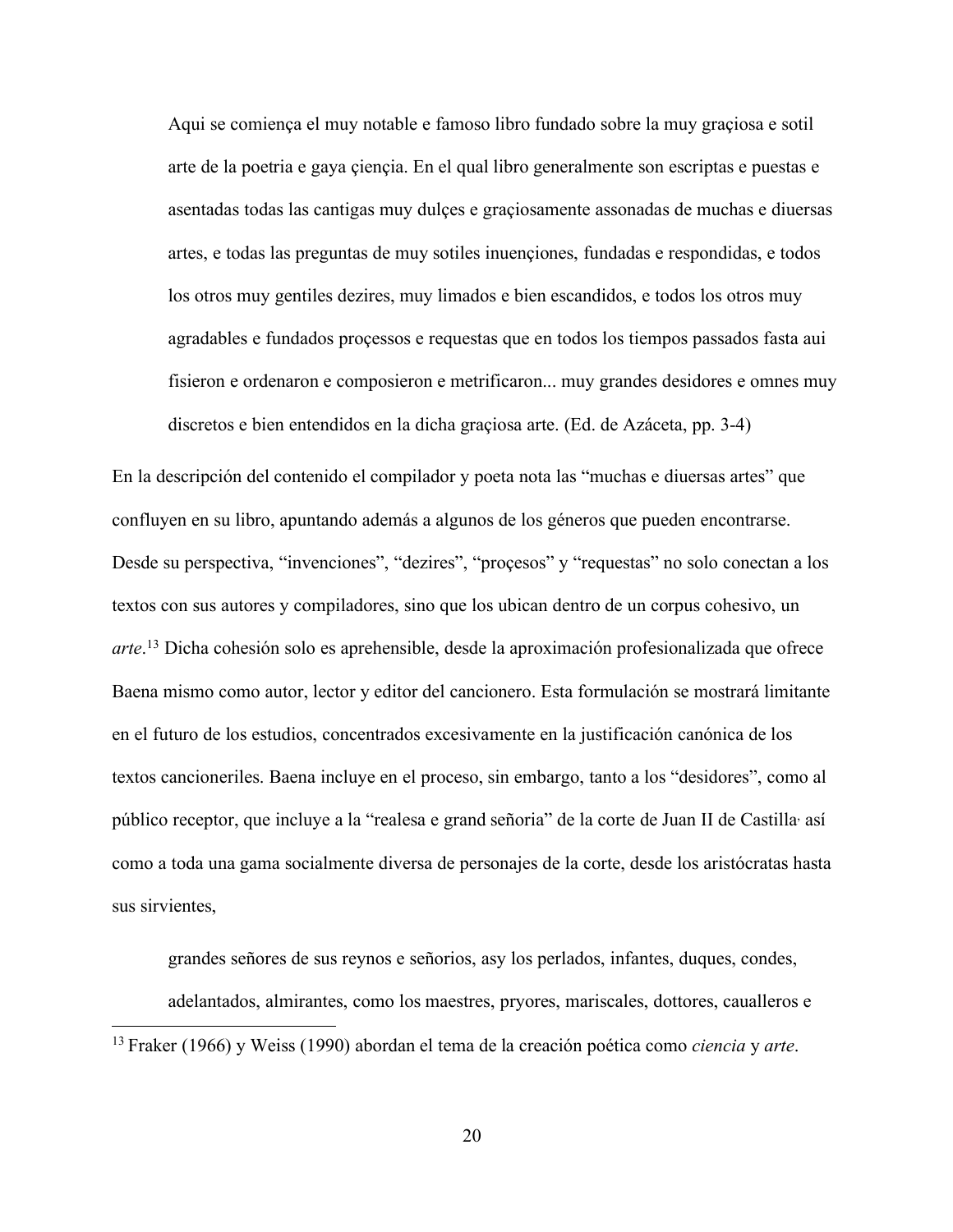escuderos, e todos los otros fidalgos e gentiles ommes, sus donseles e cryados e ofiçiales de la casa real, que lo ver e oyr e leer e entender bien quisieren (5).

En su concepción, los cancioneros constituyen además juegos participativos, impregnados de diálogo e interacción entre varias jerarquías de autores y públicos. Ana M. Gómez-Bravo ha estudiado ampliamente el carácter participativo de la composición poética durante el siglo XV (2000, 2013a, 2013b). Según la autora, la composición poética es un proceso de "interacción social" a través del cual se ponen en juego prácticas socioculturales que funcionan a la vez como causa y efecto de la textualidad. Siguiendo la investigación de Jerome McGann (1991), Gómez-Bravo ve en la flexibilidad y el cambio continuo de acuerdo con todas "las variables" contextuales e individuales que participan en la composición (*Textual Agency* 7), la "condición textual".14

En esta interacción que apunta a la actividad lectora, marcada por la pluralidad de géneros y tipologías, y por las relaciones y tensiones entre agentes de producción, se encuentran algunas de las bases para los estudios sobre representación en la poesía cancioneril (*performance*).15 Este camino interpretativo ha sido relativamente poco explorado por la crítica

 <sup>14</sup> En su texto, Gómez-Bravo analiza la entidad del *libro* como un objeto material con una historia propia que contar, con conciencia propia, y afirma: "The study of the relation of the textual and the extratextual entails an emphasis on production, producers/receivers, material support, circulation, choice of signifiers, material culture and artefacts, and the sociocultural developments that facilitate as well as well as necessitate their use in their complex interrelations" (7). Jerome McGann, por su parte, observa: "(...) the physique of the "document" has been forced to play an aesthetic function, has been made part of the "literary work." That is to say, in these kinds of literary works the distinction between physical medium and conceptual message breaks down completely" (77).

<sup>15</sup> Véase Introducción a esta disertación.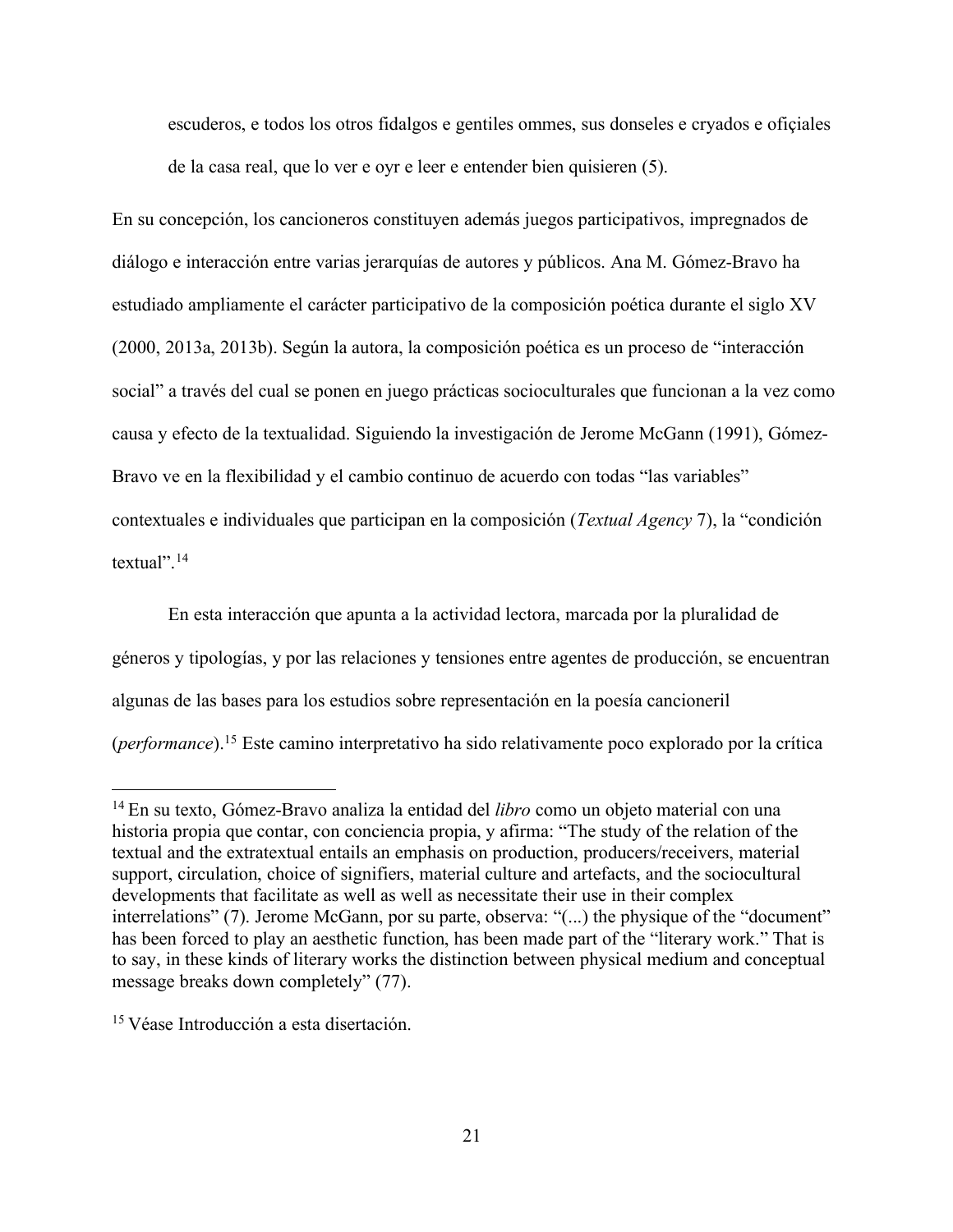de cancionero, incluso posterior al llamado a una mirada más comprensiva y abierta de los textos cancioneriles realizado durante los primeros años de la década del 90, y encabezado por los académicos Michael Gerli y Julian Weiss.16

El siglo XV es crucial en la formación del humanismo hispánico y la producción cancioneril constituye la evidencia más heterogénea de las ansiedades que afloran en las cortes letradas de la época. Aunque en las últimas décadas han surgido proyectos importantes que han ayudado a sacar estas composiciones de la inatención y el demérito, el aprecio de los *cancioneros* como artefactos literarios vivos en su tiempo aún requiere de nuevos incentivos. Los textos cancioneriles ofrecen escenarios que contradicen la interpretación peyorativa de uno de sus principales curadores e investigadores, Marcelino Menéndez y Pelayo, "mucho verso y poca poesía".17 Menéndez y Pelayo se refiere específicamente al *Cancionero de Baena*, y en otros volúmenes de su *Antología,* no oculta su desdén por los textos cancioneriles, a los cuales cataloga de tener "más interés histórico que poético", seguido de falta de "verdadero pensamiento" (III, 146). De los poemas de Juan Boscán, conocido principalmente por sus epístolas italianizantes y su traducción de *Il Cortegiano* (1528), de Baldasarre Castiglione (*El* 

 <sup>16</sup> El proyecto editorial *Poetry at Court in Trastamaran Spain: From the* Cancionero de Baena *to the* Cancionero General (1994), surge como resultado de una conferencia internacional de investigadores de poesía cancioneril, llevada a cabo en Georgetown University en febrero de 1993. Los organizadores del proyecto, Gerli and Weiss, consideraron la ocasión como "a beginning" siguiendo la corriente de pensamiento filosófico de Edward Said, que establece una relación de continuidad o antagonismo (o ambos) con el pasado (Introduction, Weiss 1). Otros participantes del proyecto son Vicente Beltrán Pepió, Michel García, Marina S. Brownlee, Ian R. MacPherson, Victoria A. Burrus, Alan D. Deyermond, Julio Rodríguez Puértolas, Regula Rohland de Langbehn, Barbara F. Weissberger, y Mark D. Johnston.

<sup>17</sup> Menéndez y Pelayo, Marcelino. *Antología de poetas líricos castellanos* I. Edición Nacional de las Obras Completas. Santander: Aldus, 1944, 372.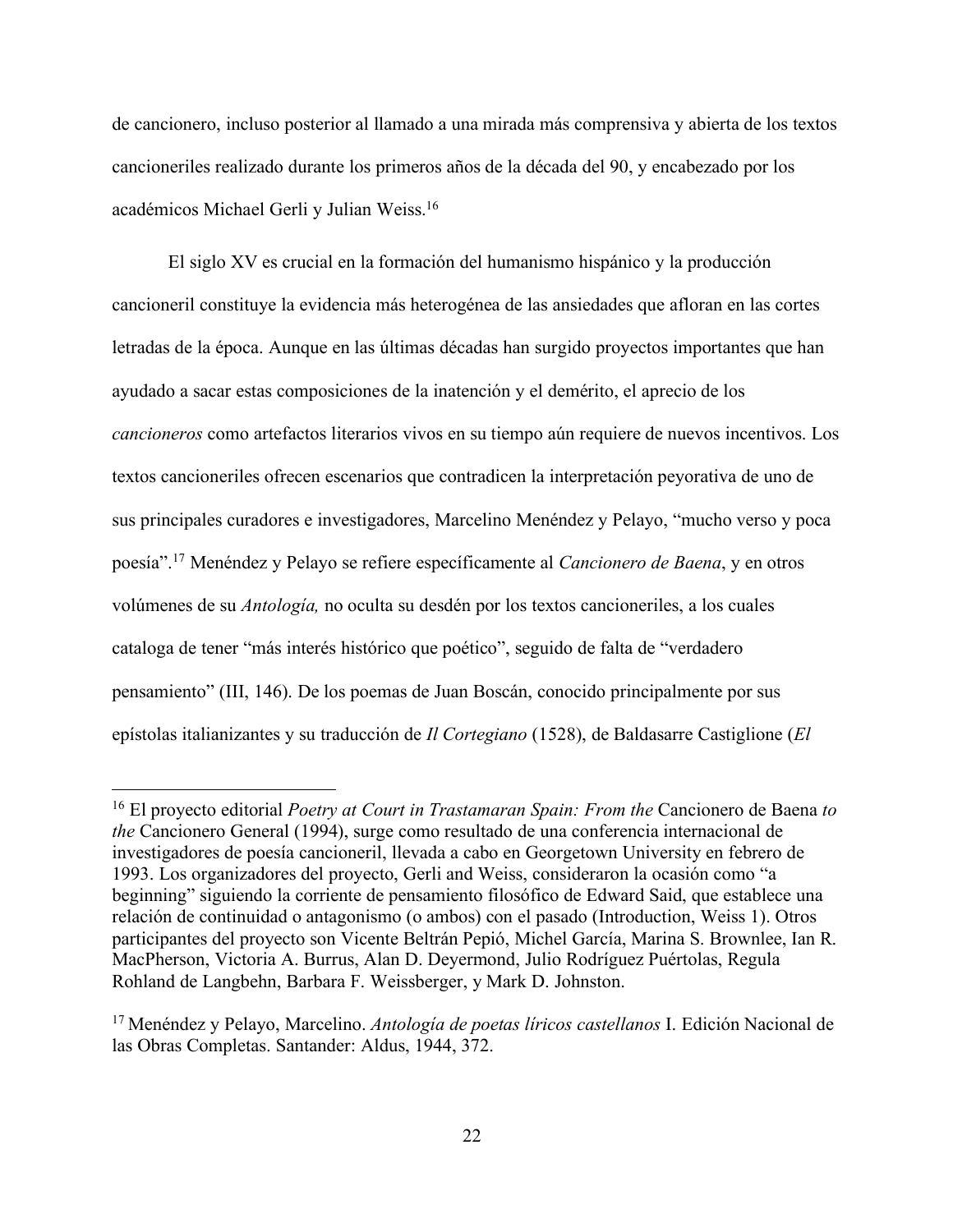*cortesano*, 1534), Menéndez y Pelayo afirma: "coplas fútiles, coplas de *Cancionero,* versos de amor sin ningún género de pasión, devaneos tan insulsos que aparecen imaginarios, conceptos sutiles y alambicados, agudezas de sarao palaciego tan pronto dichas como olvidadas, burlas y motejos que no sacan sangre: algo, en suma, que recrea agradablemente el oído sin dejar ninguna impresión en el alma..." (X, 209).

Aunque esta aproximación ha sido generalmente refutada, aun persiste el estudio de los textos cancioneriles principalmente con un enfoque en aspectos historiográficos o relaciones autor-texto, y no necesariamente en la experiencia de lectura intrínseca, presente en todas las situaciones textuales. Sin indagar con profundidad en las funciones de dichas composiciones *en* performance, es decir como partícipes de procesos de recepción cuatrocentistas, la crítica corre el riesgo de continuar imponiendo una ortodoxia que privilegia consideraciones canónicas y no se detiene en el ejercicio de leer literatura cancioneril en su contexto histórico y material. Es posible entender el hábito corriente de la lectura de estas "coplas fútiles" como una práctica dinámica de interacción lector-obra cuyo fin no es tan baladí ni perecedero como Menéndez y Pelayo conjeturó. Por el contrario, el escrutinio de los cancioneros desde su materialidad puede darnos pautas para comprender mejor a al público cuatrocentista y su relación con la literatura.

## **1.3. Placeres textuales: la lectura como performance**

En *The Pleasure of the Text* (1973), Roland Barthes se acerca al proceso lector como una actividad profesional que de alguna forma crea jerarquías estéticas textuales, y por ende relega al lector común (the ordinary reader) a una posición irreflexiva ante lo que lee. Eric Livingston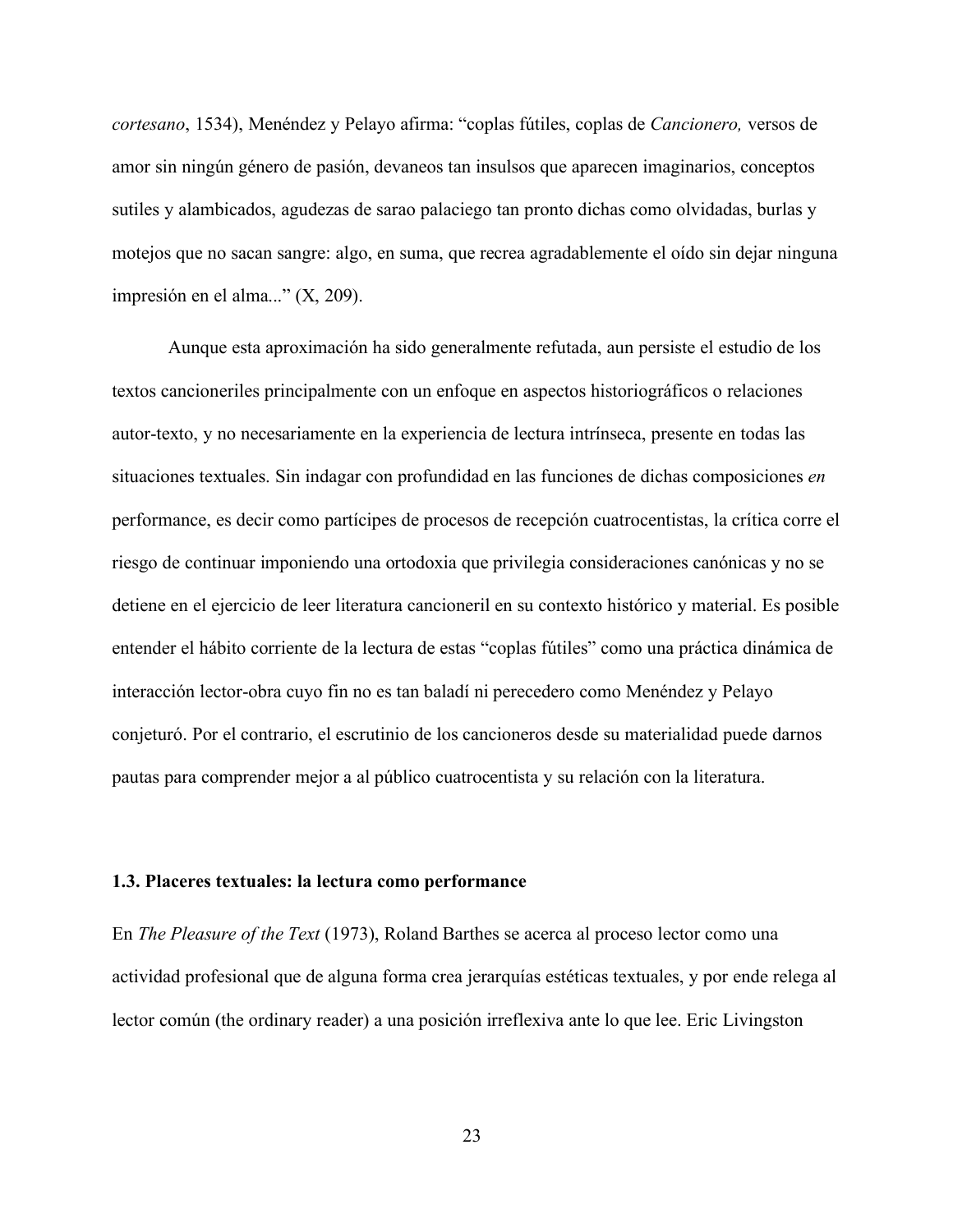(2006), por su parte, refuta la posición de Barthes con respecto a la naturaleza de la lectura. En sus palabras: "Ordinary reading consists of ongoing work", contraponiendo así el fenómeno del "reading *simpliciter*" -el proceso de lectura en sí que coloca al usuario en posición inmediata al texto- a "reading *cultura*", a través de la cual los lectores y los textos se encuentran a una "distancia profesional" (656). Aunque Livingston habla específicamente de la prosa corriente contemporánea, adoptar su teorización para comprender mejor el contexto de consumo de textos cancioneriles no carece de sentido. Especialmente si tenemos en cuenta que en la misma medida en que los autores cuatrocentistas encarnan el concepto de *poeta* humanista público (Weiss 14), el tipo de relación que se comienza a fomentar entre la composición y los lectores se hace cada vez más individual y personalizada. En palabras de Weiss: "the privileged layman sought three things from reading: enjoyment, ethics and the emulation of a social ideal" (14). En otras palabras, la distancia profesional entre el texto cancioneril y su público se acorta y, en ocasiones, se diluye en la interacción lectora.

Un gran número de composiciones recopiladas en los *cancioneros* cuatrocentistas, aunque no se dirige a un público no especializado, posee la misma función que los textos a los que se refiere Livingston, derivar placer del propio acto de leer. El carácter aparentemente "insulso" de ciertos poemas y la futilidad de varios de los versos, por el contrario del juicio de Menéndez y Pelayo y otros críticos, pudo provocar en las redes de lectura un tipo de reflexión que parte de la experiencia misma de lectura, sea esta silenciosa, recitada o aural. A diferencia de la perspectiva profesional que aporta el lector o crítico contemporáneo, dicha experiencia se encuentra encadenada no solo al texto en su temporalidad, sino al objeto material que lo contiene: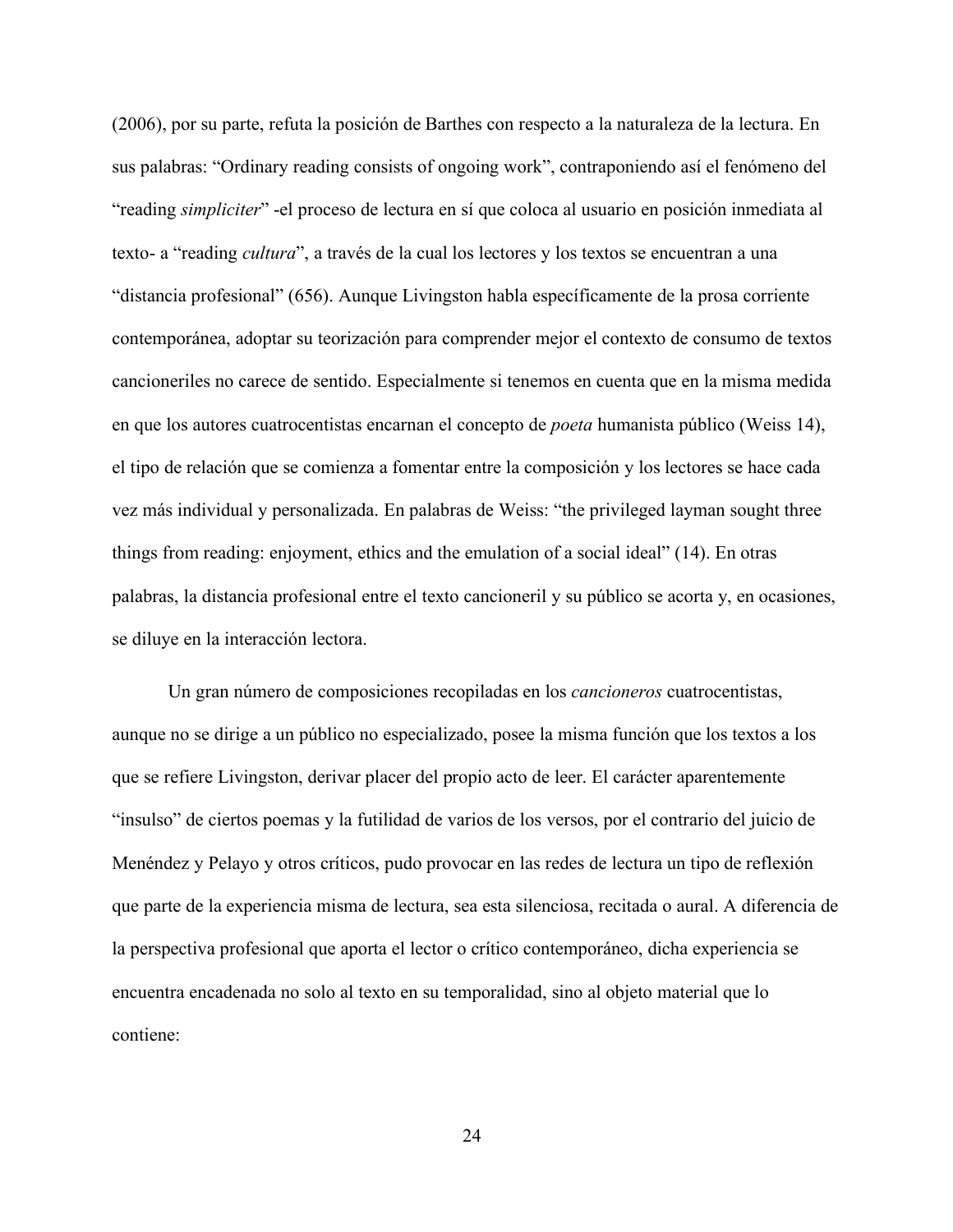From within the process of lay reading, a text is discovered as an account of how that text is read. A text does not encapsulate its reading, it describes it. Reading's work is the continual "labor" of finding and sustaining this relationship between a text and its reading. (657)

Las habilidades asociadas con el hábito de lectura de textos cancioneriles han sido poco exploradas. Se requiere de un tipo de audacia por parte de la recepción que, vista detenidamente, no resulta para nada trivial. Los casos específicos de las recuestas, los decires, y las invenciones demuestran cómo algunos de los textos cancioneriles participaban activamente en la formación de comunidades lectoras que fomentaron el humanismo no únicamente desde su alta profesionalización en las cortes, sino desde perspectivas más individuales, aunque no necesariamente menos públicas. En dichos casos, la lectura se ejecuta fuera de lo que Livingston denomina "the politics of professional reading", ya que los lectores encuentran en el acto performativo de leer ambos el método y el fin por el que se acercan a los textos. Tal encuentro, por otro lado, es necesariamente dependiente de la materialidad del texto:

[...] lay readers, for their pleasure, are chained to the texts that they read. Rather than lay readers experiencing willful exuberance, the fate of their reading is bound to the materiality and material texture of the texts that they read. (670)

Desde este ángulo, la fluidez del códice medieval se genera en la práctica activa de personalización de sus textos, su manipulación directa, y la reacción o serie de reacciones inmediatas que provoca el placer de la lectura. Los lectores pueden aprobar o no la experiencia y pasar la página, cerrar el libro, o dejar de prestar atención (669).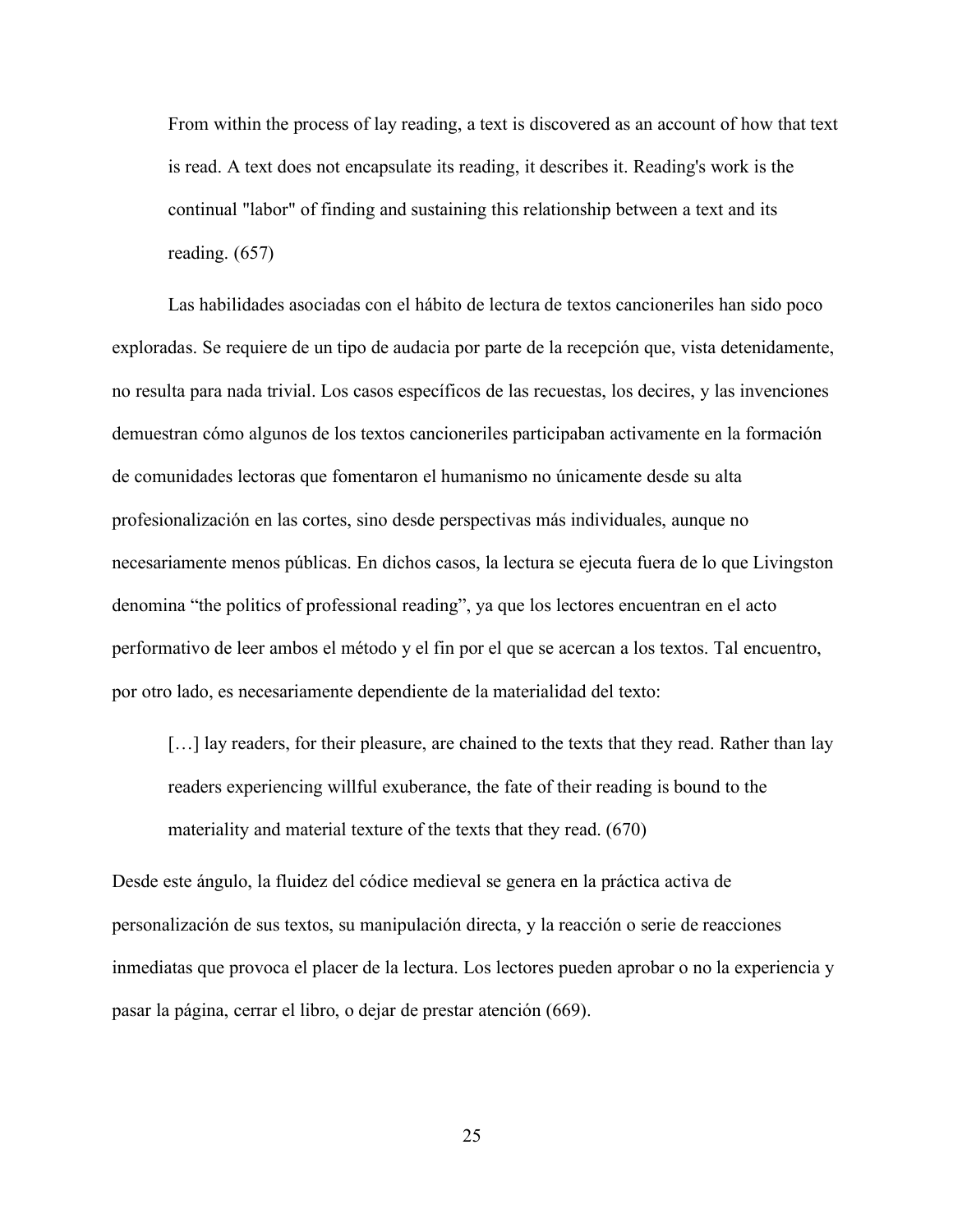En su análisis de la tradición noreuropea del *Sammelband*, Seth Lerer observa cómo estas compilaciones misceláneas premodernas constituyen un tipo de objeto tanto "físico" como "perspectivo", "one that relies on its reader's mode of apprehension rather than on its existence as an ontological category" (Lerer 21). De modo que invitan a la actuación inmediata de sus lectores, quienes pueden asentir o discrepar desde su experiencia sensorial inmediata. Al reaccionar, el lector también genera una perspectiva que, aunque personalizada y no profesional, aprehende o censura al texto, y hace del libro una "entidad fluida". En palabras de Lerer: "These are examples of the changing nature of the verbal object. Just what a book actually *was* remained a relational, personalizable, and shifting category" (23).

Al sustraer la obra de su proceso de lectura, el texto material deja de ser un objeto vivo en su propio tiempo con el cual sus lectores, su público objetivo, "did things" (19), y a su vez, daba sentido a cuestiones relacionadas con el género, la estética y el peso social de los cancioneros y sus contenidos.

#### **1.4. La gaya ciencia: las** *recuestas,* **los** *dezires* **y las** *invenciones*

Estudios recientes enfocados en los elementos textuales que vislumbran la manera en que las redes de lectura *hacen* literatura durante el siglo XV, proponen una ampliación en las perspectivas usuales de acercamiento a los cancioneros, generalmente desde sus diferentes dilemas codicológicos, su ambigua historia bibliográfica y el marcado énfasis en la investigación biográficas de sus autores conocidos. Incluso ciertos estudios que colocan su premisa en la figura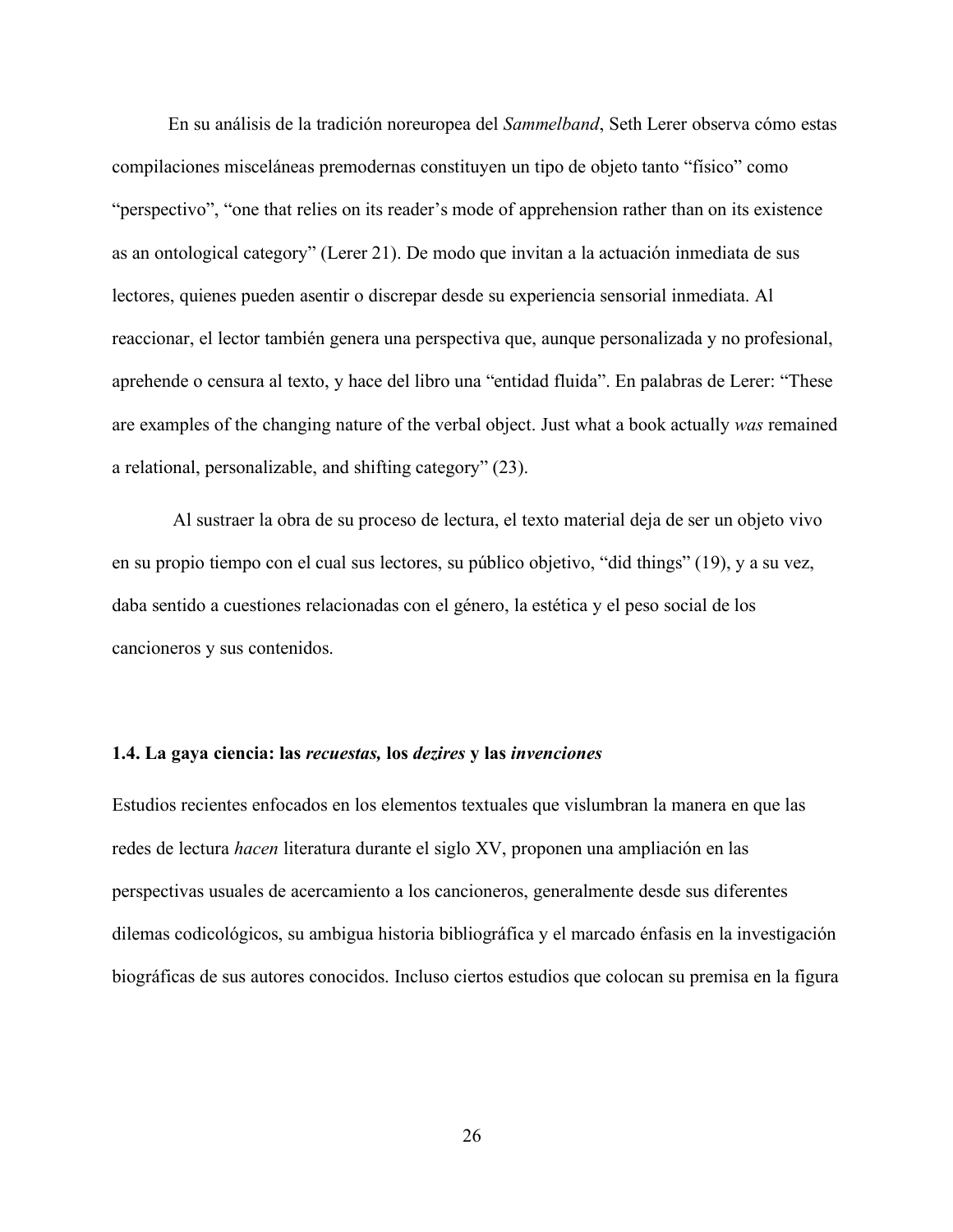del poeta, lo han empezado a hacer desde los aspectos del performance en los juegos poéticos que abundan a lo largo de la antología, como las *recuestas*, los *dezires* y las *invenciones*.

#### **Las** *recuestas***: el duelo poético**

Las *recuestas* son debates poéticos en los que dos o más poetas hacen gala de sus conocimientos e ingenio. Por lo general el poema que inicia el debate es una pregunta o provocación a la cual se puede dar respuesta empleando la misma forma de la pregunta. Dutton los plantea de la siguiente manera:

Este género poético recoge la tradición poética de la que varios géneros provenzales constituían ejemplos: la *tensó*, debate entre dos trovadores; *partimen* o *joc partit*, en el que un trovador plantea un problema con varias soluciones posibles; *tornejamen*, o debate entre varios trovadores. En la mayoría de las ocasiones, el poema inicial es una pregunta a la que responden uno o varios poetas, pues el destinatario puede haber sido escogido por el preguntador y así citado en la pregunta. (79)

Gran parte de los participantes de recuestas incluidos por Alfonso de Baena participan de intercambios teatralizados, a modo de duelos, en los que la autoridad literaria pasa a un segundo plano con respecto al efecto directo y casi físico que *las voces poéticas* asestan a sus adversarios líricos. Los contendientes se lanzan acusaciones que no se limitan a criticar sus destrezas literarias, sino que se adentran en discusiones socioculturales más vigentes durante el siglo XV, como el estatus y pureza de sangre de los propios poetas.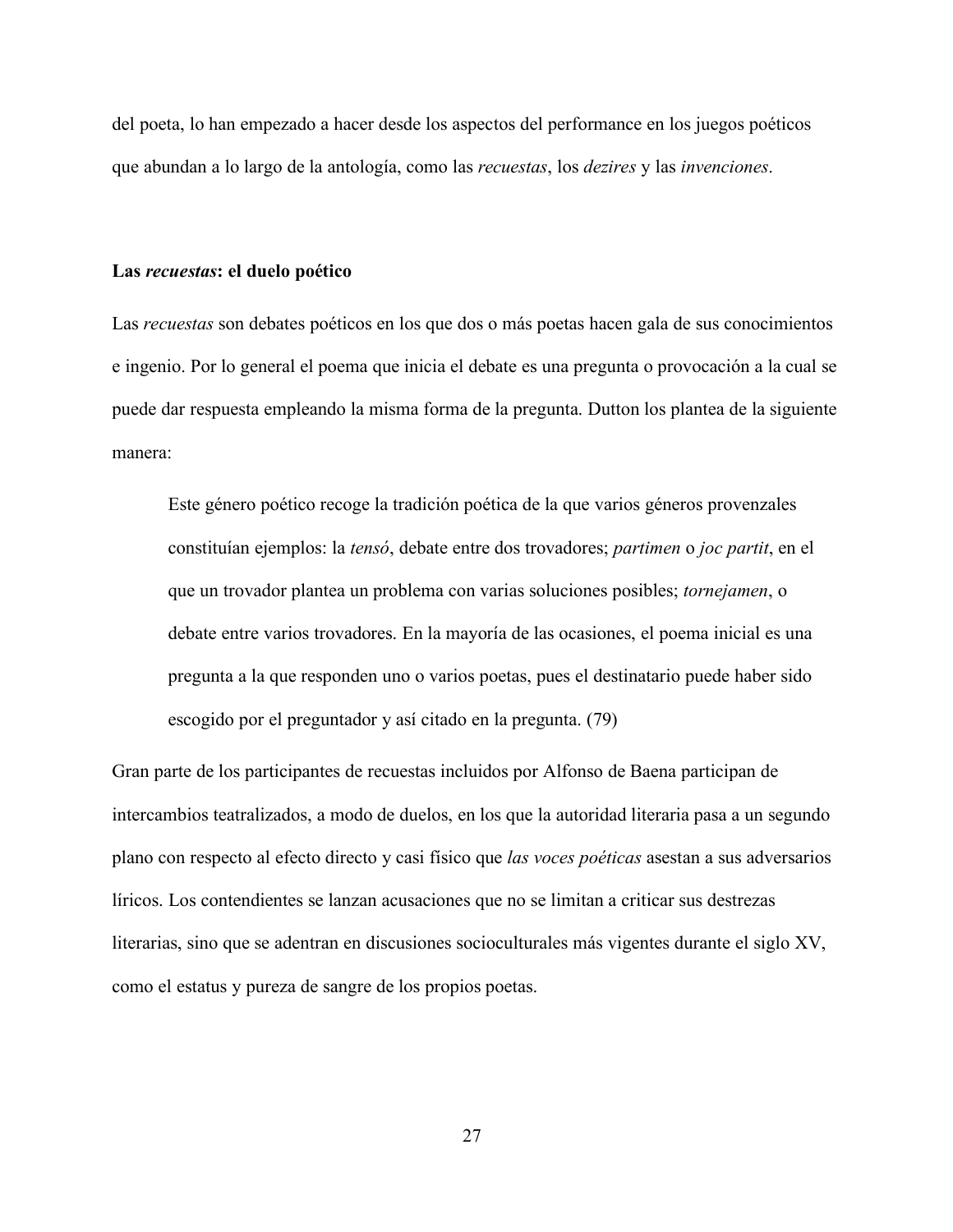En su estudio sobre los poetas cortesanos Juan García de Vinuesa y Álvar Ruiz de Toro, Antonio Chas Aguión realiza un análisis de la poética de ambos escritores como "contendientes" de recuestas que se presentan y organizan de acuerdo con patrones comunes en el *Cancionero de Baena*, es decir con intensidad ascendente tanto en la métrica como en el lenguaje empleado, y que expresan ansiedades propias de los escenarios de la corona Trastámara, como la competición por favores y beneficios de la corte. Chas Aguión se enfoca en la capacidad de adaptación de los poetas, quienes en ocasiones representan las destrezas líricas de otros autores como una marca de "cercanía" a las autoridades literarias y por ende, de privilegio (Chas Aguión 845). Por ejemplo, la primera de dos contiendas líricas entabladas entre Vinuesa y Alfonso de Baena, comienza con el poeta "tomando la boz de Alfonso Álvarez de Villasandino". De cualquier manera, Vinuesa es derrotado en las *recuestas*, tanto por intervención directa del propio Baena y sus rúbricas, como por lo que pudiera verse como un cambio de gustos en los lectores del siglo XV, para quienes Villasandino constituye una autoridad poética obsoleta.

Por otro lado, el propio Villasandino, el poeta más antiguo (c. 1350-c. 1424) compendiado en el *Cancionero de Baena*, y uno de los más influyentes poetas líricos que hereda la corte Trastámara, es notable por su flexibilidad estilística, lo que le permitió mantener el mecenazgo de la corte a pesar de haber entrado en un cierto grado de proscripción entre sus colegas más jóvenes. Lo logra precisamente porque, como afirma Stephen Rupp, el poeta conoce a la perfección el tipo de retórica con la que el público objetivo estaba familiarizado, por ejemplo el *ars dictaminis* en los poemas de petición (49). El éxito de ambos, Vinuesa y Villasandino, sin embargo, se supedita no solamente a la destreza retórica de los poetas, sino a la naturaleza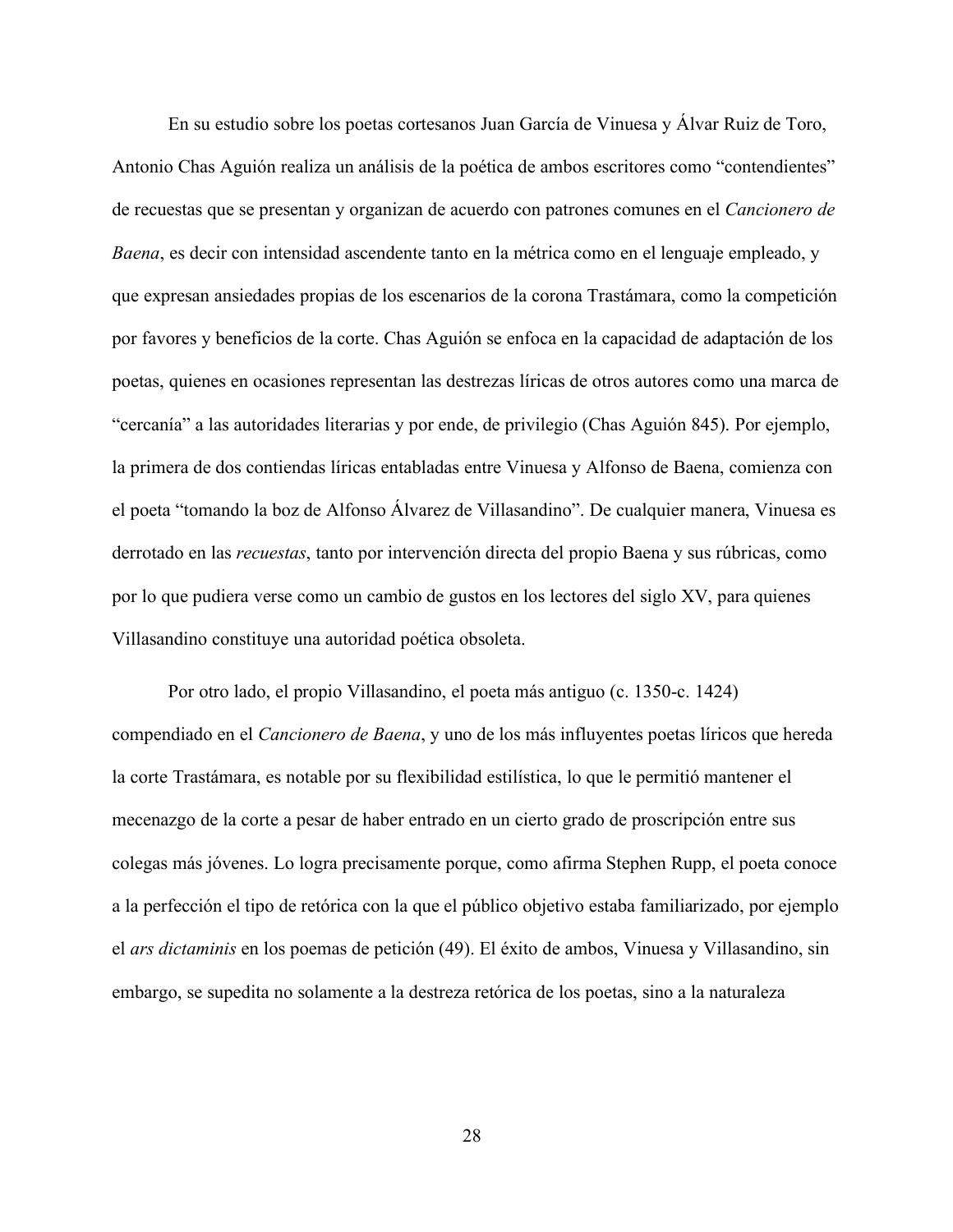cambiante del público lector de cancioneros y a la susceptibilidad del objeto material a variar de acuerdo con los juicios propios del compilador.

### **Los** *dezires* **y las** *canciones*

Es probable que la noción tenga su origen en el "Proemio e carta al condestable Don Pedro de Portugal", del marqués de Santillana, quien afirma al inicio:

En estos días passados, Alvar Gonçales de Alcántara, familiar e servidor de la casa del señor Infante de Pedro, muy ínclito Duque de Coímbra, vuestro padre, de parte vuestra, señor, me rogó que los dezires e cançiones mías enbiase a la vuestra magnificencia. (En Gómez Moreno 22, 51-65)<sup>18</sup>

En su artículo "*Decir canciones*: The Question of Genre in Fifteenth-Century Castilian *Cancionero* Poetry", Ana María Gómez-Bravo discute el énfasis de la crítica en distinguir entre la cantiga (para ser cantada) y el decir (para ser leído), y plantea que dicha prevalencia en los estudios se debe al énfasis exagerado en la música como elemento de distinción entre ciertas composiciones poéticas presuntamente para ser leídas o cantadas. Apoyándose en un estudio de la evidencia textual sobre cambios progresivos en las relaciones entre "palabras y música" y entre "poeta y músico" durante la Edad Media, Gómez-Bravo estima que mucho menos poesía de la que se cree fue escrita para ser cantada durante este período. La autora establece una cronología de la transformación del género (y la percepción de género) desde el siglo XIII hasta

 <sup>18</sup> Para un estudio profundo del género del *decir* en los cancioneros, resulta de ayuda Seung-Wook Baik (2003).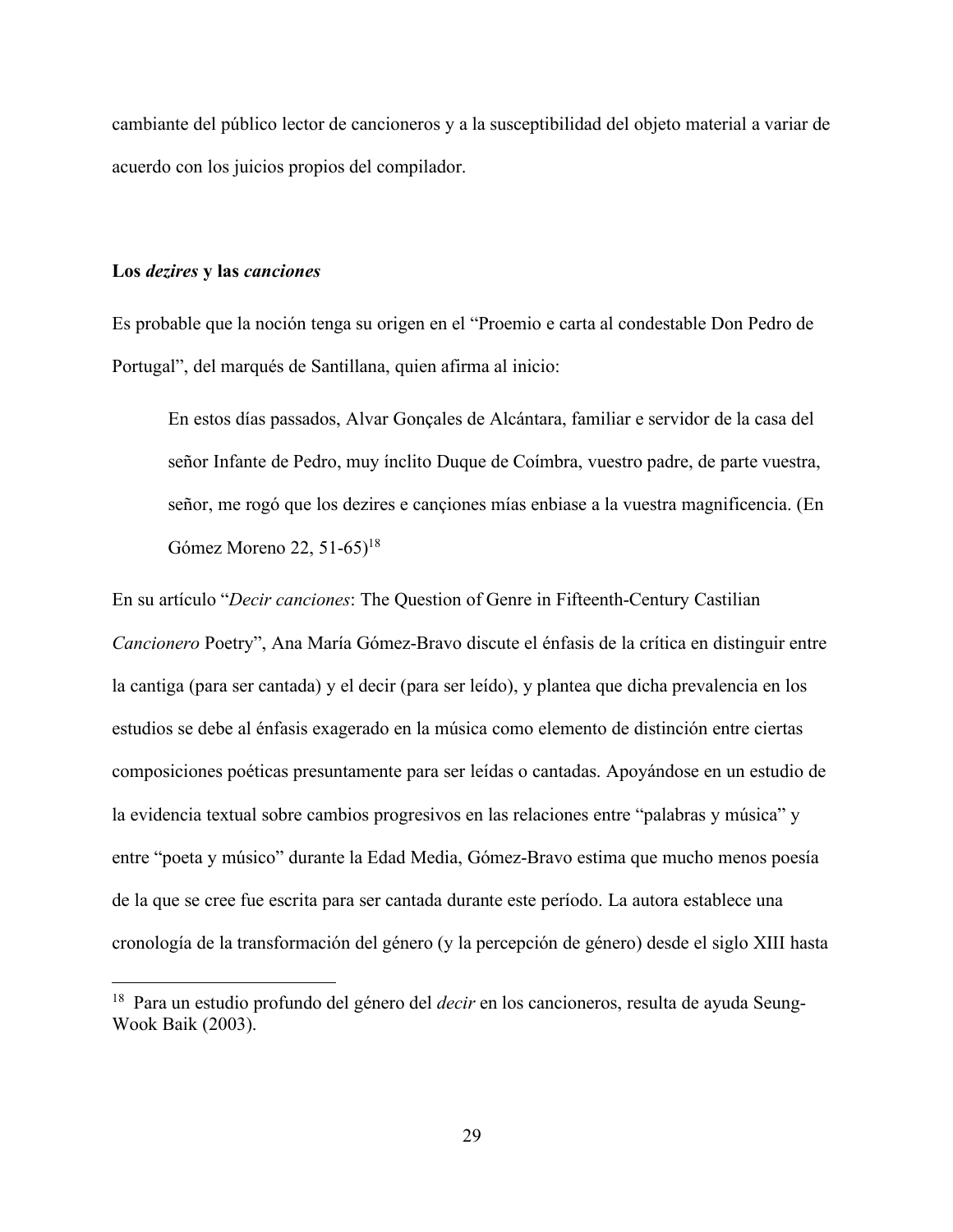el siglo XVI: *cantiga* (*cantar*) vs. *dictado* (Alfonso X, *Libro de buen amor*, *Rimado de Palacio*), *cantiga* vs. *decir* (*Cancionero de Baena*), *canción* vs. *decir* (*Cancionero de Palacio*), canción vs. coplas (*Cancionero general*) (171), y afirma:

In the later Middle Ages, the poet rarely sets his or her own poems to music and these therefore were written to fit a preexisting melody, with the obvious exception of the contrafacta. Furthermore, even evidence from earlier secular music shows that, with a few exceptions, music did not necessarily precede words. (159)

Con la creciente secularización de la producción literaria, ¿qué otras formas de interacción con los textos se generan?

En su artículo "Francisco Imperial and the Issue of Poetic Genealogy", Marina S. Brownlee se separa del devenir crítico enfocado en la 'tradición' de los *dezires*<sup>19</sup>, y realiza un análisis de la composición poética de Francisco Imperial, *Dezir a las siete virtudes*, compendiado en el *Cancionero de Baena*. En su estudio, Brownlee desvincula la práctica del *dezir* del *dit* medieval francés, y observa en el "poeta/dezidor" (filósofo/orador) castellano como una figura con "a degree of literary self-consciousness that is analogous to the form as it existed in France during the time in which he [Imperial] wrote" (61). Su aproximación a la tradición del *dezir* se opone, de tal forma, a la de Pierre Le Gentil,<sup>20</sup> quien aborda la poesía de Francisco Imperial,

 <sup>19</sup> Weiss observa la posibilidad de que el mismo tipo de ruptura con la genealogía de la "tradición" de los *dezires* sea perceptible en otros poemas del Cancionero de Baena, así como en otros poetas, como el Marqués de Santillana (7).

<sup>20</sup> En su texto *Poésie lyrique espagnole et portugaise à la fin du moyen âge,* el autor apunta: Imperial commence à écrire à un moment où la poésie dite et de poésie chantée tendent à s'opposer; mais cette évolution – qui rappelle exactement celle de la poésie française au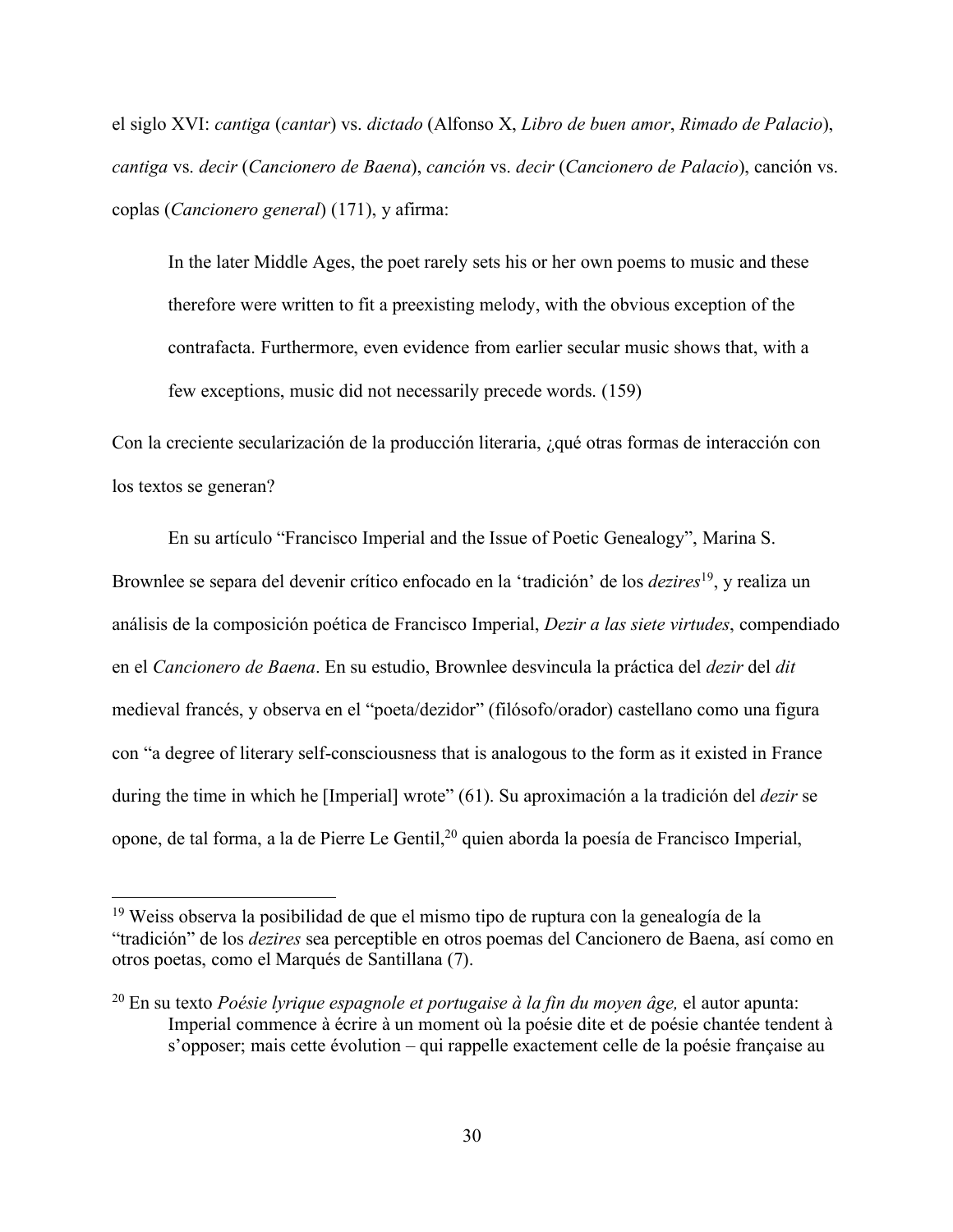dentro de una evolución histórica del poder alegórico del género *dit* francés para comunicar una "verdad evidente". Sin embargo, Brownlee observa que ambos géneros difieren en la manera de expresar dicha "verdad evidente". El *Dezir de las siete virtudes* de Imperial prescinde de la mediación de la alegoría: "The text's truth-status is guaranteed instead by the poet's own experience, and this constitutes a major development in the evolution of vernacular poetic identity" (Brownlee 62). El análisis de Brownlee permite encontrar elementos revolucionarios en la manera en que Imperial dialoga con el canon europeo (Dante) en su *Dezir,* mostrando una visión vernácula castellana de las dinámicas de intertextualidad en uso (64-65). El análisis de Brownlee es relevante, entre otras razones, porque invita a una revisión de preceptos teóricos fosilizados, latentes en las aproximaciones más aceptadas por los estudios sobre tradición poética, como la recurrencia a agencias externas de construcción filosófica (occitana, italianizante, entre otras). Queda por estudiar, sin embargo, hasta qué punto la cultura de cancionero canaliza ese sentido de autoridad cultural al que se refiere Brownlee.

cours du XIVe siècle – n'est pas entièrement achevée au Sud des Pyrénées. Si les genres à forme fixe sont déjà nettement définis, le *decir* est encore, à bien des titres, très proche de la *chanson,* d'où il est sorti. (1: 240-41)

 $\overline{a}$ 

Parte de la problemática en cuanto a las fuentes de los textos cancioneriles castellanos radica, precisamente, en tener como punto de partida una teoría de apropiación. Hasta entrada la mitad del siglo XX, todavía se percibía a los cancioneros, especialmente los de la primera mitad del XV, como carentes de un método argumental propio. Si bien es innegable que las influencias son bastas, estudios como el de Brownlee generaron interés suficiente en iniciar una etapa de análisis de la tradición desde la agencia de los textos, y no en especulaciones de orígenes externos.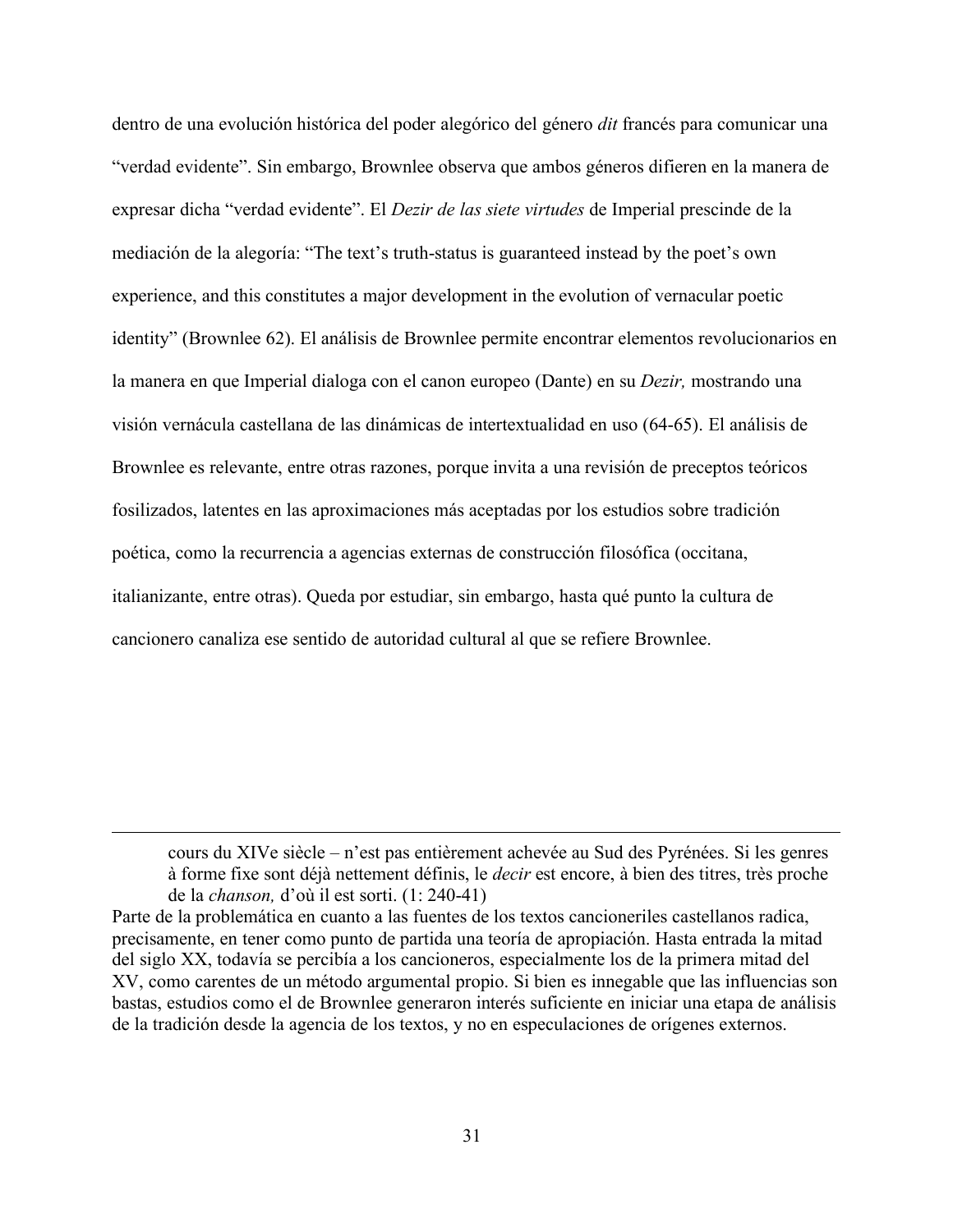## **La** *invención***: el juego de amor**

En "The Game of Courtly Love", por su lado, Ian Macpherson retoma la temática del amor cortés ya no como un concepto general, sino desde la perspectiva de los diferentes géneros en los cuales se presenta la categoría como juego, a través de la utilización de recursos como las *letras* y las *divisas* en el género de las *invenciones.* Las "justas de invenciones y cimeras" (Dutton 83), seguían las reglas y organización de las justas de armas, en las que "el justador" debía mostrar sus dotes de improvisador.<sup>21</sup> El caballero debía sacar una cimera (usualmente un adorno con una imagen bordada) e improvisar versos para su público (Dutton 83). "The play element –love is a game, poetry is a game- was there as a component [de la experiencia cortesana] from the outset, and became one of its most prominent features during the reign of the catholic Monarchs" (97). Macpherson presenta un análisis textual sobre el desarrollo de eventos en los que el amor cortés constituye un juego literario de astucia y entretenimiento grupal, en imitación de los torneos militares, justas, *pasos de armas* y otros eventos festivos de glorificación de la fuerza que les precedían:

What had in its earliest manifestations been a training ground for warriors became a festive occasion for courtiers. Banquets, dances, poetry readings, *invenciones*, and *entremeses* filled the evenings. The *letras* came to be an indispensable part of the proceedings: they were composed to decorate the helms laid out before the tournaments to entertain, delight, and increasingly towards the end of the [fifteenth] century to scandalize the ladies, and later collected in the sixteenth-century *cancioneros.* (101)

 <sup>21</sup> Francisco Rico (1990) las llama además "empresas de los caballeros", partiendo del nombre con el que comúnmente se les llamó durante el siglo XVI (190).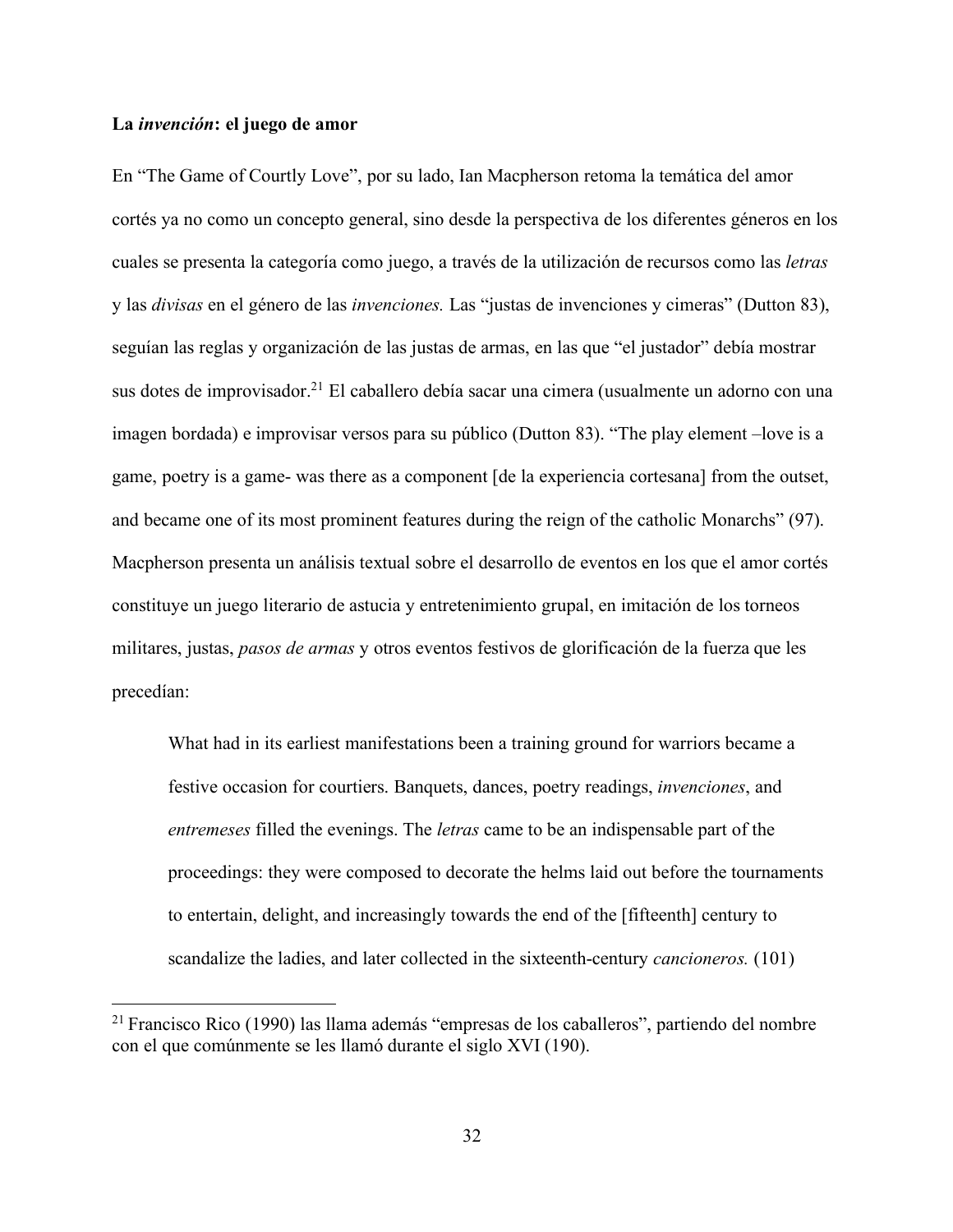Dichas actividades se centraban, por ende, en el performance o series de representaciones, juegos tanto físicos como intelectuales, y los aspectos estilísticos y literarios podían no ser relevantes. En muchos casos, como se ha mencionado, la recolección y compilación de los versos proseguía al performance. Si eran efectivos tanto en destreza como entretenimiento, la decisión era del público objetivo. Por el contrario de lo que expresa Álvaro Alonso (1996), no ocurre en estos versos necesariamente un "divorcio" entre la práctica literaria y la vida (27). Ni es *el libro,*  siguiendo la perspectiva de Gómez-Bravo -no solo el objeto que se lee, sino el que se hace (5) totalmente ajeno a esta práctica. Lo que logra el libro en este caso es, por el contrario de una separación entre la creación literaria y la vida cotidiana, unir ambos espacios.

En este contexto, se crea una relación armónica entre las imágenes y sus significados, muchas veces autenticada por inscripciones o bordados en las vestiduras de los contendientes (*divisas*), y versos inscritos en madera o papel destinados a ser leídos por los participantes y el público (*letra*). <sup>22</sup> Las *invenciones* surgen, siguiendo esta línea, de la necesidad de encontrar armonía entre imagen y palabra de la forma más sucinta y creativa posible para generar una respuesta por parte de lo que Macpherson llama el "objeto de la pasión, real o imaginada, del poeta/duelista" (104). El producto final de la lectura es la búsqueda de relaciones dialógicas teatrales- basadas en convenciones la astucia poética y el deleite.

 <sup>22</sup> John Gornall realiza un análisis exhaustivo de las *invenciones*, en específico del *Cancionero de la British Library*. Gornall parte de los aspectos comunes entre las *invenciones* y el resto de la poesía cancioneril, como el carácter amatorio desde el punto de vista temático y, desde el aspecto formal, el uso de técnicas métricas similares a las de los *villancicos* y las *canciones* (9-10). El estudio de Gornall se nutre de las impresiones de Macpherson pero dista de las mismas en su acercamiento metodológico, mucho más enfocado en la codicología.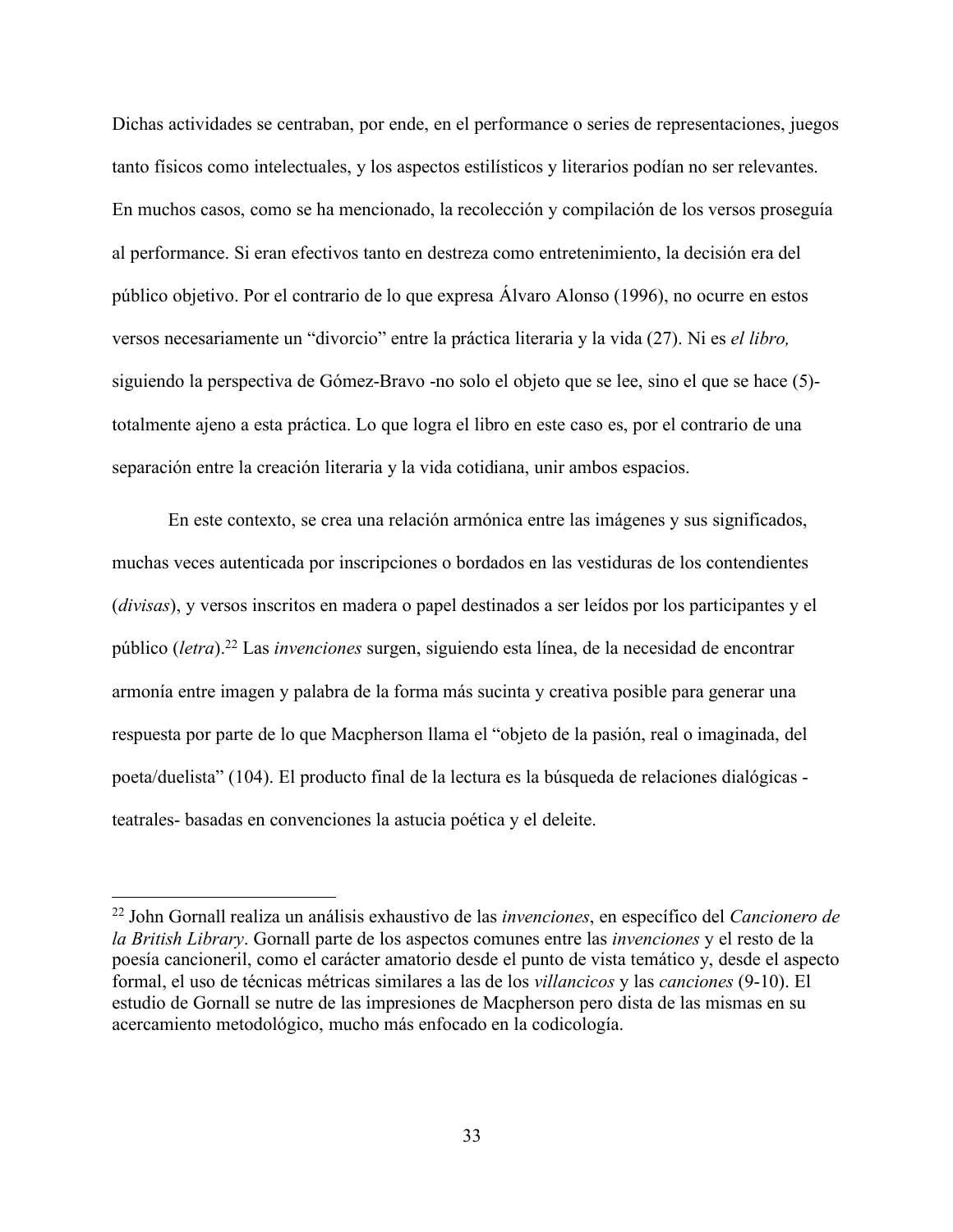El uso de la memoria y la perspicacia constituían las premisas fundamentales para tener éxito en estos juegos. Macpherson afirma:

The game of Courtly Love became the ideal vehicle for the literary after-dinner soirées and the post-tournament festivities: occasional poems, riddles, *motes*, *letras*, *invenciones*, *preguntas*, and *respuestas* became the staple diet of such reunions, because they particularly lent themselves to group activity, required no great depth of erudition or scholarship, and depended rather on native intelligence and quickness of wit in all its senses. (101)

Macpherson observa como la *invención* llega a su máxima expresión (*conceptismo*)23 cuando se produce un quiebre o borrosidad entre el "alma literaria" (*letra*) y su "cuerpo visual" (*divisa*) (107). La imagen se verbaliza, pasando del símbolo visual, a través de la representación, al signo lingüístico. En este ejercicio yace una potente y sutil fuerza dramática del juego del amor cortés en la poesía cancioneril. La técnica era, según Macpherson, "well understood by the closed circle of jouster-poets who practiced the genre" (107). El público también debía comprender a cabalidad las dinámicas del juego, y desarrollar una sensibilidad perceptiva a la par de los poetas. La *Crónica del Halconero*, de Pedro Carrillo de Huete, incluye descripciones del entorno material de los torneos, los objetos y su poder simbólico como forma de ganar favores del público, especialmente de las damas.

 $23$  En cuanto a la tradición conceptista del Siglo de Oro, Macpherson observa: "These compositions graphically illustrate the early peninsular origins of the kind of *conceptismo*, which was to entertain Juan de Valdés, captivate Gracián, and later be honed and polished by Luis de Góngora and Francisco de Quevedo" (109).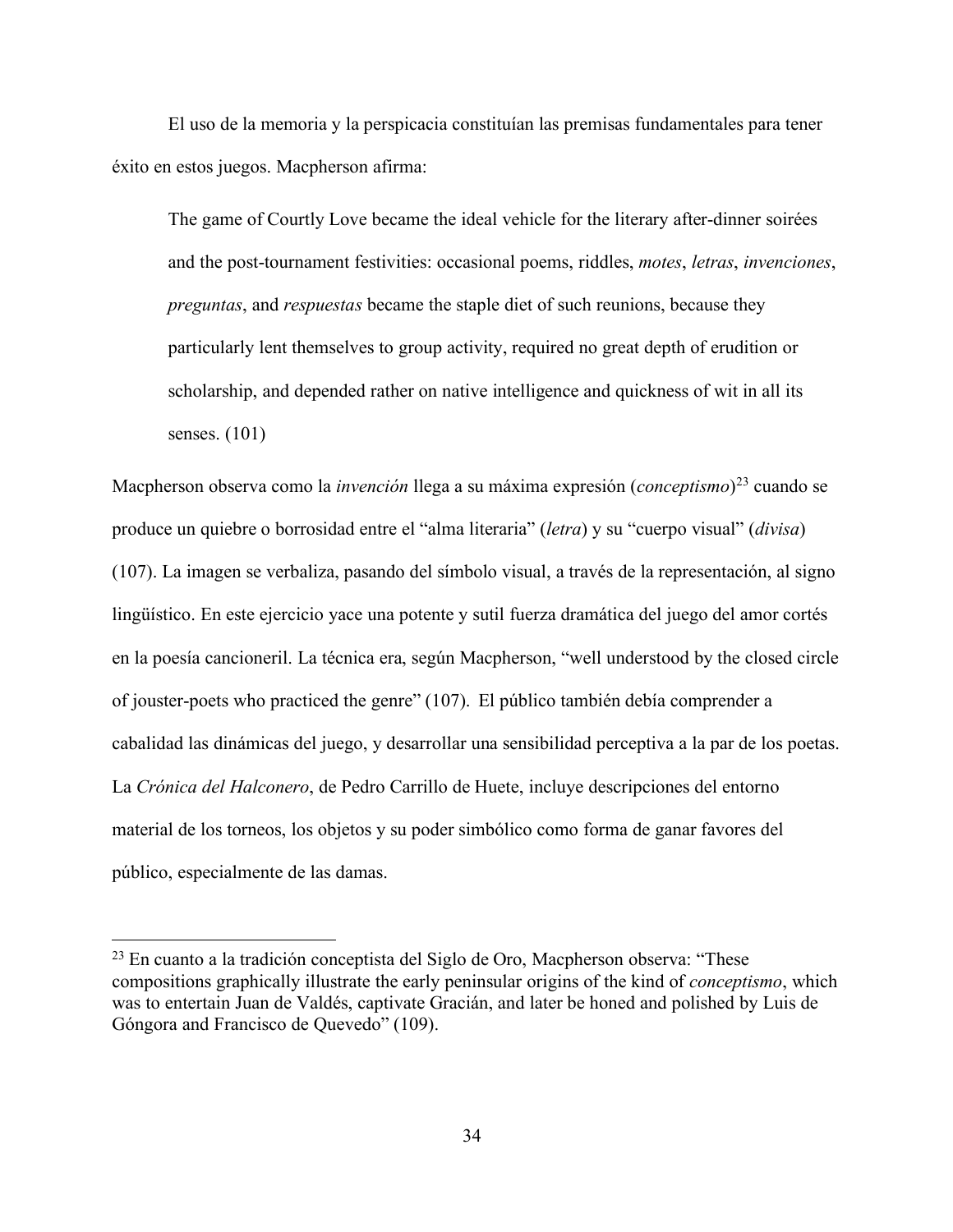Para Barbara F. Weissberger, sin embargo, ver a las mujeres en el público de los torneos como espectadores pasivos es una interpretación patriarcal del tipo de interacción que se desarrolla durante los juegos, una "suposición masculinista" que quita seriedad a la función cultural que subyace en el juego del amor cortés ("Male Sexual Anxieties" 222). Incluso de asumir que el público principal aludido en las contiendas es femenino (aunque son masculinidades las que están en juego), estas lectoras no están desprovistas de agencia. Por el contrario, el ejercicio astuto de la interpretación requiere de un "ongoing work" que puede, en materia de instantes, desde su interacción con lo que lee o escucha, atribuir o desproveer al contendiente de su atributo más valioso, su masculinidad. El hecho de que Isabel la Católica haya sido una de las principales patrocinadoras de este tipo de eventos tampoco es mera casualidad.24

Por otro lado, las *invenciones* se dirigen a público tanto masculino como femenino y, aunque cortesano y verso en las sutilezas de las composiciones, no necesariamente profesionalizado. De este modo, la competencia no es únicamente contra otros poetas ni por la aprobación de las damas; sino contra un grupo diverso de espectadores (lectores) que realizan juicios de valor específicamente relacionados con la experiencia recreativa inmediata, casi instantánea, del performance.

El trabajo crítico de Jill S. Dolan desde la perspectiva materialista del performance feminista (*materialist feminist performance*) resulta de ayuda. Dolan da preferencia a este acercamiento, en detrimento de las perspectivas del feminismo liberal y cultural, porque presenta

 <sup>24</sup> El trabajo monumental de Barbara F. Weissberger, *Isabel Rules,* particularmente el Capítulo 2: "Fashioning Isabel's Sovereignty", la autora discute la participación de Isabel I de Castilla en la cultura intelectual de su corte.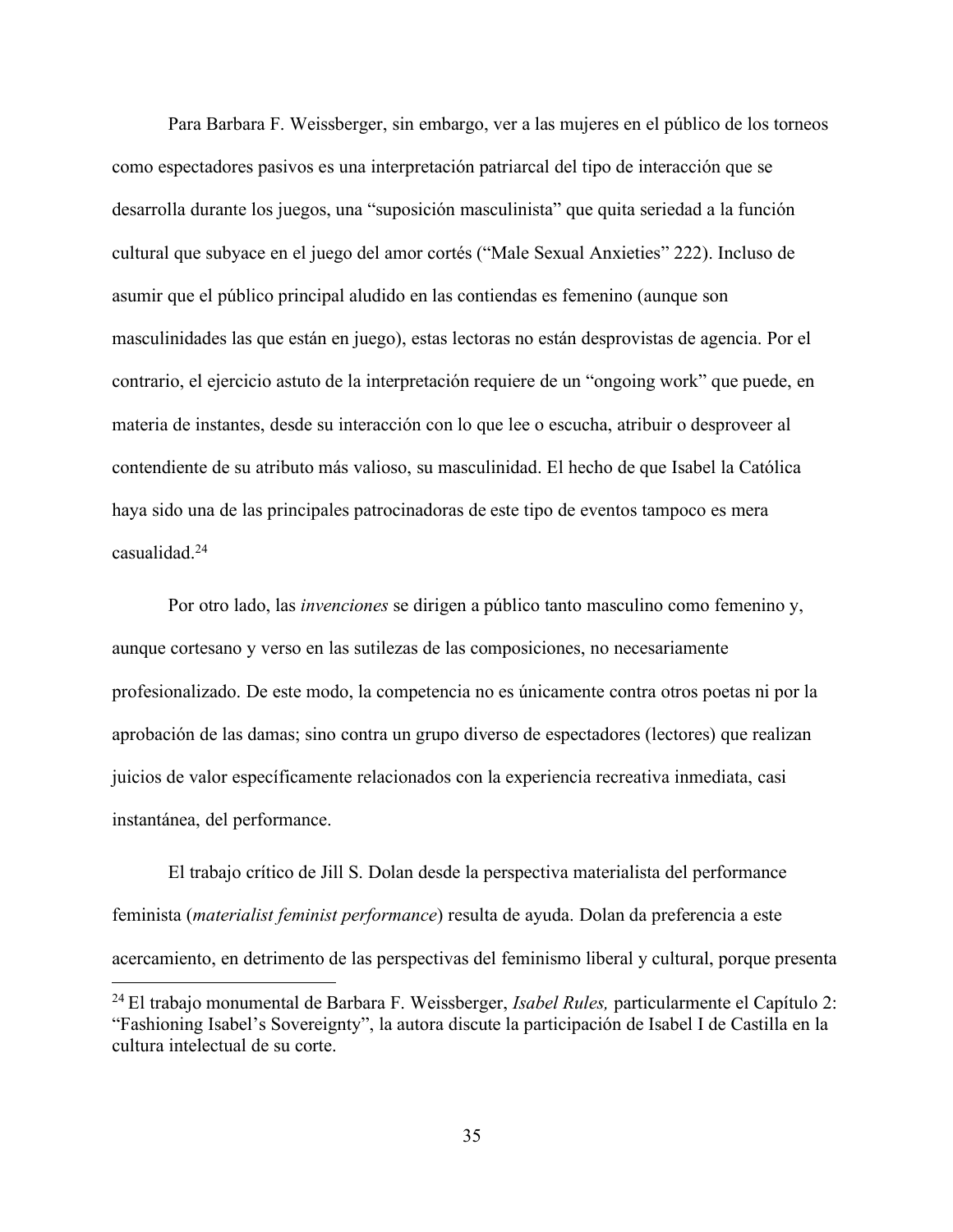una visión más completa de las diferentes problemáticas relacionadas con la representación del género, muchas veces obviadas en los análisis teóricos feministas.

Materialist feminism focuses on the construction of ideology in social formations influenced by gender, race, class, and categories of sexual preference. It views the power base in these relationships dialectically, as capable of change.

If power is a term that can be wielded fruitfully by women, as it sometimes is in materialist analysis, the passive, objectified nature of women as performers and spectators might be fundamentally changed. (16)

La aproximación teórica de Dolan viene a colación en este análisis de dos maneras. En primer lugar, sirve como recordatorio de que no hay espectador pasivo, por silenciado que se encuentre. En el performance de poesía cancioneril, con marcos de actuación (lectura, recitación, canto o exhibición visual) y recepción definidos, se genera de forma continua un sistema cultural vasto y, por el contrario de lo que se ha aceptado comúnmente, diverso en sus tipos sociales, códigos y técnicas de supervivencia o consolidación cultural. Sin una habilidad cultivada del público para comprender los enrevesados ingenios de las *invenciones*, por ejemplo, y el establecimiento de una convención sobre lo que se espera del poeta/duelista y del público/jurado, las sutilezas de las *letras* y su relación con las *divisas* (en ocasiones físicamente inexistentes) no tienen una razón de ser, ni pueden alcanzar el grado de popularidad que sostuvieron hasta entrado el siglo XVI. Del mismo modo, y volviendo a la temática esencial del feminismo materialista, en la ansiedad por reafirmar su masculinidad, el hombre, poeta/duelista reafirma, ante todo, su propia ansiedad.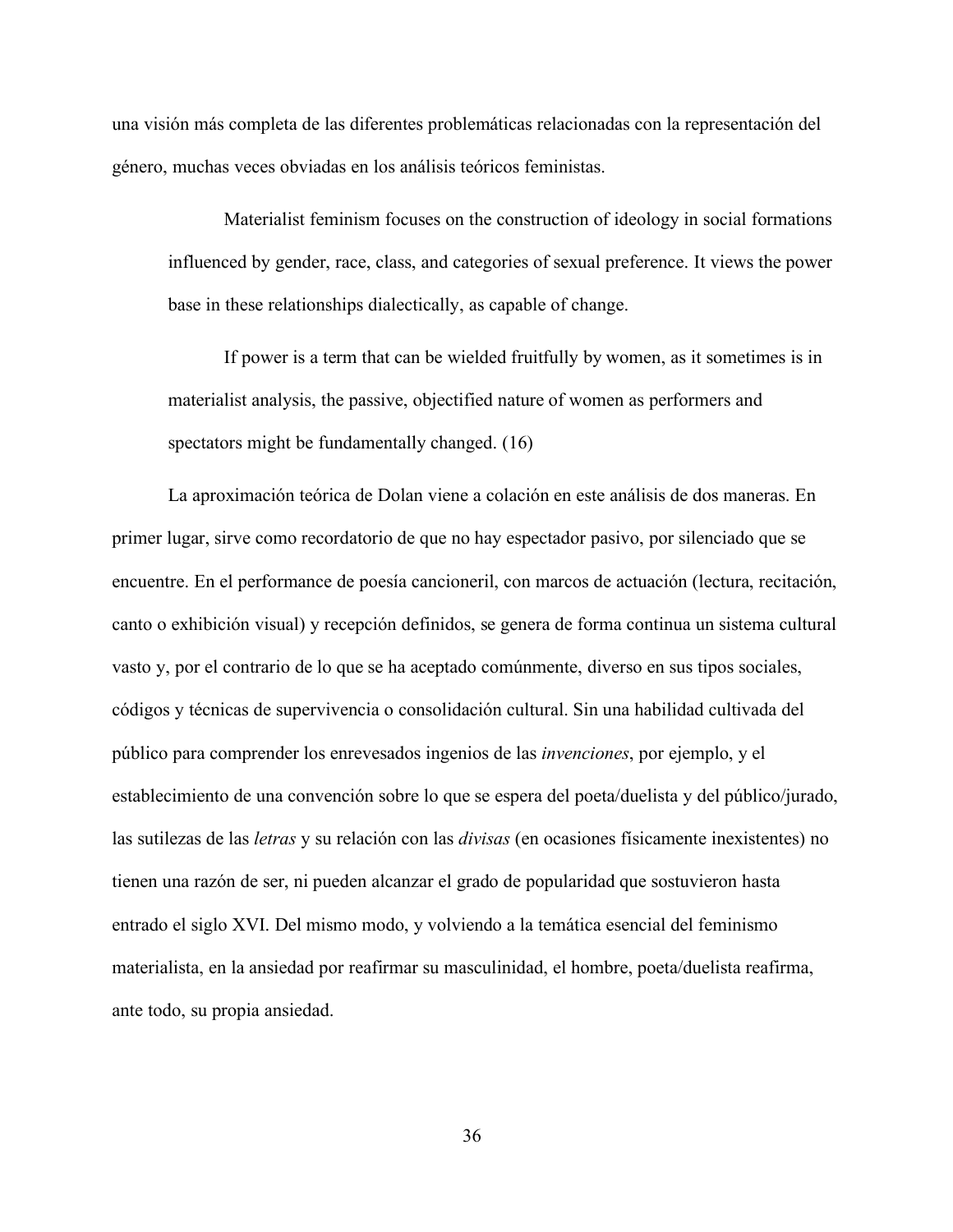Por otro lado, aunque la mayor parte de las *invenciones* – al igual que casi todos los versos cancioneriles en su conjunto – fue ejecutada y compilada por poetas masculinos, hay evidencia de la participación de las mujeres en muchos de estos eventos. Si bien limitada, la participación de poetas e intérpretes femeninas en la evolución del verso cancioneril no es insignificante, ni endeble. Varias figuras femeninas se destacan por su destreza como poetas e intérpretes, como la poeta Florencia Pinar, quien compuso en varios géneros de versos cancioneriles, incluidas *canciones* e *invenciones*. <sup>25</sup> Una de sus composiciones más conocidas es la *canción* "Destas aves su nación", en la cual las palabras juegan con la naturaleza y sus simbolismos eróticos:

Destas aves su nación es cantar con alegría, *y de vellas en prisión siento yo grave passión, sin sentir nadie la mía*. Sus nombres mi vida son, que va perdiendo alegría, *y de vellas en prisión*

 <sup>25</sup> Barbara F. Weissberger ha realizado estudios importantes sobre las mujeres poetas de los *cancioneros* y en específico sobre la figura de Florencia Pinar, como "La crítica y Florencia Pinar"*,* en *Literatura y feminismo en España (s. XV-XXI)*, ed. Lisa Vollendorf, Barcelona: Icaria, 2005; "The Critics and Florencia Pinar: The Problem with Assigning Feminism to a Medieval Court Poet", en *Recovering Spain's Feminist Tradition*, NY: MLA, 2001, textos en los cuales dialoga con la crítica literaria y las teorías feministas en torno a la enigmática poeta.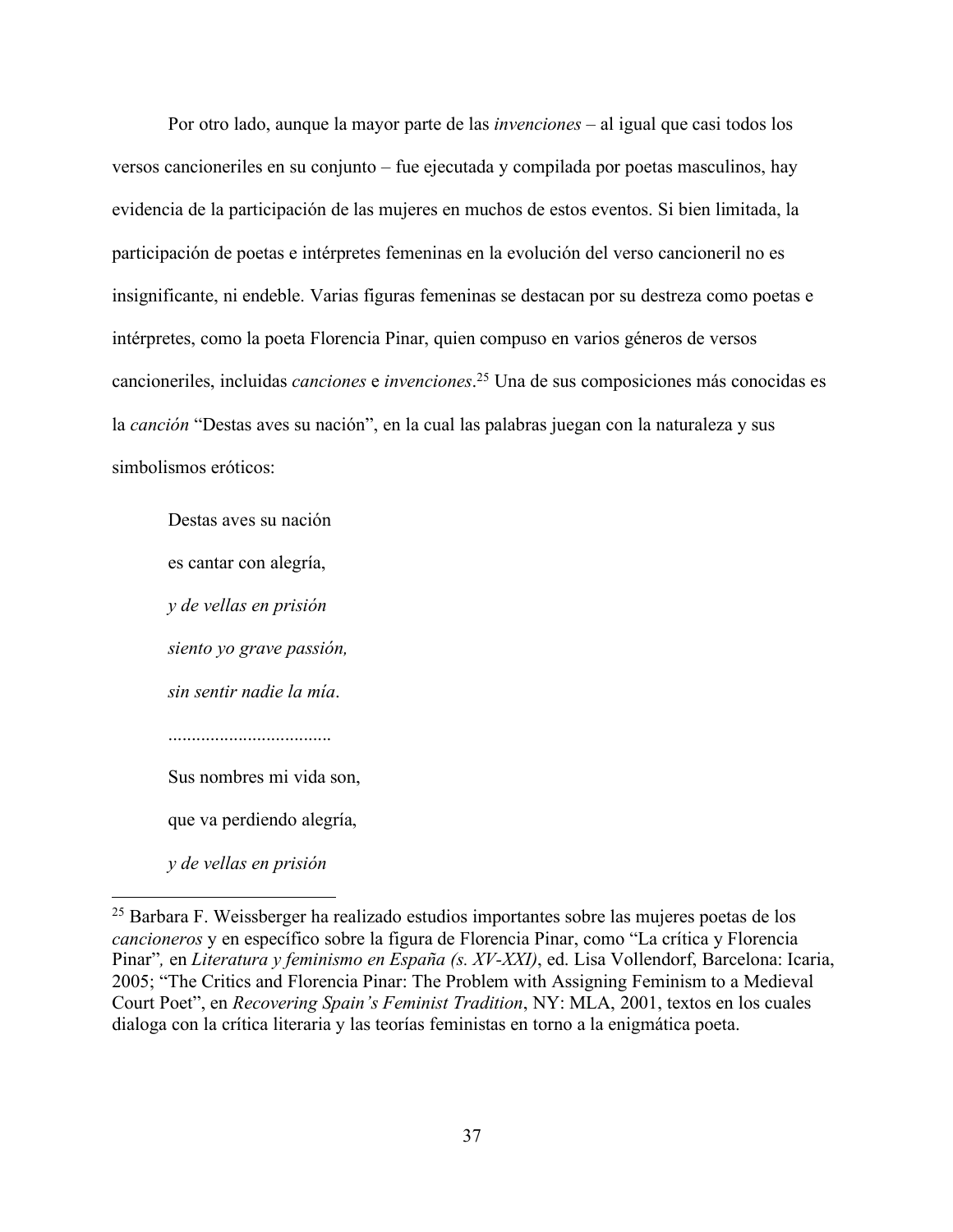*siento yo grave passión,*

*sin sentir nadie la mía*. (Ed. de Pérez Priego 8: 1-14)

La rúbrica expresa la idea de unas aves, pero por el juego conceptista de las palabras se ha deducido que se trata de perdices, símbolo del deseo carnal en el bestiario medieval (82). La creación por parte de las mujeres no solo era permitida sino muchas veces alentada por los diferentes grupos sociales. Considerar a la mujer del siglo XV incapaz de interactuar intelectualmente con su estado de objetivación equivale a caer en la trampa historiográfica de las maravillas de la subjetividad moderna. En la representación, sea cual sea el efecto que se quiera lograr, ningún ente participante queda fuera de la transacción, del intercambio de significaciones y de las consecuencias ideológicas que el acto pueda tener. Los textos cancioneriles*,* su composición, interpretación y recepción, su circulación, edición y crítica, constituyen actos ideológicos que participan en la configuración del sujeto medieval cortesano. El resultado es una producción cultural con connotaciones marcadamente políticas en ocasiones, intensamente humanistas en otras, y a ratos, absurdamente etéreas.

Tanto como para sostener una imagen de masculinidad, como para declarar y solidificar agencia poética, las *invenciones* constituyen algunas de las piezas mejor logradas de la tradición cancioneril. Aunque no poseen un carácter plenamente popular, como el caso de otras representaciones que participaban de los torneos, y se fomentaban en círculos estrictamente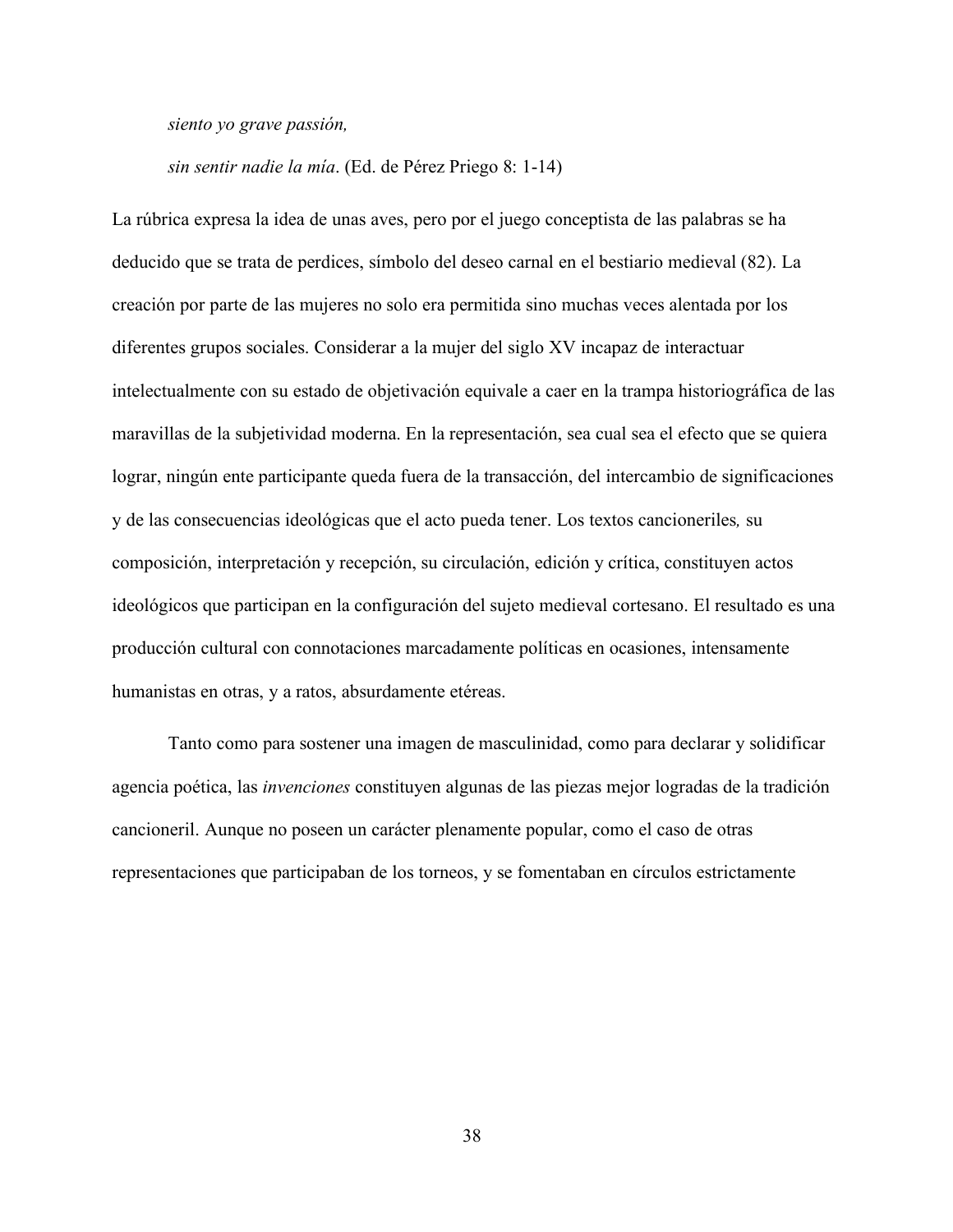cortesanos, los juegos mostraban rasgos particularmente cercanos a representaciones artísticas de carácter más popular.26

### **1.5. Elementos populares, interreligiosidad y plurilingüismo en la lírica de cancionero**

### **Juan del Encina y el plurilingüismo**

Varios especialistas del cancionero cuatrocentista han prestado atención a elementos filológicos de las compilaciones que apuntan a la lírica popular y las tradiciones folclóricas.27 El caso de Juan del Encina es sobresaliente en este sentido. Aunque compuso de forma casi exclusiva para públicos selectos cortesanos, empleó elementos folclóricos en sus composiciones como técnica de entretenimiento. Su utilización de imágenes, tonalidades y juegos lingüísticos de uso fuera de las cortes, como las temáticas pastoriles, estilos polifónicos sencillos, flexibilidad rítmica, son un

 <sup>26</sup> Macpherson documenta la suntuosidad y teatralidad de las decoraciones de los pabellones y ruedos donde se desarrollaban los torneos, así como la variedad de espectáculos (*performances*) que se desarrollaban de forma paralela a los juegos:

Displays of riding at the ring and the *quintain*, *pas d'armes*, *juegos de cañas*, *juegos de tablas* (the hurling of spears at fixed wooden targets); jesters, dancers, singers, and mummers provided entertainment during the natural breaks. Scaffolding (cadalsos) was brought in at great expense to construct mock castles and towers richly decorated with drapers and cloth of gold; they provided a secure vantage point from which the ladies of the court could better see and be seen. (101)

<sup>27</sup> Ver Dámaso Alonso (1942), Pierre Le Gentil (1949), José María Alín (1968), Dámaso Alonso y José Manuel Blecua (1969), Vicenç Beltran (1976), J.G. Cummins (1977), Margik Frent Alatorre (1977). Todos estos textos revisan de manera exhaustiva el devenir de la 'tradición' poética castellana, en la cual incluyen selecciones de textos de *cancionero* como parte de dicha tradición, que todos concuerdan en denominar, además, popular.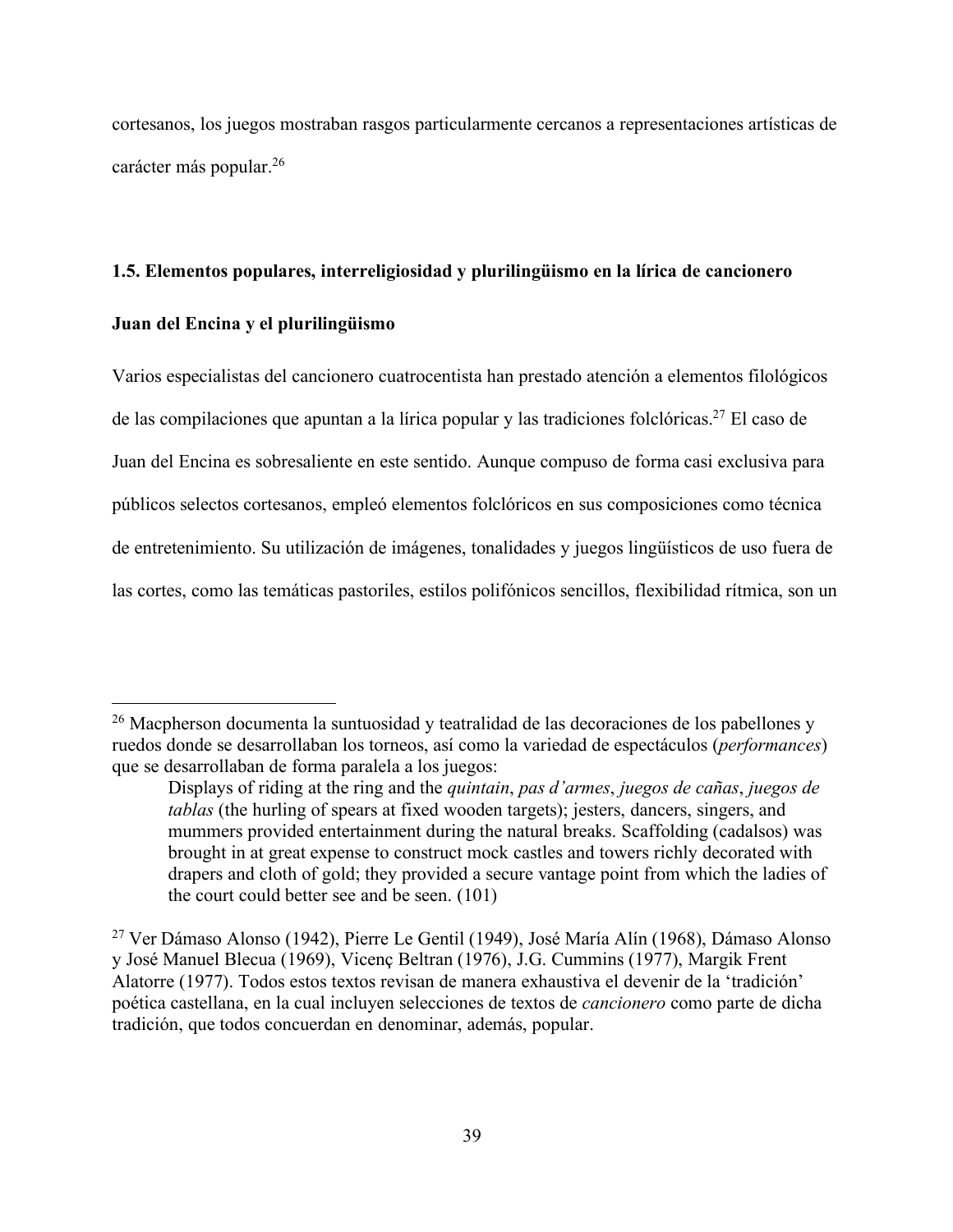ejemplo del la utilización de sensibilidades poéticas populares en el verso (Jones y Lee 32).28 El "Villancico contrahaziendo a los mócaros que siempre van importunando a los peregrinos con demandas" (Jones and Lee, 137: 25-255),29 escrito la *lingua franca* (una lengua vernácula mixta durante la Baja Edad Media, importante en el entorno comercial y las transacciones fronterizas), es un ejemplo de la polinización que nutrió a poetas como Juan del Encina para componer piezas de gran sentido humorístico, aunque densas en cuanto a sus formas y los escenarios que representan. En el poema, se emplea de forma jocosa representaciones de transacciones comerciales en el peregrinaje a la Tierra Santa:

Benda ti istran plegrin benda marqueta maidin. Benda benda stringa da da Agugeta colorada Dali moro namorada Y ala ti da bon matin. Peregrino taybo cristian si querer andar Jordan pilla per tis jornis pan

 <sup>28</sup> Ver además la tesis doctoral de Bustos Táuler (2010) para una exposición de los aspectos tradicionales y revolucionarios en la lírica cancioneril de Juan del Encina (pp. 12-19) para una descripción detallada de la trayectoria artística del poeta y músico cuatrocentista.

<sup>29</sup> Atribuida a Juan del Encina en el *Cancionero General* de 1511, ver Capítulo 2 de esta disertación.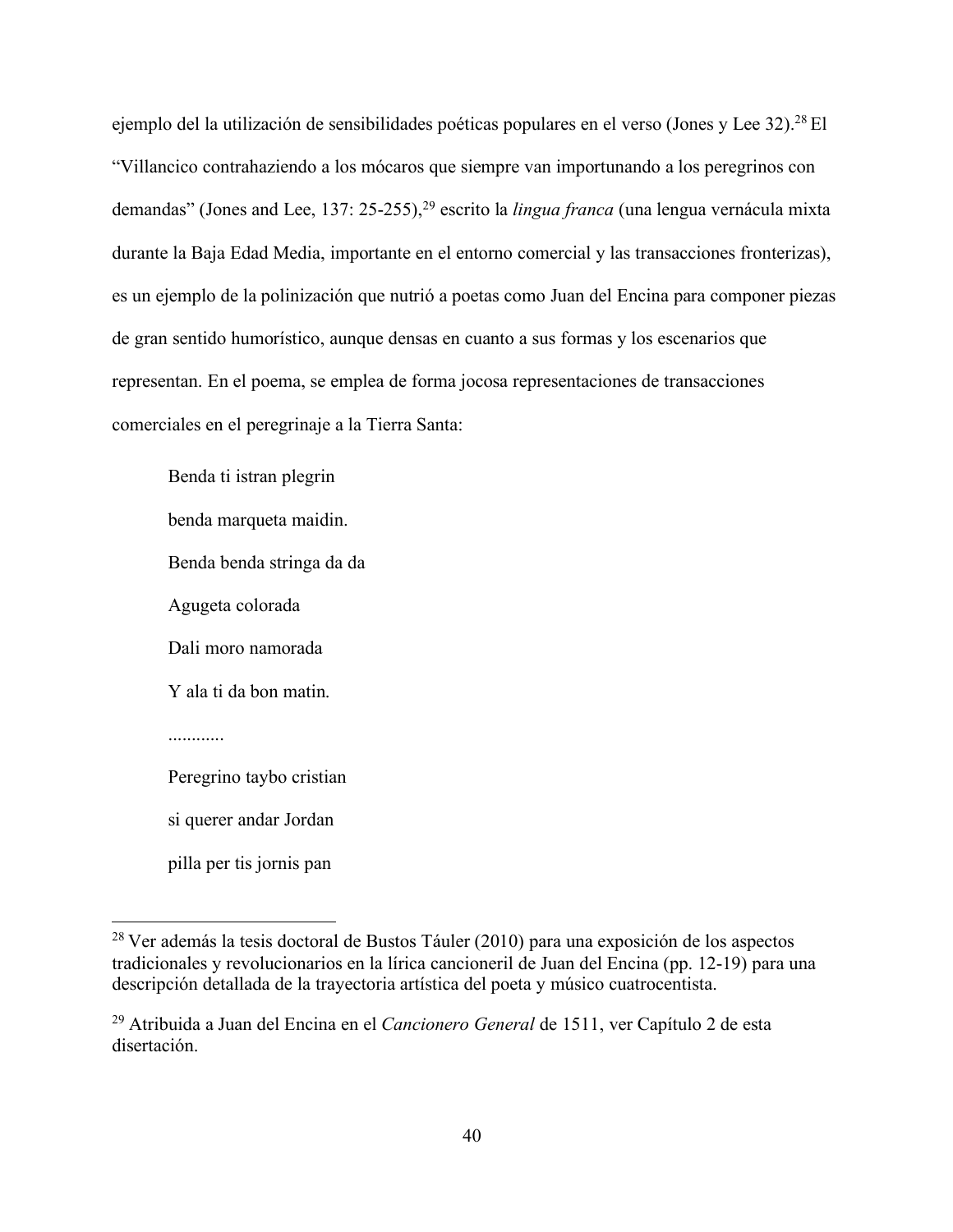que no trovar pan ne fin. (137: 11-14)

[*Benda* – o peregrino extranjero- *benda*, *marchetto*, *maidin*. Una *benda*, una *benda*, doy una agujeta, una agujeta colorada. Dala a tu amiga árabe, y Alá te de una buena mañana… Buen peregrino cristiano, si quieres ir al Jordán, lleva pan para tu viaje porque no encontrarás ni pan ni vino] (en Jones y Lee 253)

El poema es una muestra viva de la red de prácticas interreligiosas, plurilingüísticas, comerciales de la Edad Media. Con su mezcla de idiomas vernáculos y figuras de canje, por ejemplo, presenta ante su público una imagen foránea, jocosa, en movimiento, del intercambio cultural derivado de las peregrinaciones religiosas, donde todo tipo de productos, *pan*, *polastro* 'pollo grande', *xomaro* 'burro', *zocarrazin* 'calabaza', *lobo coto* (huevo cocido), podía ser intercambiado por varios tipos de monedas *benda*, tanto italianas *marqueta*, como árabes *maidin*. La fusión del italiano, francés, castellanos antiguos y árabe permite la satisfacción de necesidades económicas prácticas dentro de la macro-transacción que implica el peregrinar al Jordán. Lo religioso se nutre de lo profano para llegar a completarse, de la misma manera en que el villancico se nutre de lo "ordinario" para entretener a las élites culturales.

La *lingua franca* comercial, como con el catalán mediterráneo del siglo XIII, permite además un acercamiento entre figuras dispares de la historia, funcionando como evidencia de las relaciones con el mismo Otro que a su vez es fuente de ansiedades sociales inminentes. Durante el período de composición de Juan del Encina no solo vemos un ascenso trágico del antisemitismo, sino una creciente aproximación al otro árabe/musulmán como una molestia necesaria, "los mócaros que siempre van importunando". El tropo de la *moro namorada* 'amiga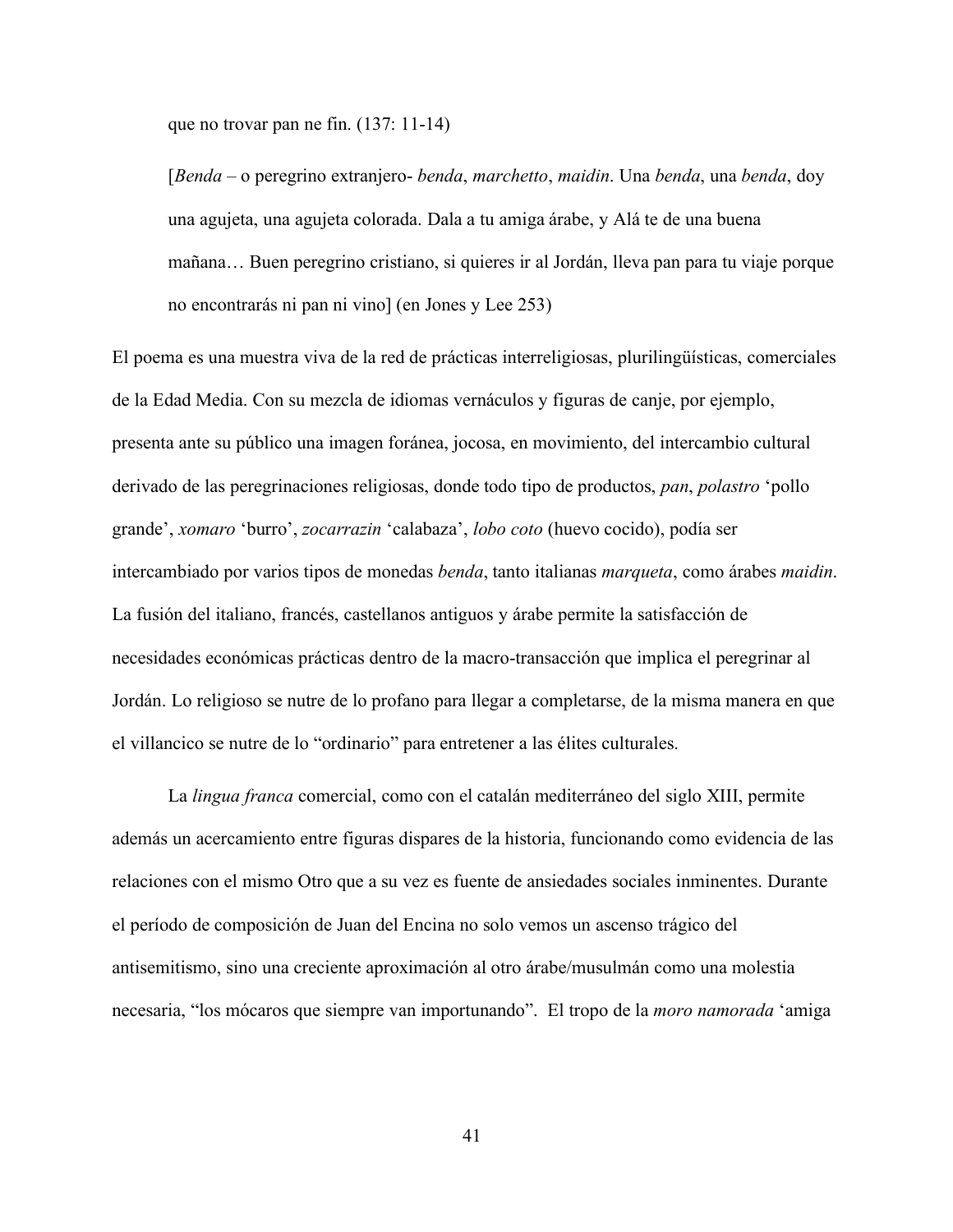árabe' genera otra serie de discusiones desde la perspectiva del género y la posibilidad de intercambio de favores amorosos a nivel interreligioso. En un mundo de aislamiento y exclusividad como el de las cortes cuatrocentistas podemos ver, sin embargo, en la representación de lo externo, mundano y "popular" un performance de la otredad que no es ajeno a las expectativas del público de Encina.30

## **Garçi Fernández de Gerena y las relaciones interreligiosas**

Otras formas menos explícitas de interacción con dicha otredad se pueden encontrar en composiciones que hacen referencia al legado musulmán en la literatura cortesana. El trabajo de Gregory S. Hutcheson en cuanto a las huellas de las comunidades minoritarias en el *Cancionero de Baena* aporta mayor visibilidad a la posible presencia de elementos islámicos en la composición poética ("Islamic Traces in the *Cancionero de Baena*" 149).<sup>31</sup> Hutcheson indaga, por ejemplo, sobre la voz musulmana en la figura del poeta Garçi Fernández, cuyo lenguaje poético y leyenda personal,32 le confirieron la categoría de "mahometizante" en el corpus crítico

 <sup>30</sup> Juan del Encina, poeta converso, compuso y publicó en el período más dinámico y polémico de la Baja Edad Media, con la expulsión de los judíos de 1492 y la creciente presión en rechazo de los moriscos, quienes fueron obligados a la conversión a partir de 1502.

<sup>&</sup>lt;sup>31</sup> Ver además tesis doctoral del propio Hutcheson (1993), una de las exploraciones más exhaustiva de las ansiedades etno-religiosas de principios del siglo XV, vistas a través de la lente del *Cancionero de Baena*.

<sup>&</sup>lt;sup>32</sup> Se convierte al islam y contrae matrimonio con una mujer musulmana. La rúbrica que da inicio a su colección confirma:

Aquí se comiença las cantigas e dezires que fizo e ordenó en su tiempo Garçi Ferrández de Jerena, el qual por sus pecados e grand desaventura enamoróse de una juglara que avía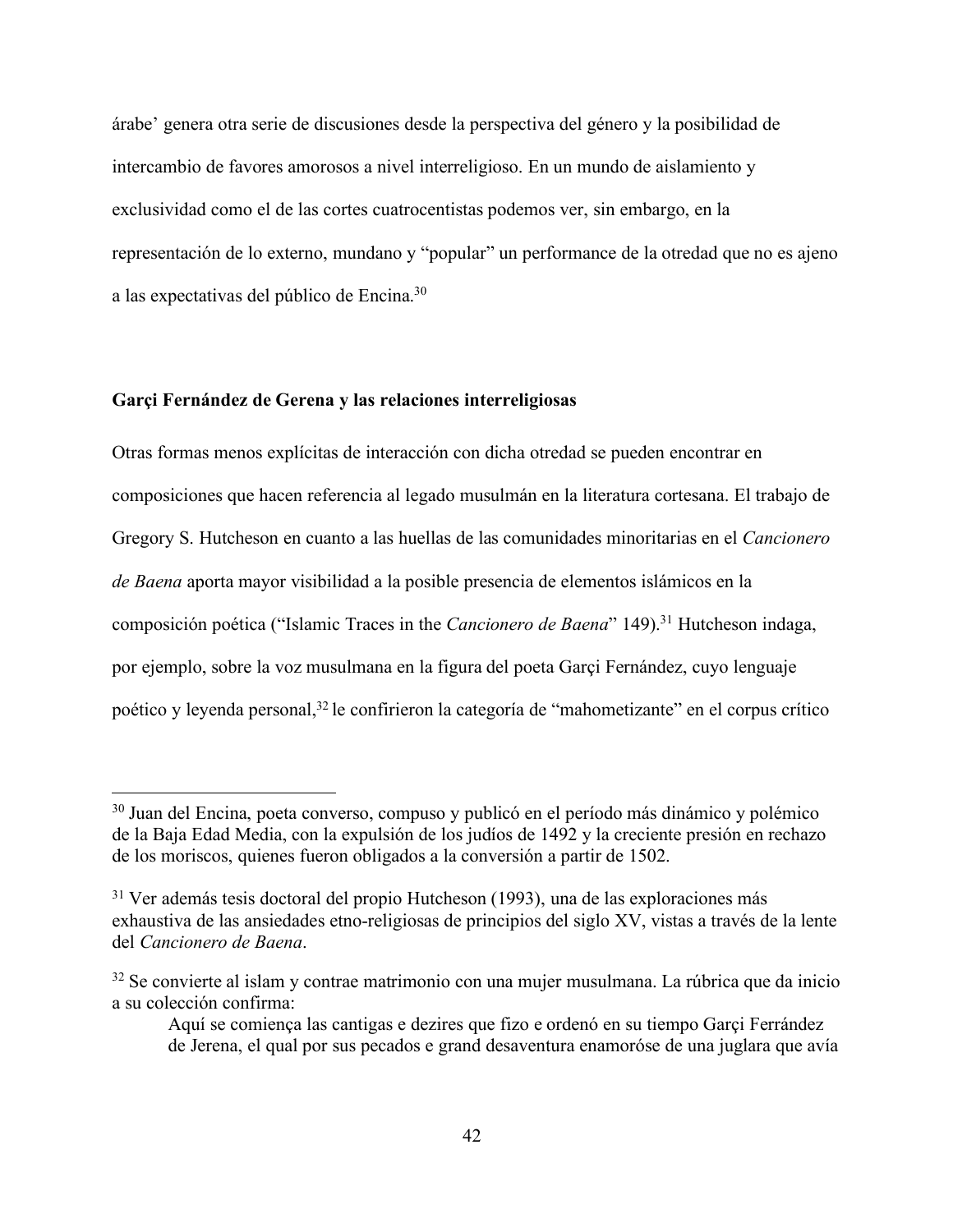(151). En este aspecto, el estudio se deslinda de la crítica enfocada en la "evidencia" que proveen las rúbricas y da un vuelco sustancial al asunto, encontrando en los versos religiosos del poeta paralelos a prácticas devocionales musulmanas, como la recitación del *asma' Allah al-husna,* los más bellos nombres de Allah (154) y del *La ilaha illa Allah,* no hay más dios que Dios (160). Hutcheson se basa en evidencia textual de paralelismos con textos aljamiados y subraya casos específicos de "apostasy by omission" en los versos, como por ejemplo declarar a Dios como única autoridad posible (166). De tal modo, tales versos pudieran estar apelando a la experiencia religiosa en la alta Edad Media, profundamente ligada a las escrituras no solo cristianas, sino judaicas e islámicas. Los textos de Garçi Fernández, en este sentido, apelan a la sensibilidad del lector cristiano, y a sus habilidades de interacción directa con la literatura desde el performance religioso. El artículo cierra un período de silencio en cuanto a la presencia del arte poético devocional musulmán en los cancioneros, y a la influencia del islam en la lírica del siglo XV.

Ana M. Gómez-Bravo plantea cómo aproximaciones materiales a la literatura del siglo XV permiten reducir la brecha aparente entre los textos y lo extra-lingüístico (*Textual Agency* 5). Gómez-Bravo expande el concepto de producción de libros, y apunta:

> as a complex process tightly dependent on its material support and closely intertwined with its material context and the physicality of writing. Drafts, loose pieces of paper, booklets, walls, desk surfaces and palm of hands provide a common medium for the text, which is then recopied and edited through its reintegration into the greater entity of the book. (6)

sido mora. Pensando que ella tenía mucho tesoro e otrosí porque era mujer vistosa, pedióla por muger al Rey e diógela, pero después falló que non tenía nada. (439)

 $\overline{a}$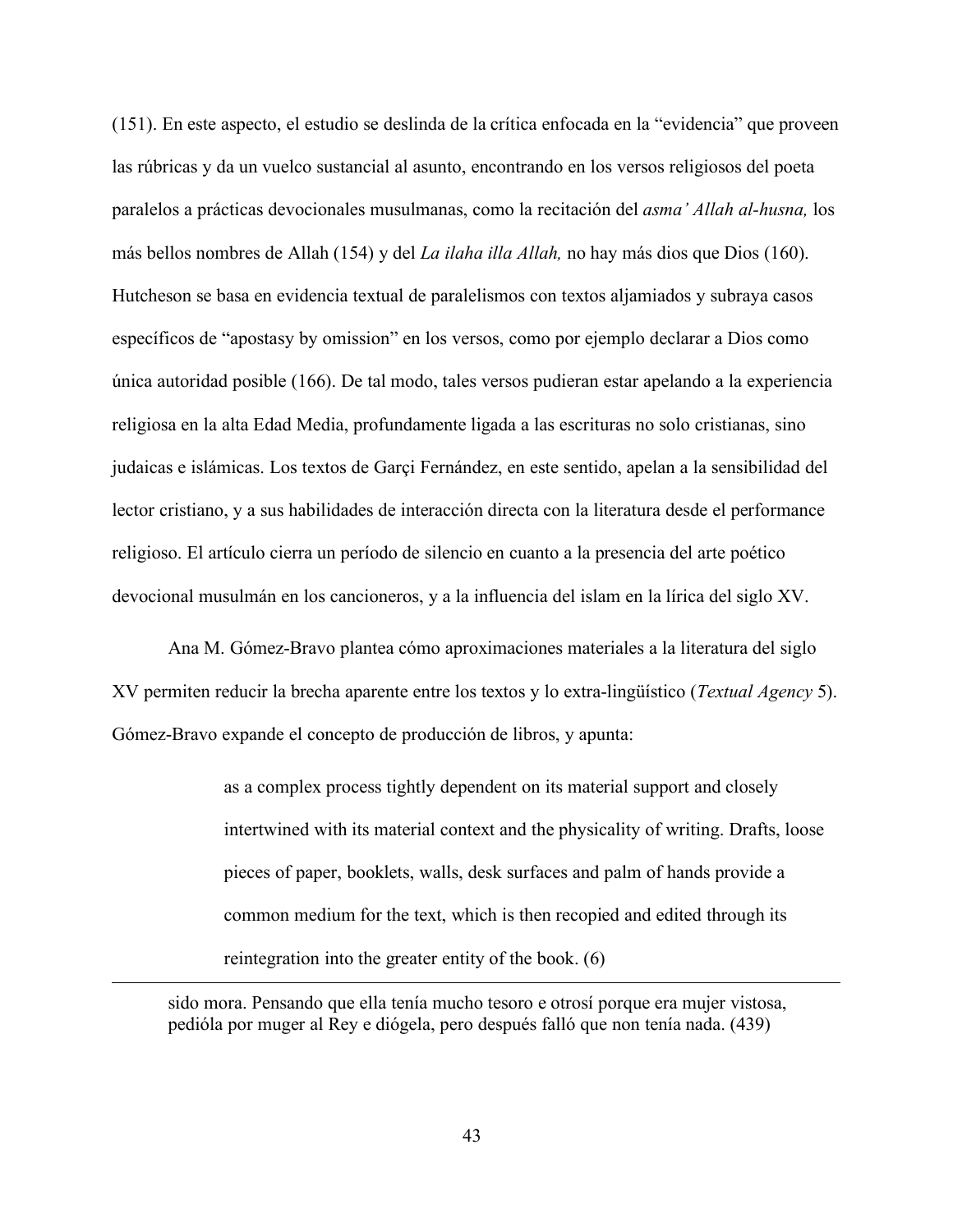El libro es, de acuerdo con esta perspectiva, un proceso en el que confluyen múltiples ejercicios de mediación y circulación de textos inscritos en diferentes objetos materiales. El producto final de la composición se ve atravesado por una serie de transacciones editoriales, sociales y políticas que tienen un efecto central en la relación del público con el conocimiento. En el transcurso de este proceso, además, se redefinen posiciones profesionales, como las de los escribas, impresores, censores, y se crean otros. Entro otros aspectos importantes discutidos por Gómez-Bravo se encuentra el de los libros como soporte de la memoria no únicamente colectiva, sino particular de los sujetos. Aunque su estudio de la literatura del siglo XV se enfoca en aspectos estrictamente materiales, su aproximación desde teorías del libro, de los medios, de archivos y de cultural material encuentran un espacio ideal como referencia para futuros estudios sobre *cancionero.* 

En el ambiente de alta teatralidad del performance de textos cancioneriles, torneos u otros tipos de eventos que fomentan el intercambio de placeres textuales; en el juego semiótico que despiertan (palabras/imágenes, textos/poesía, objetos/deseos); y en las relaciones de interdependencia, contestación y complementariedad entre el intérprete y su público (muchas veces compuesto por otros intérpretes y críticos, rivales intelectuales y/o políticos, amantes reales o ficticios, mujeres en los varios eslabones del entramado de la producción lírica cancioneril) yacen claves todavía poco exploradas que permiten conocer mejor el contexto ideológico de las interacciones del público de cancionero con la literatura que consume.

En conclusión, se puede afirmar que la popularización de los juegos poéticos como las *recuestas*, los *dezires* y las *invenciones*, propicia una nueva forma de interacción con los textos cancioneriles en la que el aspecto social, de carácter laico-profano adquiere preponderancia en la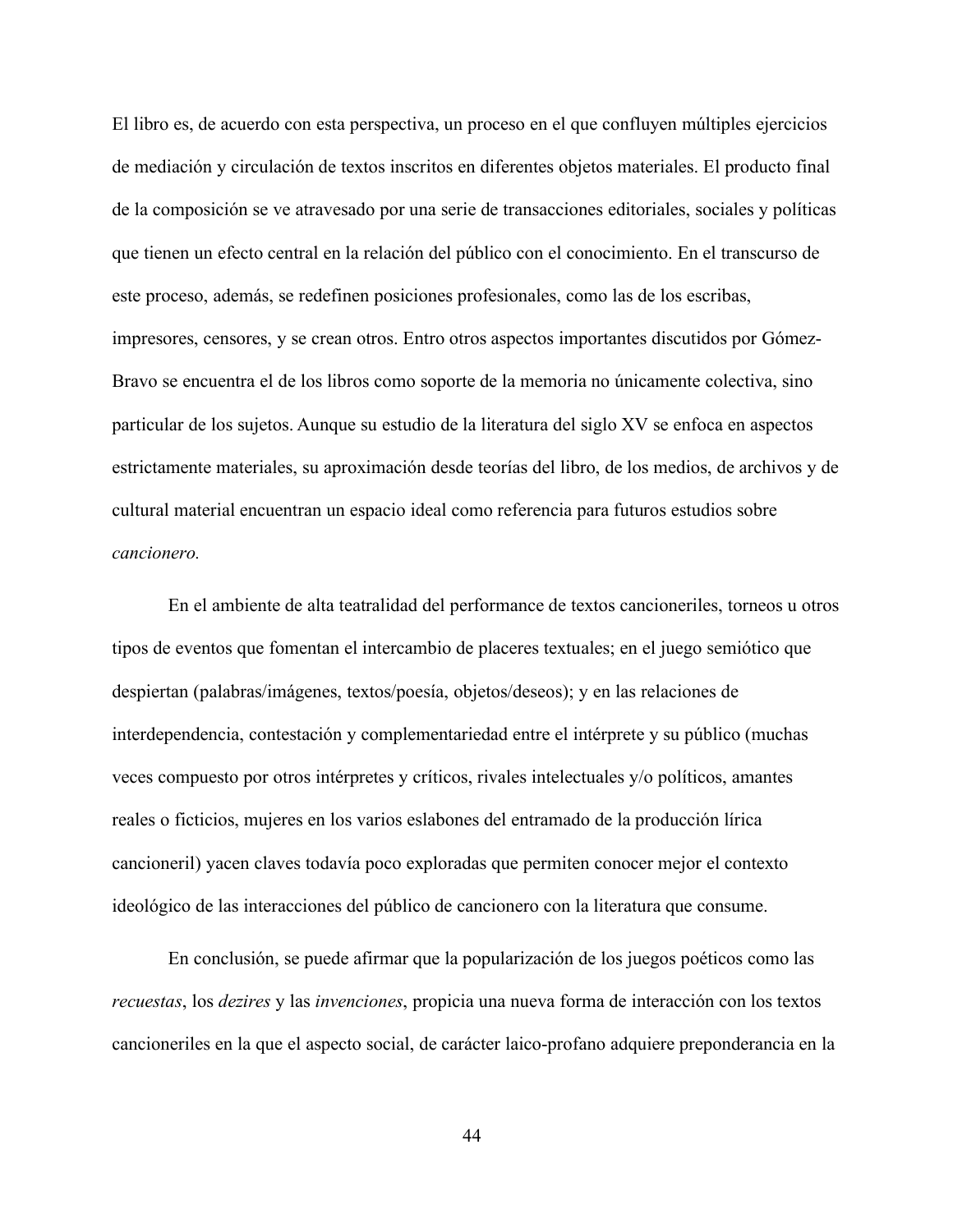actividad poética. El placer textual radica en el proceso autorreflexivo que provoca la búsqueda continua de significación a partir de relaciones personalizadas tanto con los textos como con la materialidad de los libros que contienen dichos textos. Como se ha visto, las redes de poetas y lectores cortesanos durante el siglo XV favorecen el debate y la interacción dialogada como fuente de estímulo y enriquecimiento intelectual. La práctica del arte poético y la vida social no se encuentran desligadas gracias, entre otros aspectos, a la función del libro -en este caso el compendio cancioneril- como escenario y repositorio de las relaciones dialógicas que recrea la poesía cortesana del momento. De manera particular, el cultivo de géneros como las *recuestas*, los *dezires* y las *invenciones* apunta a una necesidad expresa de negociar ansiedades sociales de una manera que resulta a la vez ingeniosa y divertida.

La amplia popularidad de los géneros dialogados continúa hasta el siglo XVI. De hecho, el mayor número de *invenciones* que ha permitido la labor crítica sobre estos multifacéticos poemas aparece en el *Cancionero general* de Hernando del Castillo, impreso por primera vez en la ciudad de Valencia, en 1511. Es precisamente hacia esta gran empresa literaria que dirigimos la atención en el siguiente capítulo, donde realizo un análisis de los efectos de la imprenta en la conformación de redes y modos de lectura de textos cancioneriles durante la expansión imperial española en la temprana modernidad.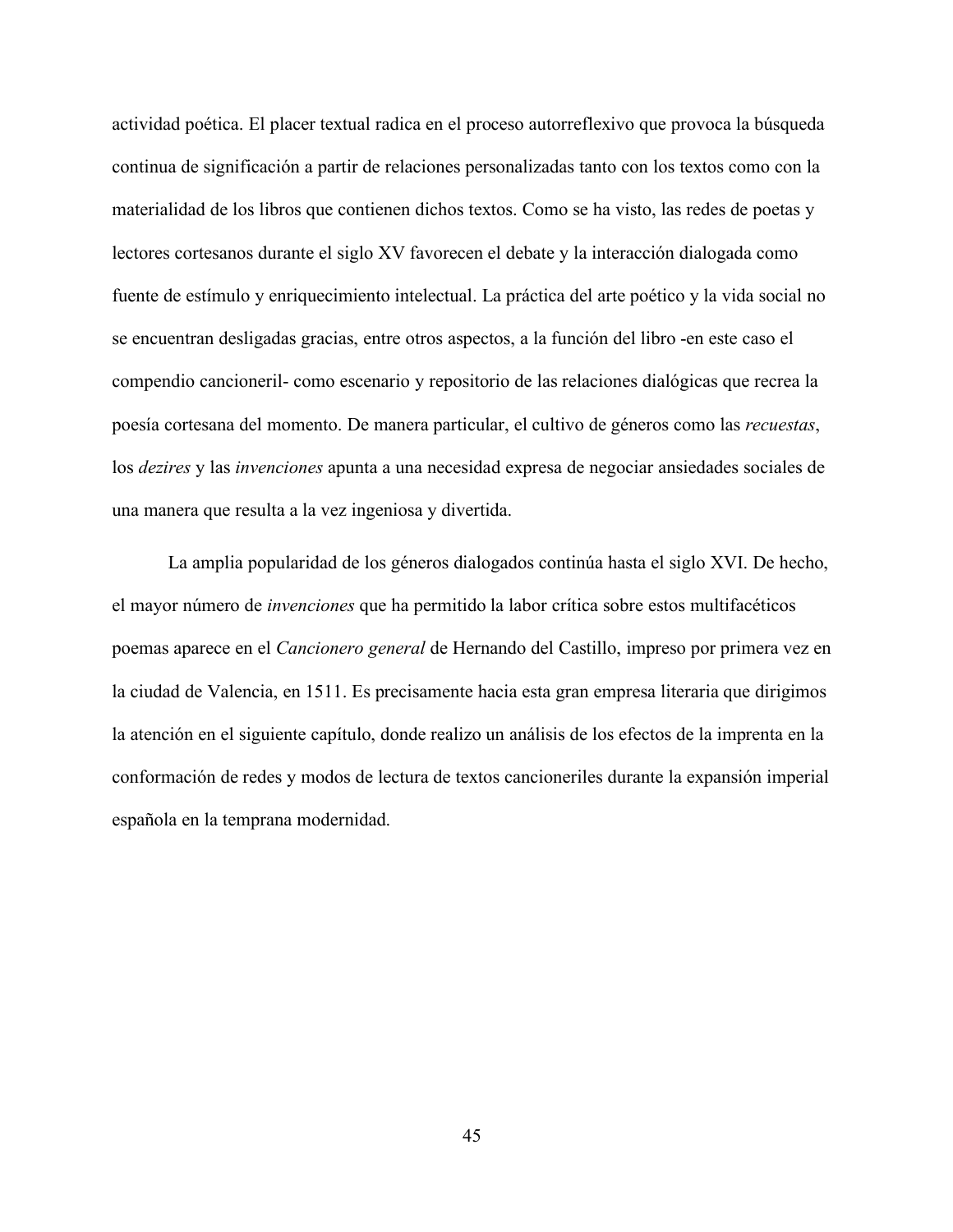# **CAPÍTULO 2**

# **EL** *CANCIONERO GENERAL* **DE HERNANDO DEL CASTILLO Y LA CULTURA DE IMPRENTA EN SIGLO XVI**

Every book may have a history. Whenever we pick up and open any volume, we irrevocably change its status. The history of the book become the record of those changes. (Lerer 31)

### **2.1. Introducción: los** *cancioneros generales*

El *Cancionero general* (*CG*) de Hernando del Castillo (Cristóbal Cofman, Valencia, 1511) gozó de gran popularidad durante los siglos XVI y XVII. Sus sucesivas reimpresiones (Jorge Costilla, Valencia, 1514; Ramón de Petras, Toledo, 1527; Juan Cromberger, Sevilla, 1535; Jorge Cromberger, Sevilla, 1540; Esteban de Nájera, Zaragoza, 1552; Martín Nucio, Amberes, 1557; Felipe Nucio, Amberes, 1573), con sus modificaciones tanto textuales como materiales, son evidencia del alcance de la empresa compiladora de Hernando del Castillo, iniciada alrededor de 1490.33 La preocupación esencial de este capítulo radica en el concepto del *libro* impreso como un objeto híbrido y multifacético que, por el contrario de restringir el propósito o el alcance de la textualidad, genera nuevas formas de interacción con las imágenes y la palabra escrita, y nuevas formas de diálogo con el contexto sociopolítico en el que se manipula el texto material.

La lectura privada es sin duda uno de los modos de interacción que se afianzan con la circulación de material impreso, pero no necesariamente de manera exclusiva. El caso del *CG* es

<sup>33</sup> Varios estudios contemporáneos destacan el alcance y popularidad de las diferentes impresiones del *CG*, véase entre otros Óscar Perea Rodríguez (2007); Antonio Rodríguez-Moñino (1968); Brian Dutton (1984).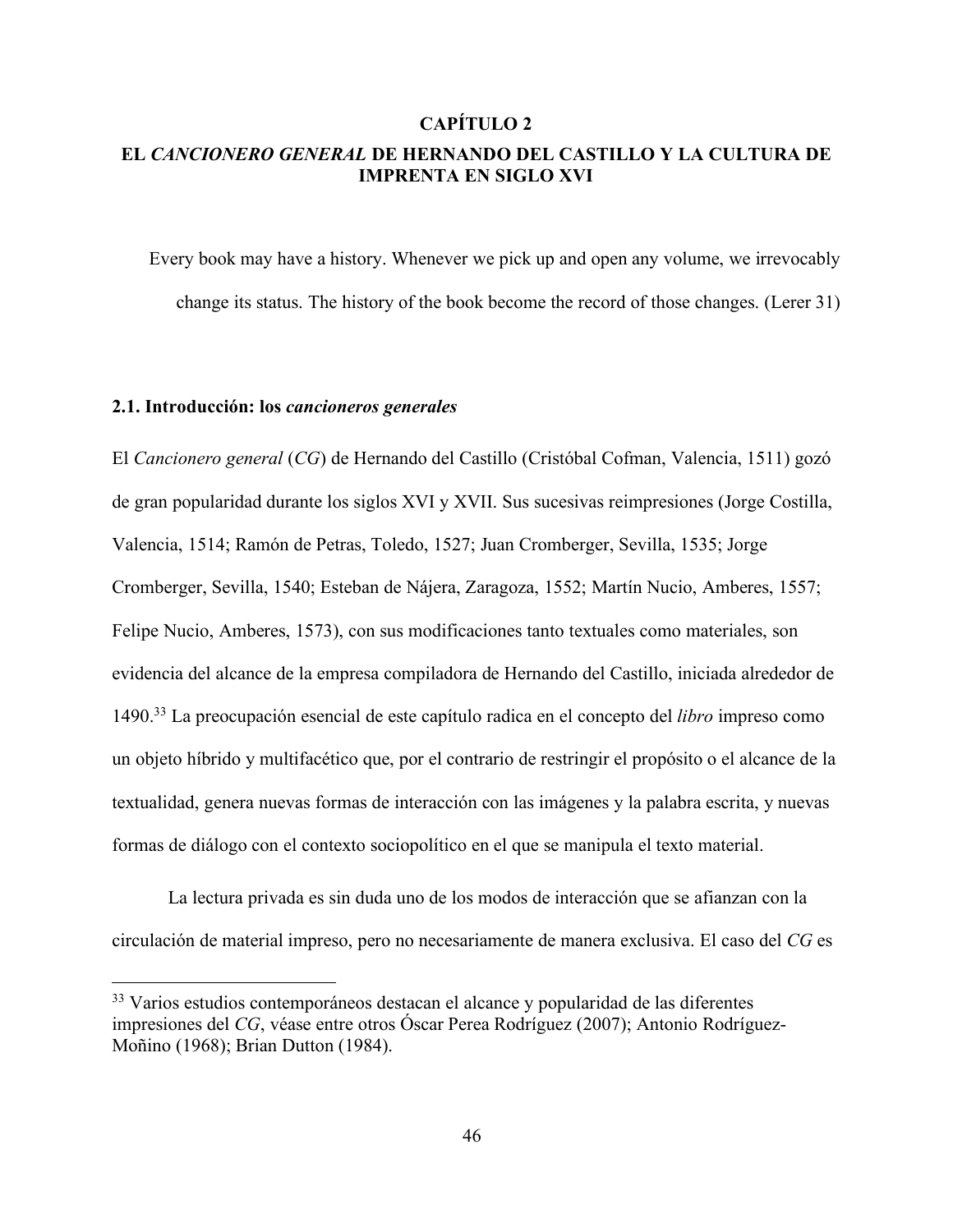un ejemplo prototípico de libros que, con el advenimiento de la imprenta y debido a su historia de reimpresión a lo largo de varios años, esbozan una historia de renovación de prácticas sociales. En su definición de la cultura de imprenta, Roger Chartier (1989) expone este fenómeno de la siguiente manera:

This meant, at least in cities and towns (or first in cities and towns) were such new means of communication appeared in massive number they modified practices of devotion, of entertainment, of information, and of knowledge, and they redefined men's and women's relations with the sacred, with power, and with their communities. After Gutenberg, all culture in western societies can be held to be a culture of the printed word, since what movable type and the printing press produced was not reserved (as in China and Korea) for the administrative use of the ruler but penetrated the entire web of social relations, bore thoughts and and brought pleasures and lodged in people's deepest self as well as claiming its place in the public scene.

La empresa del *CG*, como se verá con mayor detenimiento en las próximas páginas, fue un proyecto público de envergadura, que sirvió como puente entre la composición poética bajomedieval y la explosión de prácticas literarias a partir del siglo XVI y durante toda la temprana modernidad española. En cuanto a la magnitud de los materiales que Hernando del Castillo reúne en su compendio, Vicenç Beltran (2012) observa cómo la labor del poeta y librero es "fruto de un proceso de elaboración muy complejo y poco ordinario en la tradición castellana" y que parece poseer influencias de los métodos de compilación de Juan del Encina.34 Beltran se

 <sup>34</sup> Ver además Ferrando Francés (1983).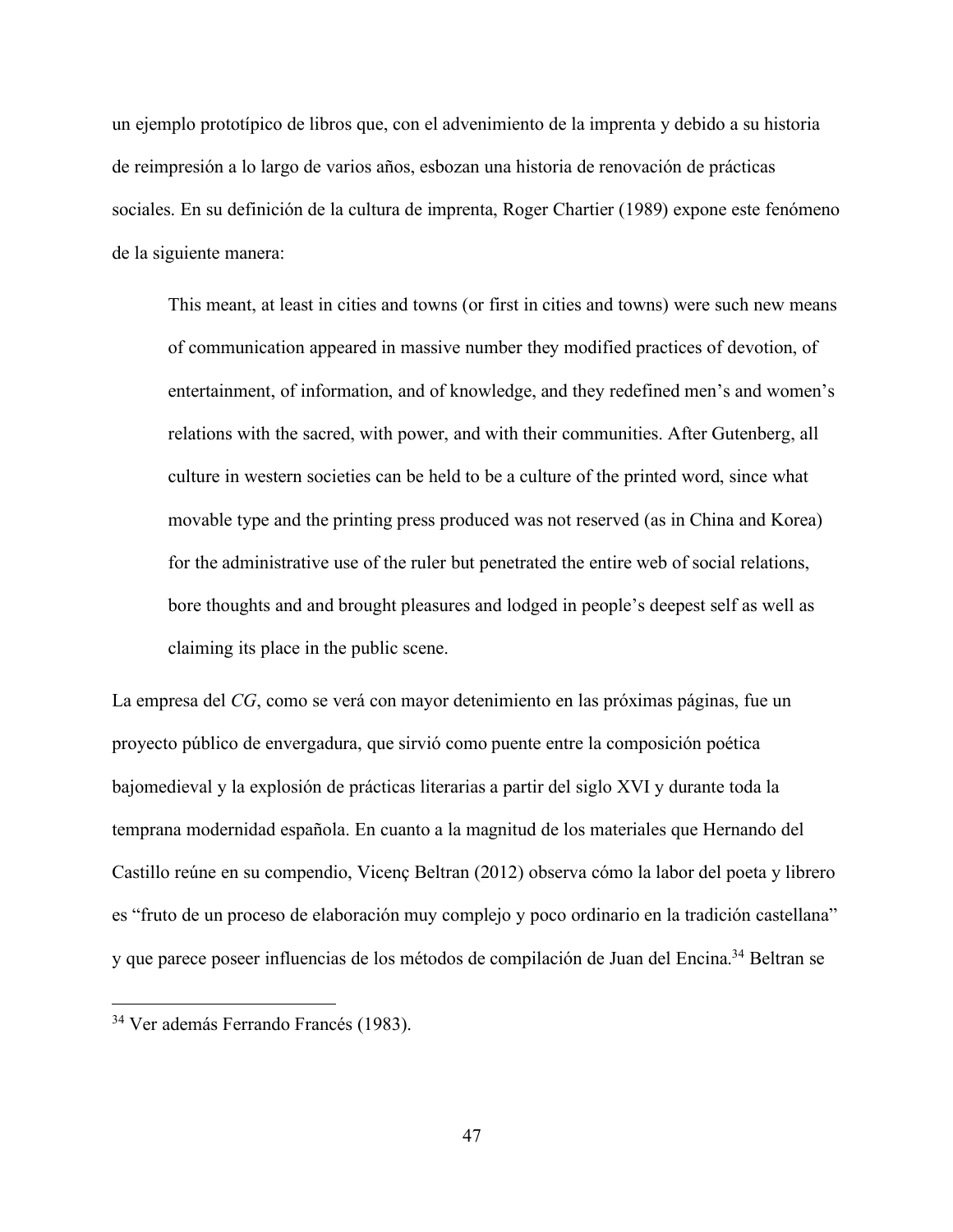basa en la presencia de una sección específicamente dedicada a la composición religiosa, lo cual era inusual en el siglo XVI (21).35 Esta es otra de las semejanzas entre el *CG* y el *Cancionero de Baena.* Sin embargo, en el caso del *CG*, la inclusión de lírica religiosa al inicio del compendio pudiera estar relacionado con la ciudad de Valencia en particular, donde la tradición de certámenes religiosos gozaba de gran popularidad (21). Esto nos devuelve a la teorización de Chartier:

… Personalized reading in private by no means exhausted the possible uses of print objects. Their festive, ritual, cultic, civic, and pedagogic uses were by definition collective and postulated decipherment in common. Those who knew how to read leading those who did not. Such uses invested the handling of the chapbook, the tract, the broadsheet, or the image with values and intentions that had little to do with those of solitary book reading. ("Print Culture" 1-2)

Además de fomentar una relación más personalizada con los textos literarios, como se ha visto que ocurre con la producción de cancioneros manuscritos, el *CG* se convierte en un proyecto de dimensión pública nacional e internacional. En este capítulo intento demostrar cómo el cancionero no solo se afianza como "el repertorio más extenso e importante de la poesía medieval en lengua castellana" (Pera Rodríguez 227), sino que pasa a ser la evidencia más contundente de la formación de un discurso público en el que se combinan el legado literario castellano hasta el momento, perspectivas editoriales y comerciales de impresores tanto

 <sup>35</sup> Álvaro Bustos (2012) estudia la influencia de los criterios organizativos del *Cancionero* de Juan del Encina de 1496 en el orden y estructura de los textos de *11CG*, a pesar de que la compilación de Encina es un cancionero de autor.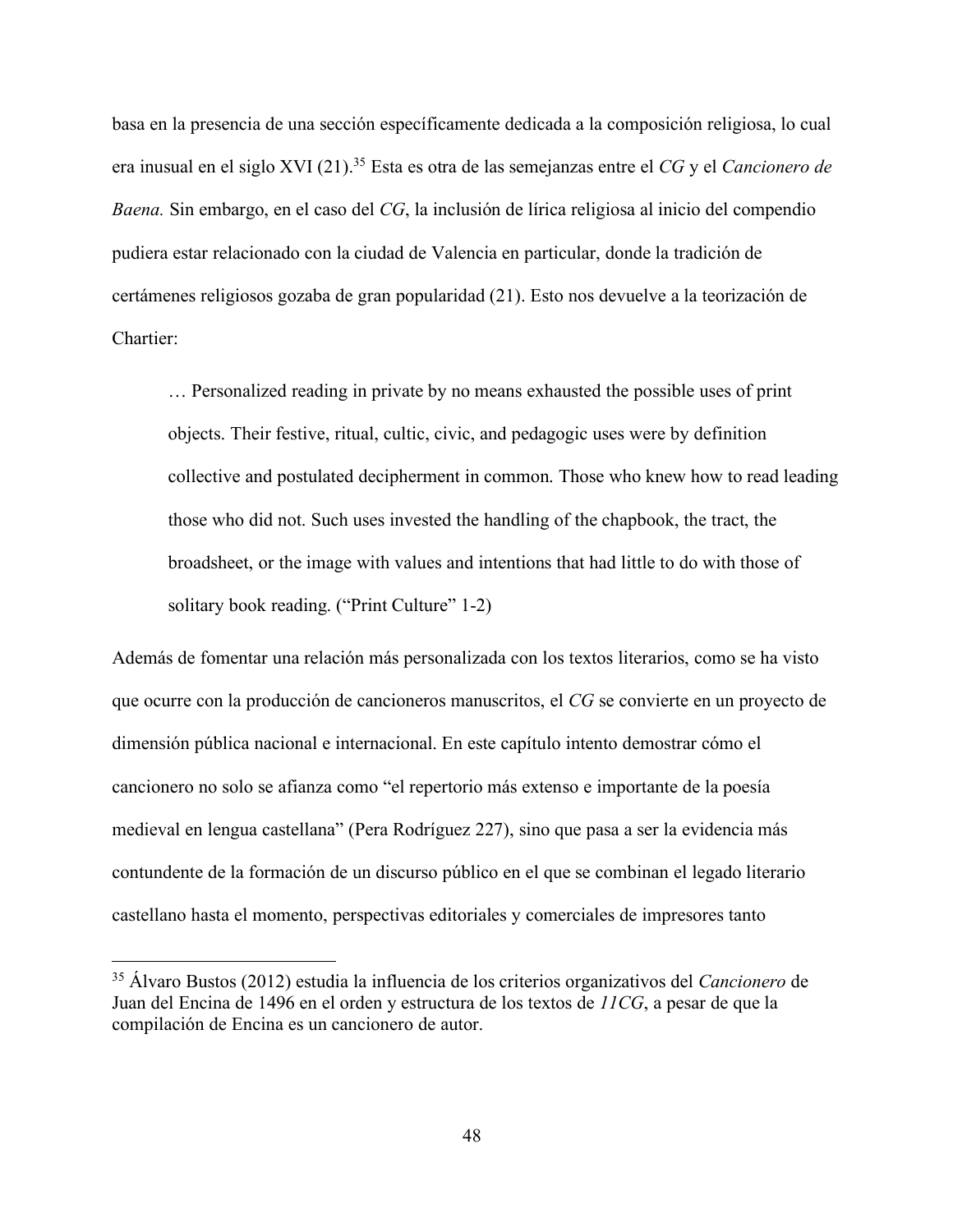castellanos como extranjeros, la conveniencia de las economías dinámicas y el cosmopolitismo de los centros urbanos en los que se publica el libro, y un diálogo intelectual sobre el presente y el futuro del imperio español que, lejos de la complacencia, deja entrever las ansiedades sociales más acuciantes de cara a la modernidad. Este cancionero constituye un punto de continuidad y ruptura en la tradición cancioneril ya que aúna textos de generaciones anteriores que, sin embargo, se compilan partiendo de una noción de canon literario propia de los albores del siglo XVI. Noción en la cual la idea de una literatura nacional y centralizante comienza a tomar precedente, acentuada ante todo por la adaptabilidad del libro impreso como además una herramienta al servicio del discurso imperial y castellanizante de la corona católica.

Mi análisis comienza con un bosquejo de las ciudades y figuras que participan en el proyecto iniciado por Hernando del Castillo en 1511. Proyecto, porque surge de una necesidad de preservación cultural que no solo recopila textos literarios del pasado y emula técnicas de selección de compilaciones cancioneriles precedentes, sino que, como material impreso, se continúa replanteando a lo largo de varias décadas y espacios geográficos en busca de autenticidad y trascendencia cultural. El indudable interés contemporáneo en la heterogeneidad del *CG* es quizás la prueba más concreta de que es un proyecto que continúa inconcluso.<sup>36</sup>

El enfoque en las ciudades que acunan las varias ediciones del *CG* responde a un criterio histórico irrefutable con respecto a los inicios de la cultura de imprenta, que esta fue una cultura

 <sup>36</sup> Muestra de esta preocupación crítica, es la publicación de *Estudios sobre el Cancionero general (Valencia, 1511). Poesía, manuscrito e imprenta*, edición de Marta Haro Cortés at. al, Universitat de València, 2012. Véase además el "cluster" de estudios sobre el *CG*, dirigido por Óscar Perea Rodríguez y Cleofé Tato, "De Castillo a Dutton: cinco siglos de cancionero", *La corónica: A Journal of Medieval Hispanic Languages*, Literatures, and Cultures, vol. 40, no. 1, 2011, pp. 89-102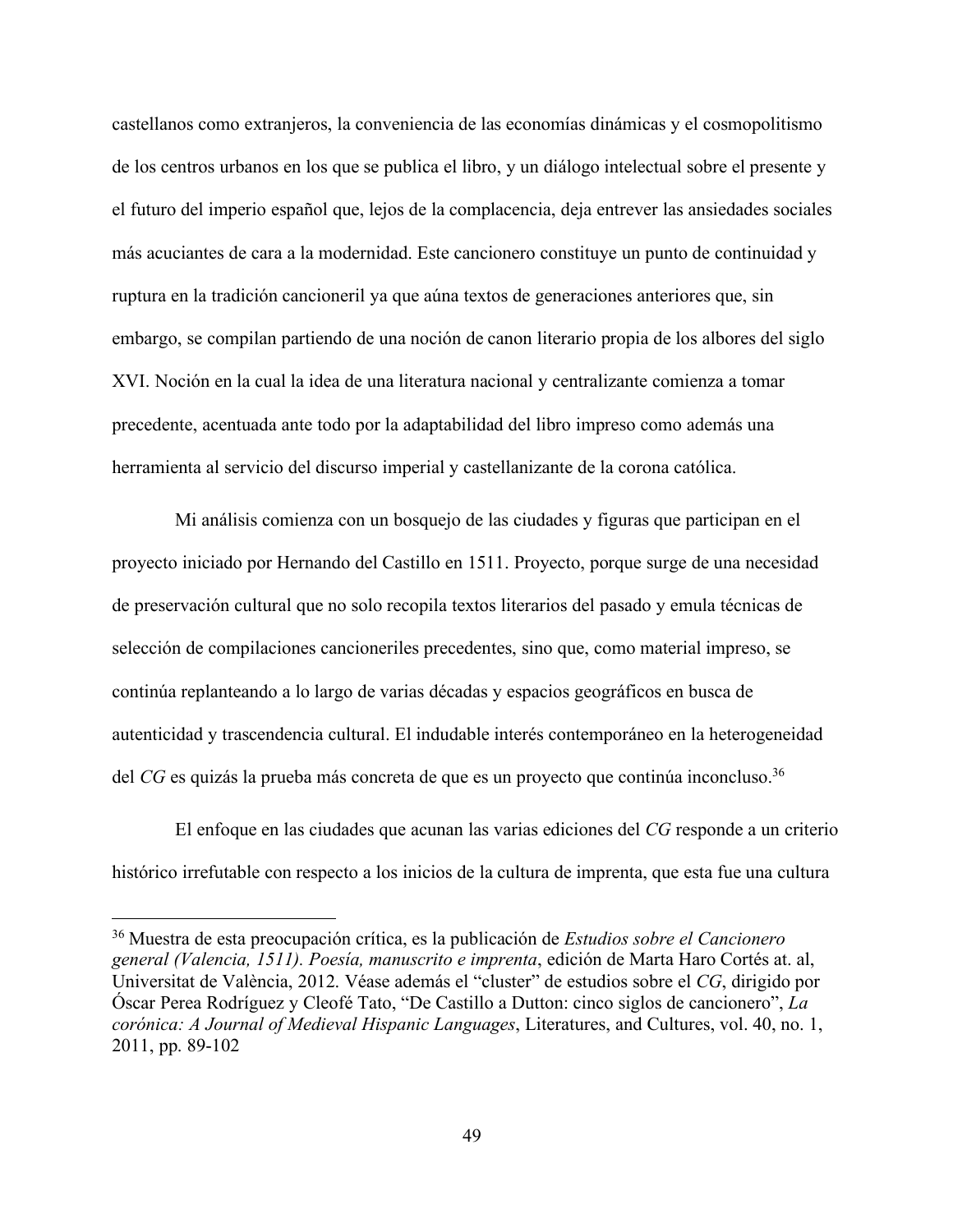al mismo tiempo producto y causante de una revolución urbana sin precedentes en los centros políticos y comerciales europeos. En la península ibérica, sin una capital política concreta (Norton 6), las grandes ciudades bajo la corona castellana gozaban de una autonomía cultural que les permitió enriquecerse intelectualmente en correspondencia con sus cualidades urbanas específicas -centros universitarios de prestigio, instituciones eclesiásticas, enclaves legislativos o, como en el caso de las ciudades de Sevilla y Valencia a principios del siglo XVI, centros comerciales y marítimos de gran prosperidad (6). Por otro lado, al presentar una breve reseña de cada uno de los impresores que participan en la publicación de las ediciones del *CG*, de orígenes diversos y con una formación integral que les permite combinar prácticas humanísticas, tecnológicas y comerciales, lo hago con la intención de mostrar cómo el carácter cosmopolita que favorece la amplia circulación del *CG* tiene en gran medida su origen en los códigos comerciales y el prestigio de marcas materiales de los impresores, como las portadas y los colofones.

Seguidamente, regreso al análisis de géneros literarios altamente performativos y de naturaleza dialógica iniciado en el Capítulo 1. La impresión de la sección de invenciones en el *CG*, por ejemplo, añade matices novedosos a una práctica cuatrocentista que, irónicamente, no se preserva de forma numerosa en los cancioneros del siglo XV. El género se popularizó en el siglo XVI debido en parte al tipo de fetichización del juego de amor cortés que tanto disgustó a los críticos modernos, quizás por su apariencia simple o sacrílega (Perea Rodríguez, *Las cortes literarias* 26). En este apartado me enfoco en los *motes*, "el alma" de las *invenciones* de acuerdo con Francisco Rico (90), frases breves o lemas que se complementan con una imagen para completar el sentido poético de la *invención*. El *CG* cuenta con un apartado específico para *motes*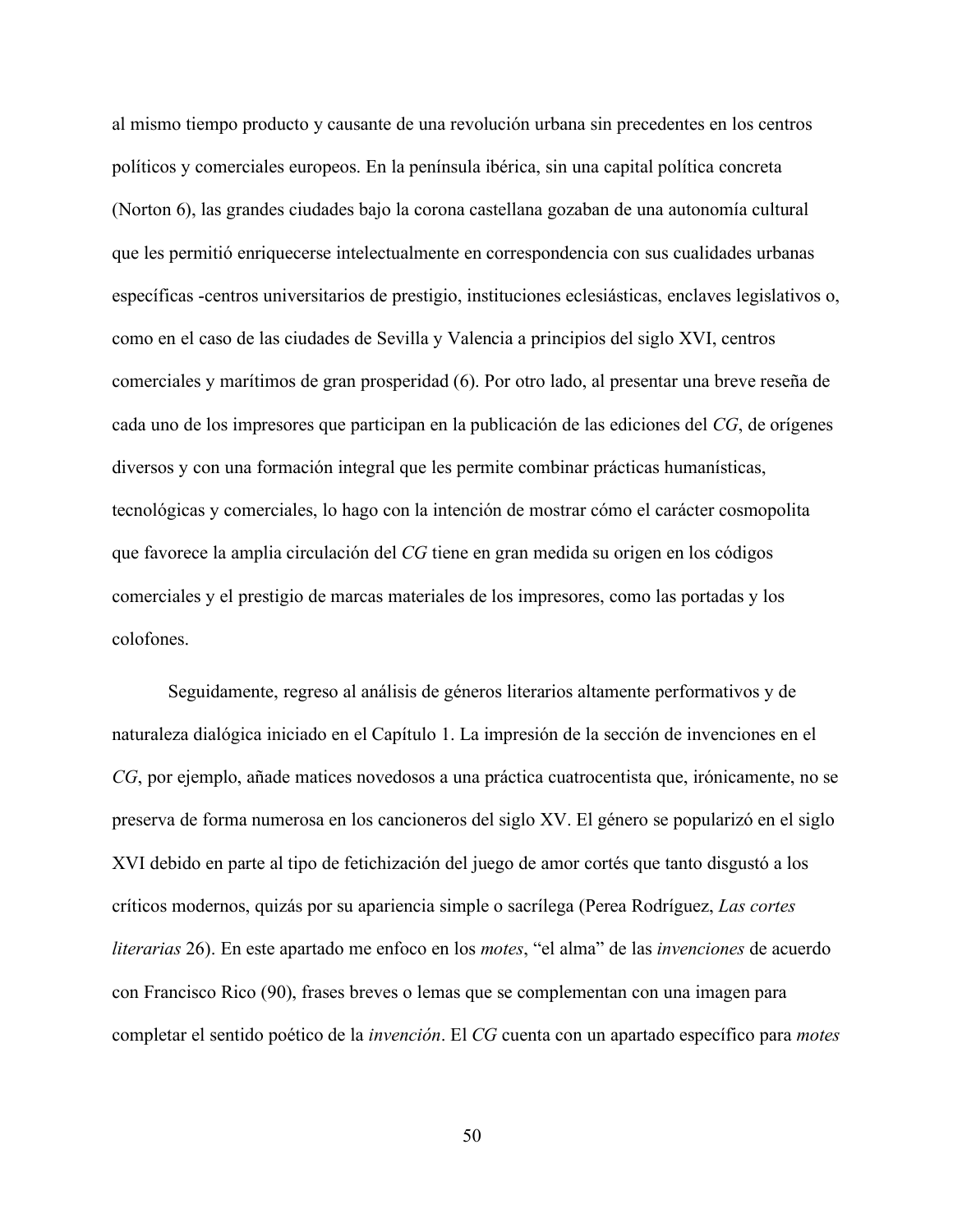poéticos acompañados de *glosas* que contextualizan el breve lema. Para entender mejor este tipo de versificación poética valdría la pena añadir la explicación de Perea Rodríguez:

Si una glosa siempre tiende a explicar el concepto inicial, en las glosas de los motes del cancionero de Castillo desde luego que puede observarse con claridad meridiana que el contexto en el que deben inscribirse es el amoroso, en el galanteo cortesano, en el erotismo festivo de las veladas lúdicas o en el amor sincero, bucólico y ciceroniano que los galanes enamorados profesaban a sus damas, que contaban con las invenciones como requisito ceremonial obligatorio. (*Las cortes literarias* 26)

Me interesan ante todo las características materiales de dichos textos en el *CG,* y cómo las dinámicas asociadas a los versos impresos afectan el contexto de los *motes*. En otras palabras, si en el primer capítulo me enfoco en la manera en la que *se escribe* un evento -los torneos poéticos, por ejemplo- en este capítulo estudio el modo en el que *se imprime* dicho evento y cómo, por medio de la palabra impresa, se (re)lee y (re)interpreta el aspecto "ceremonial" y performativo de las *invenciones*.

Por último, me adentro en la sección dedicada a las *Obras de burlas provocantes a risa* que aparece al final del cancionero y que de cierta manera corona el libro con una de las representaciones más emblemáticas de la sátira social y el lenguaje humorístico que dominaba el discurso intelectual del momento. La inclusión de este apartado en mi análisis tiene dos propósitos. El primero es el de mostrar el papel de la poesía burlesca en los discursos que circulan durante el siglo XVI, y que muestran ansiedades sociales evidentes, como los debates sobre la moral cristiana y la condición de las mujeres, así como la literatura de ataque a los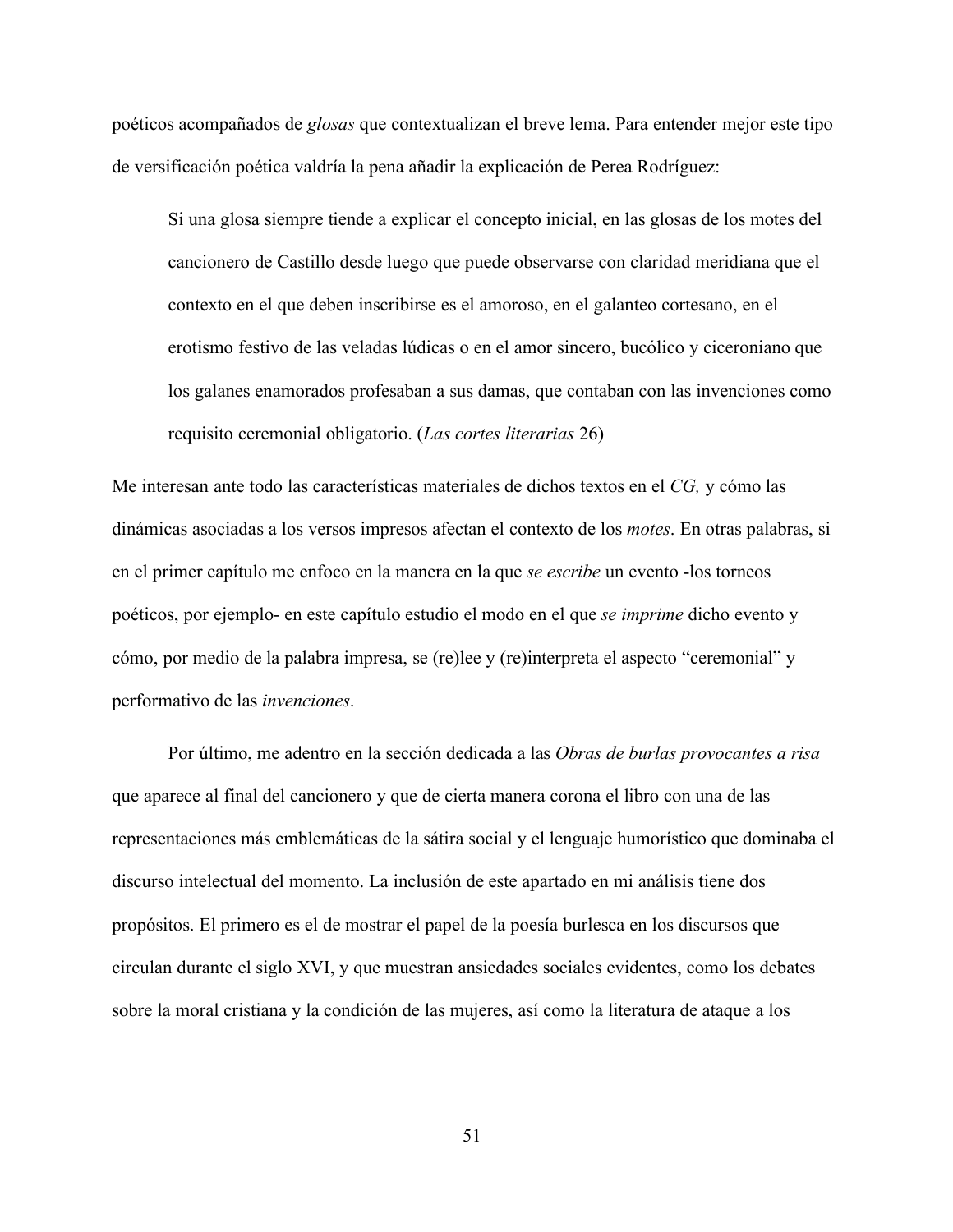conversos judaizantes que prolifera a partir de 1492 (Perea Rodríguez, "Sobre la datación cronológica" 326). El segundo propósito es el de cuestionar, siguiendo las pautas de críticos como Barbara F. Weissberger (1998), Linde M. Brocato (1999) y Frank A. Domínguez (2015), el estatus de composición secundaria con que han sido evaluadas tradicionalmente estas composiciones. El propio Hernando del Castillo abre la sección de burlas dando al humor y la risa una relevancia literaria que continúa hoy desconcertando a la crítica:

"E por quitar el fastío a los lectores que por ventura las muchas obras graves arriba leídas les causaron, puse a la fin las obras de burlas provocantes a risa, con que concluye la obra" (Edición de González Cuenca 191).

Como se observa en las consecutivas ediciones del *CG*, lejos de concluir la obra, la sección de *burlas* da paso a la continuidad del proyecto. La historia del *CG* es la de un libro colectivo y multifacético que se adapta muy rápidamente las también rápidas transformaciones que ocurren durante el siglo XVI, resistiéndose, a arquetipos bibliográficos o formas presentación material específicas, muy a pesar de la insistencia crítica en encontrar patrones estructurales.

El ejemplo que mejor sirve para explicar esta resistencia proviene también de Valencia. En 1519, Juan Viñao37 imprime una edición independiente de la sección de burlas del *CG* titulada *Cancionero de obras de burlas provocantes a risa*, que se populariza muy rápidamente. Su diseminación, sin embargo, se limita también rápidamente debido quizás a la censura institucional que comienza a afectar a textos dialógicos fársicos o considerados obscenos por las

 <sup>37</sup> Valencia, conocido por imprimir el también anónimo libro de caballería *Alderique* (1517). Ver Dorothy Molloy Carpenter, ed, Introducción, *Alderique* (2000).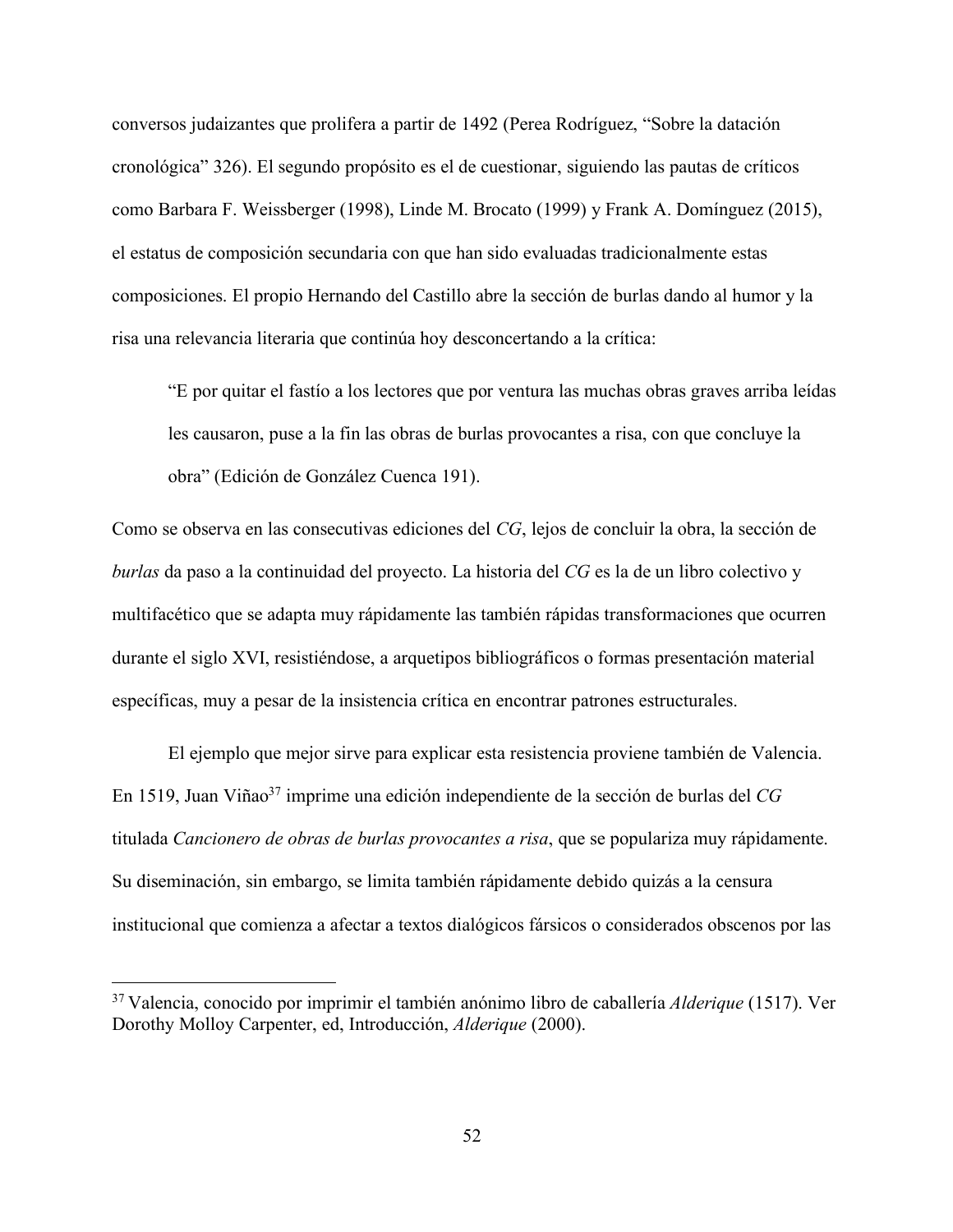autoridades religiosas durante el siglo XVI.38 Solo se conserva una copia de esta edición (British Museum) y la primera edición moderna llega poco más de tres siglos más tarde (Usoz de los Ríos, 1841-43; Rodríguez Moñino 22; Domínguez 23). El libro impreso por Juan Viñao no es una copia fehaciente de la sección de burlas en el *CG*. Reproduce, por ejemplo, todos los poemas de burlas presentes en la edición de 1511 (Valencia: Cristóbal Cofman), pero incluye alteraciones de la primera reimpresión en 1514 (Valencia: Jorge Costilla). Añade además un poema anónimo e inédito titulado *Carajicomedia*, que parodia el texto seminal cuatrocentista *Laberinto de Fortuna,* de Juan de Mena (1444), así como la edición del siglo XVI, editada por Hernán Núñez, *Las Trezientas del famosíssimo poeta Juan de Mena con glosa* (1566), cuyo original se conserva en el fondo antiguo de la Universidad de Granada.

## **2.2. Criterios estructurales del** *Cancionero general*

Entre 1511 y l573, el *CG* reproduce, no sin varios cambios a lo largo de las diferentes impresiones, una selección diversa de textos que, de acuerdo con González Cuenca, observan 3 criterios fundamentales: "autores", "géneros poéticos" y "materias" (39). El propio compilador explica a organización del libro de la siguiente manera en su texto:

ordené y distinguí la presente obra por partes y distinciones de materias, en el modo que

 <sup>38</sup> Los años recientes nos han dotado un número de estudios significativos sobre la censura literaria durante la temprana modernidad. Véase, por ejemplo, el compendio de textos críticos editado por Cesc Esteve, *Las razones del censor: control ideológico y censura de libros en la primera Edad Moderna*, Universitat Autònoma de Barcelona, 2013; la edición de Ana Vian Herrero, María José Vega y Roger Friedlin, *Diálogo y censura en el siglo XVI*, Iberoamericana/Vervuert, 2016; la edición de María José Vega, Julian Weiss y Cesc Esteve, Reading and Censorship in Early Modern Europe, Universitat Autònoma de Barcelona, 2010; entre otros.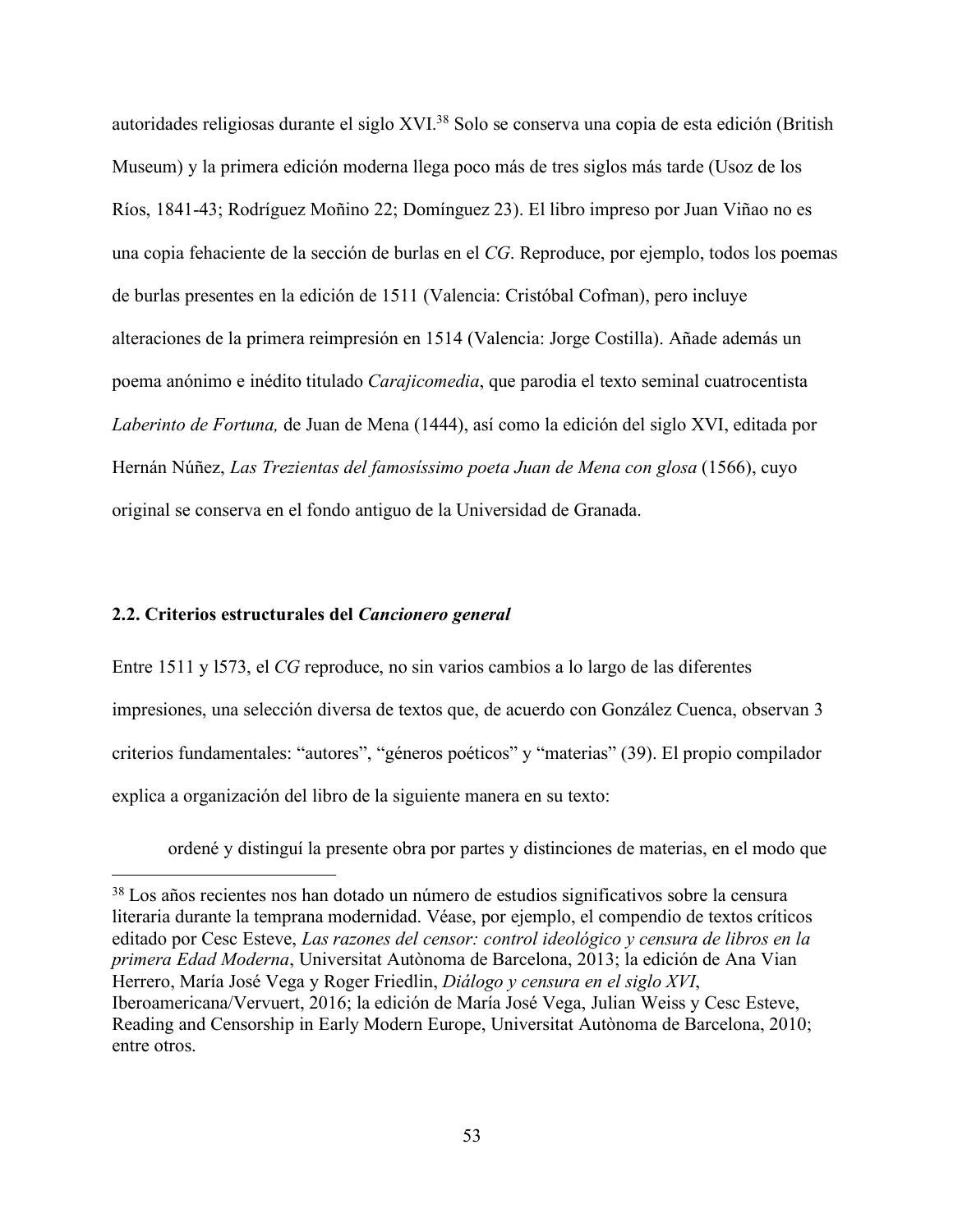se sigue, que luego en el principio puse las cosas de devoción y moralidad, y continué a éstas las cosas de amores, diferenciando las unas y las otras por los títulos y nombres de sus auctores. Y tanbién puse juntas a una parte todas las canciones. Los romances, assimismo, a otra. Las invenciones y letras de justadores, en otro capítulo. Y tras éstas, las glosas de motes, y luego los villancicos y después las preguntas. (Edición de González Cuenca, p. 191)

El *ordinatio* que sigue Hernando del Castillo reitera lo planteado anteriormente con respecto a "las materias" que parecen ser las más propicias para una circulación más amplia de la compilación: todas las formas poéticas con un mayor o menor grado responden a aspectos y espacios rituales o ceremoniales. Desde la poética devocional hasta la lírica dialogada, Hernando del Castillo ve en su libro no solo una compilación de poemas sino de escenarios de interpretación.

La sección de textos religiosos cuenta con 46 poemas de unos 15 poetas (9r-30r, *11CG*), 3 de ellos anónimos.39 Los poemas se atribuyen de forma que Rodríguez Moñino llama "descabellada" en su edición, debido a la falta de proporción entre poetas y textos:

Mosén Juan Tallante figura nada menos que con *dieciséis* poesías, siguiéndole en importancia Hernán Pérez de Guzmán y Tapia con cinco cada uno, Sacedo con cuatro, Ginés de Cañizares, Alonso de Proaza y el Marqués de Santillana con dos, y con un solo testimonio de su labor el Vizconde de Altamira, Pero Guillén de Segovia, el Conde de la Oliva, Nicolás Núñez, Juan Rodríguez de Padrón, Soria y Losada, más tres piezas

 <sup>39</sup> Véase Olga Perotti (2005) para un análisis exhaustivo de la poesía religiosa en el *CG.*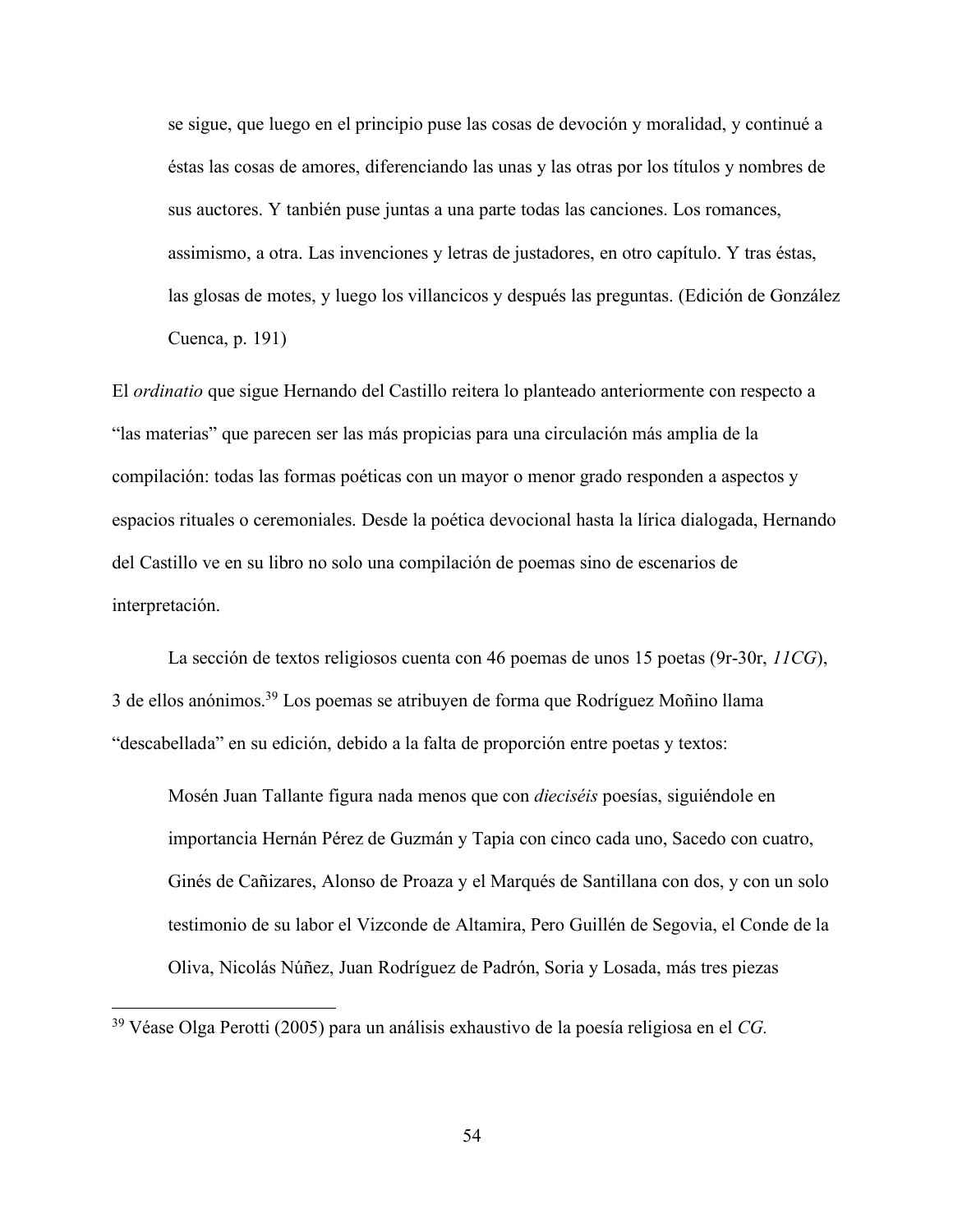anónimas. (17)

Rodríguez Moñino asume que Hernando del Castillo desconoce otros poetas religiosos como Fray Íñigo de Mendoza, Fray Ambrosio Montesinos y Juan del Encina, dado que ninguno se incluye en el cancionero (17). Álvaro Bustos (2012), sin embargo, refuta dicha aserción al estudiar las maneras en las que Hernando del Castillo pudo haberse inspirado en los métodos de compilación y "la arquitectura global" de las compilaciones encinianas (103), aún cuando estas últimas corresponden a los llamados cancioneros de autor. De cualquier manera, el hecho de que la sección de poemas devocionales de *11CG* esté compuesto de textos que Hernando del Castillo recopila no coincida con algunas de las obras impresas más conocidas del momento pudiera coincidir más con un ímpetu por publicar textos quizás inéditos de forma impresa, que con desconocimiento de autores con Juan del Encina Resulta relevante, por otro lado, el que los criterios de selección empleados por Hernando del Castillo sirvan de puente entre textualidades manuscritas y métodos editoriales de imprenta.

La sección siguiente de *CG* es aun más controvertida (30v-130r), dado que un número de sus composiciones no son, como indica el apartado, "obras de amores". Esta parte incluye además poemas de circunstancia, filosóficos, morales y religiosos. Rodríguez Moñino no oculta su irritación con la organización de este apartado, cuando afirma que "no hay orden de ninguna clase, ni cronológico, … ni alfabético, ni siquiera estimativo o crítico" (17). González Cuenca, por su parte, sugiere que es posible denominar todos estos poemas "de amores" si se tiene en cuenta que el amor es la temática más representativa de las composiciones de los poetas en esta sección (42), como el Marqués de Santillana, Juan de Mena, Enrique de Villena, entre otros. El apartado contiene un total de 230 poesías de unos 26 poetas.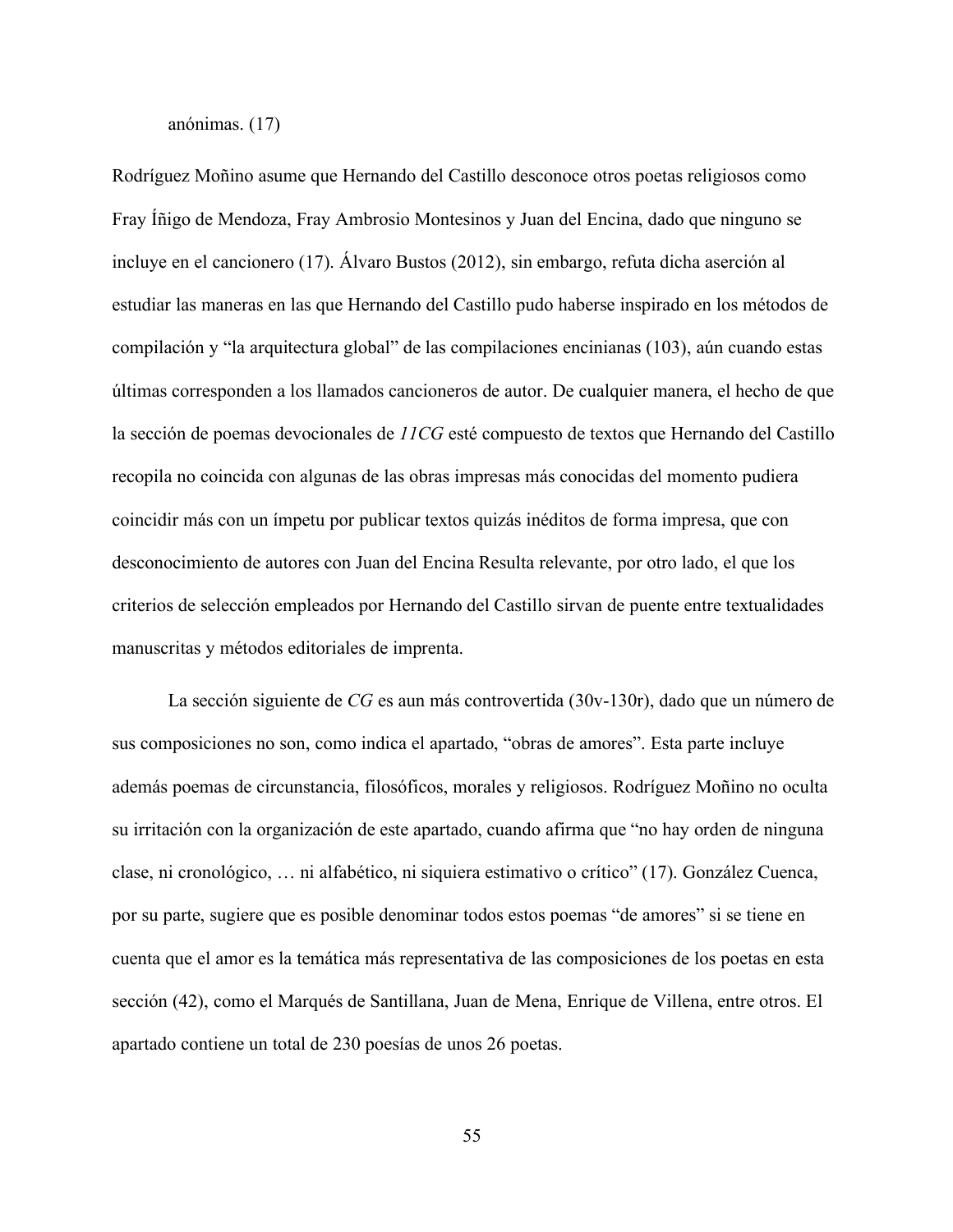A pesar del tono escéptico de Rodríguez Moñino con respecto a "la imposibilidad de mantener con rigor" los criterios de organización que enuncia Hernando del Castillo en el inicio del compendio (16), resulta de interés su observación con respecto a la apariencia de esta sección: "La impresión que da esta sección es la de que se ha extractado del primitivo mamotreto manuscrito de Castillo conservando los encabezamientos" (17). El *CG* es, al menos en sus primeras ediciones, un libro híbrido, que tiene tanto de la cultura de manuscrito en la que encuentra Castillo textos "de veinte años a esta parte" (edición de González Cuenca 189), como de la cultura de imprenta en la que Castillo encuentra su gran oportunidad publicitaria. El aspecto de "mamotreto manuscrito" es, en este sentido, evidencia de la relación de interdependencia que existe entre diferentes tecnologías de la palabra escrita. Josep Lluís Martos afirma como en una época de creciente producción circulación de manuscritos impresos, "se originan nuevos cancioneros a partir de diferentes fuentes, porque se valoran los testimonios antiguos y se crea una necesidad de *restaurar* el texto literario a lo largo… de la primera mitad del siglo XVI" ("Hacia un canon de transmisión textual" 208). El crítico expone además como la circulación y acumulación de textos poéticos a través de pliegues sueltos sirve de fuente para las grandes compilaciones tanto manuscritas como impresas que surgen en la época, por ejemplo el *Cancionero de la British Library*, los cancioneros de Ausiàs March, y el el propio *CG* (208-209):

La aparición de los pliegos sueltos en grandes volúmenes de poesía se puede producir de manera física y directa, o bien usados como antígrafos. En este último caso, son fuentes de grandes compilaciones posteriores, normalmente manuscritas y, a partir de estos mecanismos acumulativos, se genera paralelamente la primera gran acumulación impresa: el *Cancionero general*. (209)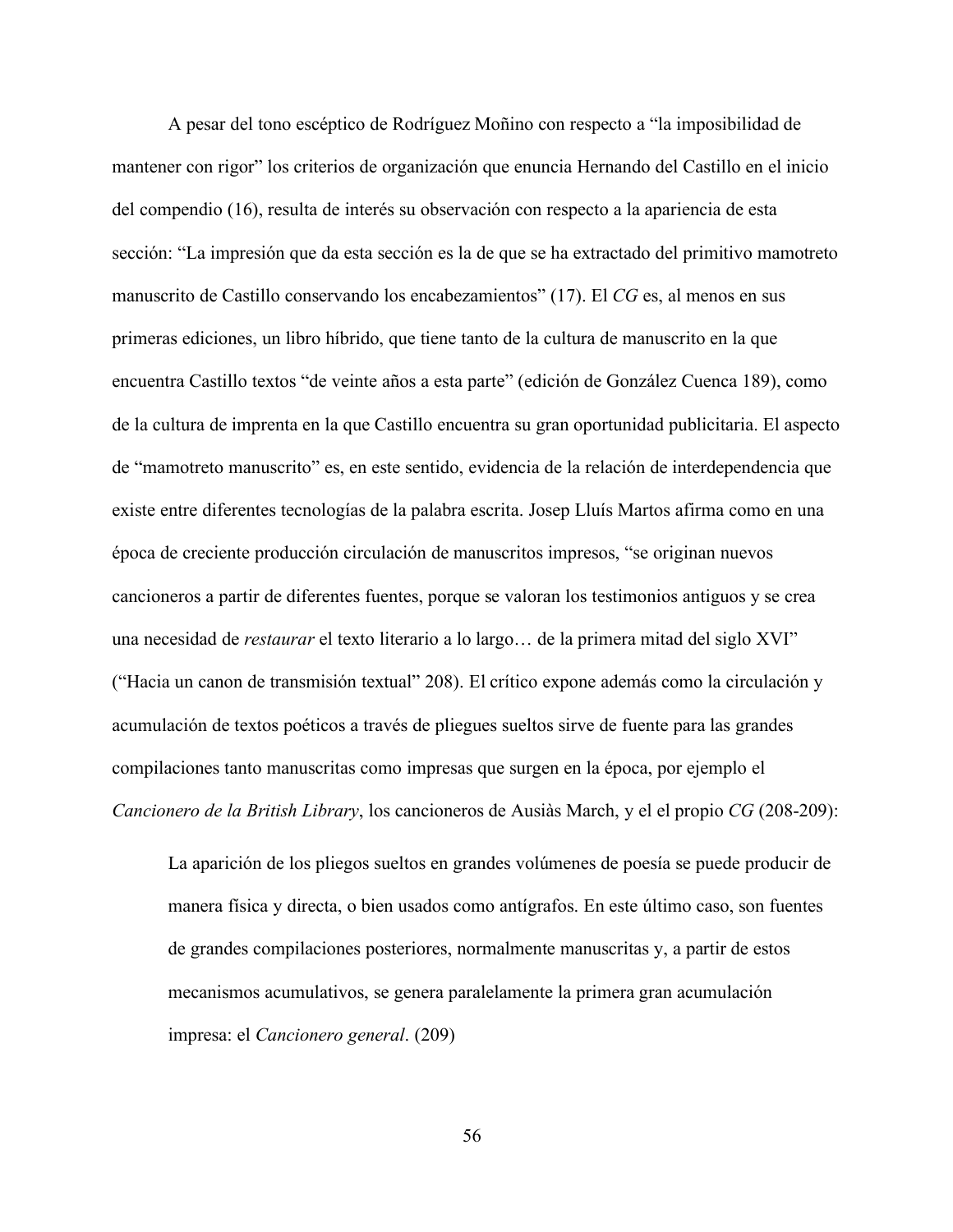Ejemplo de ello son también los textos que aparecen en las siguientes secciones: las *canciones* (130r-139r) y *romances* con glosas (139r-148r), las *invenciones* y letras de *justadores* (148r-151v), las glosas de *motes* (151v-154v), los *villancicos* (154v-158v) y las *preguntas y respuestas* (158v-168r). Y lo es además el último apartado del compendio que se dedica a la sección de *burlas*. Si el *CG* constituye "el poemario más representativo de lo que fue la poesía en época de los Reyes Católicos" (Perea Rodríguez, "Sobre la datación cronológica" 326), las *Obras de burlas provocantes a risa* son la colección de textos más emblemática del tipo de humor que "agrada" al "apetito" de las redes literarias a principios del siglo XVI, "desde la broma inofensiva hasta el insulto grosero y raez, desde la picaresca anécdota hasta la obscenidad lupanaria" (Rodríguez Moñino, "Poesía y cancioneros" 47). Sin embargo, los poemas que aparecen en la sección de burlas parecen ser las más antiguas en cuanto a su procedencia. Entre las burlas publicadas en *11CG*, las añadidas a la segunda edición de Jorge Costilla (*14CG*), y a la edición independiente publicada en 1519 por Juan Viñao, se agrupan 82 poemas burlescos de varios autores conocidos y anónimos.40

## **2.3. Cultura urbana e imprenta en el siglo XVI: Valencia**

La elección de la ciudad de Valencia como fábrica para la creación del CG es relevante.<sup>41</sup>

 <sup>40</sup> Para el orden, autoría y datación probable para cada poema, resulta de ayuda la Tabla cronológica de Perea Rodríguez, en la que expone la probabilidad de que casi tres cuartos de los poemas hayan sido compuestos antes del año 1480.

<sup>41</sup> Para este apartado me enfoco en las ciudades de Valencia, Sevilla y Amberes por sus similitudes como centros urbanos con centros marítimos importantes que propician vínculos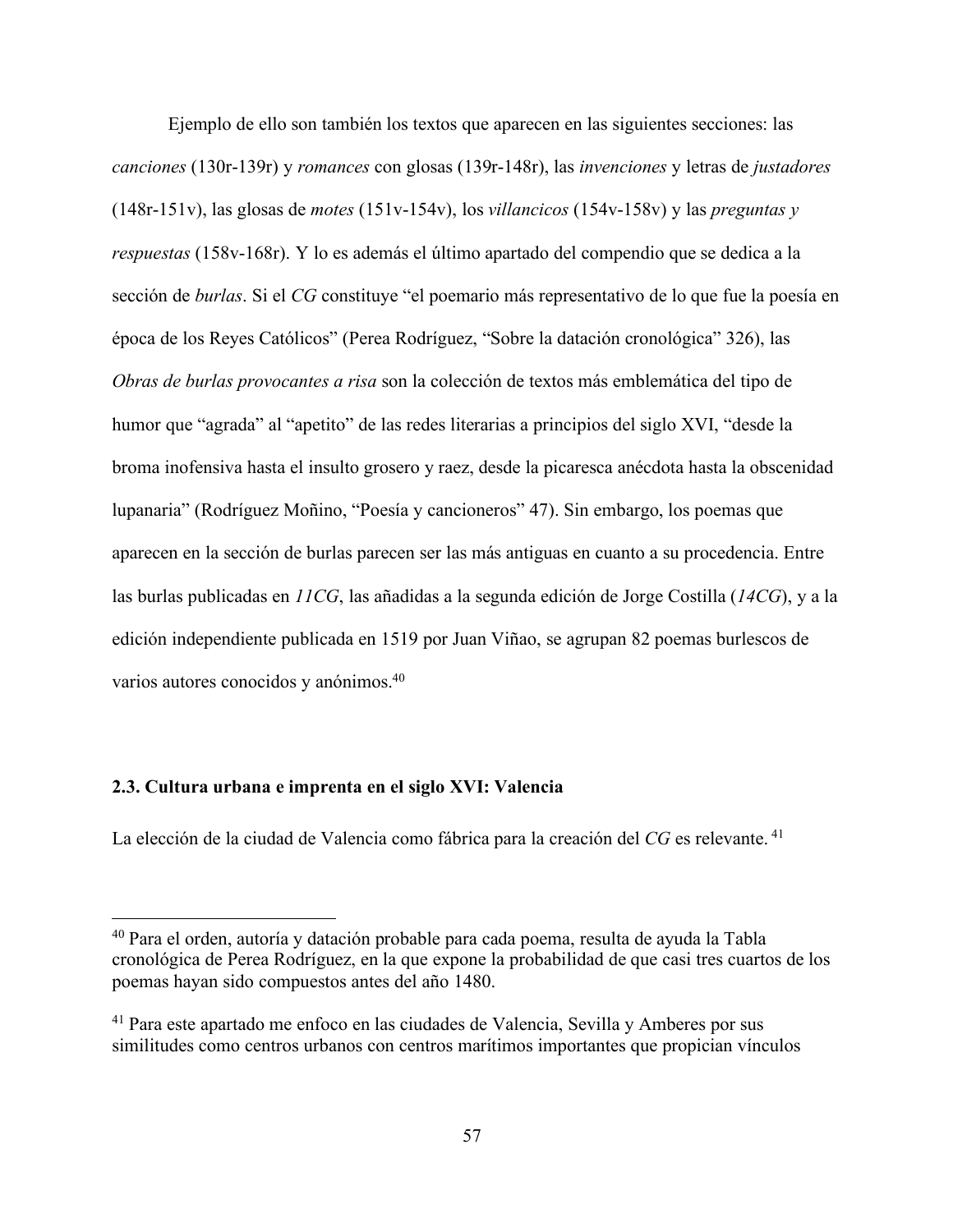Después de todo, como ha observado Perea Rodríguez (2003, 2004), la ciudad contaba con "las condiciones precisas" para una empresa de literaria de carácter nacional ("Valencia en el *Cancionero general*" 228), o transnacional si se tiene en cuenta que el Reino de Valencia era para ese entonces uno de los principales centros económicos y mercantiles europeos. Es probable que los primeros materiales impresos hayan salido de la ciudad en el año 1474, aunque es difícil precisar en qué imprenta en particular (Haebler 5).42 Entre los siglos XV y XVI, la ciudad establece "próspera industria librera" que se beneficia de varios cambios en la política comercial del rey Fernando II.43 Por un lado, una estabilidad monetaria que potencia la actividad industrial y comercial (Piles Ros 131)44 y por otro, la preponderancia del puerto de la ciudad en el flujo constante de objetos y servicios a lo largo y ancho del Mediterráneo. Se fomenta de tal modo una actividad intelectual y científica significativa, y con ello una labor editorial intensa, influida por la llegada de obreros y maestros de imprenta de diferentes partes de Europa.

especiales entre las casas de imprenta y la circulación de ideas, particularmente hacia y desde los territorios imperiales fuera de la península, como los Países Bajos y las Américas.

<sup>42</sup> La imprenta de Lambert Palmar pudo haber sido la primera en el Reino (Haebler (5).

 $\overline{a}$ 

<sup>43</sup> Para estudios relevantes sobre las reformas monetarias y comerciales del rey Fernando, resulta de ayuda consultar los textos de Earl J. Hamilton (1936) y Jaime Vicens Vives (1967). En cuanto a las actividades comerciales del Reino de Valencia, ver Álvaro Santamaría (1966), Leopoldo Piles Ros (1969), José R. Hinojosa Montalvo (1976), Antoni Furió (1985, 1995), Jacqueline Guiral-Hadziiossif (1989), Nicasio Salvador Miguel (2012), y estudios específicos a los diferentes gremios que florecen durante los siglos XV y XVI en la ciudad, como el de la sedería (Navarro Espinach 192, 1999), la platería (Igual Úbeda, 1956).

<sup>44</sup> Para un estudio sobre el éxito de la legislación de moneda durante la monarquía de los Reyes Católicos y su función centralizadora, véase además el apartado de Remedios Morán Martín y Eduardo Fuentes Ganzo, "Ordenamiento, legitimación y potestad normativa: justicia y moneda", en *Orígenes de la monarquía hispánica: propaganda y legitimación (ca. 1400-1520)*, edición de José Manuel Nieto Soria, pp. 236-37.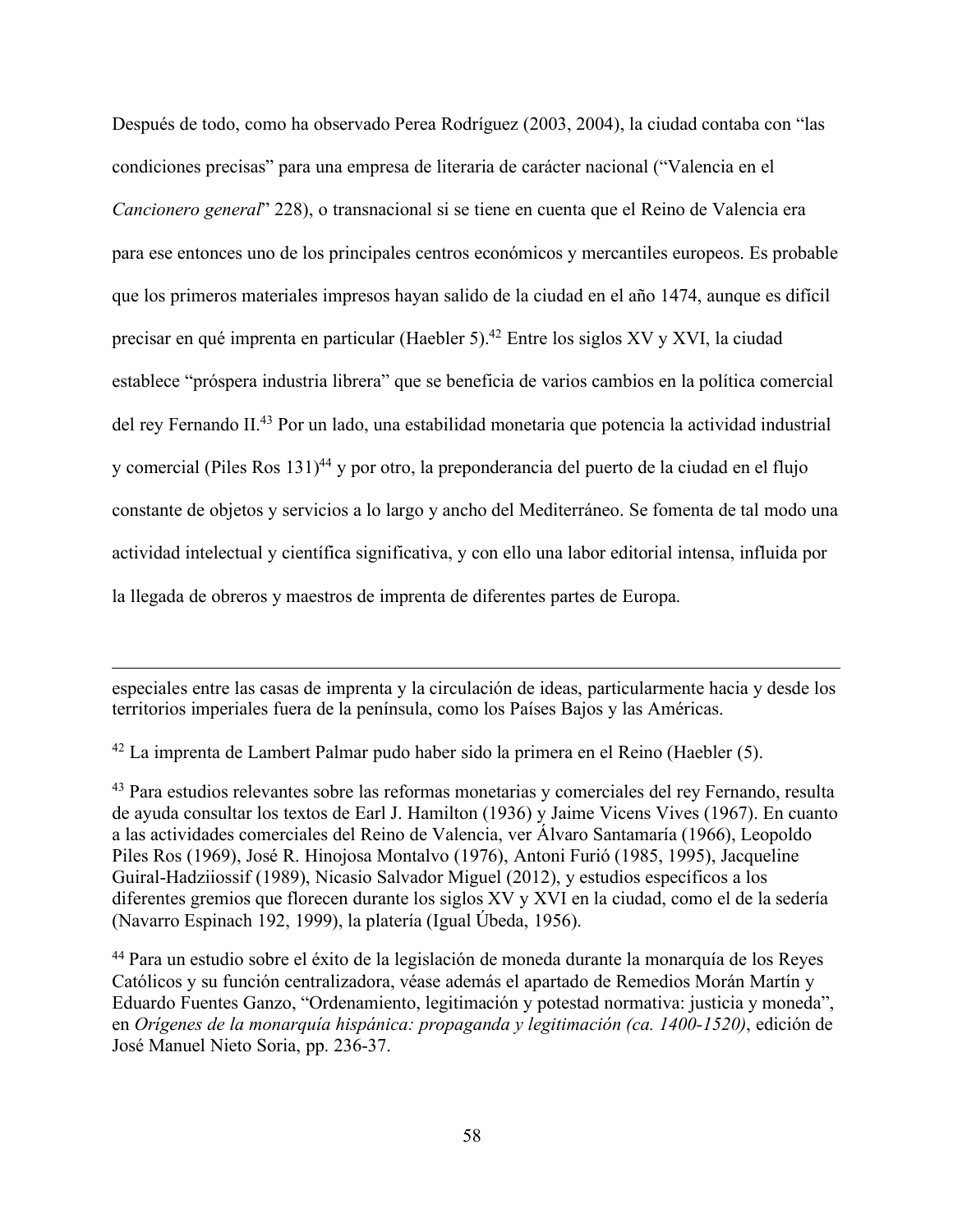En su texto, *Libro y lectura en la Valencia del Renacimiento*, Philippe Berger (1987) realiza un estudio extenso de la producción y distribución de materiales de lectura en en Valencia en esta época. El crítico afirma, con razón, que es en la ciudad del Turia donde la cultura de imprenta "empezó a ser una verdadera industria" (35). Valencia, como ha estudiado Nicasio Salvador Miguel sobrepasó a Barcelona como centro de la producción literaria en la zona baleárica, incluso en letras catalanas (Salvador Miguel 62; Riquer 452). Si algo parece ofrecer a Valencia ventaja como ciudad de letras, es el carácter políglota de su producción cultural. Durante el siglo XV y principios del XVI, la lengua oficial para los asuntos administrativos y la producción literaria es la valenciana (Salvador Miguel 64). Sin embargo, 11CG no cuenta con ninguna composición en valenciano, aunque sí un número significativo de poetas autóctonos (65). Aunque en 14CG el propio Hernando del Castillo decide añadir composiciones en lengua valenciana, y algunos poemas en italiano, se observa una creciente preferencia por la publicación en castellano. Este dato es relevante porque ya en el *CG* podemos constatar cómo se propicia el ascenso del vernáculo castellano como la lengua de expansión cultural durante el siglo XVI; una expansión que se manifiesta tanto dentro como fuera de la península. Los impresores instalados en Valencia hicieron uso de esta dinámica de colonización cultural y, aunque continuaron imprimiendo textos en catalán, valenciano, italiano y latín, favorecieron las publicaciones en castellano durante casi toda la centuria (67).45 Berger llama a esta rápida imposición del

 <sup>45</sup> Esto no quiere decir que la publicación de materiales en otros vernáculos ibéricos no haya sido significativa. Por el contrario, estudios cuantitativos recientes han demostrado que la publicación de literatura en catalán continúa de forma más o menos estable, aunque con un declive evidente de materiales literarios y un aumento de materiales administrativos. Véase el detallado trabajo de Marinela García-Sempere y Alexander S. Wilkinson, "Catalán and the Book Industry in the Crown of Aragón, 1475-1601", 2012.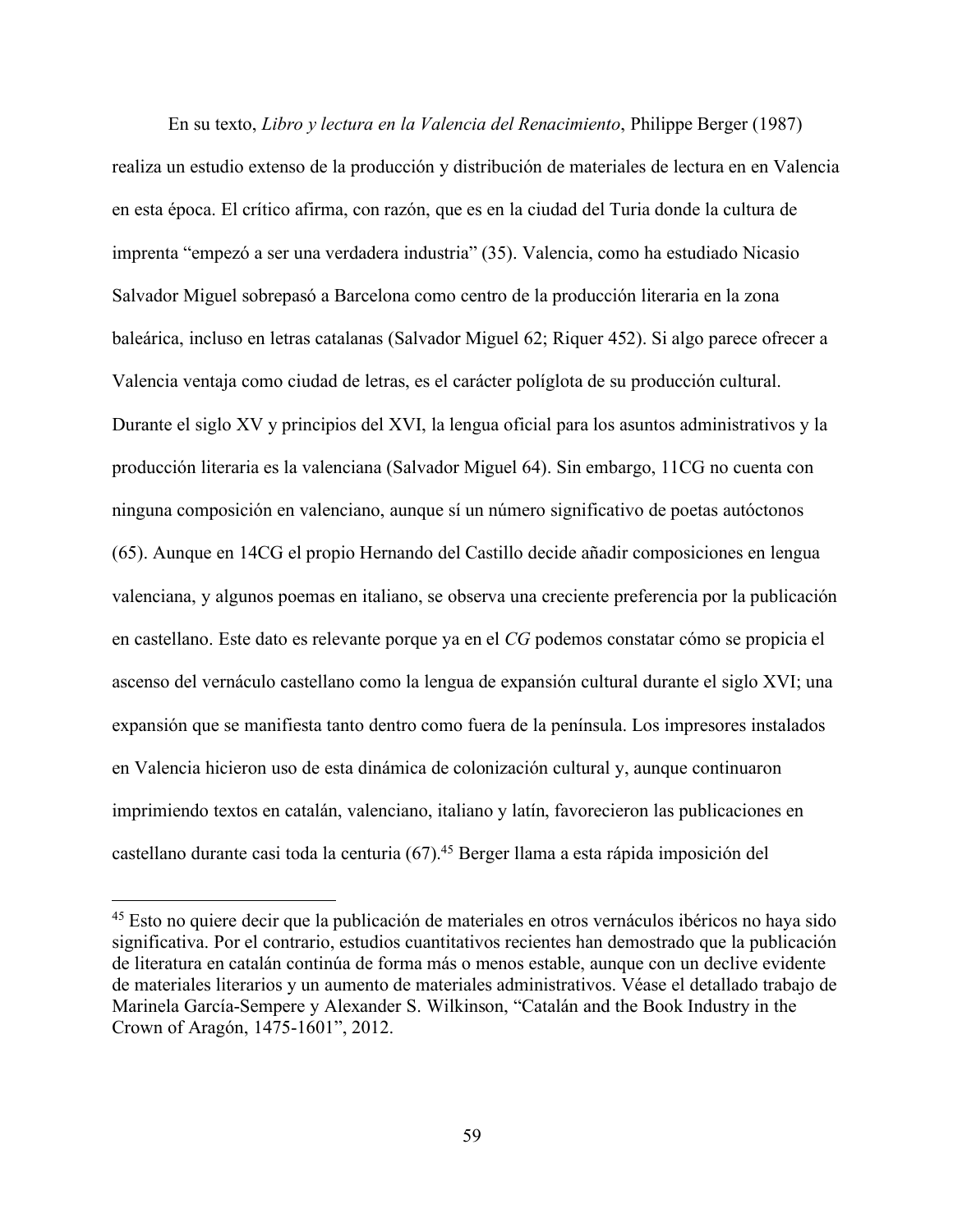castellano una "invasión" lingüística (198) cuyos efectos indudablemente facilitaron la penetración política castellana en la corona de Aragón.

### **2.4. Los impresores del** *Cancionero general* **en Valencia**

Seguidamente, ofrezco una breve reseña de los tres impresores que, entre los tantos instalados en Valencia, son relevantes para mi tesis por su relación con el *CG*: Cristóbal Cofman, Jorge Costilla y Juan Viñao.

*Cristóbal Cofman*. La historia de este impresor alemán en Valencia comienza a fines del siglo XV, de cuando datan por lo menos 3 incunables con su colofón.46 Aunque la historia de su identidad ha presentado problemas para los biógrafos, no cabe duda de que ya era un impresor prominente cuando firma junto con Hernando del Castillo el contrato de impresión de mil volúmenes del *CG*, el 22 de diciembre de 1509 (Serrano y Morales 78). La primera impresión del *CG* queda terminada el 15 de enero de 1511, con el colofón siguiente:

La presente obra intitulada Cancionero General, copilado por Fernādo del Castillo. E impresso en la muy īcigne cibdad de Valēcia de Aragō por Xpofal Kosmā alemā de basilea. Con previlegio Real q[ue] por espacio de cinco años en Castilla y de diez en Aragō no pueda ser imprimido todo ni parte del ni traido de otra parte a ser vendido por otras personas q[ue] por aq[e]llas por cuyas despensas esta vez se imprimio solas penas infra escritas[.] Es asaber de diez mil maravedis enlos Reynos de Castilla y de Aragō de

 <sup>46</sup> Véase Serrano y Morales, pp. 73-80.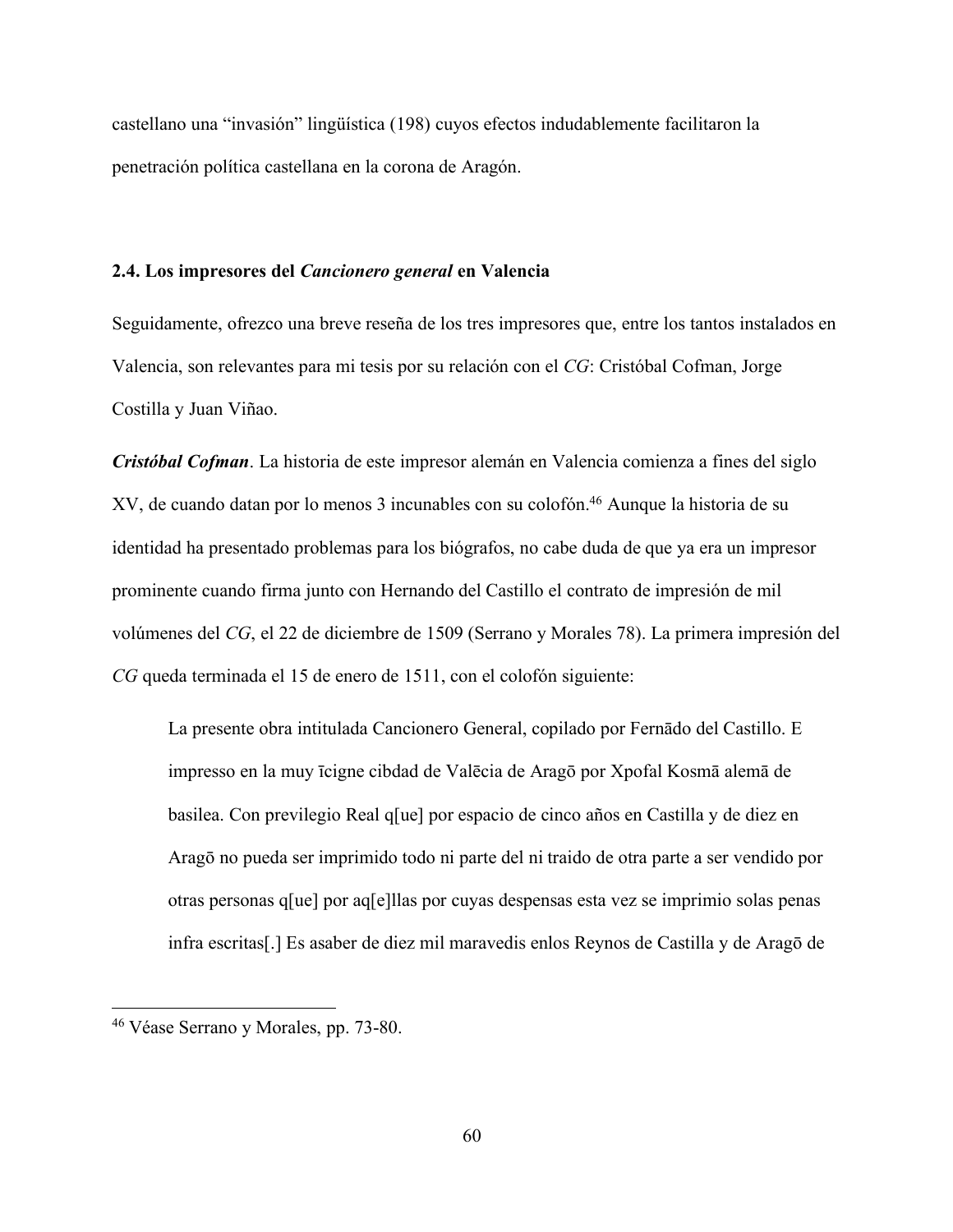ciē ducados y perder todos los libros. Acabose a xv dias del mes de Enero enel año de nuestra salud de mill y quinientos y onze. A loor ḡtia del q[ue] bive y reyna, &.

*Jorge Costilla*. La primera huella de la presencia de Jorge Costilla en Valencia data de 1509,<sup>47</sup> y entre los años 1510 y 1514 le son concedidos privilegios para la impresión de varios documentos oficiales y religiosos, como las *Crónicas del mundo* (1510), los *Fueros y actas* (1511) de las cortes del rey Fernando II de Aragón, una traducción en Latín de la *Lógica nueva* (1512) de Ramon Lull y un par de obras religiosas: el *Vita Christi* (1513) de Isabel de Villena y el *Flos Sanctorum* (1514) de Jaime de Borágine, ambos en lengua catalana.<sup>48</sup> Llama la atención la diversidad en naturaleza de estos proyectos en tan corto tiempo, lo cual apunta a la multiplicidad del mercado textual en el que compite la imprenta de Costilla cuando sale a la luz la segunda y

<sup>48</sup> Los años corresponden a las fechas de impresión en Valencia. En el índice de obras de Jorge Costilla de la Biblioteca Virtual Miguel de Cervantes aparecen los textos de la siguiente manera: *Suma de todas las Cronicas del mundo llamado en latin Suplementu[m] Cronica[rum] / [traduzido de le[n]gua Latina y Toscana en esta Castellana, por Narcis Viñoles]*, fue emprentado ... en la metropolitana cibdad de Valencia : por Gorge Costilla ..., 1510; *Furs e Actes de Cort fets per lo Senyor Rey don Ferrando en la vila d'Monço en l'any Mil cincents y deu*, En Valencia : per Gorge Costilla, 1511; *Furs e actes de cort fets perlo senyor rey don Ferrando en la vila d[e] Monço enlany mil cincents y deu*, Foren stampats en ... Vale[n]cia : per Gorge Costilla, 13 de maig 1511; *Raymundi Lulij ... De noua logica, de correllatiuis, necnon [et] de ascensu [et] descensu intellectus …*, Impressum inclyta ciuitate Valentia : per industrium virum Georgium Costilla, 1512; *Vita Christi de la Reuerent Abbadessa Dela Trinitat / nouament historiat, corregit y smenat per vn mestre en sacra theologia*, p[er] art e industria d[e] Gorge Costilla, 1513 Fonch empremptat lo p[re]sent libre [en Valencia]; *Flos sanctorum / nouament stampat corregit y ben examinat, per lo reuerent mossen Cathalunya, afegides certes vides que fins aci no eren*, en la metropolitana ciutat de Valencia : per art e industria de Gorge Costilla ..., 1514; http://www.cervantesvirtual.com/obras/autor/costilla-jorge-20051.

 <sup>47</sup> Incluido en el diccionario de imprentas de Serrano y Morales (1898-99; Edición facsimilar de la Biblioteca Virtual Miguel de Cervantes, 2006) con evidencia documental de algunas de sus transacciones editoriales (pp. 92-104). En cuanto a su aparición en historia de la imprenta, parece haber ocurrido en noviembre de 1500, en un documento impreso en Barcelona (Norton 86).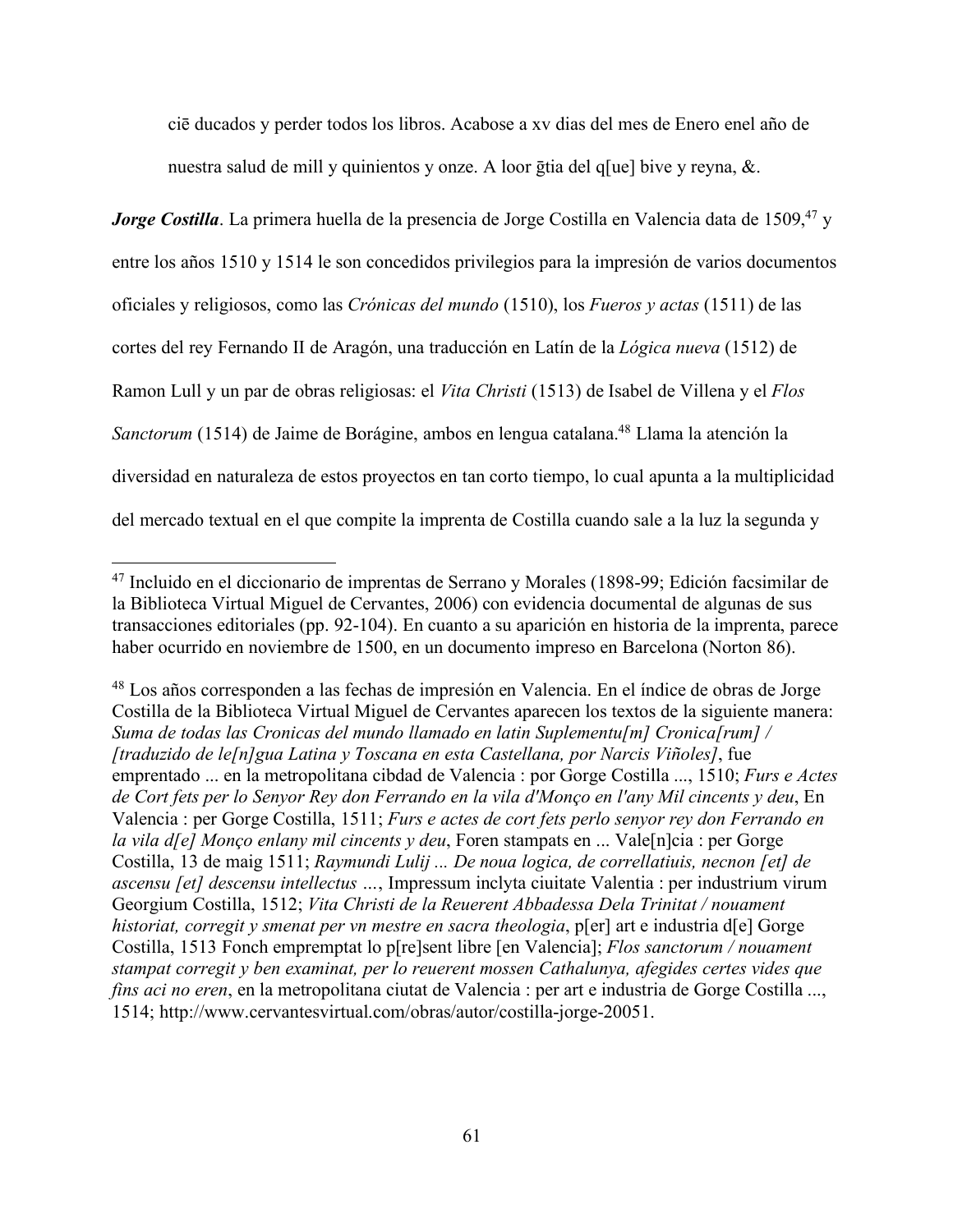expandida edición del *Cancionero general* (14CG) (1514) .

### **2.5. El** *Cancionero de obras de burlas provocantes a risa* **de 1519 y** *Carajicomedia*

El libro fue impreso por Juan Viñao el 22 de febrero de 1519, probablemente de forma no autorizada debido a ciertos detalles de su impresión, como por ejemplo que no cuenta con privilegios ni prólogo, únicamente con el colofón que comprueba la fecha y la imprenta. Según Frank A. Domínguez, la persona que compiló el *Cancionero* pudo pensar que de entre todas las secciones del CG, la de *burlas* sería la más popular ("The *Cancionero de obras de burlas*" 57). De modo que se juntan las burlas de 11CG y 14CG, y se añade además un texto inédito conocido por *Carajicomedia*, "too short to print as a book and too long to print as a pamphlet" (70). Este último texto en particular parece haber tenido en mente a un público específicamente valenciano durante una época de poca censura (70). Según Domínguez, por lo menos alguno de sus autores debió haber sido valenciano dado el tipo de descripción detallada que ofrece de la ciudad y sus prostitutas. No existe ninguna evidencia de publicaciones posteriores de este texto en particular y la primera edición moderna del *Cancionero de burlas*, publicada en 1895, elimina convenientemente el texto de *Carajicomedia* (*Carajicomedia*, ed. de Domínguez 232).

A pesar de publicaciones importantes que concentran la atención en textos burlescos, como Michael Gerli (1994), Barbara F. Weissberger (1998), Denise Filios (2005), Frank Domínguez (2015), entre otros; textos como *Carajicomedia* se siguen estudiando al margen de la gama de discurso y géneros poéticos en la que surgen. Esta problemática impide reconocer debidamente el rol de los cancioneros en el florecimiento de géneros literarios que no solo son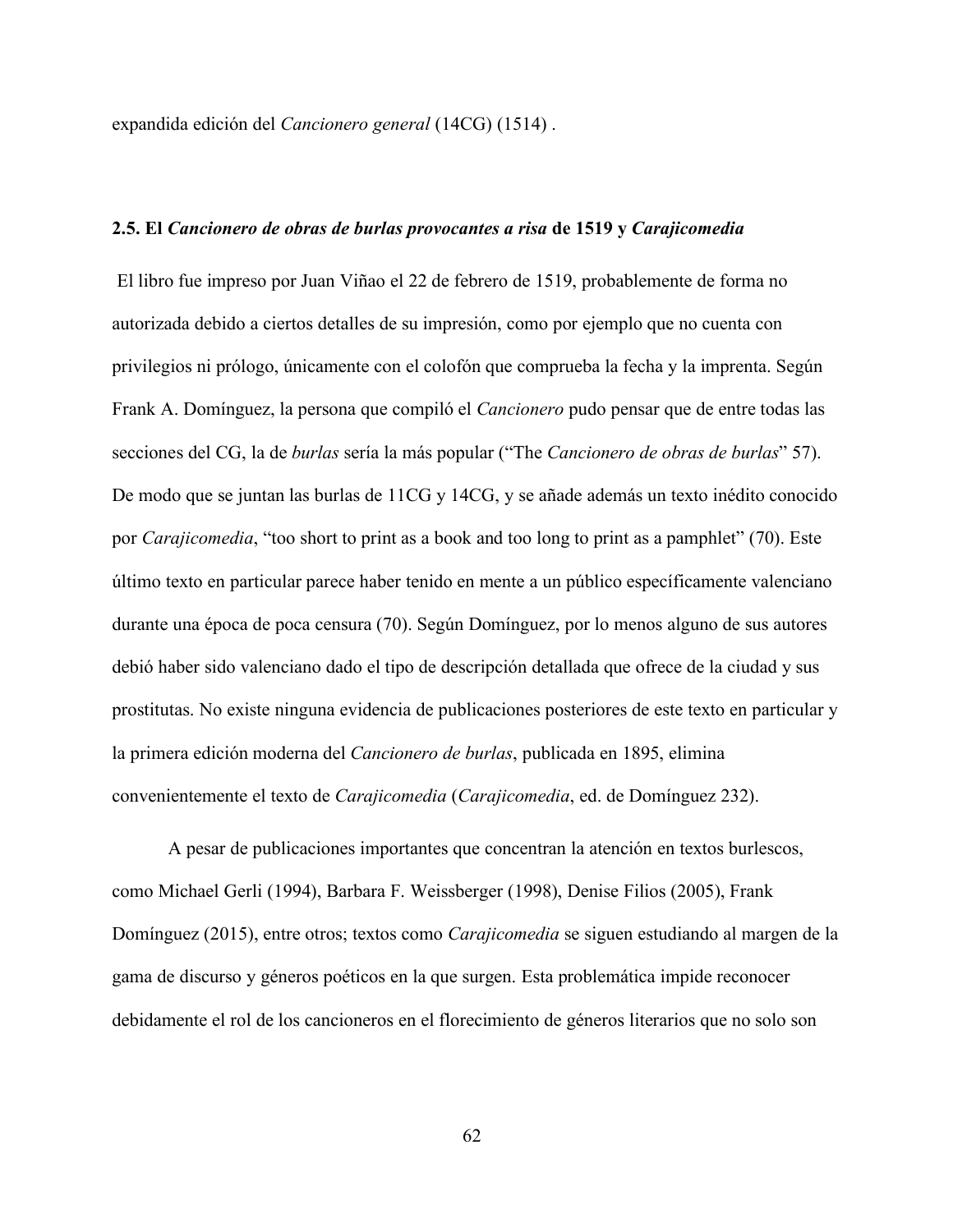diversos, sino revolucionarios y culturalmente radicales. Sobre este asunto, Weissberger observa: "*Cancionero* studies have given us a vivid example of scholarly resistance to taking seriously "low" genres and styles in a recent reenactment of the hundred-year-old debate 'on the meaning of courtly love' (Weissberger 222). Mientras especialistas como Alan Deyermond (1978), Keith Whinnom (1981), Alexander Parker (1985), Ian Macpherson (1985), Barbara Fulks (1989) reconocen la necesidad de estudiar "lo obsceno" en la poesía cancioneril para comprender completamente conceptos como el amor cortés, concuerdo con Weissberger en que esto aún no reconoce el valor real de la obscenidad en el lenguaje poético, perpetuando así "the cultural superiority of idealism over obscenity, of the 'high' over the 'low' (Weissberger 222). Sin contemplar aproximaciones materialistas al estudio de la lírica cancioneril, particularmente de poemas burlescos, reducimos el valor cultural de textos como a un mero juego de provocación e inocuidad poética.49 Weissberger cambia el tono con el cual se había examinado lo que denomina el "estilo carnavalesco" de algunos textos cancioneriles, particularmente aquellos en los que la crítica ha empleado la dicotomía "alta/baja cultura" para llegar a un entendimiento más lúcido de los procesos históricos que atraviesa España y el resto de Europa del siglo XV a la modernidad. Weissberger llama el poema "a versatile treasure trove of grotesque realist discourse about the body poetic" debido a la insistencia en la representación del carácter y la

 <sup>49</sup> Barbara Weissberger argues, "the resistance to bawdiness, for example, in Macpherson's stated preference for poems in which the obscenity is less directly expressed, those in his view 'designed not to offend, but to compliment the lady and to rejoice in an event of significance to both' (1985, 62). Both in its masculinist assumption that the *cancionero* poems represent women's experience in any way, much equally with men's, and its valorization of gentility over obscenity, Macpherson upholds the cultural superiority of idealism over materialism, of the 'high' over the 'low,' and perpetuates the notion that characteristic ambiguity of courtly love lyric is just good clean fun" (222).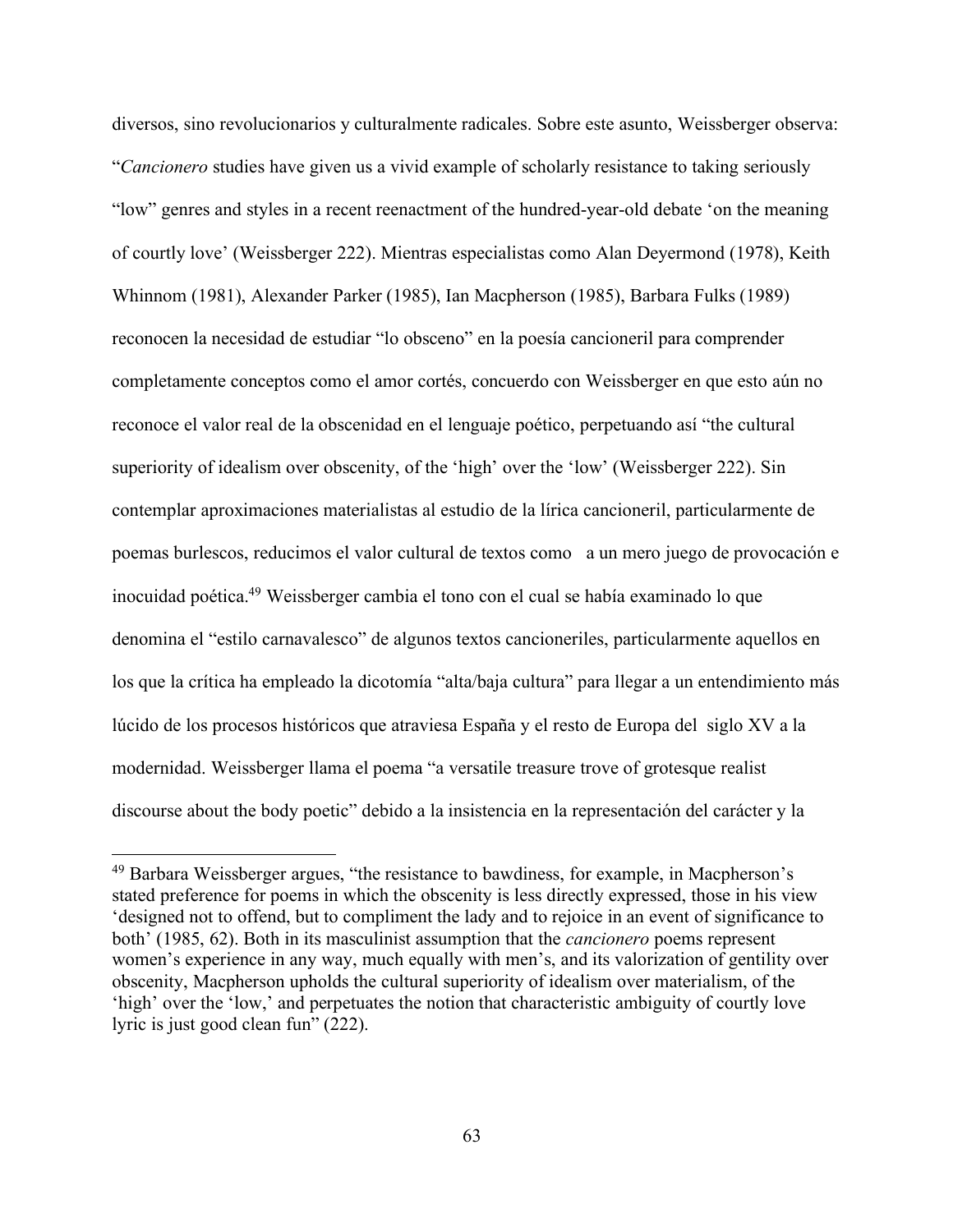moral a través del cuerpo, a un punto en el que este tipo de representación adquiere preeminencia en el discurso. Como una parodia bastante gráfica y perspicaz del *Laberinto,* de Juan de Mena, *Carajicomedia* revierte la representación de la Reina Isabel como "the courtly beloved", y usa un estilo menor para criticar radicalmente las dinámicas de poder que afectan la corte católica durante el cambio de siglo. A través de la parodia sexual, ninguno de los dos apartados que conforman *Carajicomedia* imita necesariamente los aspectos formales de *Laberinto*, sino los de la re-edición de Hernán Núñez, *Las Trezientas.* La versión readaptada se convierte en la referencia textual preferida de *Laberinto*, reproduciendo en sus páginas algunos de los cambios políticos y las tendencias literarias que afectan a España a principios del siglo XVI (Domínguez 10-11). Es, de hecho, una reinterpretación de *Laberinto*<sup>50</sup> dirigida a un nuevo público y una nueva realidad política. En su edición a *Carajicomedia*, Frank Domínguez documenta una rica historia de reciclaje en el medioevo español, particularmente de textos como *Laberinto*, cuyos "grand heroic themes and references to exemplars", así como su lenguaje usualmente rebuscado e ininteligible, dieron paso a varias parodias (21). En este sentido, las características contrafactuales de *Carajicomedia* no son necesariamente nuevas. Sin embargo, el hecho de que haya circulado en un único cancionero impreso exclusivamente dedicado al escarnio constituye un momento inusual en la historia de la imprenta en España. A su vez, en su elemento paródico, corona una historia material singular que inicia con el *Laberinto de Fortuna* de Juan de Mena. Su estilo burlesco y su impar historia de circulación impresa no la enajena de su precursor en la "alta cultura" poética. Por el contrario, la circulación y continua popularidad de *Laberinto de* 

 <sup>50</sup> Núñez observa en su prólogo: "Entonces vinieron a mis manos las *Trezientas coplas* que el famoso poeta Juan de Mena… la qual pensé sería cosa non inútil ni ingrate tomar trabajo de la interpreter" *Las trezientas*, 3.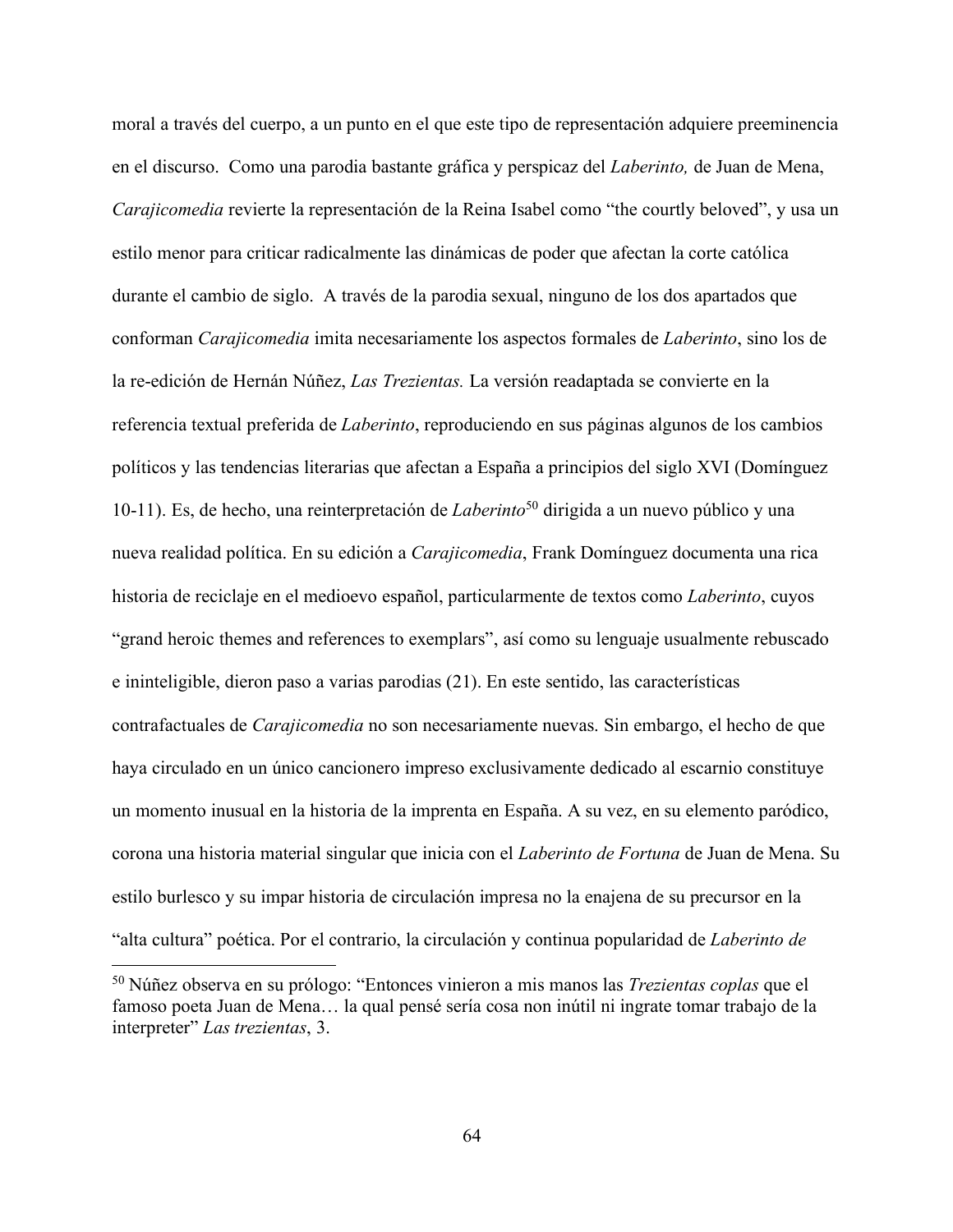*Fortuna* tiene una deuda de gratitud con *Carajicomedia* por expandir las posibilidades interpretativas del poema alegórico de Mena y darle a su vez publicidad.

Como una pieza poética contrafactual, el texto reproduce aspectos poéticos de *Las Trezientas*, pero subvierte nociones de nobleza y castidad que Mena exalta en su texto, presentando por su lado personajes tanto masculinos como femeninos que se manifiestan defectuosos e hiopersexualizados. Aunque en su forma métrica el poema es un reflejo bastante preciso de la edición de Núñez, cambia desde el inicio el peso conceptual de Mena, construyendo una figura autorial ficcional -Fray Bugeo Montesino- y añadiendo un prefacio burlesco en el que se mencionan tres figuras importantes, el compositor ficcional (Montesino), la fuente lírica (Juan de Mena), el también ficcional "patrón" del libro (Diego Fajardo), cuyos órganos sexuales protagonizan parte de la historia (29):

Síguese una especulativa obra intitulada *Carajicomedia,* compuesta por el Reverendo Padre Fray Bugeo Montesino, imitando el alto estilo de las Trescientas del famosísimo poeta Juan de Mena, dirigida al muy antiguo carajo del noble Diego Fajardo que en nuestros tiempos en gran lujuria floreció en la ciudad de Guadalajara, por cuyo fin sus lastimados cojones fueron llevados y trasladados en la romana ciudad, cuya vida y martirio la presente obra recuenta. (en Domínguez 358)

El prefacio ubica al texto en un espacio específico de la historia de circulación de *Laberinto*, dando crédito a *Las Trezientas* por el estilo empleado en la parodia.

La dedicatoria de *Carajicomedia*, sin embargo, es al falo de Fajardo, el protagonista, cuya historia en el poema posee una estructura hagiográfica únicamente en sus aspectos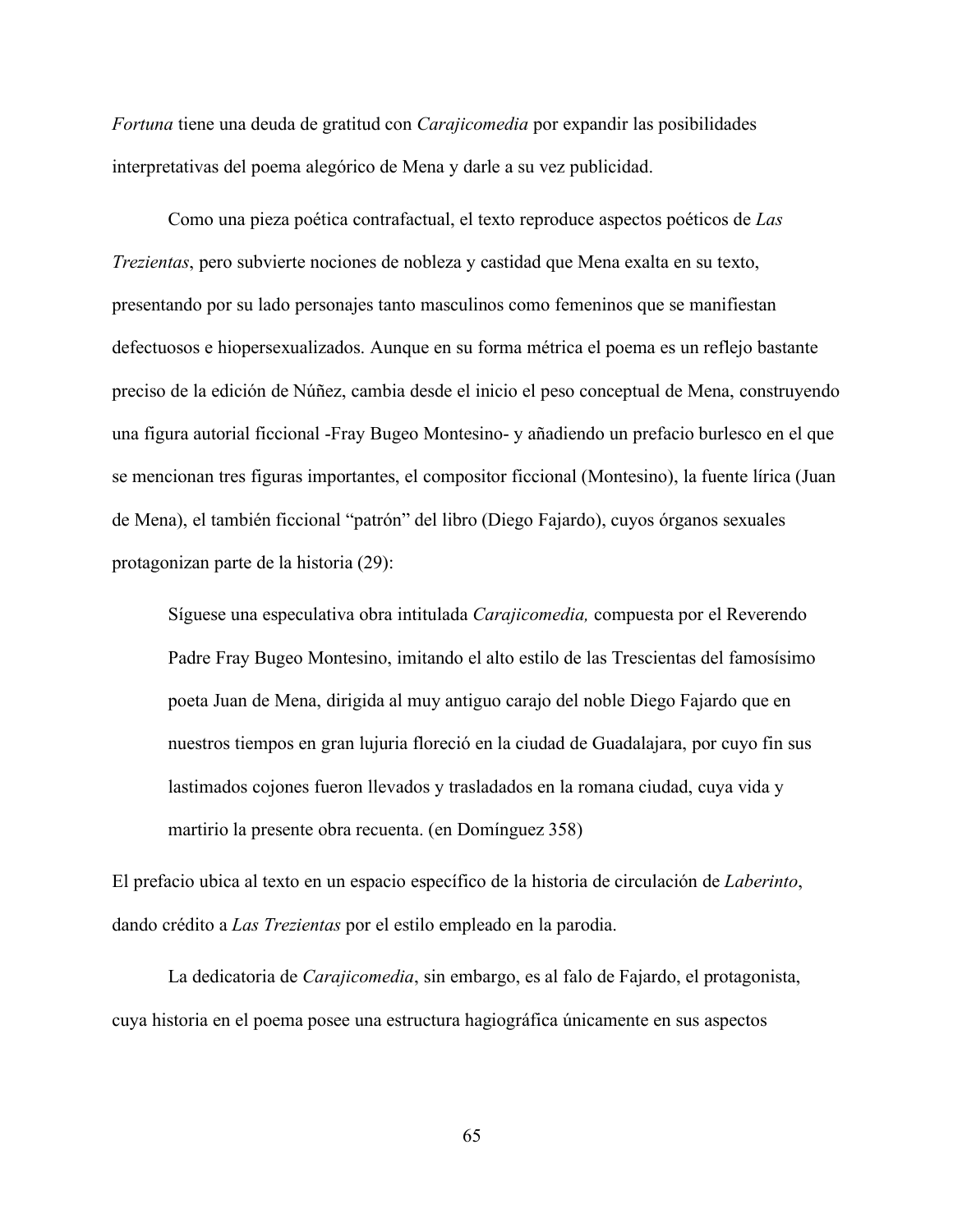formales. El personaje vive en tiempos difíciles y sufre una serie de sacrificios y mutilaciones corpóreas que le reservan un entierro sagrado. Como representación burlesca, se describe a Fajardo como un noble lujurioso cuyo martirio y mutilación consiste en el uso excesivo de sus órganos sexuales. A lo largo del texto, es el falo de Diego Fajardo y no su persona lo que adquiere preeminencia. Por otro lado, el poema presenta una imagen de la mujer no necesariamente liberadora. Barbara F. Weissberger y Linde M. Brocato (1999) observa cómo el poema presenta el apetito sexual femenino como un elemento corruptor que causa los infortunios del hombre. Donde Weissberger observa un ataque misógino directo contra la Reina Isabel, Brocato interpreta un ejemplo de difamación de la mujer en general: "If there is a point to this world, it is a misogynist and not a libertarian one: that women's insatiable desire renders men impotent; that all and only women should be and want to be fucked; that women are capable of astounding corruption for the sake of sex and money" (349).

En términos de su hermenéutica material, el caso de la *Carajicomedia* es particular ya que no posee una relación directa conocida con otras piezas satíricas que circulan ampliamente durante esta época, como las Coplas de la panadera. Excepto, quizás, su público y el hecho de que haya circulado de forma misteriosa y heterodoxa, con solo una copia impresa conocida.

A modo de conclusión, se puede afirmar que la llegada de la imprenta a las metrópolis imperiales trajo consigo modalidades nuevas de ceremonialización de la vida cultural y política que se evidencia con el amplio consumo y la circulación expandida de materiales impresos. A medida que las grandes capitales culturales se convierten además en enclaves productores de literatura impresa, el diálogo intelectual y las nuevas perspectivas editoriales comienzan a responder a los discursos imperiales y castellanizantes de la corona católica. El proyecto editorial

66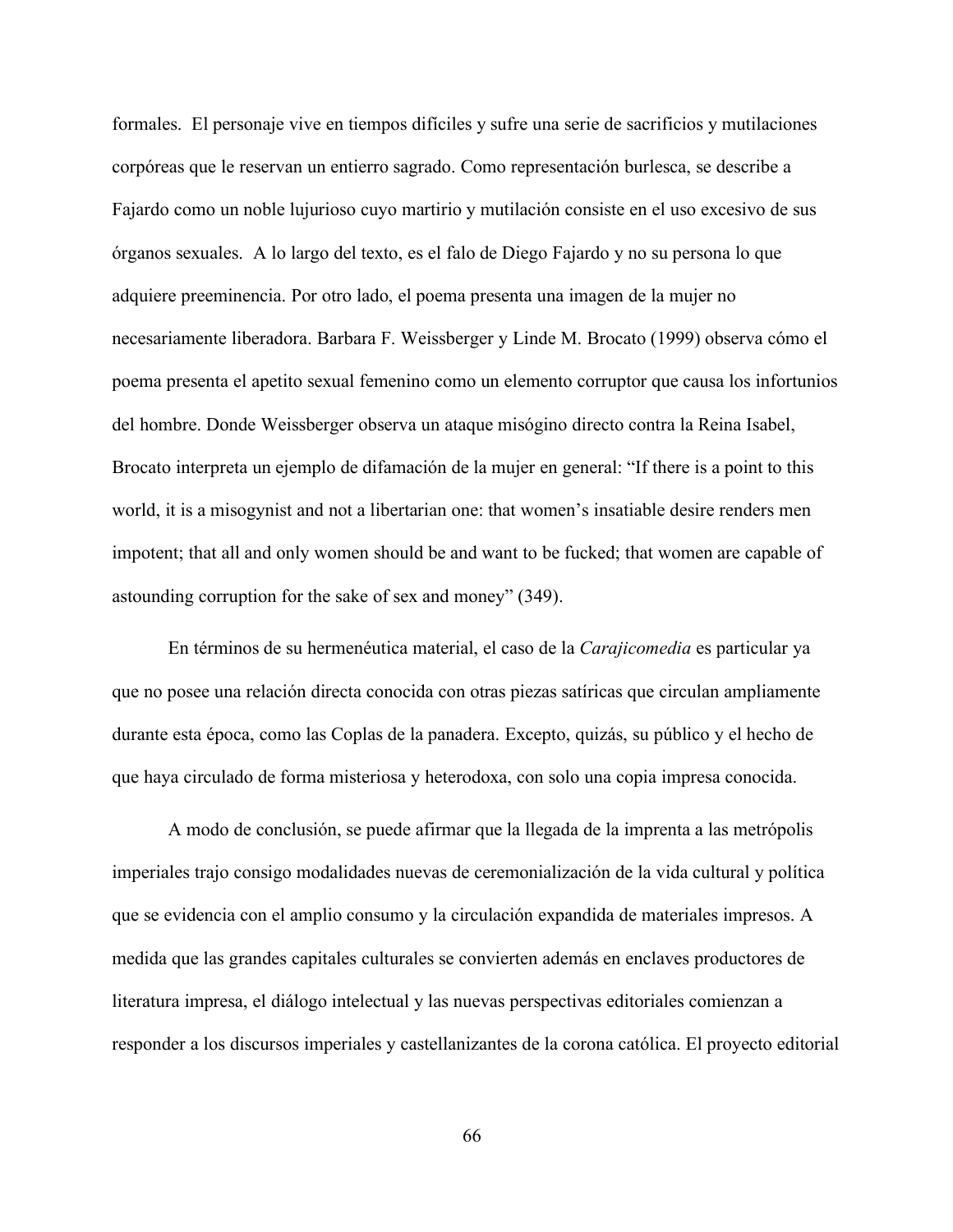del *Cancionero general*, al igual que su contraparte en durante el siglo XV -el *Cancionero de Baena*- sirve como enlace entre las preocupaciones literarias de dos siglos, dinastías políticas y tecnologías de la palabra escrita. Como se verá en el próximo capítulo, un análisis de la cultura de manuscritos como objeto del pasado durante el siglo XVI resulta limitante, ya que la globalización de la imprenta sirvió, entre otros aspectos, para fomentar una amplia circulación de textos manuscritos que aparecen compilados en cancioneros anónimos de procedencia imprecisa.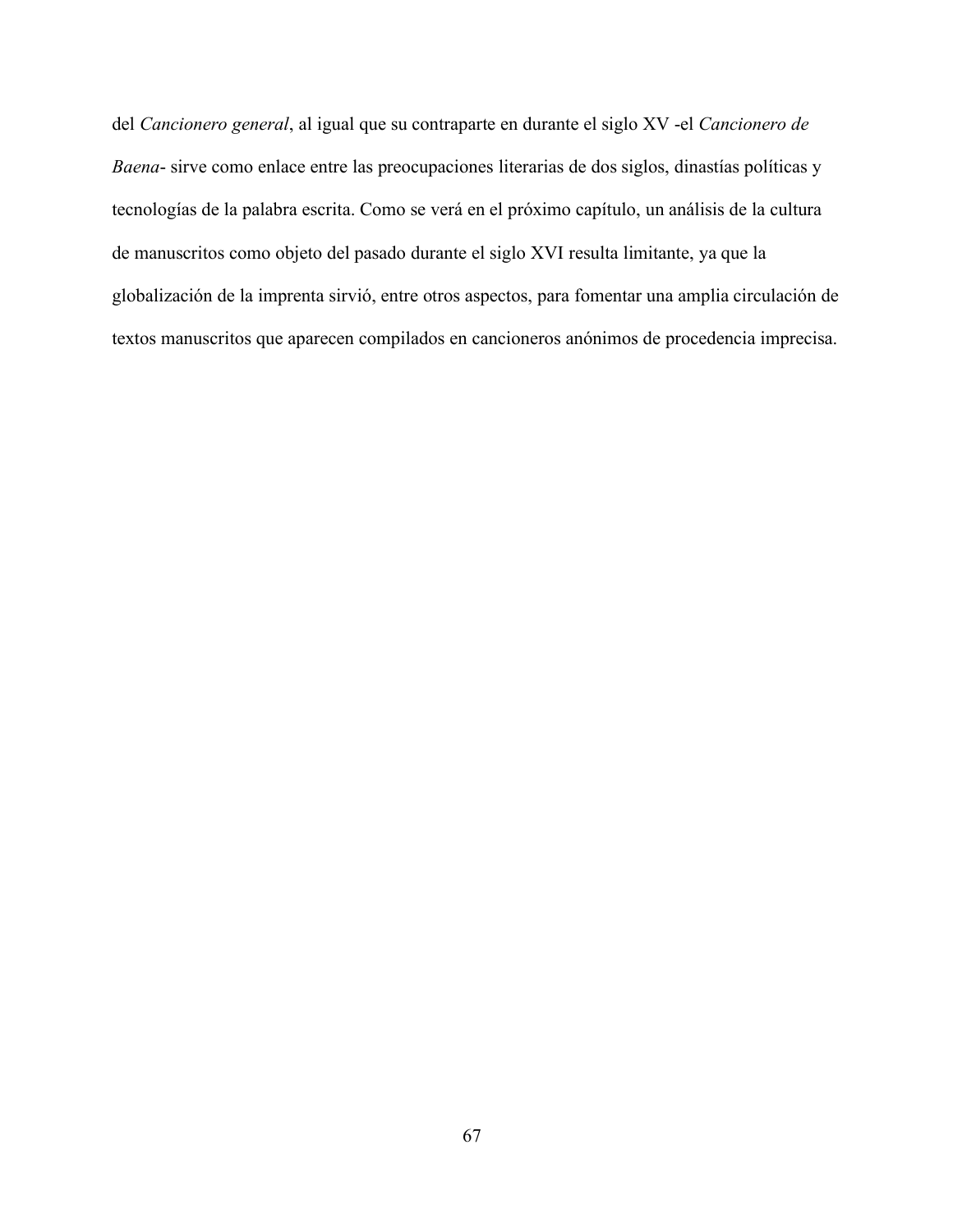# **CAPÍTULO 3** *COPLAS DE LA PANADERA***: SÁTIRA SOCIAL Y LOS CANCIONEROS MANUSCRITOS DEL SIGLO XVI**

## **3.1. Introducción**

En este capítulo, analizo las *Coplas de la panadera*, un poema narrativo del siglo XV que aparece de forma manuscrita durante el siglo XVI y cuya historia de circulación continúa hasta el siglo XVII. El poema construye una contra-narrativa de la primera Batalla de Olmedo (1445), entre las fuerzas del rey Juan II de Castilla y las tropas de los infantes de Aragón (Juan de Navarra, Alfonso V de Aragón y Enrique de Aragón).<sup>51</sup> Finalizando en una victoria para la corona de Castilla y con la muerte de Enrique de Aragón, entre otras consecuencias políticas, la batalla solidifica el poder centralizador de la corte castellana en la Península, y ayuda a ensalzar el prestigio del Condestable Álvaro de Luna, cuyas proezas militares y lealtad a Castilla aparecen por escrito en varias crónicas del momento.

La narradora del poema es una panadera, una figura altamente performativa y fluida, con la cual los lectores y públicos medievales y de la temprana modernidad estaban familiarizados debido a sus asociaciones con espacios públicos, la narración oral y la prostitución.<sup>52</sup> Algunas versiones del poema culminan cada estrofa con la frase "Di panadera", lo cual puede hacer

 <sup>51</sup> Para estudios esenciales sobre las tensiones políticas entre las cortes Trastámara de Castilla y Aragón, ver Canellas López y Vicens Vives (1966), Benito Ruano (1952, 1961), Zurita (1562), Ryder (1992), Aubrun (1951), Rubió i Balaguer (1984), Martín Padilla (1998).

<sup>52</sup> Para un estudio sobre la performatividad del personaje de la panadera durante la baja Edad Media, ver Denise Filios (2005), "Negotiating Worth and Selling Sex: *Panaderas* as Marketplace Orators" (pp. 83-128).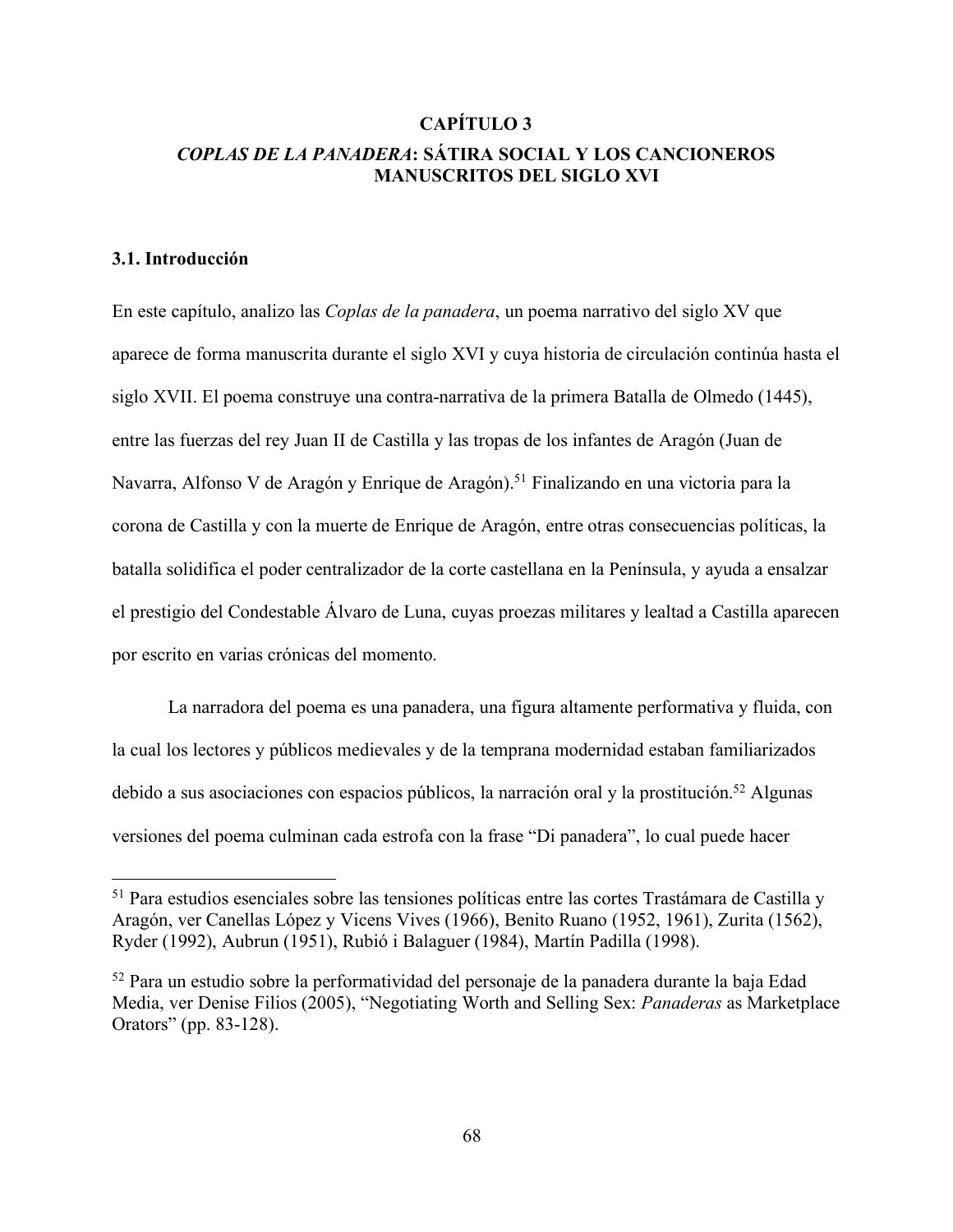referencia a los aspectos orales de la trasmisión del texto, y enfatiza la relación entre el lenguaje hablado y el performance del que son herederas varias formas poéticas cancioneriles. Además de su lectura, difusión y preservación paralela a materiales impresos, este tipo de texto narrativo se pudo haber transmitido de forma oral y bajo censura. La crítica Paola Elia (1982) se sirve de este dato para describir "la contaminación que comporta la memorización de versos y de estrofas y la innovación" (51).53 En el acto performativo de "dezir", la panadera construye una contranarrativa que, como se explorará, banaliza historias formales de la batalla, cuestionando su legitimidad y burlándose de los aspectos físicos y el carácter de casi todos los participantes en el conflicto, hombres todos, pertenecientes a la clase aristocrática. En la versión histórica de la panadera, ambos bandos son perdedores.

Al igual que otros textos anónimos y satíricos del momento, como las *Coplas de Mingo Revulgo*<sup>54</sup> y las *Coplas del Provincial*<sup>55</sup>, que igualmente circularon en forma manuscrita e impresa, las *Coplas de la panadera* parodian explícitamente las narrativas históricas

<sup>55</sup> Las *Coplas del Provincial* han sido atribuidas a varios autores de la segunda mitad del siglo XV: el glosista de las *Coplas de Mingo Revulgo*, Hernando del Pulgar, también Alonso de Palencia, Antonio de Montoro, Hurtado de Mendoza, entre otros. Ver Ciceri (1975) y Rodríguez Puértolas (1968, 1984) para apuntes detallados sobre las discusiones en cuanto a la autoría de este texto polémico.

 <sup>53</sup> Elia concluye que la versión del texto que aparece en el *Pequeño cancionero* (ms. 3788, BNE) es la más antigua y la menos alterada por los copistas (p. 51).

<sup>54</sup> Sobre la posible autoría de las *Coplas de Mingo Revulgo*, ver Rodríguez Puértolas (1965), donde el autor se inclina por fray Íñigo de Mendoza como posible autor basándose en las similitudes temáticas y de estilo entre *Coplas* y la *Vita Christi,* ambos textos compilados durante la segunda mitad del siglo XV en el *Cancionero de la Colombina* (ms 7-I-28, Catedral Metropolitana de Sevilla). En este cancionero, las *Coplas* aparecen tituladas *Bucólica que fizo un frayle*. Dicho "frayle", según Rodríguez Puértolas, no puede ser otro que fray Íñigo de Mendoza (c. 1422-c. 1492) (p. 514), poeta y cura franciscano protegido de la Reina Isabel.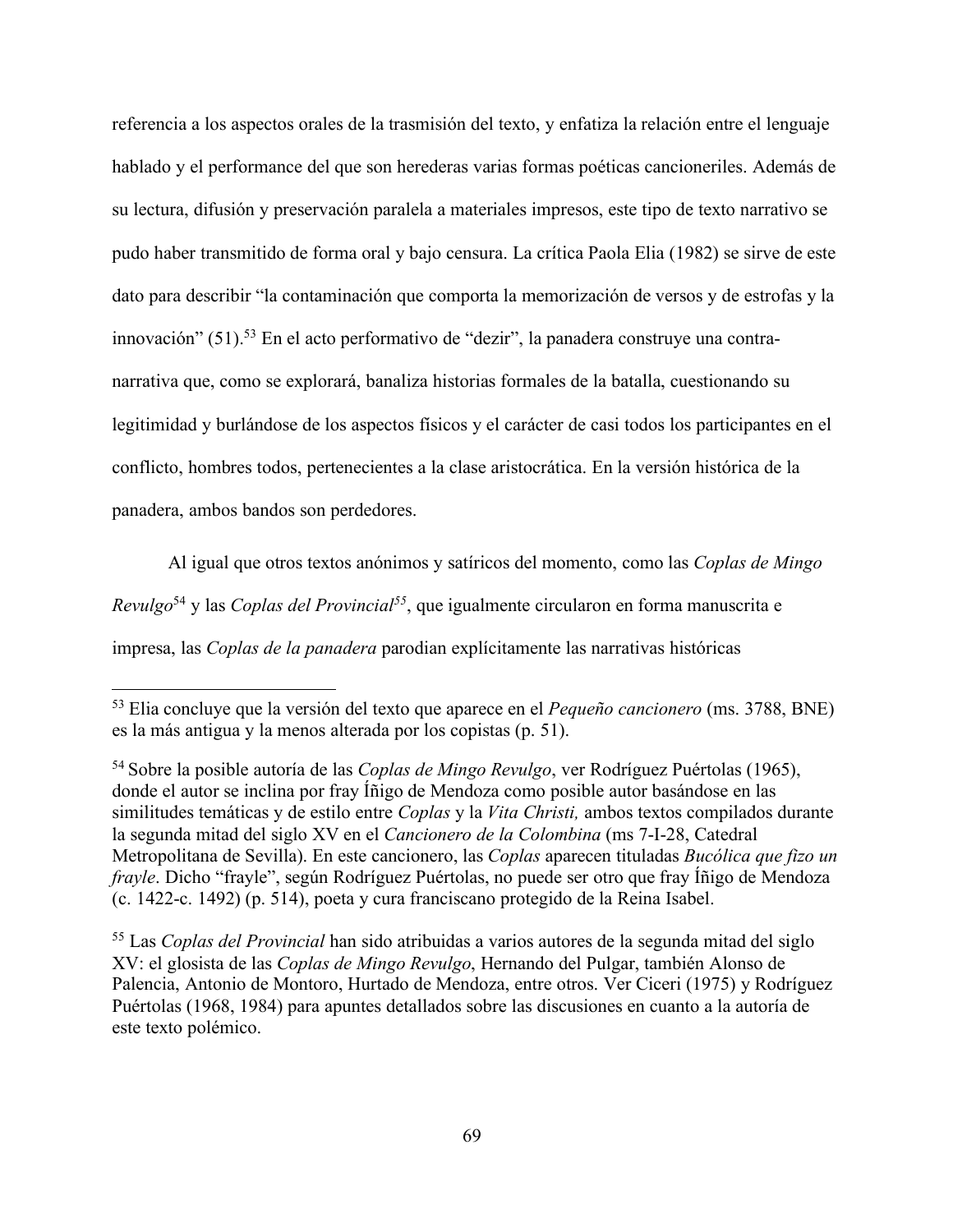hegemónicas y proveen representaciones alternativas de eventos históricos. Estos textos son representativos de tendencias que afectan a los lectores de una época marcada por la producción y el consumo simultáneo de libros manuscritos e impresos.<sup>56</sup> A su vez, dichos poemas circulan bajo una presión creciente por parte de la Inquisición para contener y reprimir actividades intelectuales que pudieran representar o alentar la disidencia política o religiosa. Desde su heterodoxia, las composiciones de este género ofrecen un acercamiento al lugar que ocupan figuras populares y minorías sociales en el acervo cancioneril, cuyas voces llevan la narración.

Al igual que la narradora de las *Coplas de la panadera*, cuya crítica mordaz a los hombres nobles contendientes de la Batalla de Olmedo desestabiliza de forma irremediable la historicidad del evento bélico, Mingo Revulgo, un pastor, emplea la alegoría en sus coplas para criticar la pérdida de las virtudes cristianas bajo el reinado de Enrique IV y los abusos de la nobleza contra los campesinos. Del mismo modo, las *Coplas del Provincial* critican la honra de varias figuras prominentes de la corte de Enrique IV, apelando al insulto y a la vulgaridad y en algunas estrofillas al antisemitismo y la misoginia. En todos los casos, los poemas ofrecen una caracterización desestabilizadora de las élites, proyectando abiertamente mensajes de insolencia, repudio e inconformidad. El anonimato o la ambigüedad de autor confiere a los textos un sentido de liminalidad que permite identificar fisuras en el aparente hermetismo de la corte Trastámara. A pesar de emplear elementos populares como vehículos narrativos, todos estos poemas fueron probablemente escritos por poetas consagrados dentro de los mismos círculos cortesanos que atacan. Aunque bajo justificable censura debido a su naturaleza heterodoxa, y por su fácil

 <sup>56</sup> Ver Capítulo 2 de esta disertación.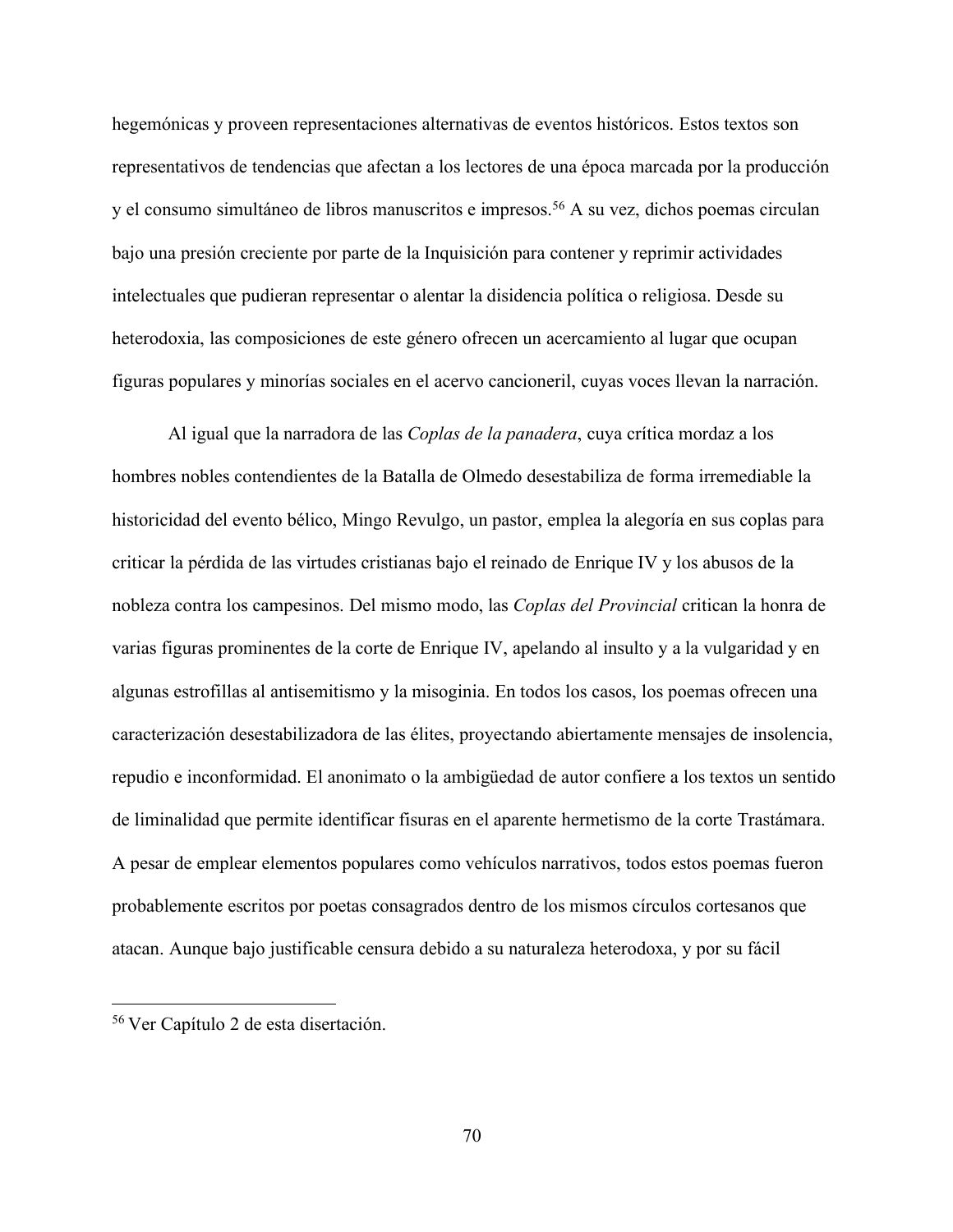adaptabilidad a los contextos sociopolíticos de las subsecuentes cortes en la sucesión Trastámara, estos textos circularon ampliamente en forma manuscrita, dejando amplia evidencia de la versatilidad de libro material durante los siglos XV y XVI.

## **3.2. Breve historia material de las** *Coplas***: entre el error y la innovación**

Debido a su alta capacidad de adaptación a las crecientes posibilidades materiales de fabricación y circulación, la popularidad que las *Coplas de la panadera* habían alcanzado durante el siglo XVI no menguó a lo largo del XVII, del cual también provienen algunas versiones. En su edición crítica del poema, Paola Elia identifica dos tradiciones en los manuscritos conservados, y se basa para ello en divergencias estructurales entre las diferentes versiones. El número de estrofas, por ejemplo, fluctúa entre 44 y 47, y se observa una serie de alteraciones textuales, "errores e innovaciones" efectuados en épocas diferentes que se verán a continuación (46).

## **Primera tradición**

- 1. *The British Library Cancionero*, British Library, London, ms. Add. 9939, s. XVI.
- 2. *Cancionero de Gallardo*, Biblioteca Nacional, Madrid, ms. 3993, s. XVI. [*Coplas de Ay Panadera*].
- 3. *Pequeño Cancionero*, Biblioteca Nacional, Madrid, ms. 3788, s. XVI. [*Coplas de ¡Ay Panadera!*].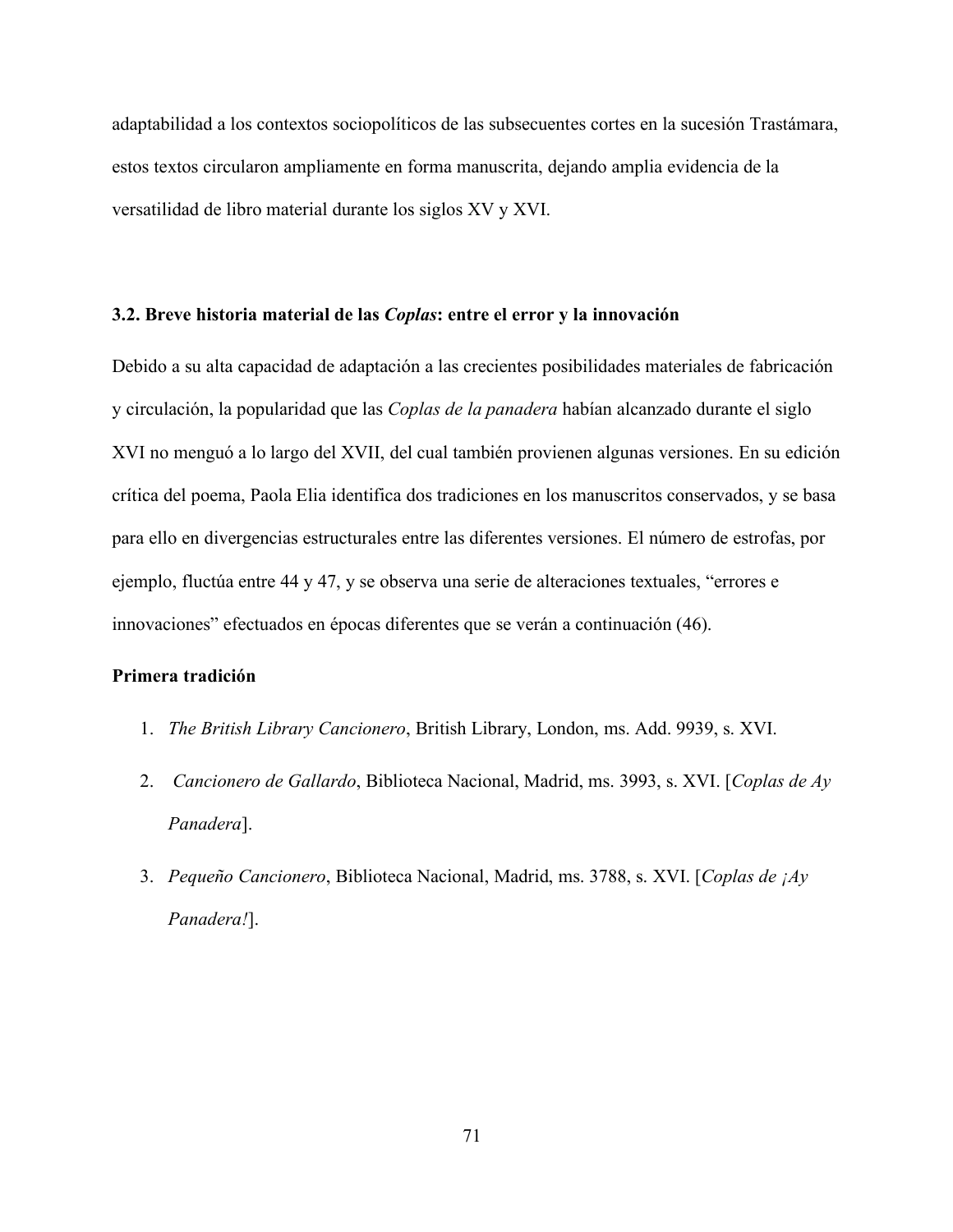## **Segunda tradición**

- 1. *Poesías Varias*, Biblioteca del Palacio Real, Madrid, ms. 617, s. XVI. [*Coplas hechas sobre la batalla de Olmedo que llaman las de la panadera*].
- 2. Linajes de Lourten, Biblioteca Nacional, Madrid, ms. 10475, s. XVII. [*Coplas que llaman la Panadera sobre la Batalla de Olmedo. La C. significa la Parte de Castillo, la A la de Aragon*].
- 3. *Papeles Varios*, The Hispanic Society of America, New York, ms. B-2347, s. XVII-s. XVIII. [*Coplas de la batalla que tubo el Rey Juan el Segundo año de 1445 con los ynfantes de Aragon y algunos grandes de Castilla cerca de holmedo van glosando di panadera*].

3 de las 4 versiones pertenecientes al siglo XVI solo aparecen con 44 de las 47 estrofas originales (46 más la redondilla adicional), y además contienen, corroborando el análisis de Elia, los mismos "errores, variantes e innovaciones", a diferencia del segundo grupo, cuyas variantes se inclinan a una audiencia moderna, del siglo XVII (46).

A pesar de ser bien conocido en el debate académico, la discusión sobre *Coplas de la panadera* se ha enfocado históricamente en sus orígenes ambiguos, su autoría, o la validación de una posible *editio princeps* del texto. Aun con su alta performatividad y su amplia circulación entre lectores de la baja edad media y la temprana modernidad, se ha hecho muy poco énfasis en su historia material. La edición y análisis codicológico de Paola Elia, publicada en 1969, constituyen el intento más relevante de analizar las diferentes versiones conservadas del texto y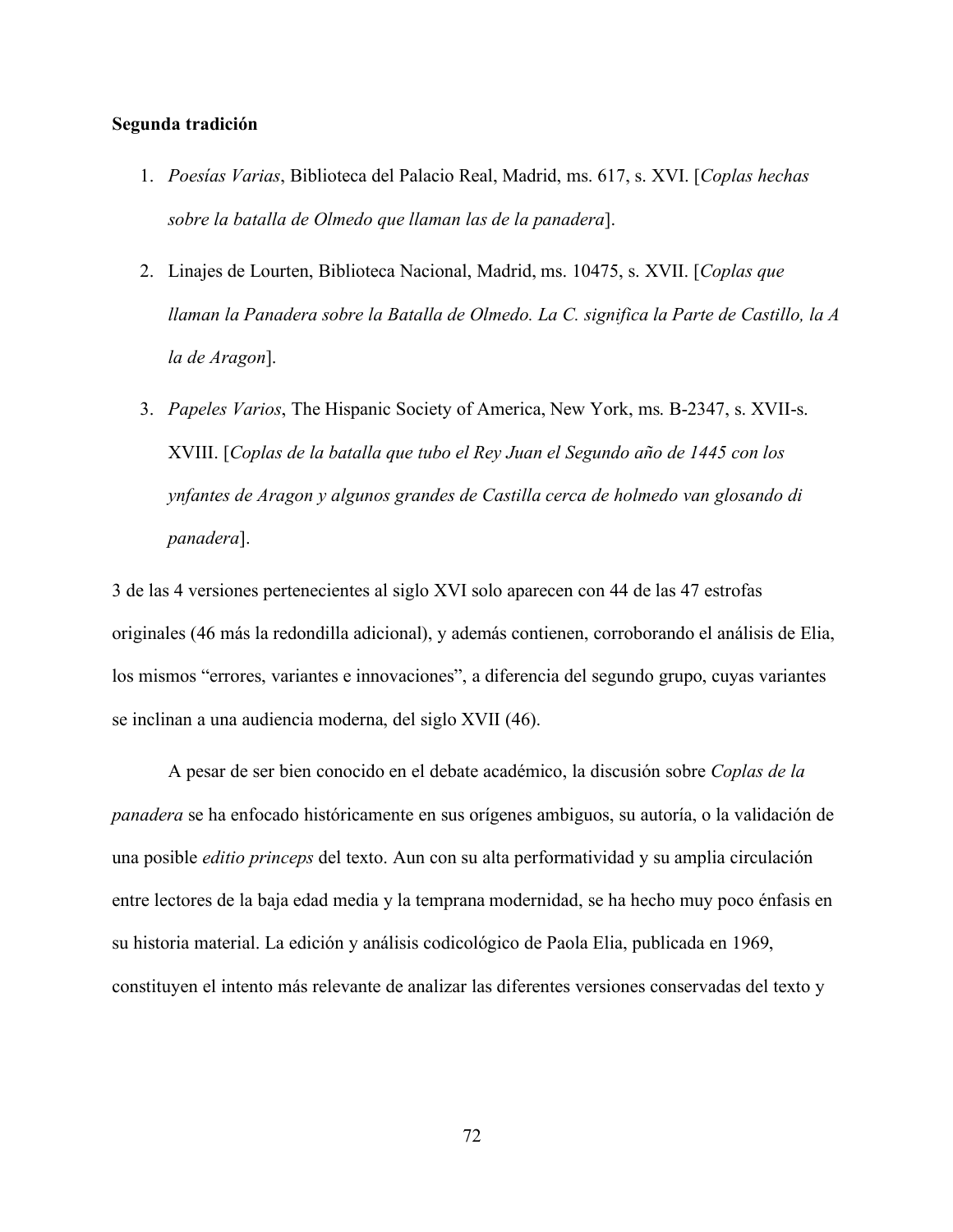sus variantes a través de los diferentes manuscritos.<sup>57</sup>

El estudio del performance en la tradición cancioneril, en la intersección entre la cultura material y el análisis textual, permite un mejor entendimiento de los procesos de "crisis y cambio" que atraviesa España durante el medioevo tardío y los inicios de la temprana modernidad.58 Como ejemplifica el segmento de "Burlas" del *Cancionero general*, gran parte de los textos compilados, independientemente de las razones por las que fueron incluidos, apuntan a una historia material que conecta ansiedades pasadas y presentes, conflictos socioculturales, diatribas intelectuales, y avances tecnológicos en la producción de libros. Historiadores de la edad media y temprana modernidad españolas han indicado cómo escritores y lectores del siglo XVI no sentían que su realidad política se encontraba completamente disociada de los varios conflictos ocurridos durante los siglos XIV y XV; y como, además, lidiaban con las complejidades de su tiempo proyectándose hacia el futuro de Castilla. La participación en la literatura de forma colaborativa, entre diferentes generaciones y en varios géneros literarios se

 <sup>57</sup> Ver edición crítica actualizada y expandida en el Anexo a esta disertación.

<sup>58</sup> Michael Gerli (1994) emplea la frase en su estudio preliminar a la poesía de cancionero: "Crisis y cambio: el marco político y social de la poesía cancioneril". Gerli enmarca los orígenes sociopolíticos de la tradición a la serie de conflictos que inician a mediados del siglo XIV, con la conquista de casi todos los antiguos territorios musulmanes excepto el reino de Granada, y la gradual centralización del poder sobre la península por parte de la corona de Castilla. Con la muerte de Alfonso XI en 1349, y la subsecuente coronación de Pedro I (1350-1369), los ánimos de centralización se hicieron más evidentes, exacerbando las tensiones con la nobleza. En 1369, Pedro I es asesinado bajo las órdenes de su hermano, Enrique de Trastámara, con lo cual las tensiones y el conflicto entre las autoridades y la nobleza pasaron a ser el común denominador de la política española durante los próximos dos siglos (5). Gerli observa:

La historia de Castilla en el siglo XV es, hasta la unión con Aragón en 1479, un perpetuo conflicto entre los intereses de la oligarquía aristocrática y las iniciativas de los reyes para recuperar su preeminencia. El resultado es, pues, la lucha intestina, la inseguridad, y la inestabilidad continua. (5-6)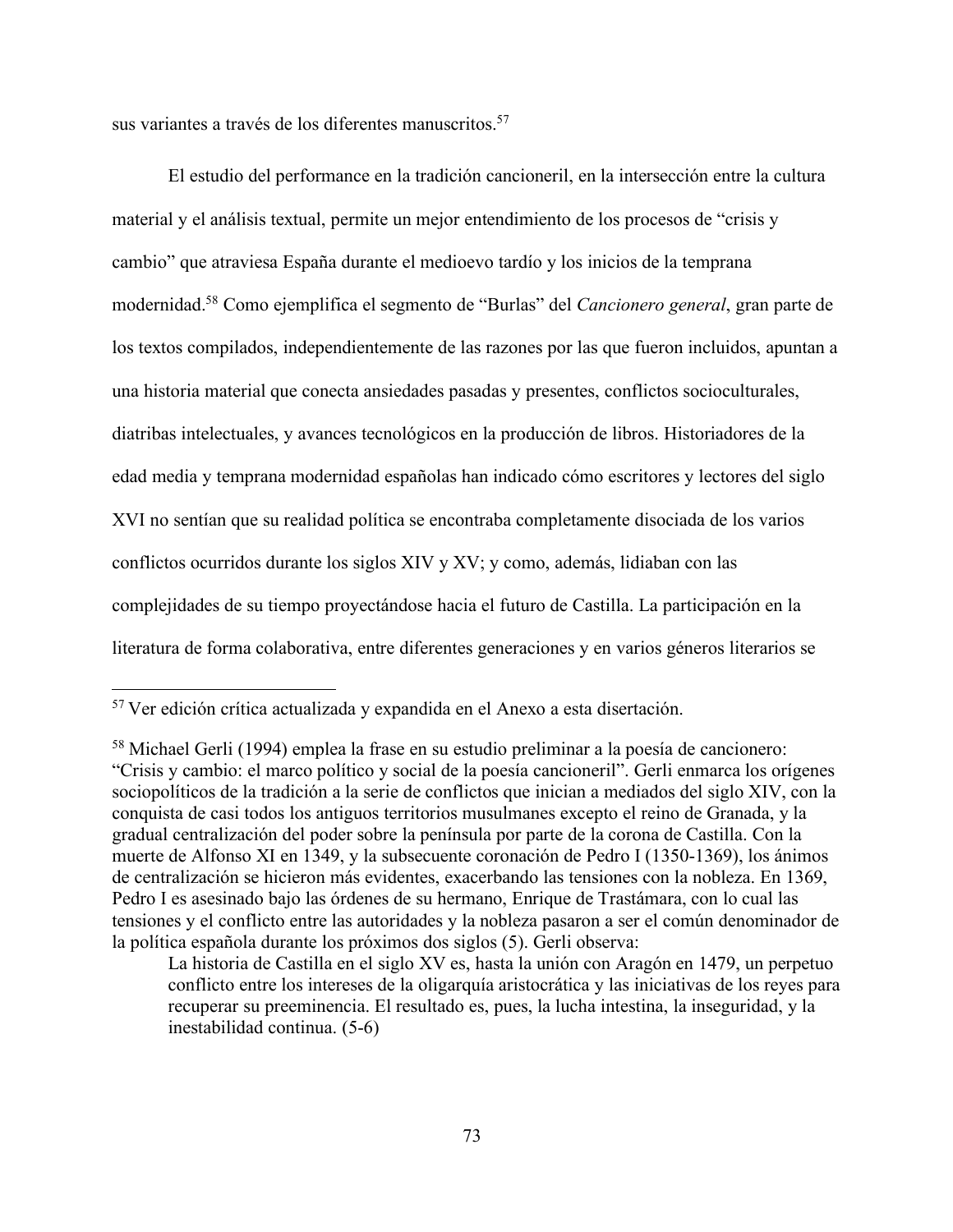hace posible en gran medida por la fiebre compilatoria insertada en las cortes a partir de la circulación y popularidad de los cancioneros. Mientras los primeros cancioneros incunables e incluso las primeras ediciones del *Cancionero general* (Valencia 1511, 1514; Toledo 1517, 1520, 1527; Sevilla 1535, 1540) -todas impresas- demuestran la influencia de técnicas cuatrocentistas asociadas con la cultura manuscrita, durante el mismo periodo se observa una amplia producción y circulación de manuscritos cuyos patrones de transmisión presentan influencias marcadas de la propagación masiva asociada con la imprenta.59 Ejemplos de estos libros poco convencionales son el *Cancionero de Gallardo* y el *Pequeño cancionero*, cuyas fechas precisas de composición se desconocen, pero sus historias de circulación parecen haber iniciado durante las primeras décadas del siglo XVI.

Un breve análisis codicológico puede servir para diferenciar estas compilaciones de otros cancioneros. La caligrafía revela que copistas no profesionales realizaron la labor, y que los poemas no siguen un patrón sistemático o cronológico. Ninguno de los libros presenta estructuras similares a los cancioneros más conocidos hasta el momento, manuscritos o impresos. Por ejemplo, ninguno se asocia a autores-compiladores o centros cortesanos específicos.<sup>60</sup> El

 <sup>59</sup> Ediciones del *Cancionero general* posteriores a 1511, particularmente aquellas impresas en Amberes, poseen características normalmente asociadas con la imprenta de la temprana modernidad.

<sup>60</sup> Para la estructura y la organización de los cancioneros, ver Sylvia Huot (1987),Vicenç Beltran Pepió (1998a, 1998b), Michael Gerli (1994), Marisa Galvez (2012). Sobre la flexibilidad de la estructura de los cancioneros españoles, Galvez observa:

In most cases, compilers organize texts under poets and lyric genres. But even in the most representative cancioneros such as the *Estúñiga* or the *Palacio*, there is no consistent application of these organizing principles. Within these categories, different lyric forms are often grouped under one poet, such as the *pregunta/respuesta*, which may include a series of poets or several lyric forms under one poet. These principles of organization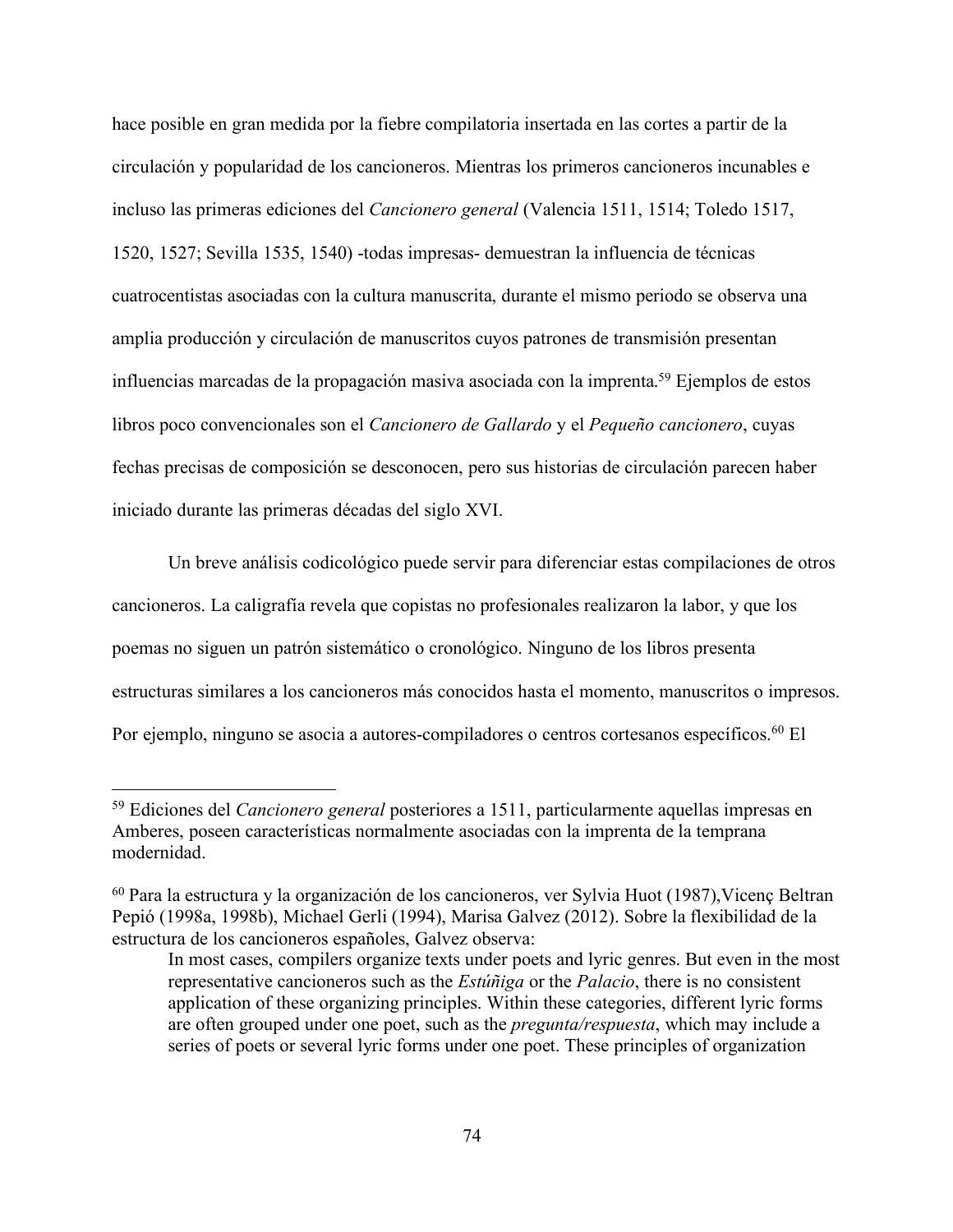*Cancionero de Gallardo* adquiere su nombre de catálogo actual a partir de uno de sus bibliógrafos y dueños modernos, Bartolomé José Gallardo (1776-1852), y la mayoría de sus textos compilados, como afirma el propio Gallardo (ver fig. 1), constituyen piezas inéditas, anónimas, y de escasa conexión con cancioneros anteriores (siglo XV). Los textos, sin embargo, coinciden con algunos poemas publicados en la primera edición del *Cancionero general*, lo que ha impulsado a varios críticos a afirmar que el *Cancionero de Gallardo* se pudo haber publicado poco después de 1511.61 Estos libros específicos no parecen haberse compilados con intención de acumular textos literarios; no siguen ninguna tendencia organizacional conocida (temática, autoral, de género); y no son representativas de empresas literarias con intenciones canónicas. Sugiero que estos cancioneros responden a necesidades más inmediatas, acaso políticas, de participación e intercambio intelectual, semejante a la *miscelánea* durante la baja Edad Media, en la cual se encuadernaban en un mismo libro obras o folios diferentes y en ocasiones sin relación temática alguna. Arthur Bahr propone el término "miscellany" como la forma más "práctica" de catalogar este tipo de manuscrito: "a complex assemblage of textual parts that does not obligingly present readers with a clear program or straightforward purpose, and which different

represent an important change in the memorial aspect of the songbook tradition: the compilers of the cancioneros must collate more heterogeneous lyric forms ... Cancioneros transmit a more complex situation of collective poetic activity than earlier songbook traditions and reflect the efforts of compilers to create loose constellations of topics, themes, and genres. (189)

<sup>61</sup> De acuerdo con José María Azáceta (1962) y Carlos Valderrama Andrade (1964), sus rasgos en común más relevantes son sus estilos poéticos similares. En su reseña sobre la edición crítica de Azáceta, Valderrama Andrade observa: "Con relación al *Cancionero general de Hernando del Castillo* hay que decir que, aunque figuran piezas comunes en ambos, lo que en realidad los une es el espíritu y el lenguaje usado, que se reflejan claramente en el fondo y la forma de las composiciones" (169).

 $\overline{a}$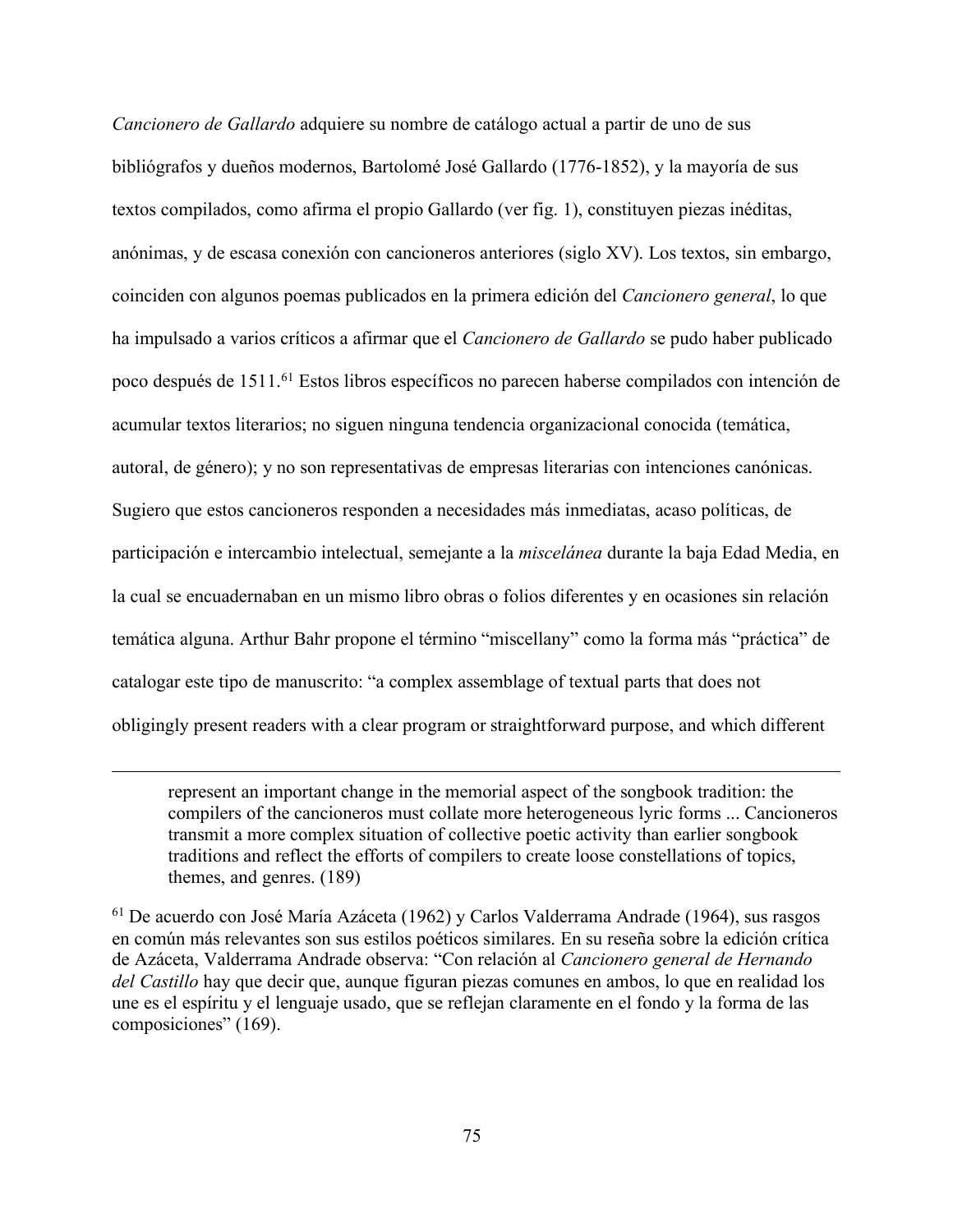readers are therefore likely to perceive in meaningfully different ways (182).

Editores de obras como el *Cancionero de Gallardo* pudieron preocuparse por establecer y preservar material literario que, aunque en circulación, podría eventualmente desaparecer. Como se verá en las próximas páginas, la evidencia material revela que en la misma medida en que los copistas se interesan particularmente en la reproducción de parodia social, textos anónimos, y contrafacta -réplicas formales de textos que cambian o subvierten significativamente el mensaje original.62 También los lectores, cuyas notas marginales y glosas no han sido estudiadas lo suficiente, muestran interés por estos materiales, dejando sus huellas interpretativas y añadiendo complejidad a las historias textuales y especulaciones autoriales de la época. En el siglo XVI, mientras la política imperial recrudece sus mecanismos de censura contra las publicaciones impresas, y las regulaciones con respecto a los derechos de autor se afianzan, los cancioneros considerados de poco valor -de contenido subversivo, usualmente elaborado por manos no profesionales, y generalmente ignorados por la investigación académica contemporánea- se convierten en símbolos del placer privado por la lectura, de ingenio tecnológico y de libertad intelectual. De modo que el anonimato, el no convencionalismo y la adaptación textual pasan a ser estimulantes para la creatividad, el acceso a la literatura y el disentimiento político.

 <sup>62</sup> Empleo el término siguiendo a Frank Domínguez (2015) en su edición magistral de la *Carajicomedia*. El editor observa que este importante texto satírico continúa "a long tradition of remade texts that can be more accurately described as 'contrafacta,' as they reproduce previous works, their rhyme and meter for instance, but change or parody signification. "'Contrafacta,' in fact, transcend linguistic, formal, or cultural boundaries" (21).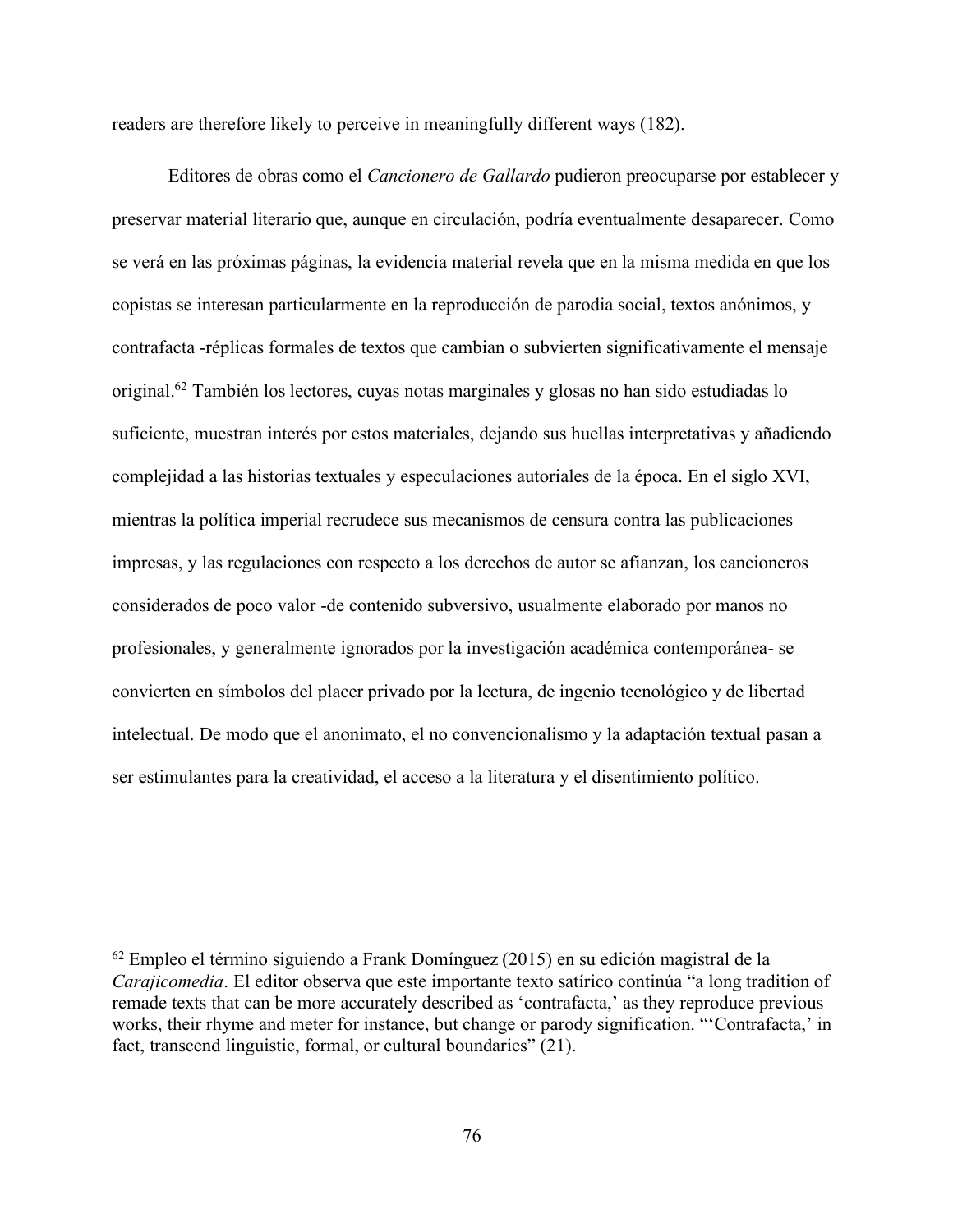## **3.3. Del texto al libro**

Ejemplos de textos representativos de preocupaciones sociales, como las luchas de clase, el género sexual, la intolerancia religiosa, entre otras, son numerosos en las tradiciones literarias de la baja edad media y la temprana modernidad. Se puede encontrar amplia evidencia de ello en el corpus de cancioneros con los que contamos hoy. Expresiones de abyección por medio de la disensión directa, la sátira, la poesía burlesca, la obscenidad, permean virtualmente toda la actividad literaria del momento y casi todos los géneros cultivados.<sup>63</sup>

Como se ha observado en las páginas anteriores, la crítica social es un aspecto importante en la literatura de cancionero, y los mecanismos de denuncia empleados casi siempre incluyen imágenes o recursos retóricos de objetivación la moral, la conducta y el cuerpo humanos. El miedo, por ejemplo, se describe con frecuencia por medio del lenguaje escatológico; las mujeres son comúnmente representadas con una predisposición para la corrupción o como objetos de deseo; en referencia a los musulmanes y los judíos conversos, se exageran sus aspectos físicos supuestamente distintivos y sus indumentarias como muestras de bajeza o pobreza de carácter. La deshumanización se expresa además a través de comparaciones con animales, de acusaciones de carácter sexual (sodomía, prostitución, enfermedades) (Scholberg 11).<sup>64</sup> Estas acusaciones no

 <sup>63</sup> Abjection, taking form of marginal objects opposing a normative (Kristeva, 1988, "Approaching Abjection", Powers of Horror, Columbia University Press, 1-31).

<sup>64</sup> La larga tradición de literatura misógina se representa ampliamente en los textos cancioneriles. En los Capítulos 1 y 2 de esta disertación me refiero a algunos de los ejemplos más significativos del debate sobre las mujeres, que se profundizó en los círculos intelectuales europeos durante los siglos XV y XVI. Kenneth R. Scholberg llama a este debate "literature of attack", y conecta los discursos misóginos medievales con las tradiciones clásicas y cristianas, con los discursos de las tradiciones galaico-portuguesas y catalanas de los siglos XIII y XIV principalmente (*Algunos aspectos de la sátira en el siglo XVI* 11).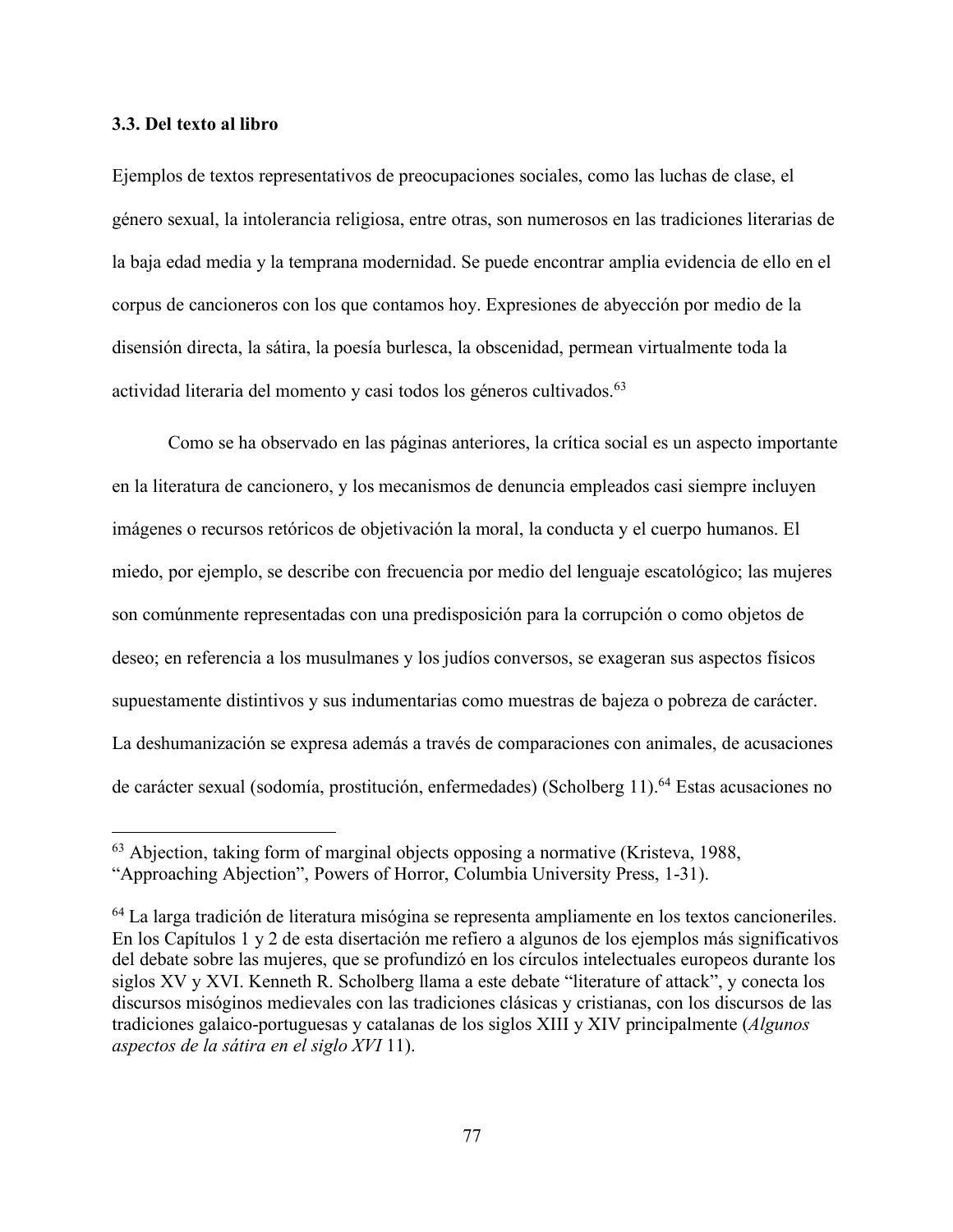eran exclusivas de textos expresamente dedicados a la difamación de mujeres o de minorías religiosas, las composiciones literarias políticamente subversivas emplean a menudo los mismos elementos (el insulto, la misoginia, el antisemitismo, por ejemplo) para expresar descontento o frustración ante la realidad social imperante.65 La poesía altamente estilizada podía expresar disensión de forma encubierta, o podía, siguiendo convenciones formales de la composición, adoptar elementos marcadamente francos y transgresores, empleando los que Pierre Bourdieu reconoce como "the linguistic or cultural low" en la composición. El supuesto lenguaje del sujeto dominado se emplea para denunciar, de forma selectiva, fracturas en el orden social (92-93).<sup>66</sup> Tal y como sucede en gran parte de los poemas correspondientes a la sección de burlas del *Cancionero general*, un poema individual puede, a través de la representación simbólica de la bajeza humana, criticar la corrupción imperial (Weissberger, "Anxious Masculinities"). De modo que, la representación de la materialidad y la objetivación de la condición humana, reflejan las ansiedades sociales del momento y, por tanto, se convierten en una respuesta directa a los cambios culturales y la crisis política.

Al mismo tiempo, el manuscrito, debido a su composición, su estructura, las diferentes manos involucradas en su producción (autor, compilador, escriba, impresor, bibliógrafo, etc), y

 $\overline{a}$ 

<sup>65</sup> Para un análisis comprensivo de la literatura satírica y subversiva en el medioevo español, ver Rodríguez-Puértolas (1968), Scholberg (1971, 1980), y Pérez-Romero (2005).

<sup>66</sup> Bourdieu se refiere específicamente al lenguaje de "dominated speakers". Sin embargo, comentario es útil para hablar sobre la apropiación de formas líricas populares o consideradas marginales por parte de los poetas cortesanos. Bourdieu observa como "speech forms which are universally relegated to the negative category of 'popular speech'", al ser apropiadas con el fin de subvertir formas literarias normativas, terminan perpetuando relaciones de poder dominantes (93).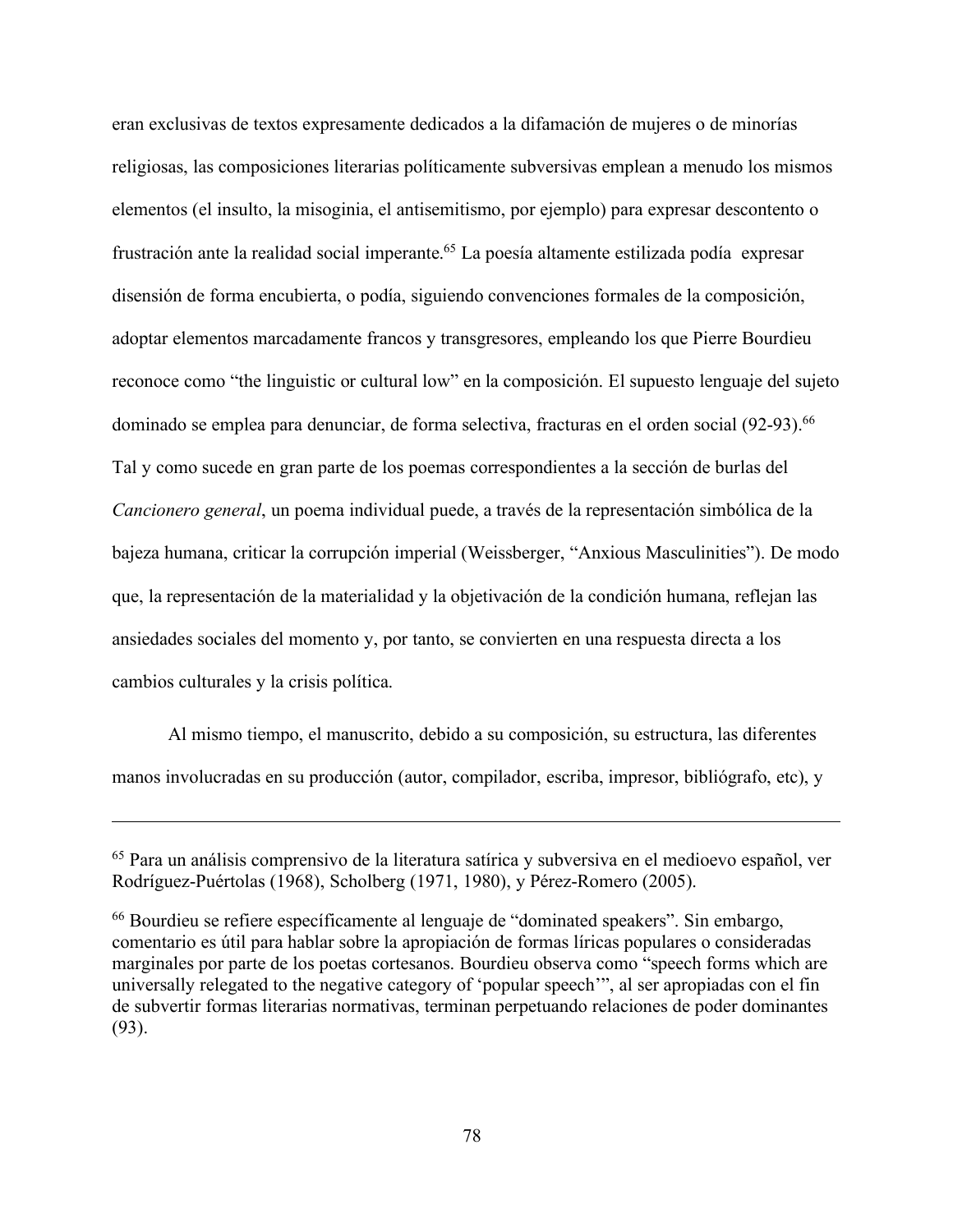sus textos, son objetos cuyas cualidades denotan el capital cultural y social de los individuos o instituciones que los manipulan. Estos pueden además ofrecer pistas sobre sus contenidos a partir de su apariencia física, su encuadernación, su composición material. Al igual que en la actividad literaria contemporánea, el primer elemento del libro al que se enfrentan los lectores durante los siglos XV y XVI, es su materialidad. A partir de este contacto, los lectores pueden enjuiciar el valor del libro y sus contenidos, y formar parte de una red de tenencia e intercambio intelectual. Los cancioneros no estaban exentos de esta dinámica, y debido a su heterogeneidad tanto material como textual, cualquier intento de clasificación genera otra serie de preguntas con respecto a su valor cultural e histórico. ¿Podría una aproximación materialista al estudio de textos cancioneriles como las *Coplas de la panadera* llevarnos a una mejor comprensión de los lectores y sus redes de tenencia durante la expansión imperial?

## **3.4. La materialidad de la representación**

Una aproximación material a la producción literaria nos ayuda a comprender mejor la forma en la que los lectores de textos cancioneriles consumen y responden a la representación literaria. Sin embargo, siguiendo a Catherine Richardson, un análisis basado simplemente en "written documents that describe objects rather than the objects themselves" continúa siendo una práctica reduccionista,

Historians might be seen as starting from a position of absence then –the things on which they work are "on the other" side of language, embodied and mediated by historical subjects' sense of appropriate words in which to describe them. But whereas the object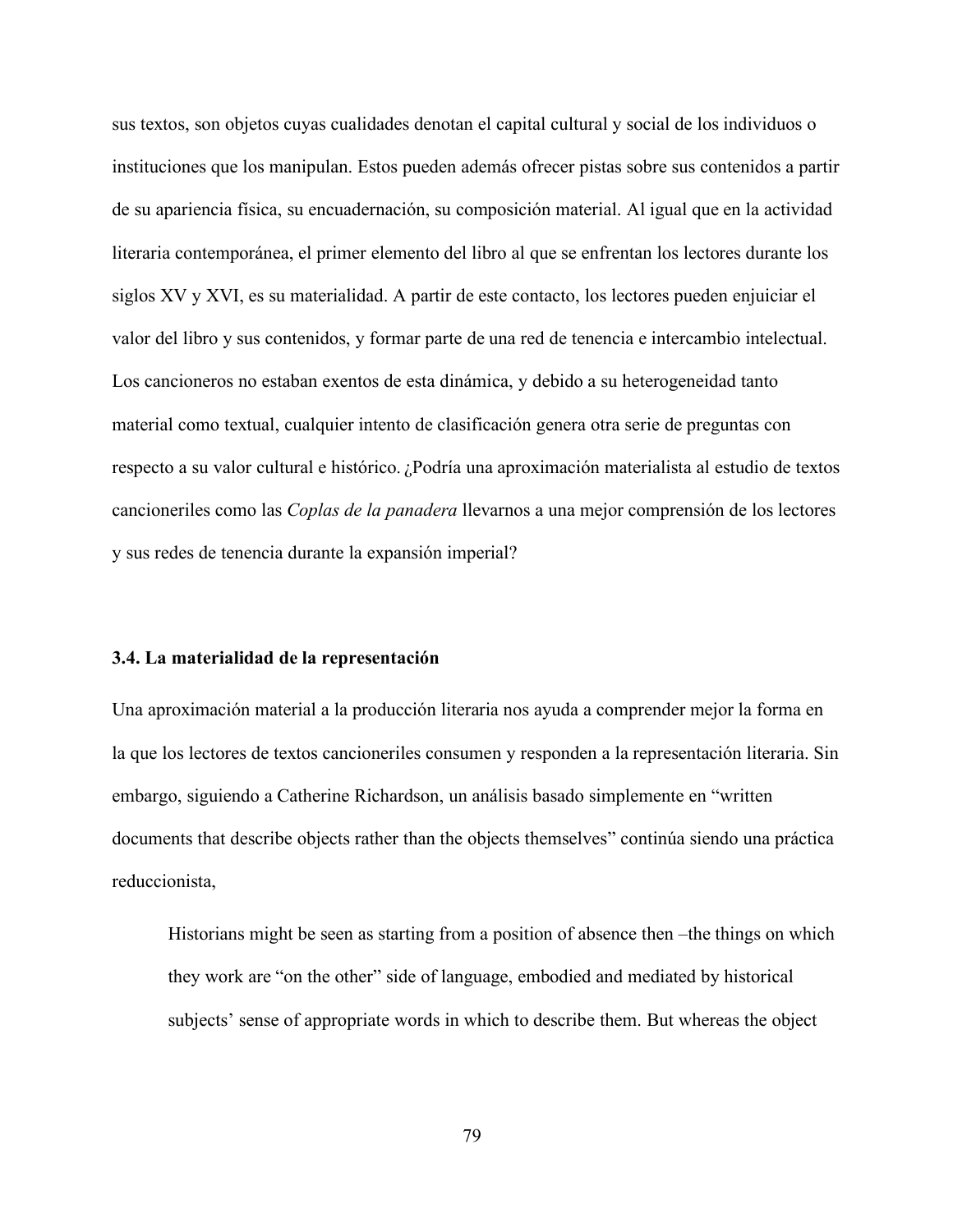might be absent, the document writer's choices give access to contemporary processes of evaluation and interpretation. Historians may not have things, but they are able to access evidence of attitudes towards them, feelings about them and, therefore, their social and cultural meanings and functions. Such evidence is not easy to interpret. If historians are to do justice to linguistic subtleties, they need to be savvy about how language works and how it might relate to experience, of which materiality is such a crucial aspect. (43)

El escrutinio inicia entonces "at the moments when books are written and read" (43), las diferentes fases de construcción del libro material; pasa por el "linguistic choice" y el "ordering" (44), cuya visualización es particularmente relevante en la elaboración de las rúbricas, los índices, las listas e inventarios, los textos dialogados; y se extiende hacia las varias representaciones de objetos y formas a través del lenguaje, la textualidad. ¿Qué propósitos cumple cada una de estas fases de la materialidad de los libros, tanto en el ámbito literario como en su contexto histórico? ¿Qué piden de su público objetivo y qué provocan en los lectores?

Una lectura más detallada de las *Coplas de la panadera* permite responder a estas preguntas. En la versión oficial más importante de la Batalla de Olmedo, la *Crónica de Álvaro de Luna: Condestable de los reynos de Castilla y de León*, el cronista ennoblece la victoria de las fuerzas de Castilla contra el bando aragonés. Don Álvaro de Luna, el valido del rey Juan II y usualmente llamado el Condestable, dedica una generosa porción de su texto a listar epítetos nobles para él mismo y para el ejército del rey. Les llama, por ejemplo, "esforzados caballeros, buenos parientes e firmes amigos, é criados leales, é compañeros fieles" (en Flores 144). Luego enaltece la preparación y tecnología militares de las fuerzas, las cuales salen al campo "apuestamente armados" y "muy ricamente guarnidos" (145). Estos pasajes, el noble espíritu y la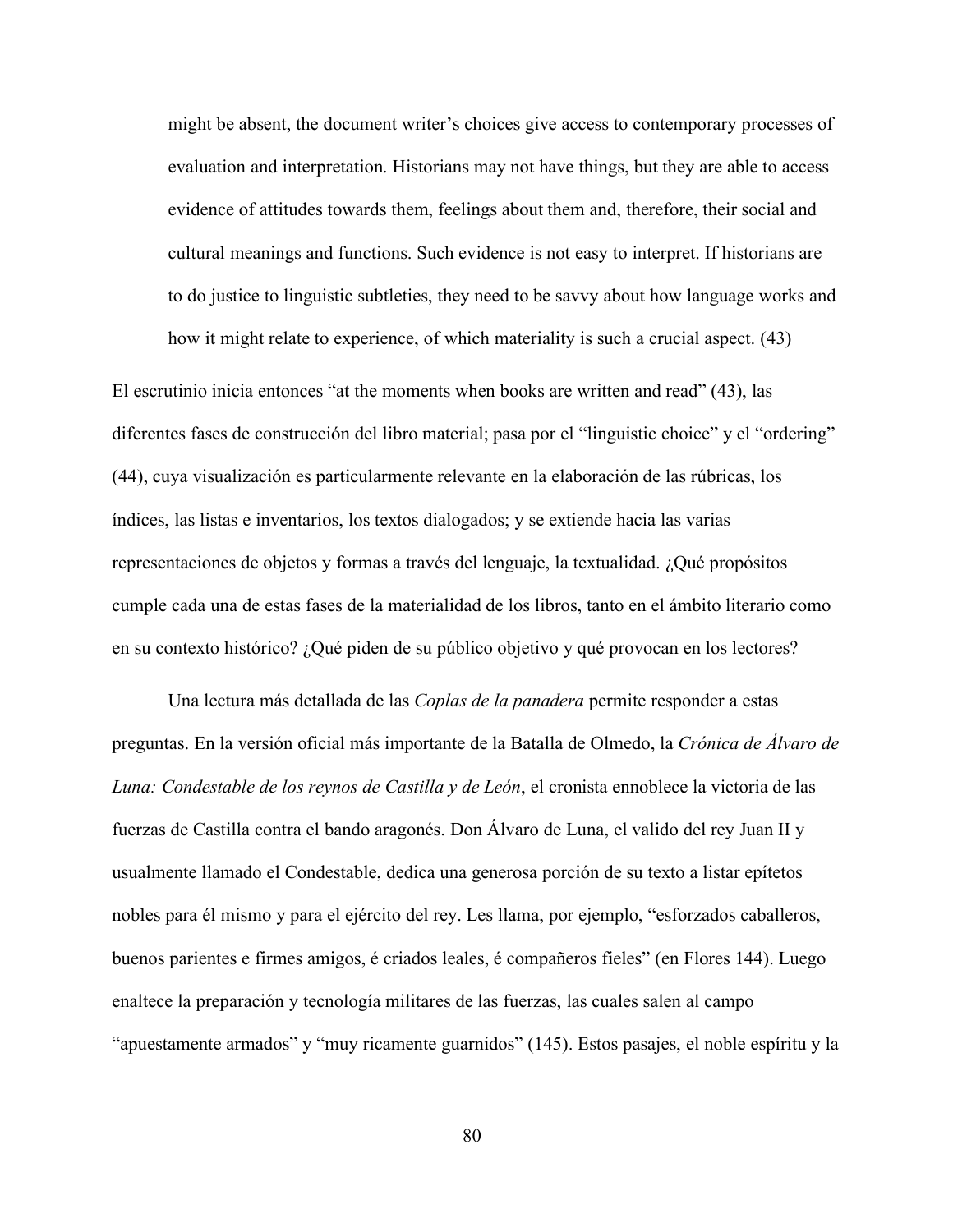valentía de los soldados se relaciona directamente al valor material de su vestimentas, ornamentos y parafernalia militar.

La versión caricaturesca de las *Coplas*, sin embargo, invalida casi por completo tal grandeza. En su crónica, Álvaro de Luna culpa al bando opuesto, "los de Olmedo" de haber dado motivo para la batalla. Según el cronista, las tropas de los Infantes de Aragón atacan por sorpresa al príncipe don Enrique de Castilla mientras este daba un paseo a caballo cerca del área en disputa. Sin embargo, en la primera estrofa de las *Coplas*, la voz de la panadera describe el comienzo de la trifulca como una maniobra deliberada e irresponsable del propio príncipe, quien iba en busca de "algún buen pique/ para su espada ropera" (8-9). De igual manera, la retirada que, de acuerdo con el Condestable, constituye una decisión táctica, posee una explicación mucho más objetiva y comprensible en las *Coplas*. Desde la perspectiva de la panadera, el repliegue es el único resultado posible de este primer encuentro, ya que los soldados que acompañan al príncipe en ese momento no pueden competir con la "gran campaña" de los Infantes (11). En su versión de los hechos, la panadera describe dos ejércitos decadentes, formados por hombres de muy poco o ningún valor, físicamente distorsionados por un miedo "femenino" y por su incapacidad de actuar ante el peligro de la guerra. A través de las estrofas, se introducen varios personajes históricos también mencionados en las crónicas oficiales de la batalla. En casi todos los casos, la mordacidad de la panadera es inevitable; la "noble gente guerrera" no es más que un puñado de cobardes e individuos atolondrados, cuya única causa es salvar su propio pellejo (22).

Las referencias peyorativas a miembros de ambos bandos del conflicto se mueven desde las bromas más sencillas hasta los insultos más graves, relacionando la degradación moral y falta

81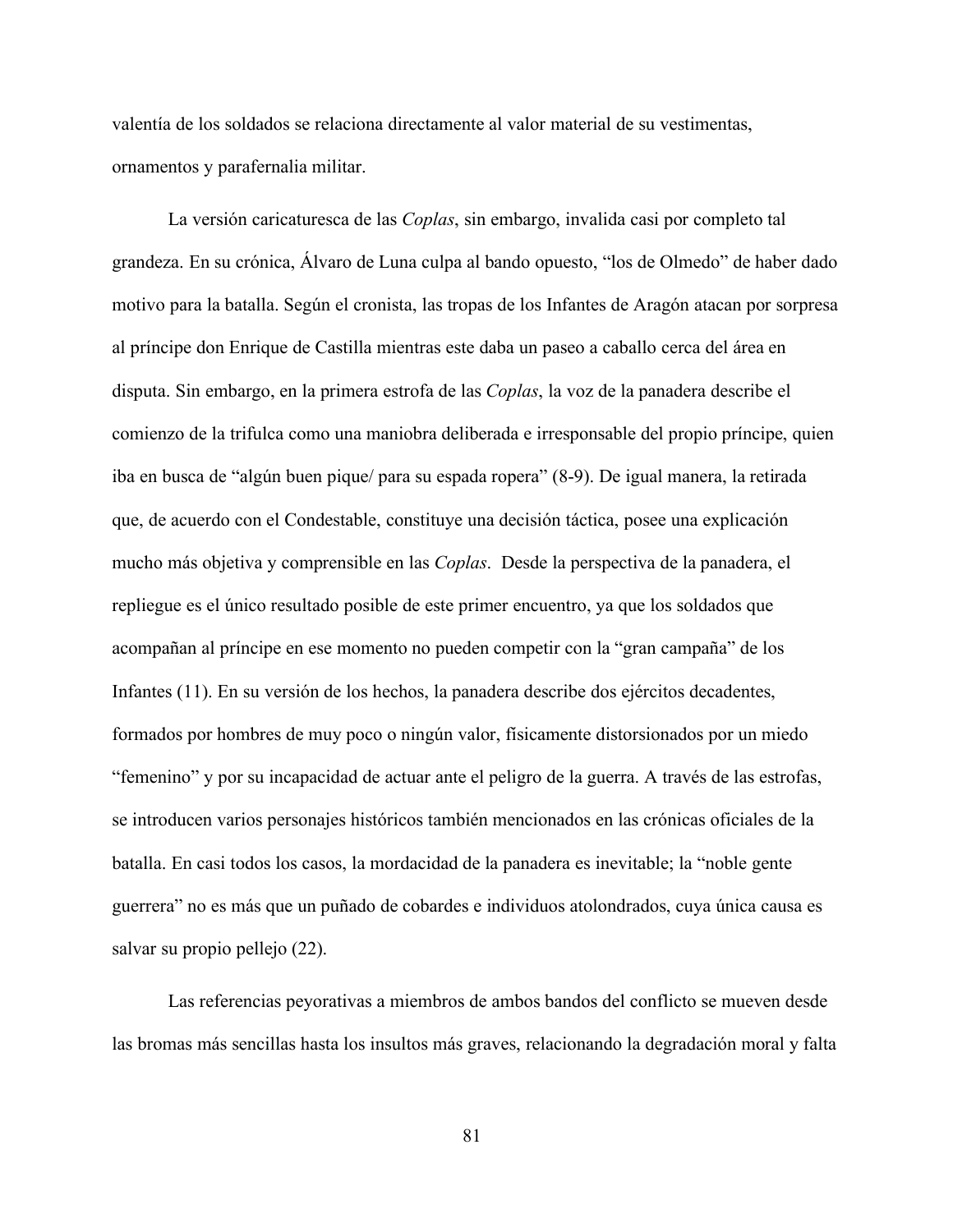de coraje con expresiones corporales, en general de naturaleza escatológica. El énfasis en las secreciones biológicas producidas por la degeneración y destrucción del honor contrasta de forma evidente con la descripción de Álvaro de Luna, y su énfasis en las perlas, brocados, vestimentas e invenciones que traen puestos los nobles guerreros, y que denotan su estima social dentro de la corte de Juan II.

Por ejemplo, en referencia arzobispo de Toledo, un aristócrata nombrado Alonso Carrillo, la voz de la panadera reproduce su miedo ante el movimiento constante de las tropas:

Por más seguro escogiera el obispo de Sigüenza estar, aunque con vergüenza, junto con la cobijera, más tan gran pavor cogiera en ver fuir labradores que a los sus paños menores fue menester lavandera.

*Di panadera*. (51-59)

La narradora representa el miedo que afecta a los contendientes describiendo sus cuerpos en decadencia, y enumera los diversos métodos que emplean varios de los personajes para escapar de la batalla e incumplir con sus obligaciones militares. Uno a uno, casi todos los participantes de la batalla escapan, se esconden, o se desvanecen en el medio natural que les rodea.

La autora Nilda Guglielme habla sobre el potencial de la sátira para representar la

82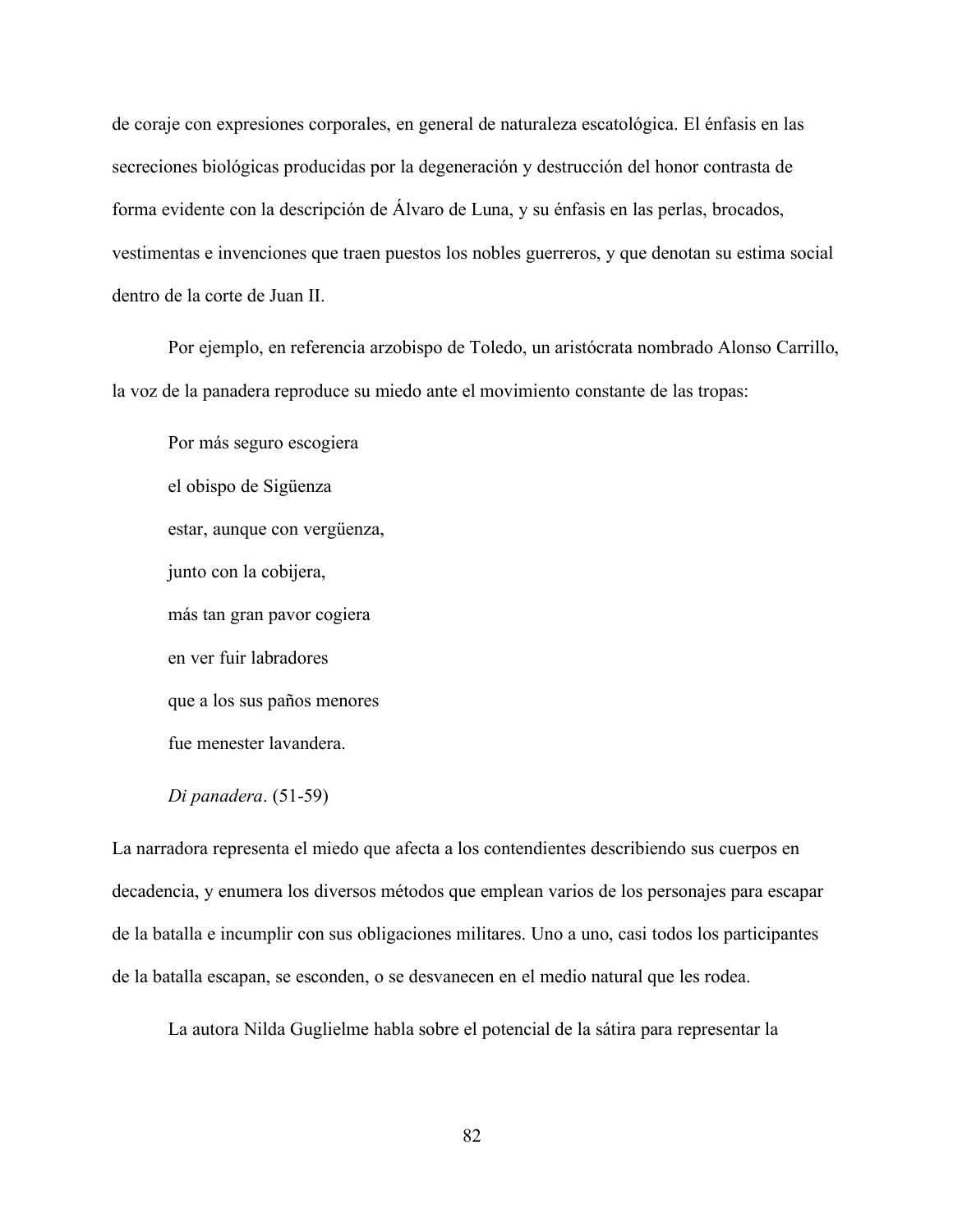debilidad moral y de carácter a través del uso de "formas primitivas del insulto", como transformaciones corpóreas, comparaciones con animales o bestias y el lenguaje escatológico (468). A lo largo del poema se observan otros ejemplos de nobles participantes en la batalla reaccionando físicamente al miedo y en los que la narradora se burla de nociones medievales de nobleza, masculinidad, poder y autenticidad histórica. Por ejemplo, la voz de la panadera habla sobre "la lengua brava e parlera/ y el corazón alfeñique" de Rodrigo Manrique de Lara (70-71), el comendador de Segura de la Frontera,  $67$  quien evade sus obligaciones y se escapa rápidamente de la batalla. La narradora menciona además "el velloso vientre y lomo como osa colmenera" de Ruy Díaz de Mendoza, el asistente principal del rey Juan II, y llama a Fernando de Rojas, Magistrado de Castilla, gárrulo y "de miedo muy amarillo" (84). Los insultos y la lista de figuras históricas continúan a lo largo de casi todas las estrofas del poema, y la particularidad de que estos insultos ataquen a figuras en ambos lados del conflicto ha generado discusiones sobre la procedencia del autor y su público objetivo.<sup>68</sup>

En el resto de este capítulo no me concentro necesariamente en disquisiciones sobre la autoría del poema, sino en preguntas relacionadas con la recepción del texto, sus lectores y el tipo de negociación de sentido que se desarrolla durante el proceso de lectura. Analizando casi todas las versiones preservadas de las *Coplas*, nos enfrentamos a un texto material fluido en el cual el lenguaje poético y la materialidad continuamente negocian el significado de la obra. En

 <sup>67</sup> I conde de Paredes de Nava (1406-1476), hermano del poeta Gómez Manrique y padre de Jorge Manrique. Rodrigo Manrique se puso de lado de los Infantes de Aragón durante el conflicto contra Juan II de Castilla y profesó una enemistad contra Álvaro de Luna.

<sup>68</sup> Ver Prólogo a la edición de Romano García, pp. 9-13.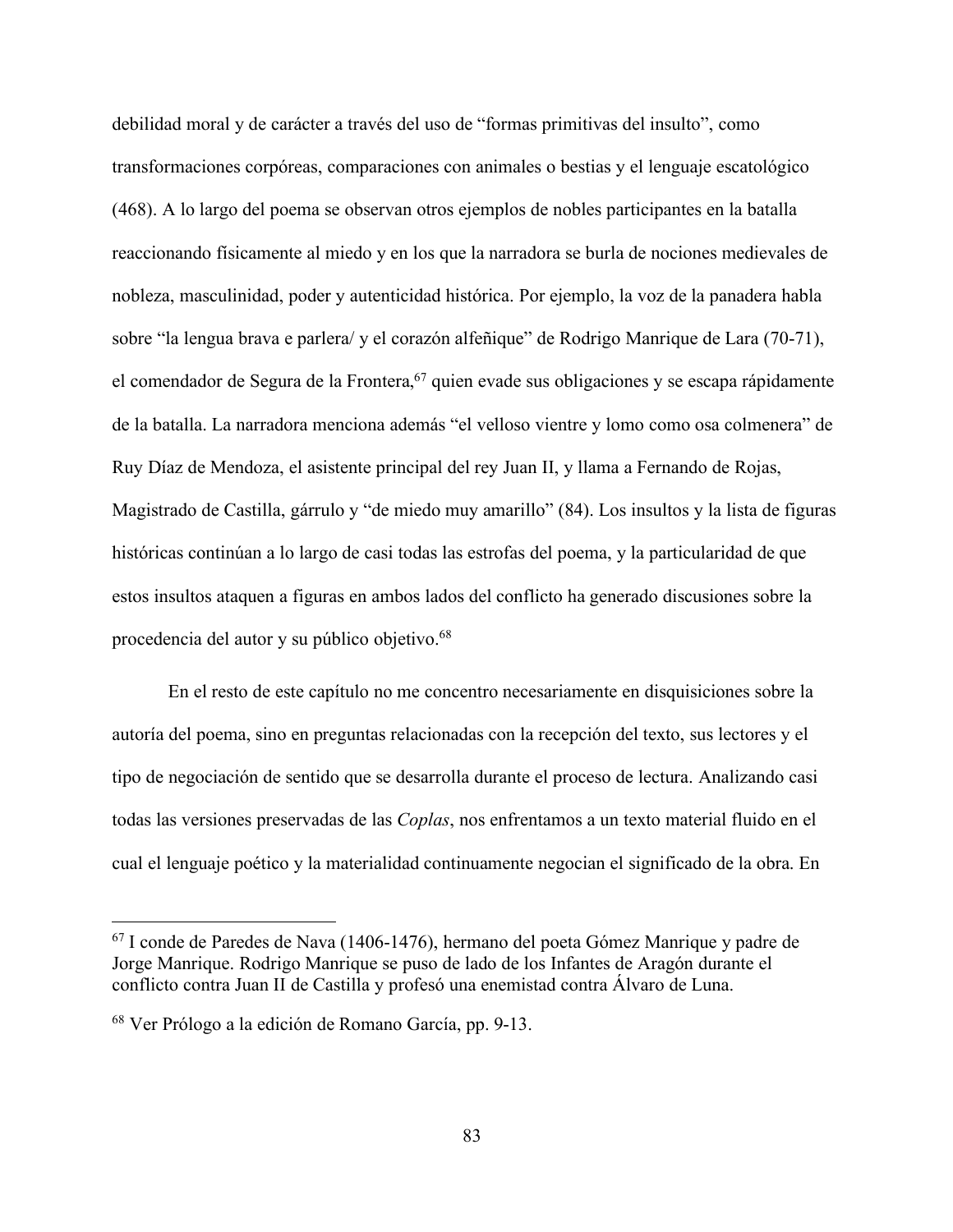este sentido, una revisión de las glosas, los "errores", las adiciones, es tan relevante como nuestro análisis filológico del lenguaje poético.

#### **3.5. El poema vivo**

La cultura de manuscrito es, por definición, colectiva y fluida, y sus características más significativas son la inestabilidad y la adaptación. Al analizar el poema como un ejemplo de *variance*, <sup>69</sup> se observa en las diferentes versiones de las *Coplas* huellas de un proceso creativo continuo, más que una simple práctica de reproducción o copia. Cerquiglini ve este proceso la naturaleza "variable" de la cultura del manuscrito, y observa:

In the Middle Ages the literary work was a variable. The effect of the vernacular's joyful appropriation of the signifying nature suited to the written word was the widespread and abundant enjoyment of the privilege of writing. Occasionally, the fact that one hand was the first was probably less important than this continual rewriting of a work that belonged to whoever prepared it and gave it form once again. (*In Praise of the Variant* 33).

La explicación siguiente de Stephen G. Nichols argumenta este proceso de forma elocuente:

it is evident that philological practices that have treated the manuscript from the perspective of text and language alone have seriously neglected the important supplements that were part and parcel of medieval text production: visual images and annotation of various forms (rubrics, "captions," glosses, and interpolations).

 <sup>69</sup> Ver Introducción a esta disertación, sección: "Elogio de la variante".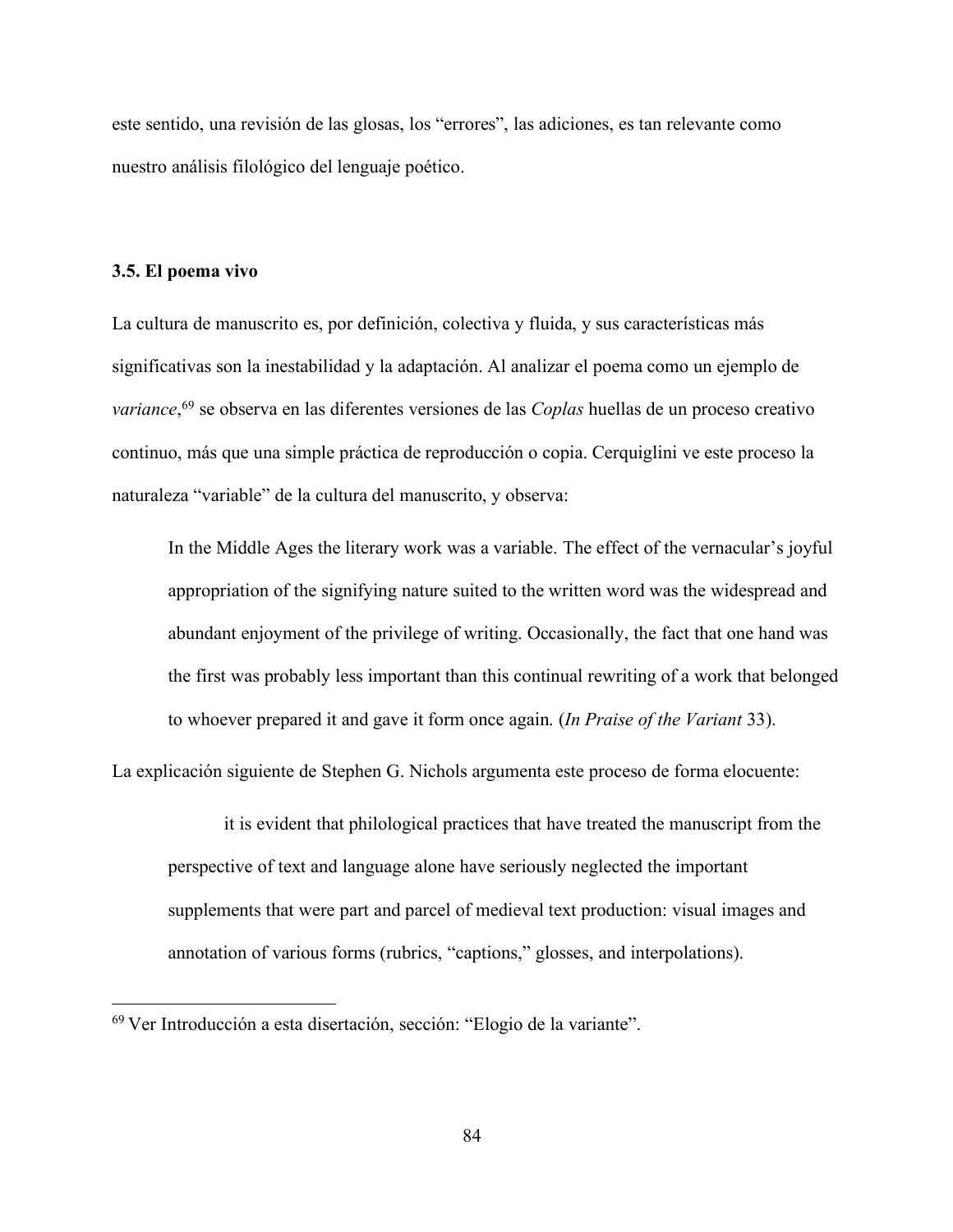The medieval folio was not raw material for text editors and art historians working separately. It contained the work of different artists or artisans –poet, scribe, illuminator, rubricator, commentator- who projected collective social attitudes as well as interartistic rivalries onto the parchment. (Nichols 7)

Desde una perspectiva contemporánea, la noción de *la variance* permite nuevas formas de relación crítica con los textos. En vez de concentrar nuestros esfuerzos, por ejemplo, en los orígenes y posibles intenciones del autor del texto, podemos concentrarnos en los espacios de "potential representations" que, en palabras de Stephen G. Nichols, se hallan en "the interstices, in the form of interventions in the text made up of interpolations of visual and verbal insertions" (8). Aunque Cerquiglini se refiere específicamente a la cultura de manuscrito en la Edad Media, y Nichols a los manuscritos iluminados, sus observaciones poseen sentido aplicadas a manuscritos del siglo XVI, en particular aquellos que compilan textos de procedencia medieval.

Las investigaciones recientes sobre cancioneros castellanos han estudiado la variación en los manuscritos, especialmente aquellos de particular estima en círculos literarios cortesanos y cuyas prácticas de préstamo y alteración textuales son más numerosas y evidentes. El masivo Catálogo-Índice de poesía cancioneril de Brian Dutton, continuado por Dorothy Severin, identifica un alto número de variaciones y enmiendas en versiones de textos poéticos que aparecen en diferentes cancioneros. Sin embargo, la misma práctica en antologías más heterodoxas, como aquellas en las que aparecen las *Coplas,* no ha sido estudiada.

Paola Elia (1982) y Frank Domínguez (1987), identifican algunas de las alteraciones que, por razones diversas, develan un "documento vivo" (Domínguez 83), que se presta a un número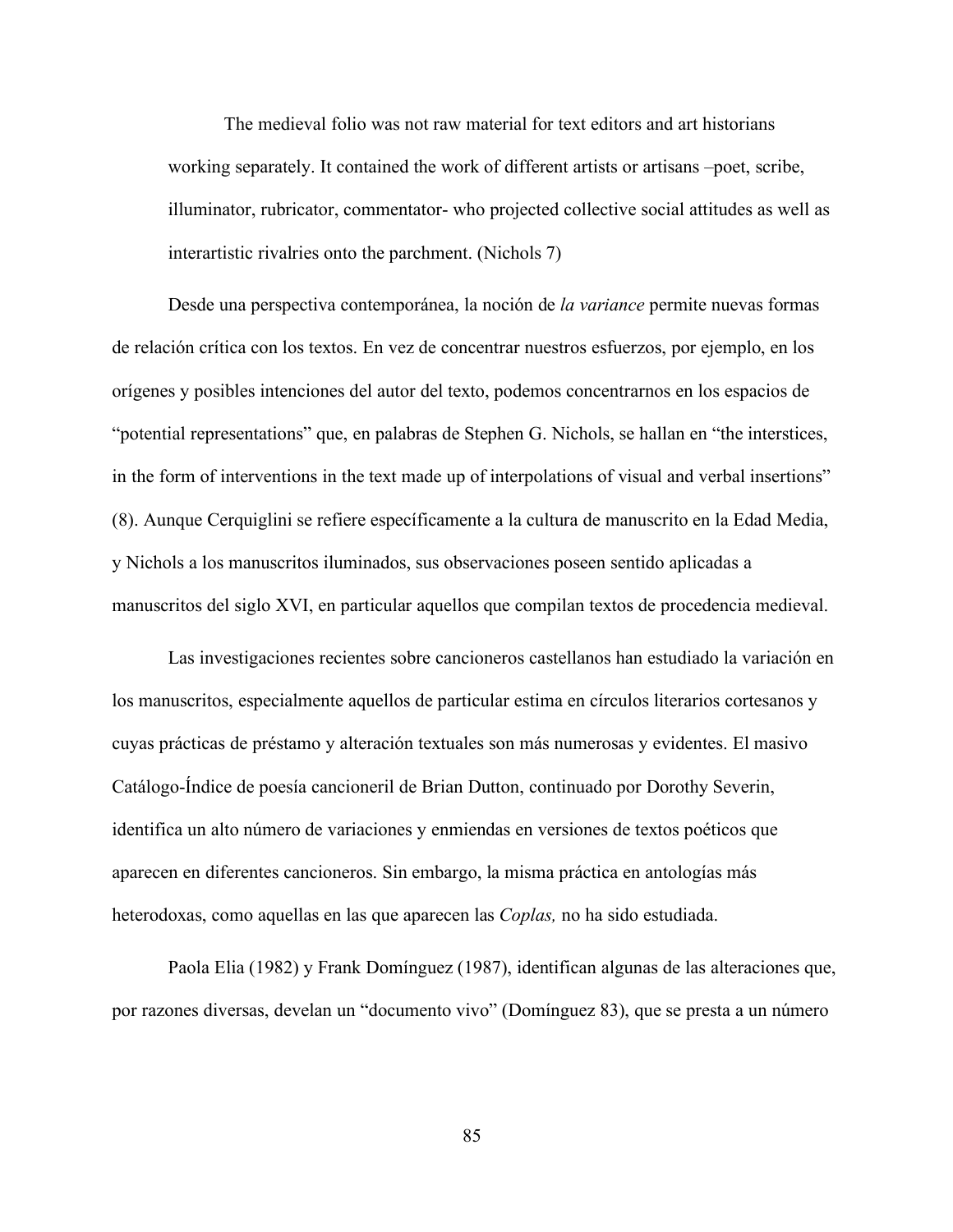variado de interpretaciones. Algunas de estas razones tienen que ver con cuestiones de atribución de auto, algunas de ellas documentadas en las distintas versiones del poema. Otras tienen que ver con las continuas iteraciones del poema. La versión que aparece en el *Pequeño cancionero*, por ejemplo, reproduce una versión "mutilada" del poema, en la que no se incluye la redondilla inicial con las voces del público pidiendo a la panadera su versión de la Batalla de Olmedo:

Panadera, soldadera Que vendes pan de barato, Cuéntanos algún rebato Que te aconteció en la Vera. *Di, Panadera*. (1-5)

Esta y otras estrofas aparecen en manuscritos posteriores, donde la ambigüedad de los personajes históricos expuestos pasa a ser un tema de discusión en las márgenes del texto.

Se añaden dos estrofas finales en las cuales los adversarios políticos Juan de Mena<sup>70</sup> y el Mariscal Ortiz de Zúñiga se atacan mutuamente. Juan de Mena, cronista real de Juan II de Castilla y uno de los poetas cortesanos más notorios del siglo XV español, calumnia la estatura social y el intelecto de Ortiz de Zúñiga:

*Joan de Mena al Mariscal Iñigo Ortiz por que se pensó que el havia echo estas coplas*

Iñigo no Mariscal

Capitan de la porquera

 <sup>70</sup> En varias ocasiones la crítica ha atribuido las *Coplas* a la pluma de Juan de Mena, parcialmente debido a estas últimas estrofas de las versiones correspondientes al siglo XVII.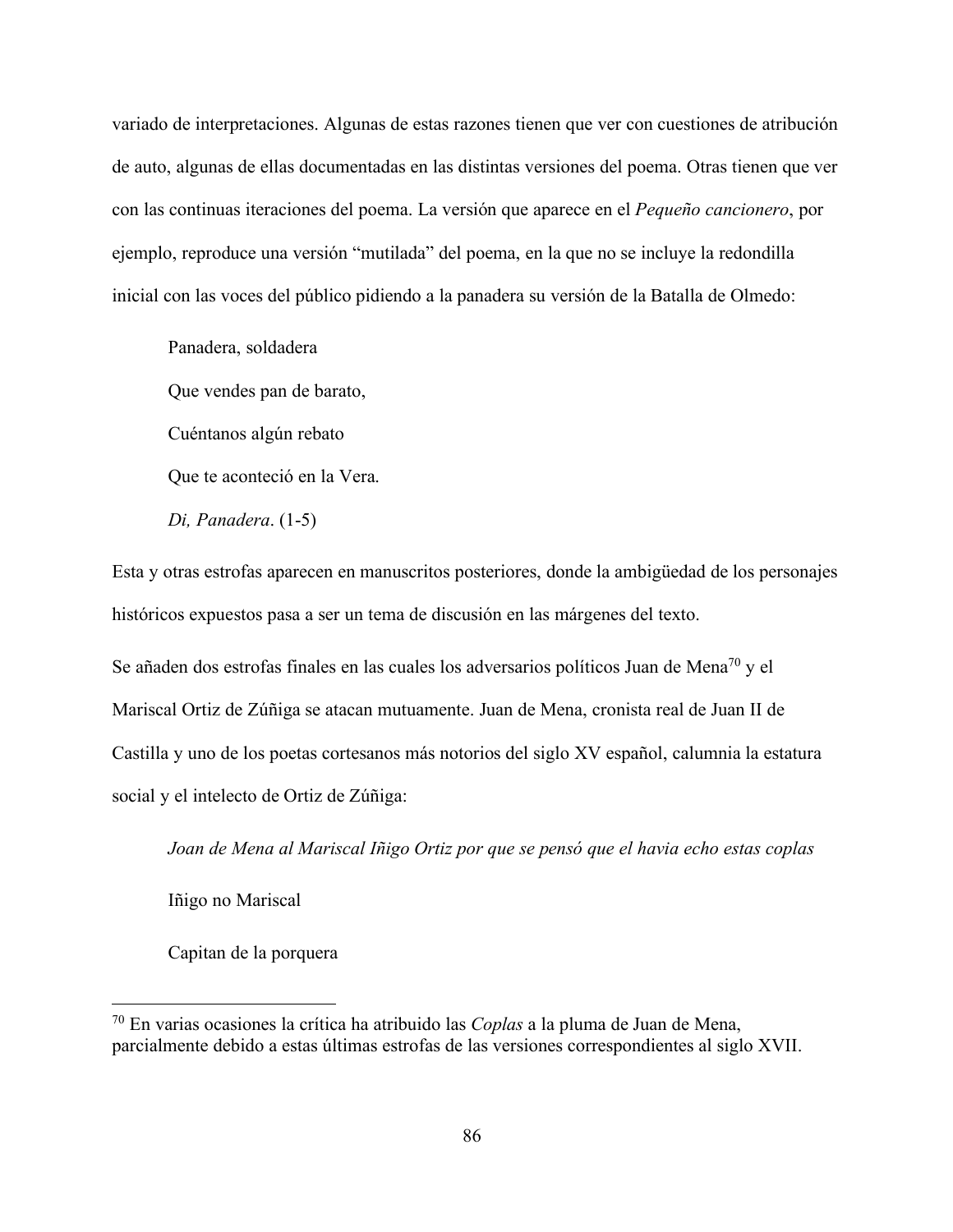mas libiano que sendal

ni que flor de encordadera

Mal dices que con dentera

á quien merece corona

Otros ponen la persona

Vos parlais de talanquera. (en Domínguez 1987, 98)

El subtítulo presenta el dilema de la autoría del texto que parece ocupar a sus lectores durante el siglo XVI y principios del XVII. Aunque los expertos están de acuerdo en que los manuscritos en los que aparecen estas dos últimas estrofas atribuyen la composición de las *Coplas* a un autor en el bando castellano, parece posible que el texto sea de hecho navarro si se tiene en cuenta que a los personajes castellanos igualmente se les representa de forma negativa en la narración. Por otro lado, el Mariscal es identificado en algunas versiones como Íñigo Ortiz de Zúñiga, Mariscal de Castilla, y en otras como Mosés López de Angulo, Mariscal de Navarra (Domínguez 82). El mariscal responde a Juan de Mena con ofensas antisemitas y referencias bíblicas comúnmente empleadas para ofender a los judíos conversos, como la participación en la muerte de Cristo, la liberación de Barrabás, y la historia del profeta Jonás. Como se ha visto en capítulos anteriores, este tipo de ataque es un tropo común en la literatura de cancionero.

#### *Respuesta*

Anme dicho Juan de Mena que en coplas mal me tratastes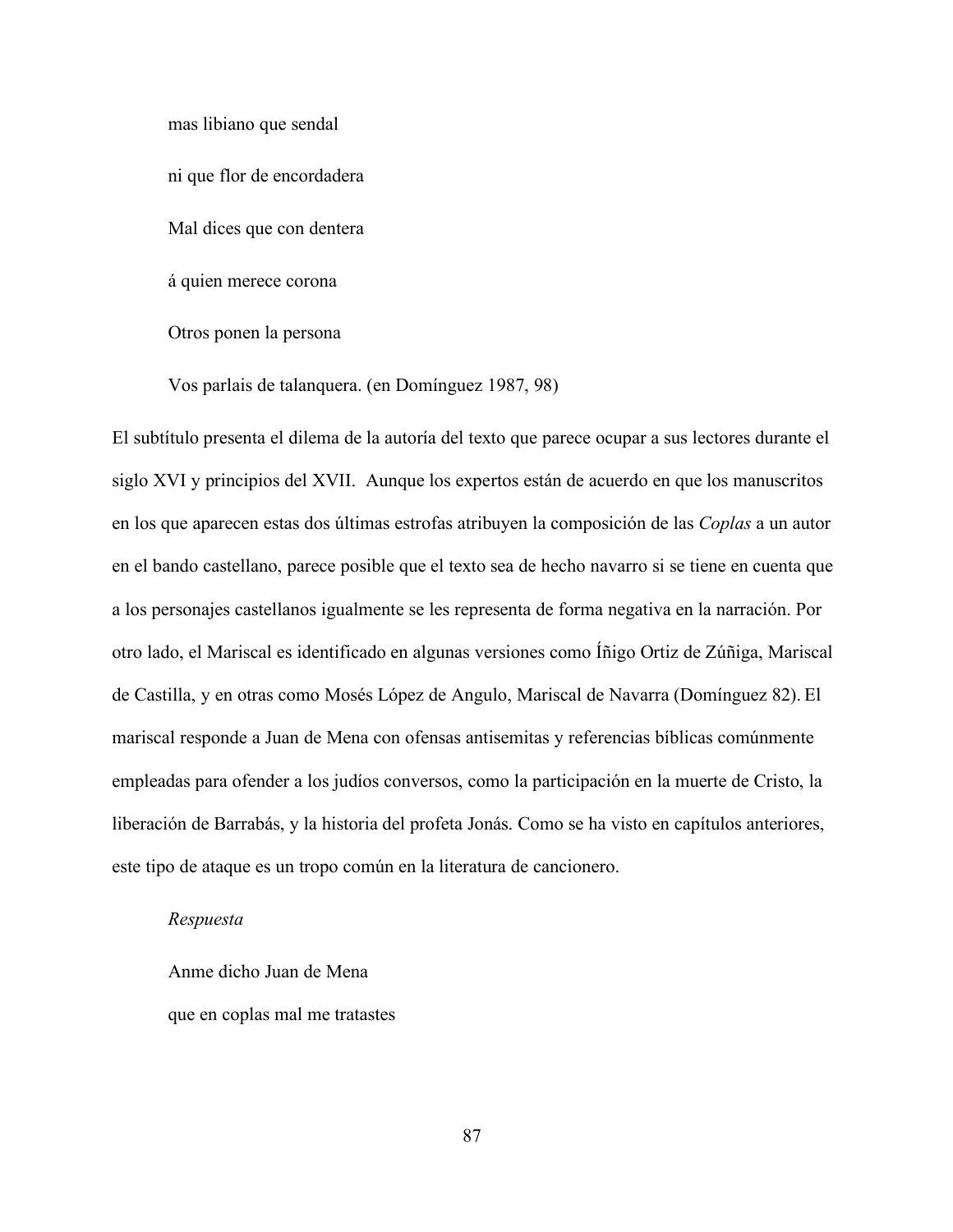pues yo juro al que matastes que no os me vayais sin pena Salvo si lo desordena por punto de Baraba Aquel que libró a Jona del vientre de la ballena. (98)

Los interlocutores rivales no solo intercambian insultos, además reclaman la autoría del poema, y asumen una posición ideológica con respecto a los eventos históricos que inspiran la pieza. Este diálogo final, en el que algún escriba o lector de la temprana modernidad atribuye su escritura a autores conocidos del siglo XV a través de una argumentación imaginada, demuestra cómo este tipo sátiras anónimas eran ideales para imaginar eventos del pasado y posicionarse ideológicamente ante ellos.

Por otro lado, algunas versiones del poema contienen glosas en las cuales los anotadores intentan dar validez histórica a sus personajes (*Cancionero de Gallardo, Varios*). En ocasiones, quizás por error, las anotaciones añaden los nombres de los personajes en lugar de sus títulos de prestigio, y el efecto es desconcertante para el lector. Por ejemplo, el "perlado de Toledo" en las *Coplas* sufre las críticas obscenas de la panadera, y su título eclesial se convierte en su marca de deshonor. Sin embargo, la entidad paratextual lo identifica como Alonso de Carrillo, con lo cual su memoria es humanizada nuevamente. Esto sirve para validar su participación en la batalla y, al mismo tiempo, contradecir la interpretación de la voz de la panadera. El prelado de Toledo es un personaje ficticio, el noble Alonso de Carrillo no.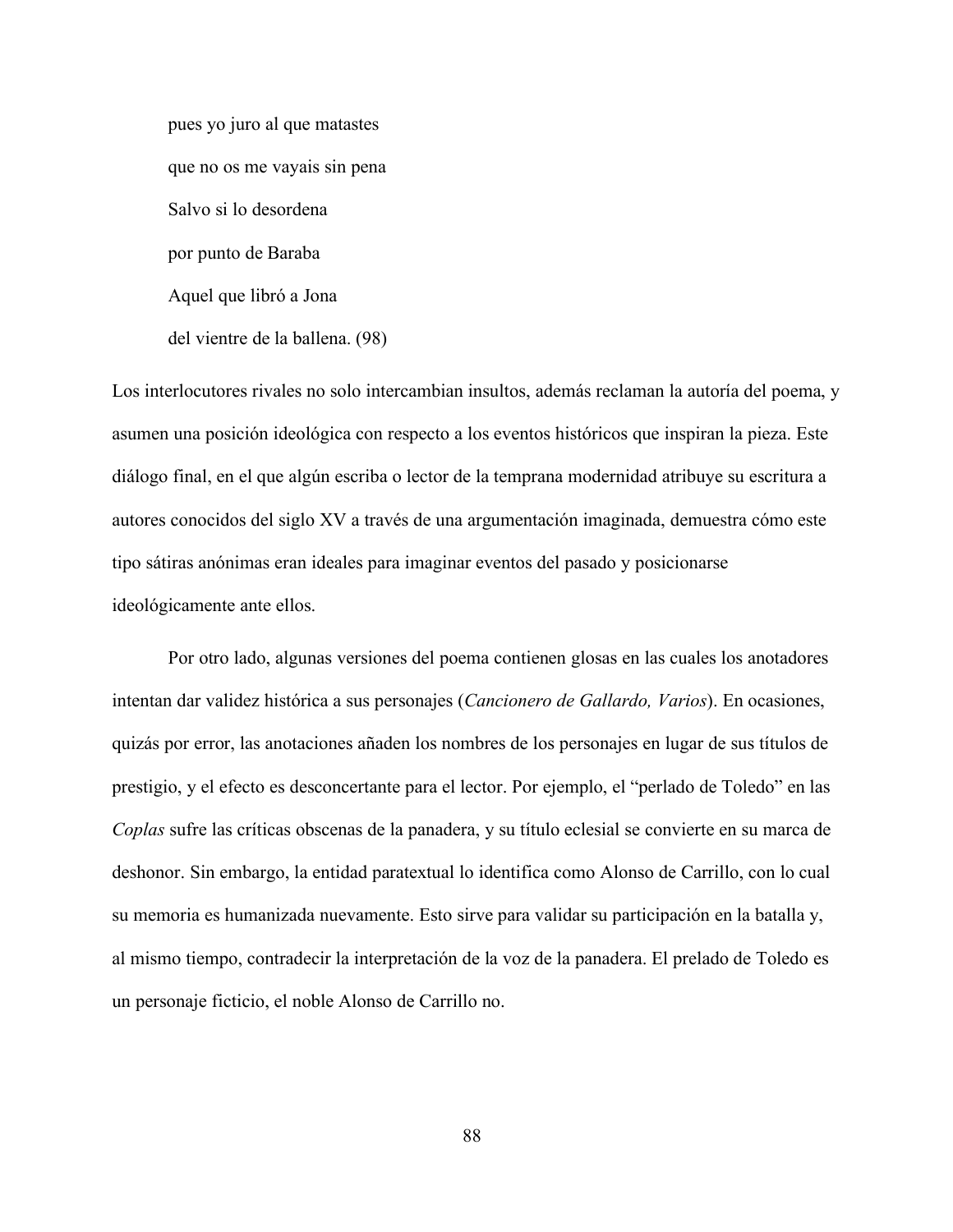Este interés en señalar autenticidad histórica se explica siguiendo el análisis de Lee Patterson sobre aquello que "el lector moderno no puede evadir" en su negociación del pasado. "The amount of interpretation that is required to recover the act of interpretation itself: far from bearing its meaning on its face, this instance of medieval reading requires extensive and careful ministrations to reveal its significance" (116). Como una contra-narrativa de las crónicas oficiales de la Batalla de Olmedo, una crítica social y un archivo en proceso de construcción constante, las *Coplas* simbolizan las profundas negociaciones de significado que se llevan a cabo durante casi tres siglos de popularidad, circulación, y lectura. ¿Por qué circula el poema casi exclusivamente en forma manuscrita durante la época de normalización de la imprenta? ¿Por qué algunos de sus aspectos orales, como la frase *Di panadera* al final de cada estrofa, o el diálogo final, solo aparecen en las versiones más modernas? Como revela la evidencia, los lectores de los siglos XVI y XVII tienen una preocupación genuina por la historicidad de estos versos irreverentes como un modo de dañar la reputación de sus oponentes políticos, o una manera de redimir el nombre familiar, enlodado por las acusaciones de la panadera.

Estudios contemporáneos sobre interpretación nos han servido para hipotetizar sobre la significación de textos basándonos en su construcción semiótica. La semiótica, sin embargo, no produce significado por sí sola, aunque sirve para entender cuán necesarias resultan la fluidez y la ambigüedad en cualquier proceso creativo. Es en esta instancia donde se producen al unísono las ideas y la cultura material. Como lectores, solo podemos interpretar signos que nos llegan a través de espacios y artefactos materiales a nuestra disposición. Según Umberto Eco, la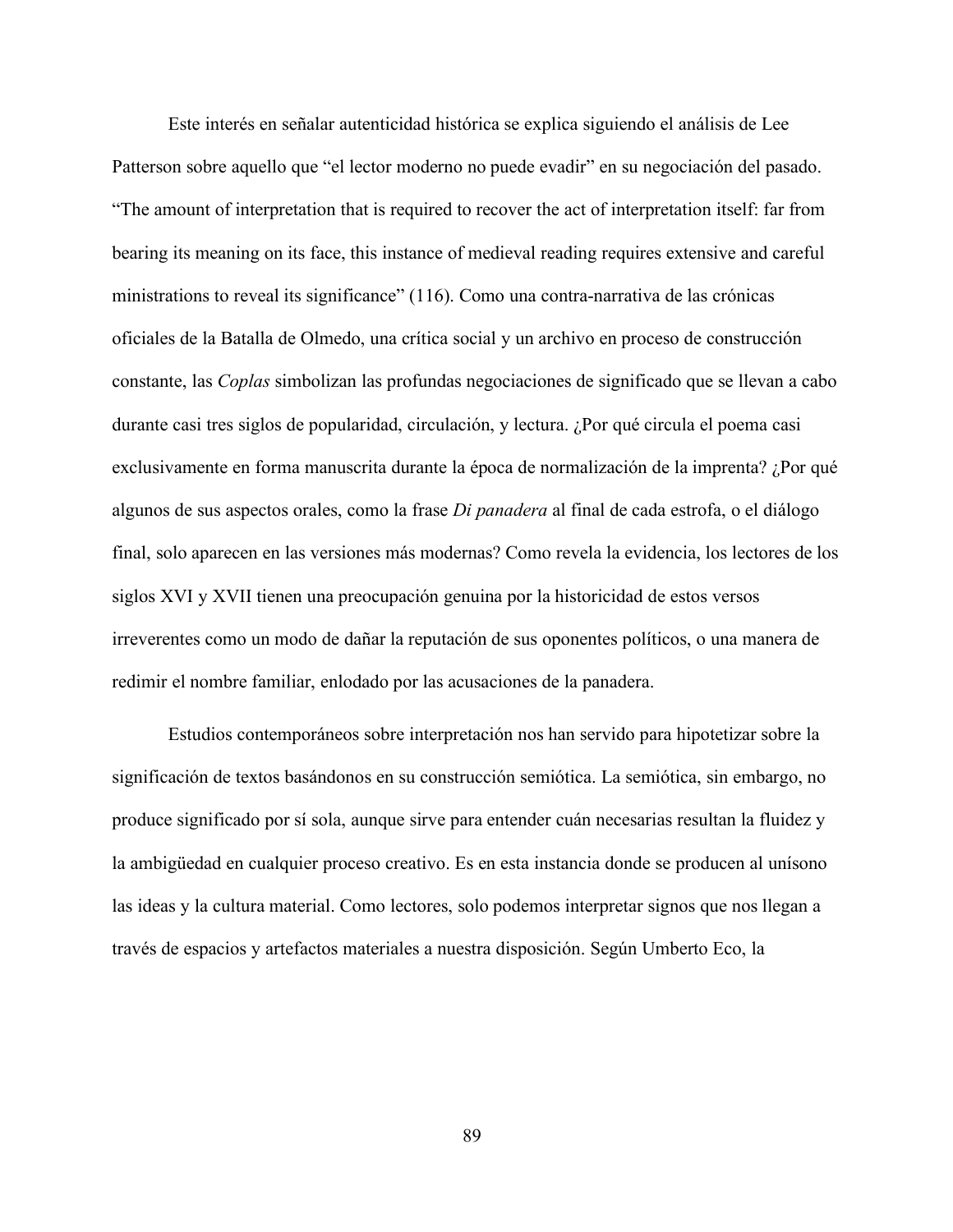significación se produce gracias a la interpretación.<sup>71</sup> Eco distingue entre los agentes que tradicionalmente funcionan como constructores empíricos de significación, y la significación en sí como un proceso que genera de forma continua categorías adicionales de representación. Al traducir, glosar, representar oralmente, añadir, cambiar o borrar evidencia textual, los lectores de textos cancioneriles se convierten en agentes de negociación de perspectivas históricas. A través del contacto con el libro material, son capaces de dialogar con ansiedades pasadas y asimilarlas en la realidad presente. La *panadera*, la historia que narra, y los varios manuscritos preservados en los que aparece el poema, tienen en común la liminalidad desde la cual negocian significación y crítica social.

#### **3.6. Las voces perdidas**

En su texto *Performing Women in the Middle Ages*, Denise K. Filios (2005) examina representaciones literarias de mujeres intérpretes en el medioevo y su participación en la lírica española del siglo XV. Aunque el poema fue probablemente escrito por un intelectual masculino, la elección de la mujer intérprete como narradora de la historia es calculada, y dirigida a un público acostumbrado a relacionar la narración burlesca con las mujeres públicas.

Aunque las huellas de la participación de mujeres intérpretes de lírica juglaresca no han sido lo suficientemente exploradas, vale la pena reevaluar su participación en la producción y

 <sup>71</sup> Ver estudio de Umberto Eco (1984), *Semiotics and the Philosophy of Language*.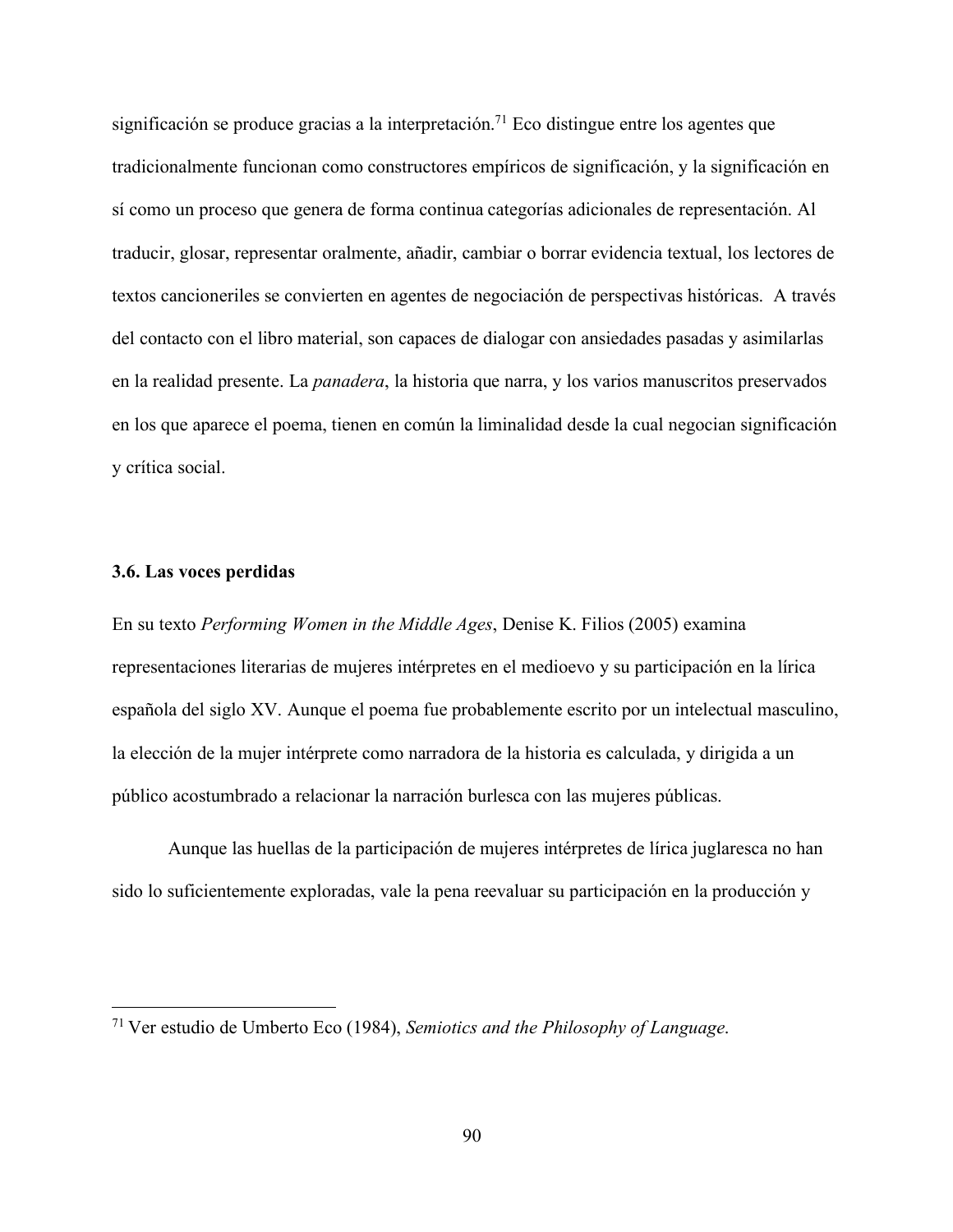difusión del arte durante la edad media castellana. **<sup>72</sup>** En referencia a las mujeres que fueron oradoras o narradoras populares, Filios observa que:

Poets used the lyric to construct and perform certain identities that they assumed in reaction to other characters' performances within both the poetic and metapoetic worlds. Comic-obscene poetry focuses particular attention on the relationship between body and identity. While male speakers may parade the phallus in order to authenticate masculine superiority, verbally and sexually aggressive women frequently complain that men's weak bodies do not back up their words with actions. (Filios 1)

Filios analiza tres tipos de mujeres intérpretes, las *soldadeiras* (intérpretes profesionales), las panaderas (semi-profesionales, incluyen la narración en público en sus actividades económicas diarias) y las *serranas* (no profesionales). Las tres categorías forman parte del imaginario cultural de la edad media como juglaresas que interpretan poesía lírica en escenarios diversos (4). A pesar de un grado de desdén social contra los artistas públicos, cuya participación en las actividades sociales ha sido documentada ampliamente, hay evidencia de la penetración de estas figuras femeninas en los círculos cortesanos, con algunos casos de poetas afamadas convirtiéndose en intérpretes oficiales de la corte (Guglielme 452). De acuerdo con el análisis de Filios, a través del performance de la sexualidad y el género vemos cómo se manifiestan identidades medievales en crisis o en proceso de construcción. Desde su perspectiva, "the performance of self" surge de la performatividad intrínseca a los procesos de formación de la identidad (Filios 179). La fluidez de la figura que es a la vez personaje, narradora y mujer

91

 <sup>72</sup> Véase Julian Weiss,"Other Lost Voices: A Note on the *Soldadeira*", *PMHRS*, vol. 60, 2007, pp. 245-56.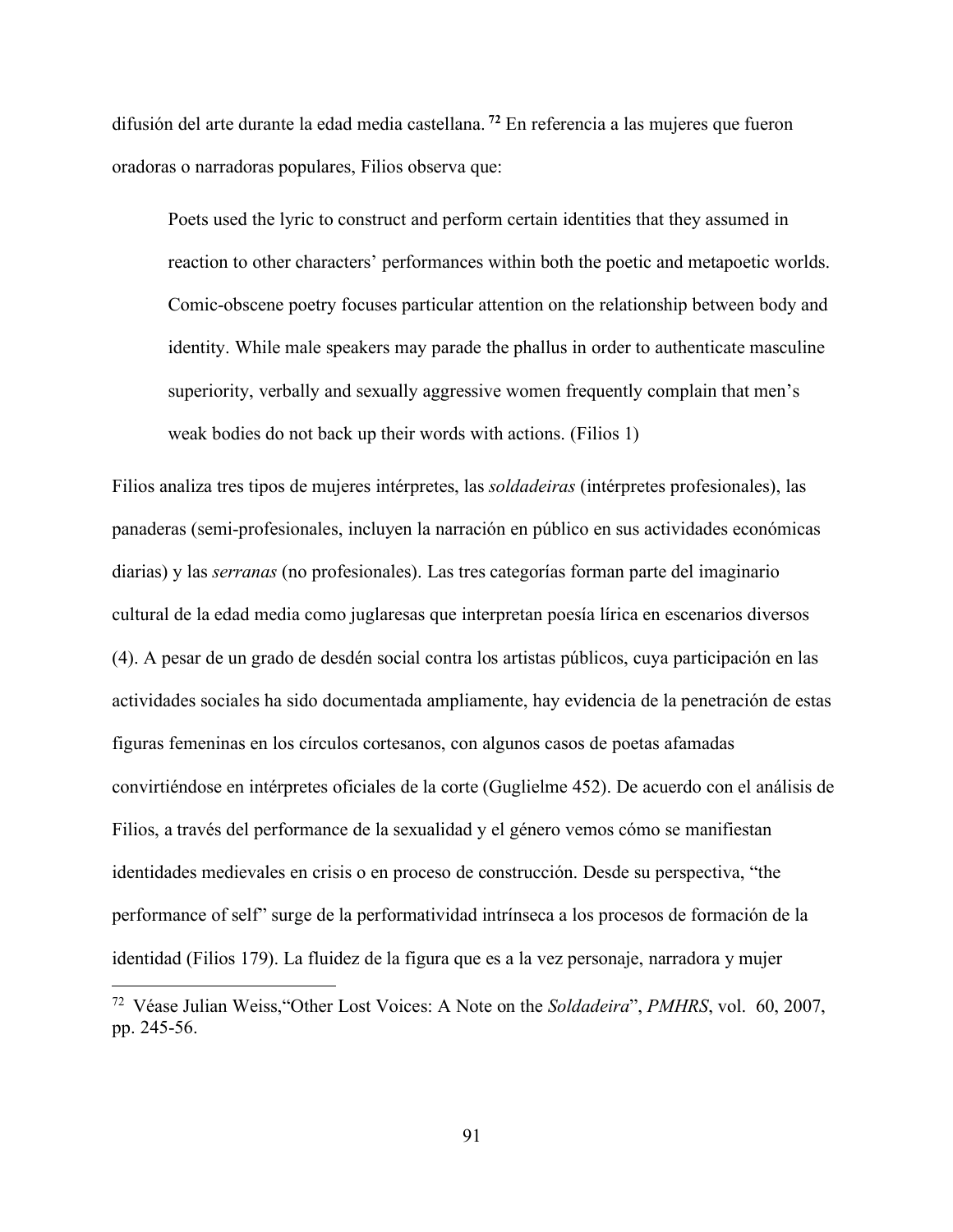pública permite a los interlocutores masculinos una vía de expresión de la ofensa, la vulgaridad o la subversión política, así como de sus ansiedades masculinas mientras transvisten sus verdaderas identidades. En las *Coplas de la panadera* la única vencedora es la narradora, quien no sufre la presión de las normas que rigen el lenguaje poético o el decoro social. La identidad fluida de la panadera, quien en esencia es una intérprete de historias orales, ofrece además al texto mismo la libertad de ser reproducido, alterado y re-narrado en diferentes circunstancias sin mellar su profunda crítica al patriarcado y su participación perpetua en guerras sin otro sentido que el enmascaramiento de masculinidades frágiles.

El énfasis exagerado en el ambiente cerrado y aristocrático en el que la cultura de cancionero florece, deja a oscuras en, mi opinión, la influencia de las formas y los personajes populares en la revolución humanista que afecta a la península durante los siglos XV y XVI. ¿Cómo participan en la construcción de un discurso social? ¿Qué importancia tienen, por ejemplo, en la solidificación o crítica a nociones existentes sobre el establecimiento político de un imperio en formación? Hacia finales del siglo XV, la producción y circulación de literatura satírica o burlesca es bastante común. La *burla* se convierte en un género de amplio uso en el discurso poético y visible en la cultura de cancionero.

La tradición satírica en la poesía española no es una creación del siglo XV. Críticos importantes como Julio Rodríguez-Puértolas (1968, 1995), Kenneth R. Scholberg (1971, 1979), Julio Valdeón Baroque (1975, 1977), Louise Mirrer (1996) y Folke Gernert (2009) han hecho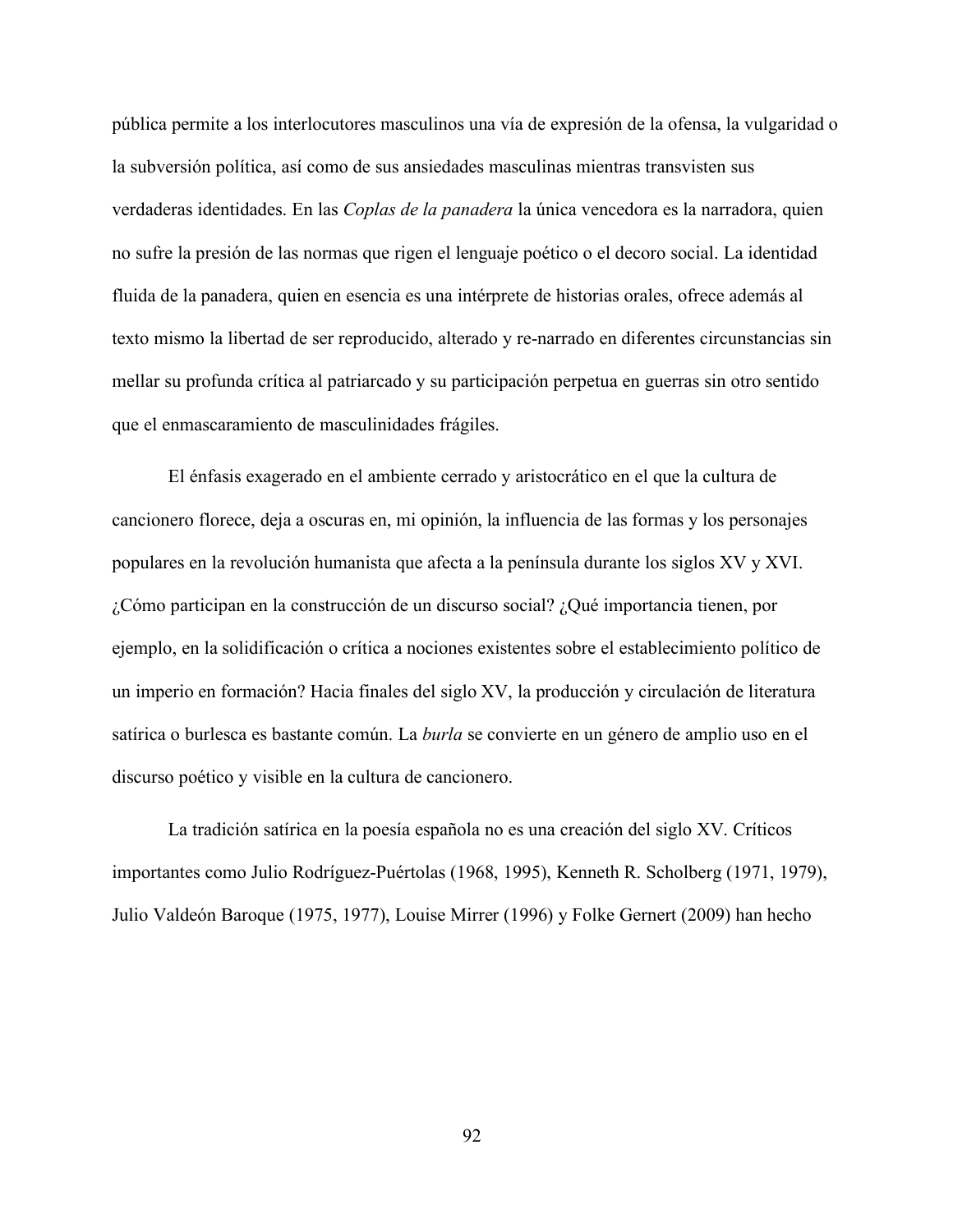énfasis en el papel de la literatura subversiva y de "protesta" durante los siglos XIII y XIV.73 Sin embargo, la poesía satírica cancioneril tradicionalmente se ha estudiado en los márgenes del amplio corpus conservado. La crítica, de forma sistemática, ha tratado a estas piezas poéticas como mero entretenimiento, con escaso peso conceptual. Aunque las burlas aparecen en un número de códices conocidos, y varios de sus elementos están presentes en textos no necesariamente satíricos, los estudios sobre la poesía de cancionero continúan segregando los "bajos" y "altos" estilos cuando analizan los discursos ideológicos y políticos en la poesía medieval y de la temprana modernidad. Una consecuencia de esto es que los cancioneros donde las burlas preceden al resto de las composiciones también sufren del mismo tipo de tratamiento. Aunque los compiladores de cancioneros ponían cuidado en distinguir las secciones de burlas del resto de los textos en sus antologías, como en las varias ediciones del *Cancionero general*, la separación o extracción de la poesía burlesca del corpus total, habla más sobre sensibilidades modernas en el análisis poético que sobre la función social de la literatura entrando en la modernidad.

En la época en que las *Coplas* alcanza su máxima popularidad, existen textos similares que circulan bajo posible censura en folios individuales o integrados a antologías heterodoxas. Las *Coplas de Mingo Revulgo*<sup>74</sup> y las *Coplas del Provincial*, textos mencionados anteriormente, constituyen ejemplos salientes del cuatrocientos, al igual que la "Carajicomedia" (1519). Un

 <sup>73</sup> Julio Rodríguez-Puértolas emplea los términos "poesía de protesta" y "poesía social" indistintamente en su antología de poesía satírica de los siglos XIII, XIV y XV, *Poesía de protesta en la Edad Media castellana*, Madrid: Editorial Gredos, 1968.

<sup>74</sup> *Mingo Revulgo* aparece en el *Pequeño cancionero*.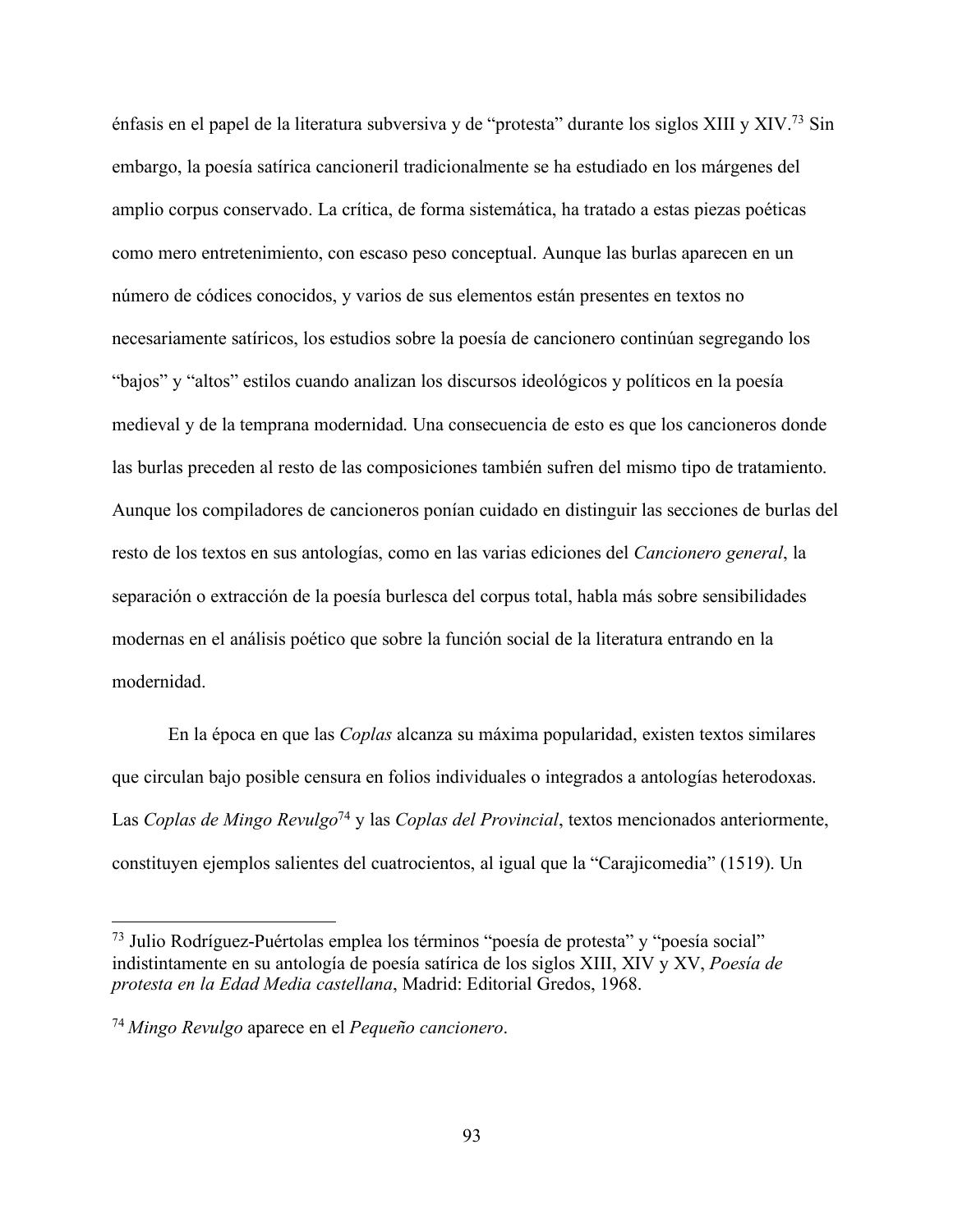análisis comparativo entre las *Coplas* y estos textos paralelos puede ilustrar cómo la producción de textos satíricos durante el cambio de siglo es un fenómeno a la vez singular y diverso que, como práctica poética, es intrínseca a la tradición cancioneril y no un movimiento paralelo o de respuesta al arte poético dominante. La poesía burlesca se alimenta de las formas y recursos literarios que emplea la "alta" poesía y, a la vez, emplea como género poético las mismas prácticas discursivas que los autores y editores del momento usan para incrementar la popularidad y circulación de sus obras.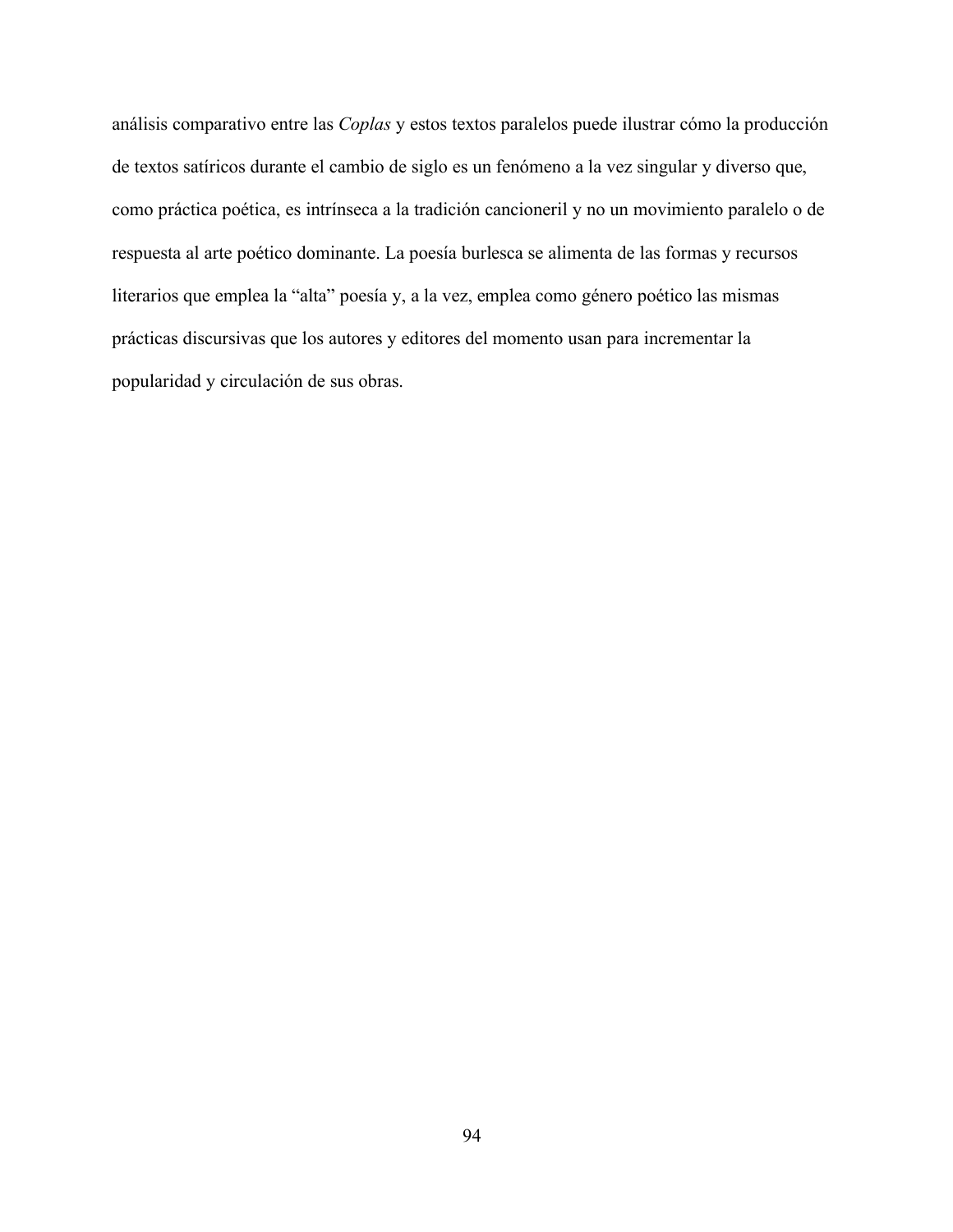## **CONCLUSIONES**

"Because literacy is always partial, the history of reading has great importance. Not only do different people read different texts, but the same texts may be read quite differently at different times and places" (Moulton xiii)

(…) Y de anónimos varios, Escritos en papeles seculares, Y puestos por señales en breviarios, De dueñas, reverendos y escolares, Se incluye en este libro una riqueza, Que costó más dolores de cabeza, Al recopilador – que fue el demonio-

Que las diabluras de este a San Antonio. (Lustonó v-vii)

La estrofa anterior corresponde al primer poema de una edición decimonónica del *Cancionero de obras de burlas provocantes a risa* ejecutada por el satirista español Eduardo de Lustonó (1849- 1906). En esta, el también dramaturgo y periodista modifica libremente el cancionero anónimo de 1519, apuntando no solo a un nuevo público, sino a un nuevo aparato institucional de censura en España. El texto burlesco, titulado "¡Alto!", resume en 5 estrofas la historia de producción y circulación de los textos satíricos del *Cancionero*, nombrando a autores tanto medievales como de la temprana modernidad. Menciona además a los "anónimos varios" que, por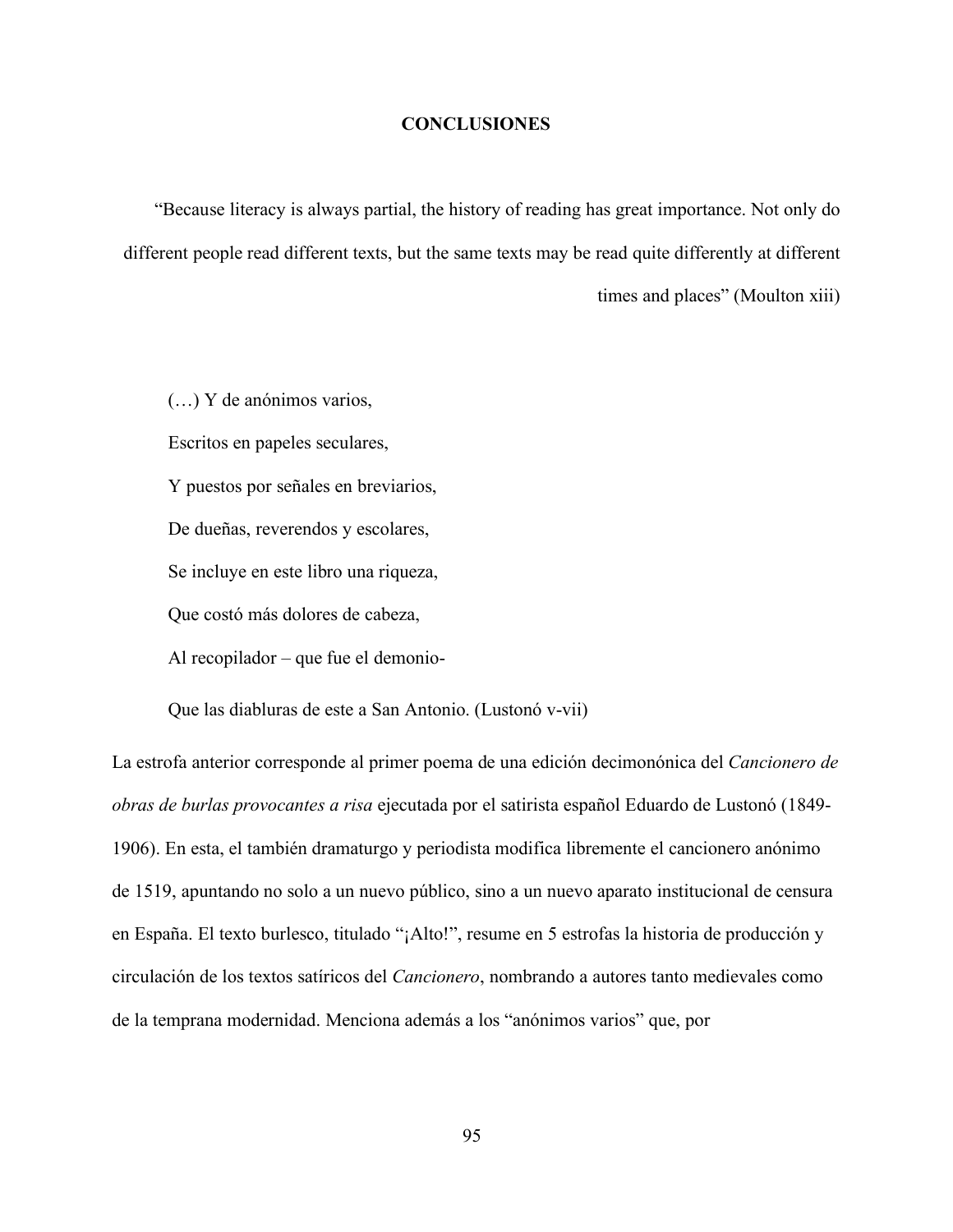desconocimiento o elección del compilador, no son específicamente nombrados. El autor observa cómo, por un precio insignificante, el nuevo público del poemario puede disfrutar de un "alegre, liberal, bueno y bonito" libro, compuesto por el Diablo mismo, y aunando siglos de conocimiento humano.

Las referencias al Diablo son claramente autobiográficas, y pueden referirse al propio trabajo de Lustonó como humorista y panfletista, por el cual fue acusado de libelo y procesado por la justicia en varias ocasiones. Lustonó llama al libro "un tesoro literario" y una "valiente obrita", y arremete contra sus críticos más entusiastas, "que aguardan casi siempre el fallo ageno/ para poner debajo el visto bueno" (vi). A lo largo de toda la edición, el autor usa su licencia editorial con dos objetivos en apariencia contradictorios: complacer a los lectores y evadir la censura. De modo que, en gran medida, moderniza los textos y mezcla algunos poemas que aparecen en la sección de "Burlas" del *Cancionero general* (1511) con textos satíricos escritos por autores del siglo XVII. Otras características estructurales del compendio demuestran una intención editorial deliberada: los textos no aparecen necesariamente en orden cronológico; los poemas anónimos, tanto antiguos como modernos, se añaden al final; y en algunos poemas ciertos expletivos no se deletrean completamente. Uno de dichos poemas es el *Pleito del manto*, en el cual, por ejemplo, los términos "carajo" y "coño" -los dos contendientes del proceso judicial en cuestión- se deletrean "car…" y "co…". Además de la ironía evidente que se refleja en este mecanismo de aparente autocensura, se observan negociaciones entre significaciones textuales y agencia autorial propios de la historia de producción de la poesía cancioneril. Además, se manifiesta cómo Lustonó apela a la complicidad de los lectores para hacer texto magistral de crítica social del siglo XVI accesible y relevante a un público de la España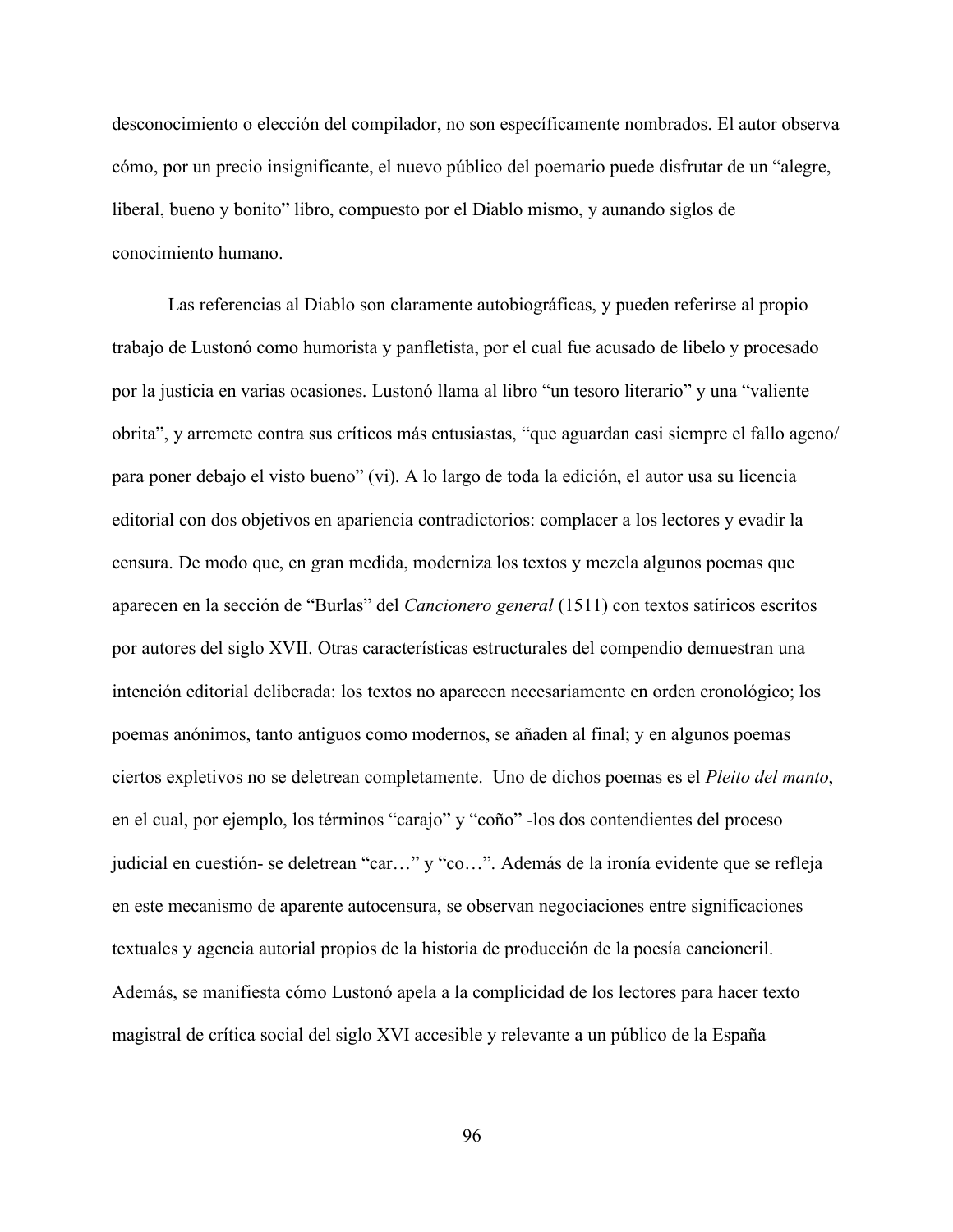decimonónica.75

En su edición contemporánea del *Cancionero de obras de burlas provocantes a risa*, Frank Domínguez (1978) observa que el texto de Lustonó es un "nuevo cancionero", de muy poca similitud con la obra de 1519. Sin embargo, la manipulación editorial de Lustonó no deja de formar parte de la misma tradición de apropiación y recontextualización de textos poéticos, especialmente de sátira social (10). La de 1872 es una nueva antología, y a su vez, participa de los mismos procesos de alteración y remediación de ediciones precedentes con el propósito de negociar significaciones a través del tiempo. Al emplear el mismo título, y mezclar antiguas y modernas piezas satíricas, el *Cancionero* de Lustonó invita al lector contemporáneo a reflexionar sobre los aspectos de ruptura y continuidad propios de la tradición cancioneril, problematizando aún más nociones sobre autoría y originalidad, desdibujando fronteras históricas comúnmente asociadas con lo medieval y lo moderno, y ridiculizando abiertamente las prácticas de censura profundamente arraigadas en la Península Ibérica independientemente de la época.

El objetivo principal de esta disertación ha sido analizar algunas de las dinámicas de representación que surgen a partir de la amplia producción, circulación y recepción de materiales de lectura, particularmente cancioneros, durante los siglos XV y XVI. Dicha eclosión de actividades literarias genera a su vez la conformación de redes de consumo literario que se caracterizan, entre otros aspectos, por una búsqueda constante de significaciones y experiencias nuevas propias de una sociedad que atraviesa profundas transformaciones culturales y

 <sup>75</sup> En el Capítulo 3, "El *Cancionero general*: cultura de imprenta y las políticas del imperio español", hablo de manera específica sobre las diferentes variantes de la sección de burlas del *Cancionero general* en sus diferentes ediciones del siglo XVI, incluyendo la publicación independiente del *Cancionero de obras de burlas provocantes a risa* (1519).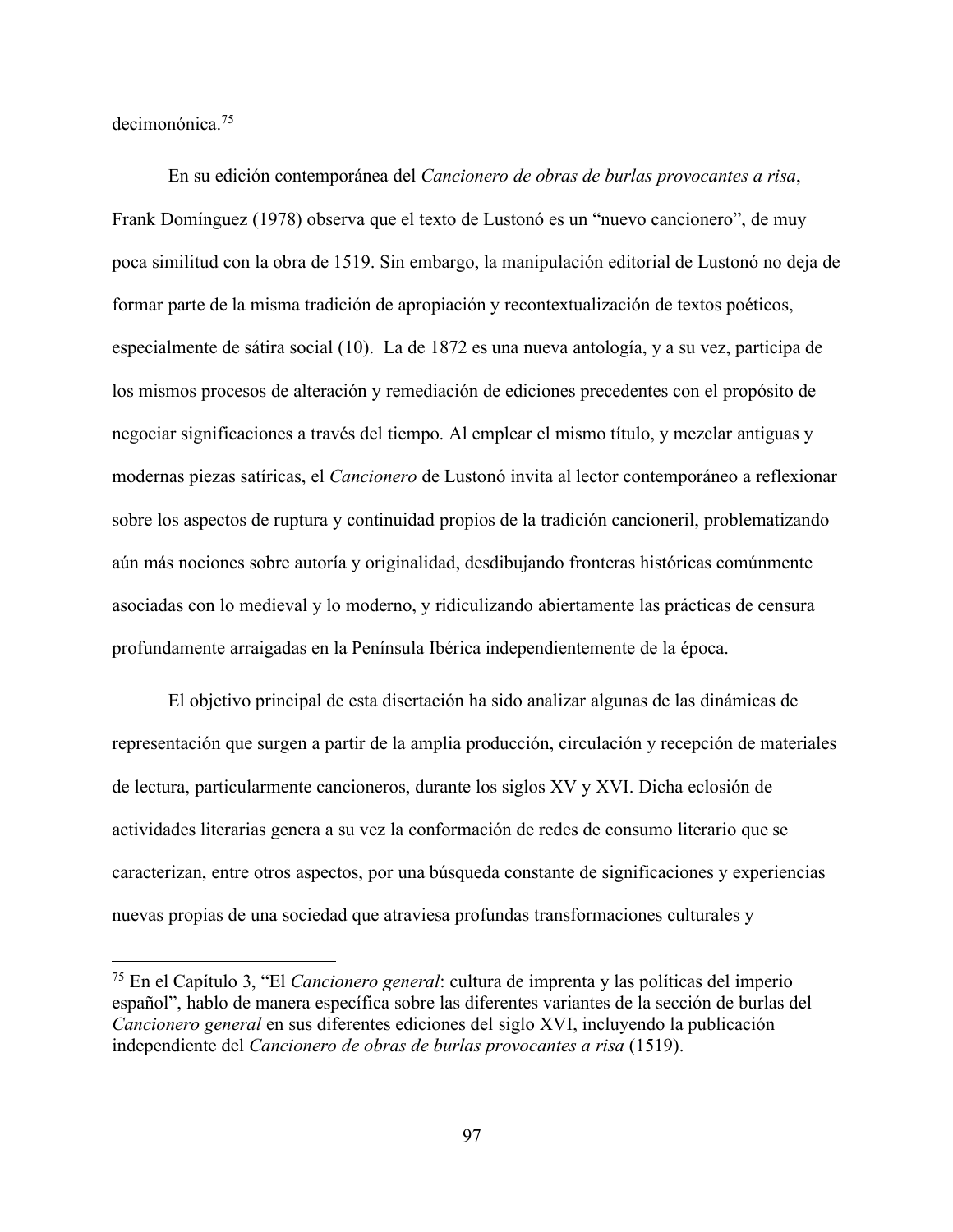tecnológicas. Partiendo de un análisis de la vida social de una selección de cancioneros tanto manuscritos como impresos, he argüido que la cultura de libro durante estos dos siglos de centralización y expansión del poder imperial español se caracterizó por su adaptabilidad y constante variación de acuerdo con las necesidades tanto individuales como colectivas de un grupo creciente de autores y receptores. A través del análisis de lo que he denominado "estados textuales", siguiendo la premisa de Paul Zumthor (1972), así como escenarios específicos de lo que Ana María Gómez-Bravo ha llamado "agencia textual", a través de la cual los procesos textuales no puedes ser desligados de su dimensión material. Como evidencia material de los procesos de autorreflexión y creación a la vez de relaciones dialógicas con el pasado, los cancioneros españoles constituyen unas de las empresas literarias inacabadas más dinámicas multifacéticas para el estudio y mejor comprensión del devenir intelectual español.

En primer lugar, he analizado escenarios en los cuales la lectura de manuscritos como acto placentero fomenta una actividad humanista en la que se desarrollan discursos renacentistas por medio del debate y el juego poético. Algunas de estas actividades, como se ha visto con el caso de la lírica compendiada en el *Cancionero de Baena*, manifiestan el carácter plural, variable y autorreflexivo de la cultura de manuscrito durante el siglo XV castellano. En segundo lugar, he hecho hincapié en los procesos de ruptura y continuidad que permiten establecer relaciones entre los cancioneros manuscrito del siglo XV y los impresos del siglo XVI. Empleando como ejemplo prototípico la gran empresa del *Cancionero general* de 1511, he reflexionado sobre los procesos de selección y archivo del acervo literario castellano como parte de nuevos discursos nacionales e imperiales. Por último, a través del análisis de las *Coplas de la panadera,* he demostrado como la cultura de manuscrito enriquece las redes de lectura que se fomentan durante el siglo XVI ya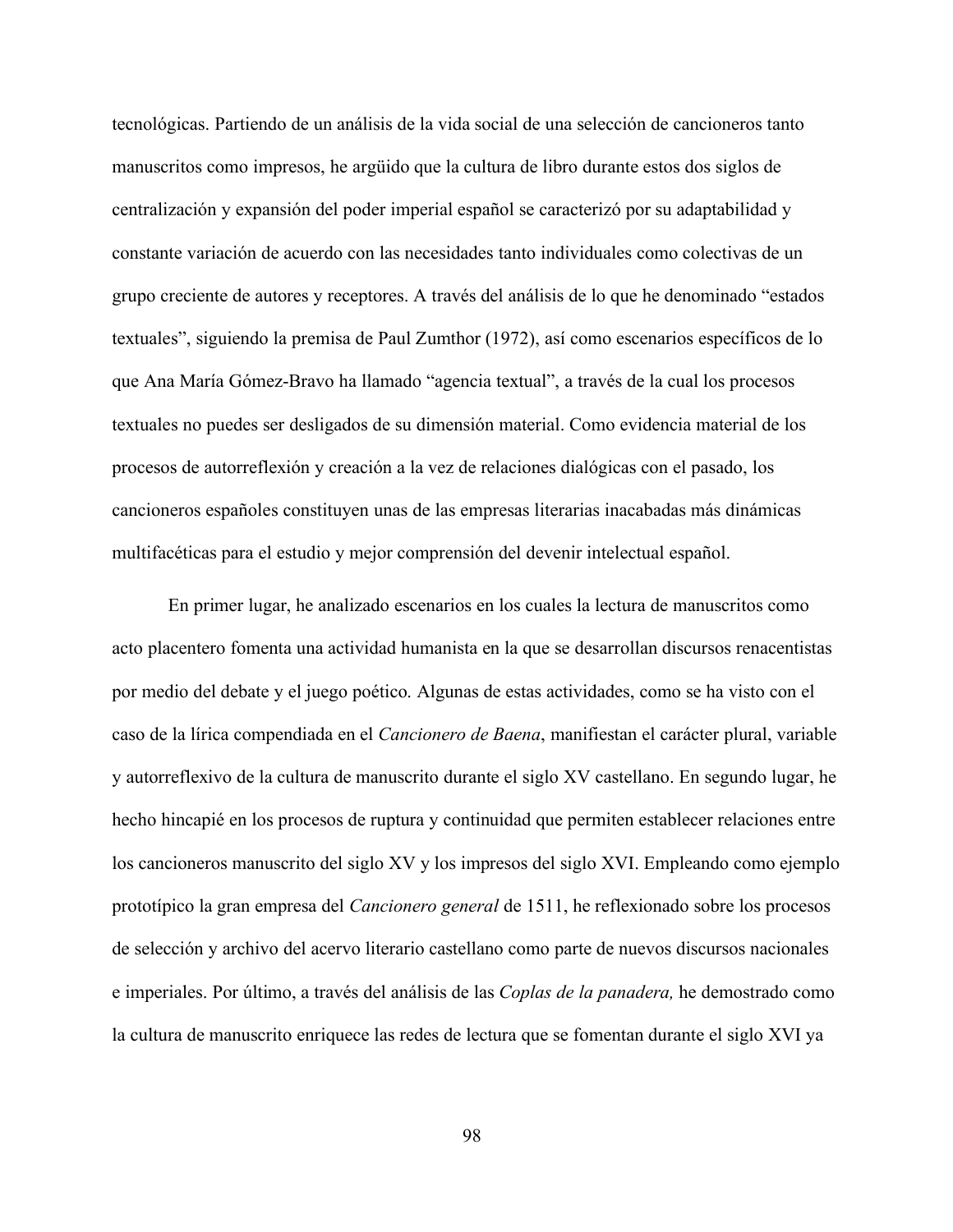que permite un mayor grado de flexibilidad y acceso a textos de carácter heterodoxo o considerados censurables por las instituciones imperiales.

La noción del *performance* en las culturas materiales del medioevo y la temprana modernidad enriquece el análisis histórico del *libro* y su significación en la producción literaria. Su análisis acentúa las motivaciones y actitudes hacia la materialidad representada en los textos y el objeto material que permite la diseminación de dichas textualidades, otorgándoles cualidades adicionales de transaccionalidad y performatividad. Al igual que sus narrativas textuales, el libro provee una crónica alternativa, en numerosos casos poco convencional, única, de los modos de producción, circulación y lectura en los círculos literarios de la España imperial. A su vez, nos permite comprender en mayor grado métodos de demostración de autoridad, patronazgo, riqueza y pericia literaria en épocas de cambios profundos. Este análisis de objetos materiales en performance en y como fuentes literarias se complica aún más debido al florecimiento de una cultura literaria de sátira y contrafactum que, sostengo, aborda de forma más prominente y explícita la crisis y el cambio en el nacimiento de la modernidad española.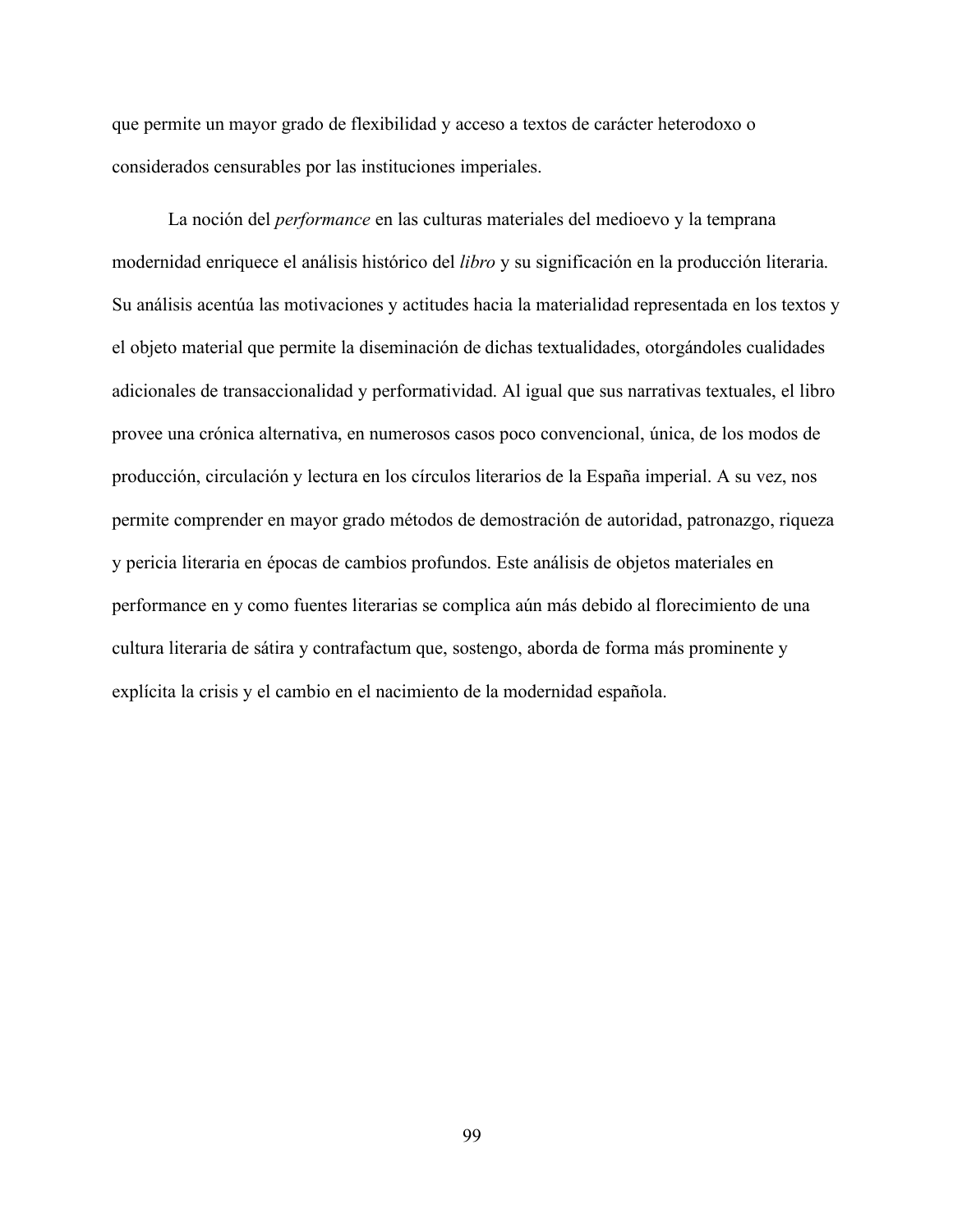## **ANEXO**

## **Texto de las** *Coplas de la panadera* **con anotaciones sobre los personajes**

COPLAS QUE LLAMAN DE "LA PANADERA", EN LA BATALLA QUE HOBO EL REY DON JUAN EL SEGUNDO CON LOS INFANTES DE ARAGÓN Y LOS OTROS GRANDES DE CASTILLA, AÑO DE 1445, CERCA DE OLMEDO. VAN GLOSANDO ESTE MOTE: "DI PANADERA"76

Panadera, soldadera que vendes pan de barato, cuéntanos algún rebato que te aconteció en la Vera. Di, Panadera.

Un miércoles que partiera el príncipe don Enrique a buscar algún buen pique para su espada ropera, saliera sin otra espera de Olmedo tan gran campaña que con muy fermosa maña al puesto se retrujera. Di, Panadera.

El señor rey, desde que viera como el prínçipe venía, con muy gran melancolía luego en punto proveyera; y mandó sacar afuera el su pendón ensalçado para pasar luego el vado con noble gente guerrera. Di, Panadera.

 <sup>76</sup> Texto según Gerli (1994), pp. 84-95. Anotaciones al margen (an.) del Manuscrito de la Biblioteca Menéndez Pelayo (MP) (Ms. 71, Biblioteca Menéndez Pelayo de Santander).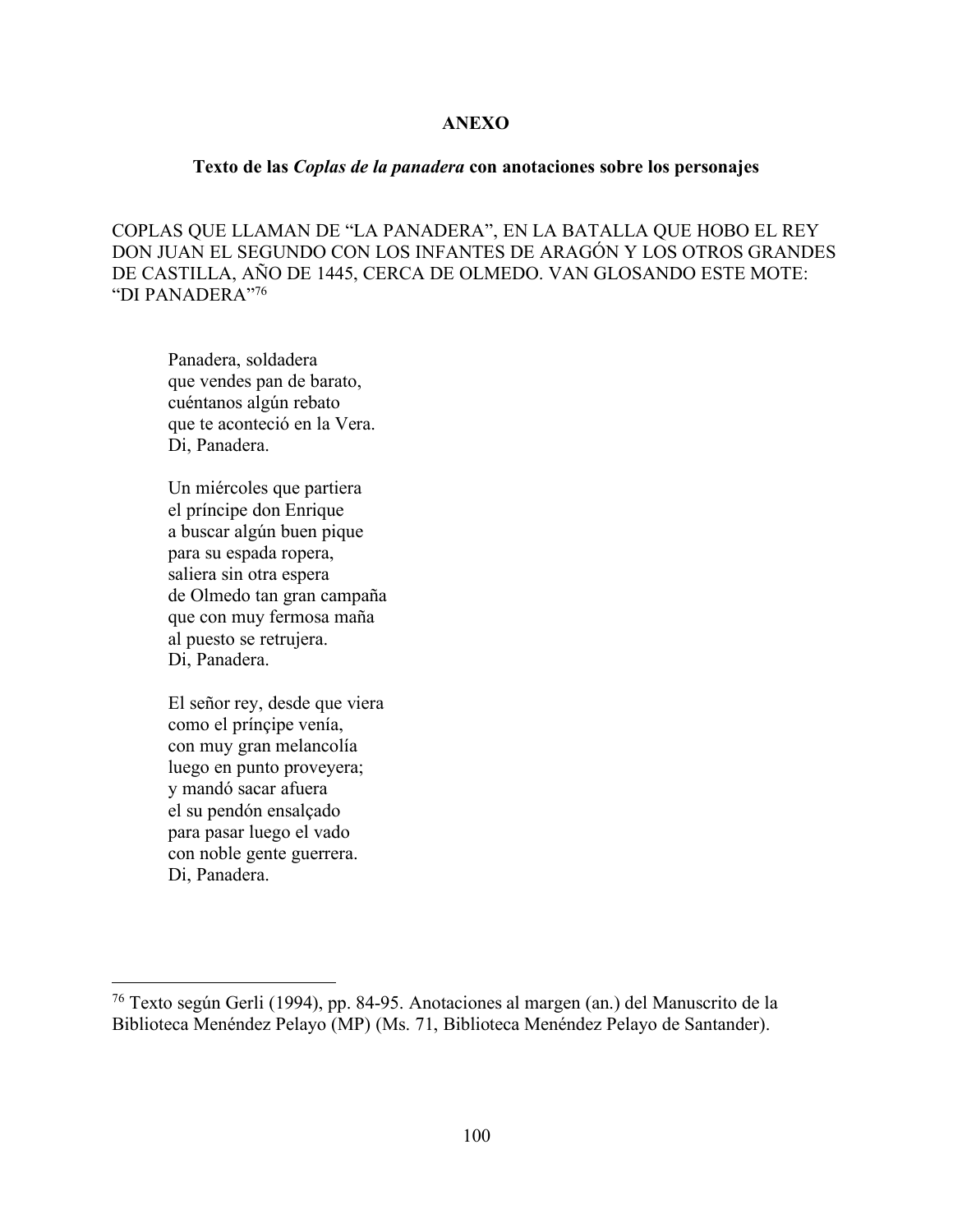La de Estúñiga, $77$  que era escuadra bien conveniente, la metad de la su gente sabe Dios lo que quixiera; mas como gente granxera, de su señor natural con ardimiento leal acompañó su bandera. Di, Panadera.

En cátedra de madera vi al obispo Barrientos<sup>78</sup> con un dardo sin avientos, que a predicarles saliera, e por conclusión pusiera qu'el que allí fuese a morir que le faría subir al çielo sin escalera. Di, Panadera.

Aforrado en peñavera, el perlado de Toledo79 no se movió un solo dedo de cabe la talanquera, diziendo: "Quien se açelera cuando un tal fecho le viene, nunca xamás queda tiene la barba en la çebadera". Di, Panadera.

<sup>79</sup> "Don Gutierre de Toledo, arcivescovo di Toledo" (Elia 38); "Juan de Luna, arzobispo de Toledo desde 1435 y hermano del condestable Álvaro" (Gerli 85, siguiendo la interpretación de MP).

MP: *Don Gutierre.* (an.)

 <sup>77</sup> Diego López de Estúñiga, hijo del mariscal de Zúñiga, justicia mayor del rey Juan II (*Crónica de Juan II* 628) (Gerli 85).

<sup>78</sup> MP: Don Lope de Barrientos obispo de Cuenca (anotación al margen). Lope de Barrientos (1382-1469), catedrático en la Universidad de Salamanca (1406-), confesor del rey (1433-), Inquisidor de los reinos de Castilla, Obispo de Cuenca cuando participa en la Batalla de Olmedo. Véase Luis A. Getino (1927), *Vida y obras de fray Lope de Barrientos*.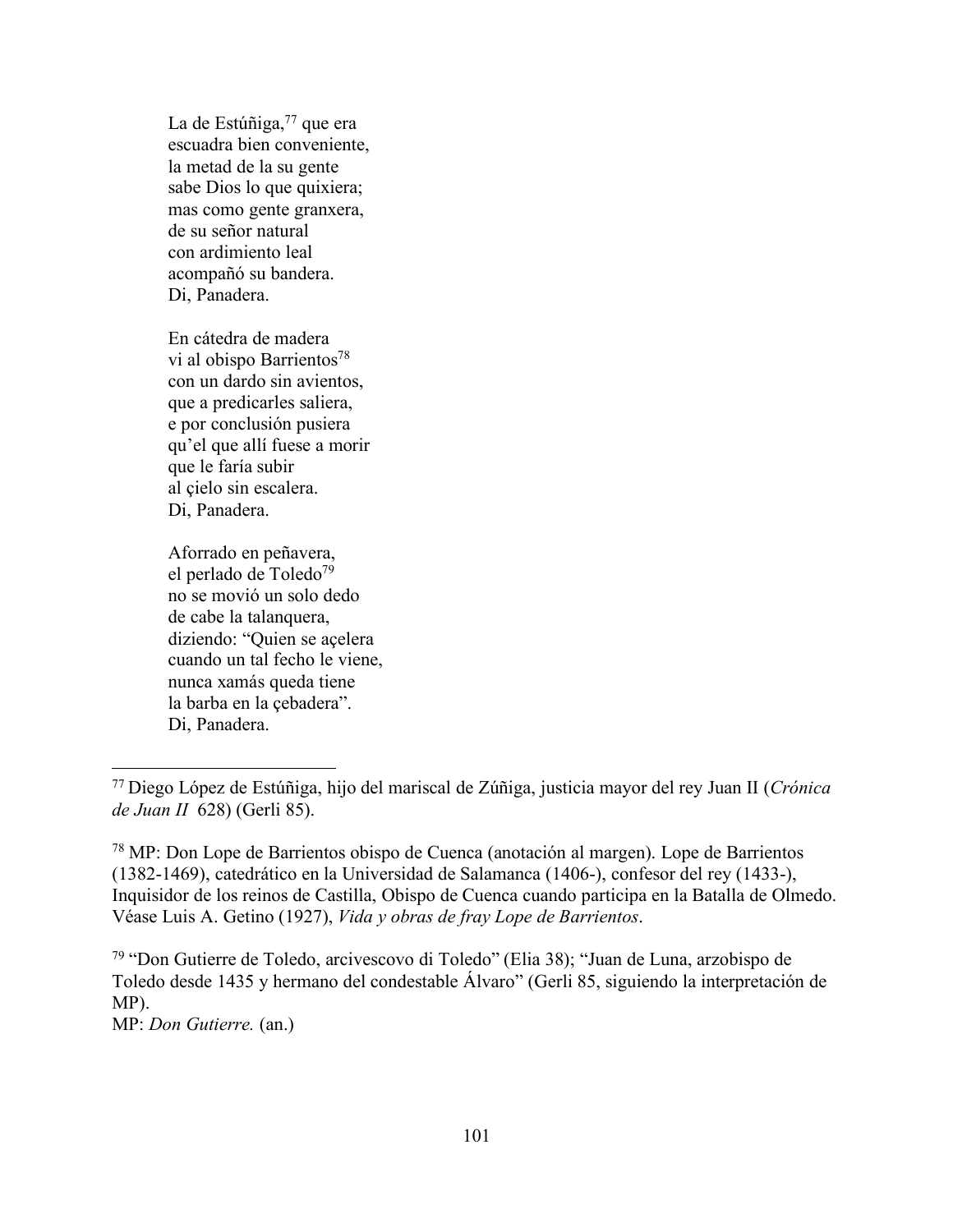Por más seguro escogiera el obispo de Sigüenza<sup>80</sup> estar, aunque con vergüenza, junto con la cobijera, mas tan gran pavor cogiera en ver fuir labradores que a los sus paños menores fue menester lavandera. Di, Panadera.

Con una rica çimera armado muy gentilmente, se halló el de Benavente<sup>81</sup> en esa escuadra terçera, mas su gente regatera, malandantes campesinos, como cobardes mezquinos ficieron la perseguera. Di, Panadera.

Con lengua brava e parlera y el coraçón de alfeñique, el comendador Manrique<sup>82</sup>

## <sup>81</sup> Alonso de Pimentel, suegro de Álvaro de Luna.

MP: *Don Alonso Pimentel 3o conde de venabente, y 2o de mayorga q caso con doña maria de quiñones hija de Diego Hernandez de quiñones merino mayor de Asturias sr de la casa de luna, i progenitor de los condes delba, y de doña m.a de Toledo su muger* (an.).

 <sup>80</sup> "Alonso de Carrillo, arzobispo de Toledo después de 1446" (Gerli 85). MP: *Don alonso carrillo oBispo de ciguença q fue arçobispo de Toledo, hijo de lope basques de acuña y de Doña Teresa carrillo de albornos su muger hermano de Pedro de acuña sr de buendia y dueñas* (an.).

<sup>82</sup> Rodrigo Manrique (1406-1476), comendador de Segura de la Frontera, hermano de Gómez Manrique y padre de Jorge Manrique.

MP: *Don R[odrig]o Manrique comendador de Segura q[ue] despues fue maestre de santiago, i primero conde de paredes de naua hijo de Pedro manrique adelantado de Leon, i de doña Leonor de Castilla su muger, caso 3 veces la primera con doña Mecia de figeroa hija de don gomez Suarez de figeroa s[eño]r de feria, i de doña Elvira Laso de la Vega su muger, la 2a con doña Beatris de M[endo]ça hija de Di[eg]o hurtado de M[endo]ça i d[e] Teresa de gusman su muger Señores de Cañete la 3a con d[oña] Eluira de castañeda hija de don Pedro Lopez de Ayala p[rimer]o conde de fuen salida, i dona M[ari]a de Silua su muger.* (an.)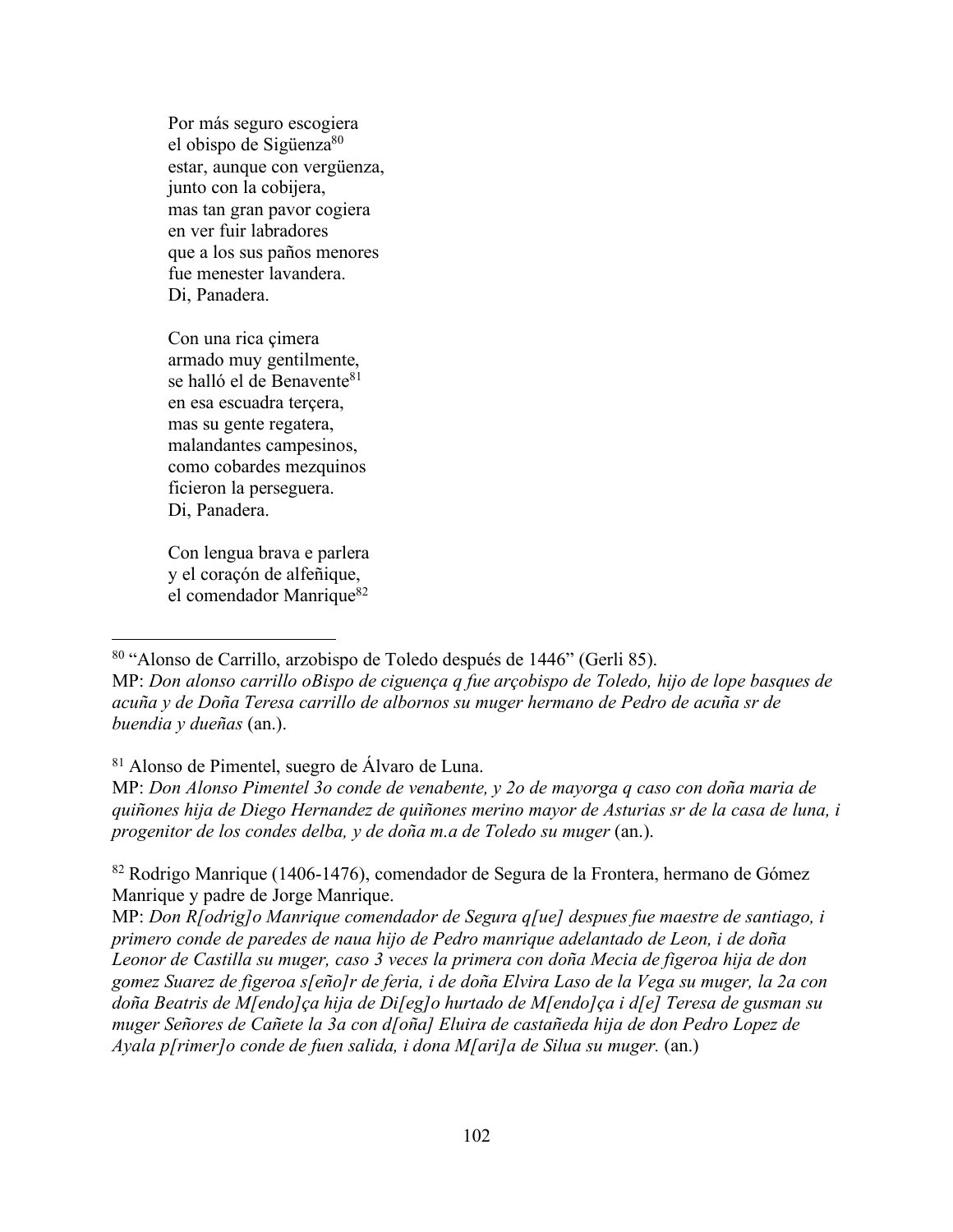escogió bestia ligera, y dio tan gran corredera fuyendo muy a deshora que seis leguas en un hora dexó tras sí la barrera. Di, Panadera.

Con costumbre vozinglera, temblando como las fojas, va don Fernando de Roxas, 83 no manco de la cadera, e por verdad muy çertera, fue a la villa de Portillo, de miedo muy amarillo, donde guareçer quisiera. Di, Panadera.

Salido como de osera, Ruy Díaz el mayordomo, 84 tan velloso vientre y lomo como osa colmenera: si la fe que prometiera la guardase, según fallo, no comiera su caballo en el real la çibera. Di, Panadera.

Tomando yegua ligera con mayor miedo que saña, Fernán López de Saldaña, 85 más negro que una caldera,

 $\overline{a}$ 

<sup>83</sup> Adelantado de Castilla, combate en el bando contrario a Álvaro de Luna. MP: *Hernando de Rojas* (an.)

<sup>84</sup> Ruy Díaz de Mendoza, mayordomo mayor de Juan II, del bando del príncipe castellano. MP: *Rui dias de mendoça mayordomo mayor del Rey Hijo de juan Hurtado de M[endo]ça mayordomo mayor, i de dona Costança de Arrellano, caso con doña Eluira de guzman.* (an.)

<sup>85</sup> Contador de Juan II de Castilla. PR: fernal; BN: perez. MP: *Fernan lopez de Saldaña* (an.).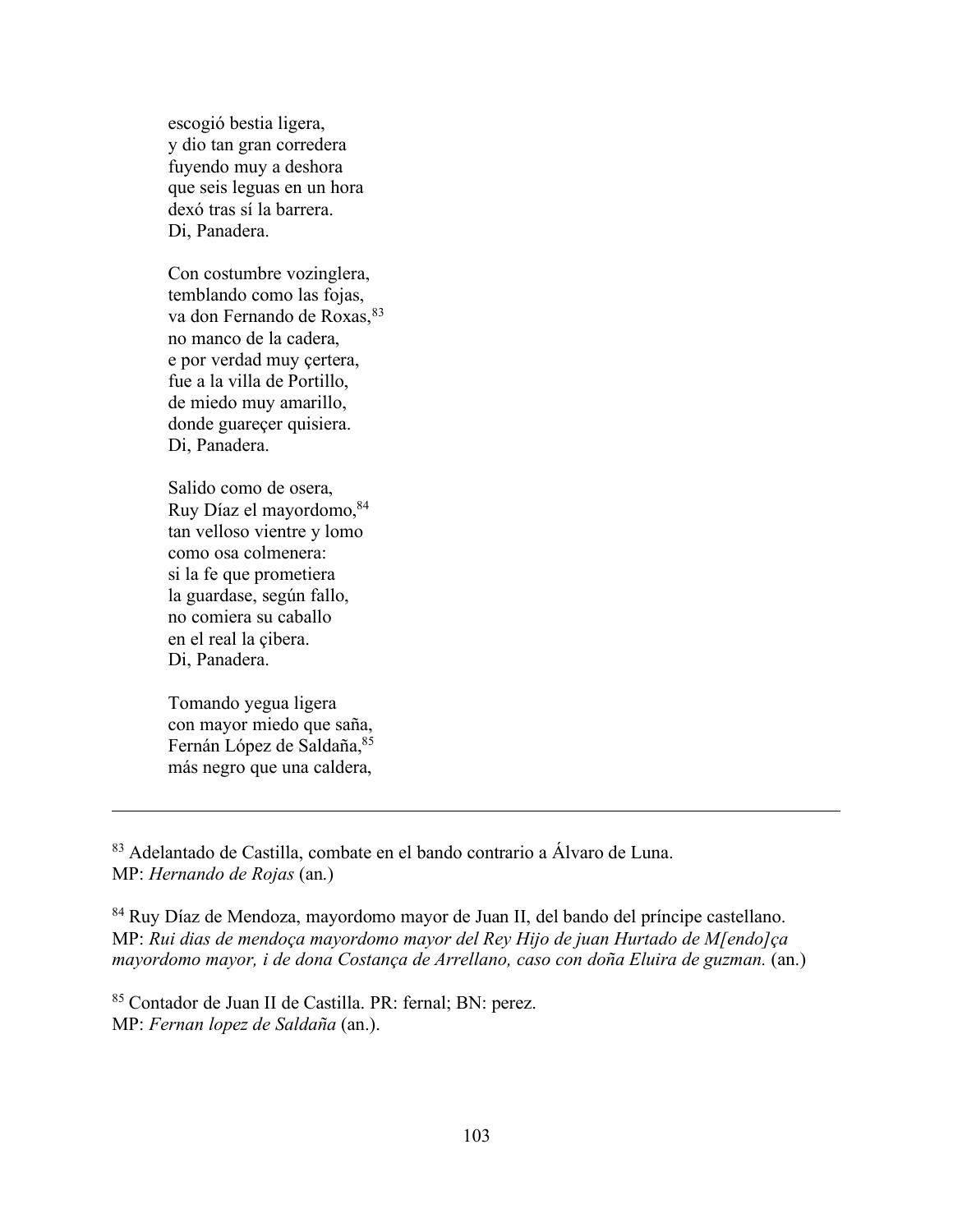saltando la barbillera encomençó de dizir que al que quisiera fuir él le iría a la estribera. Di, Panadera.

Por persona mensajera se partiera el mariscal:<sup>86</sup> desvióse del real con maña sotil, artera, y maguer diz que así era por poner paz en el ruido, e si no fuera partido él mesmo lo resolviera. Di, Panadera.

La persona tabernera del vil conde de Medina<sup>87</sup> el cuál será muy aína echado en una buitrera, lleno de figos de sera e de torreznos e vino, fizo más suçio camino que xamás hombre fiziera. Di, panadera.

Persona tan postrimera Nunca oí yende o destroça Como Pedro de Mendoça, 88 qu'es fama que se escondiera, e dicen que desçendiera

 86 Mosén López de Angulo, Mariscal de Navarra. MP: *Mosen Lopez de Angulo mariscal de Nauarra natral de cordoua hijo de Diego Lopez de Angulo* (an.).

<sup>87</sup> Luis de la Cerda, conde de Medinaceli.

MP: *Don Luis de la cerda 3º conde de Medina celi hijo de don Gaston de la cerda, i de doña Mencia de Mendoça caso con doña juana Sarmiento hija de Diego perez sarmiento adelantado de Galicia* (an.).

<sup>88</sup> Guarda mayor del rey Juan II de Castilla, en el bando de las tropas del príncipe. MP: *Pedro de Mendoça* (an.).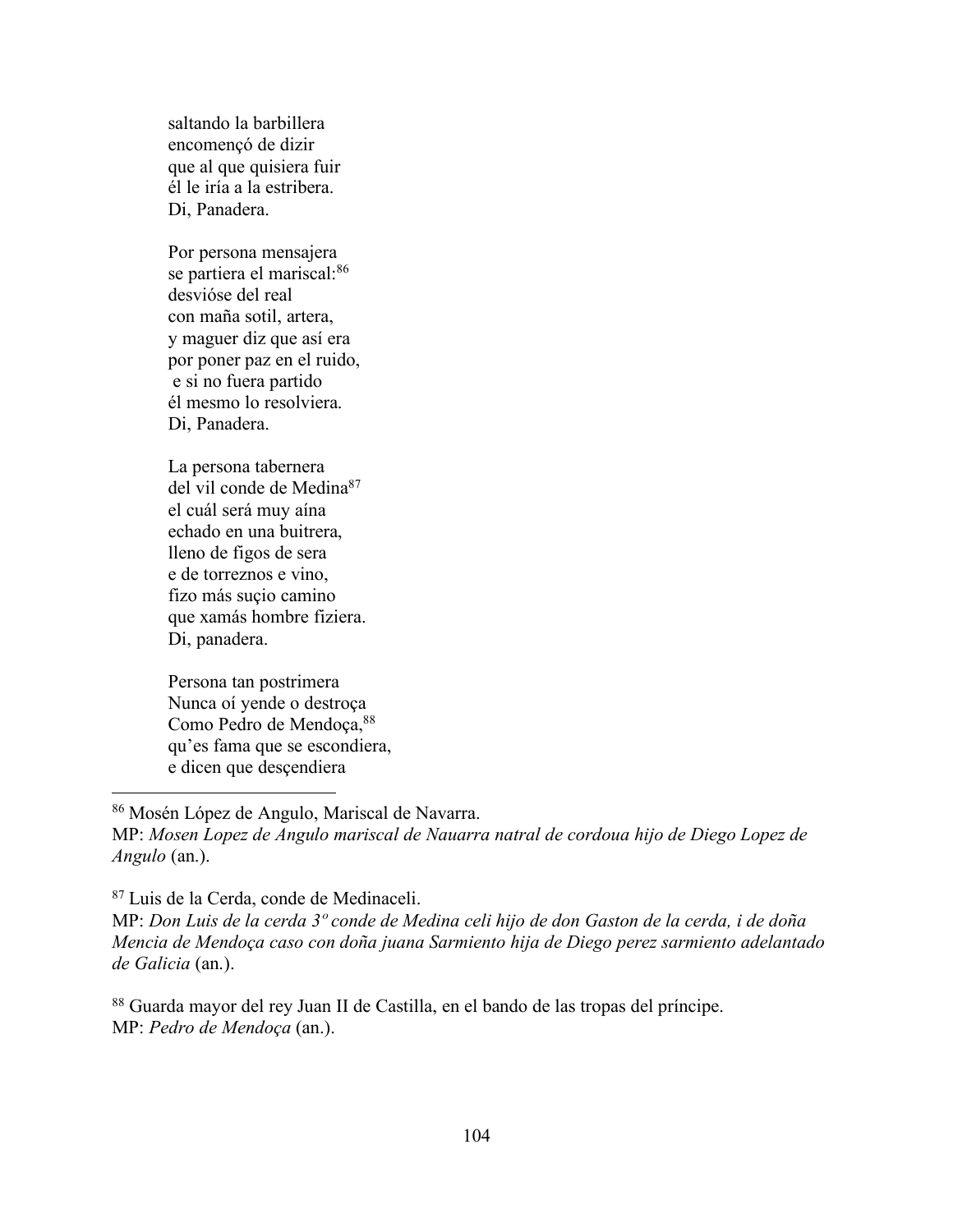del roçín y entró en un poço porque dél hobiese goço la madre que lo pariera. Di, Panadera.

Juan de Tovar<sup>89</sup> como viera el fecho tan mal parado, puso su firme cuidado en buscar la madriguera, lo cual por obra pusiera según que lo bien pensó, por lo cual no falleçió a su roçín espolera. Di, Panadera.

Más rezio que lançadera, sin esperar adalides, Manuel de Benavides<sup>90</sup> deste fecho se partiera; por pesquisa verdadera se falla cómo fuyó e cómo en sí non dexó quixote ni canillera. Di, Panadera.

Su bondad non encobriera, don Enrique el de Zamora;<sup>91</sup>

<sup>90</sup> Señor y marqués de Jabalquinto.

MP: *Manuel de Benauides hijo terçero de di Sanchez de Biedma, i Benauides, i de doña M.a de mendoça su mujer s[eñ]or de xabalquinto q[ue] oi goça titulo de Marquez caso dos uezes primera con dona Jgnes albarez Hija de don Alonso albares comendador mayor de león, la 2ª con dona M.a manrrique de Roxas hija de juan Rodrigues de Roxas s[eñ]or de monçon i de doña Jsabel Manrique su mujer* (an.).

<sup>91</sup> Enrique Enríquez, hijo del almirante Alfonso Enríquez señor de Bembibre y Bolaños, y después conde de Alba de Liste en época de Enrique IV. (an.).

MP: *Don enrrique Enrriques hijo seg[un]do de don Alonço Enrriques primer Almirante de Castilla de los de su casa, i de dona juana de mendoça su mujer caso con dona Maria de guzman huja de don Henrrique de guzman segundo conde de Niebla, i de doña Teresa de* 

 <sup>89</sup> Señor de Berlanga y Astudillo. MP: *Juan de Tobar* (an.).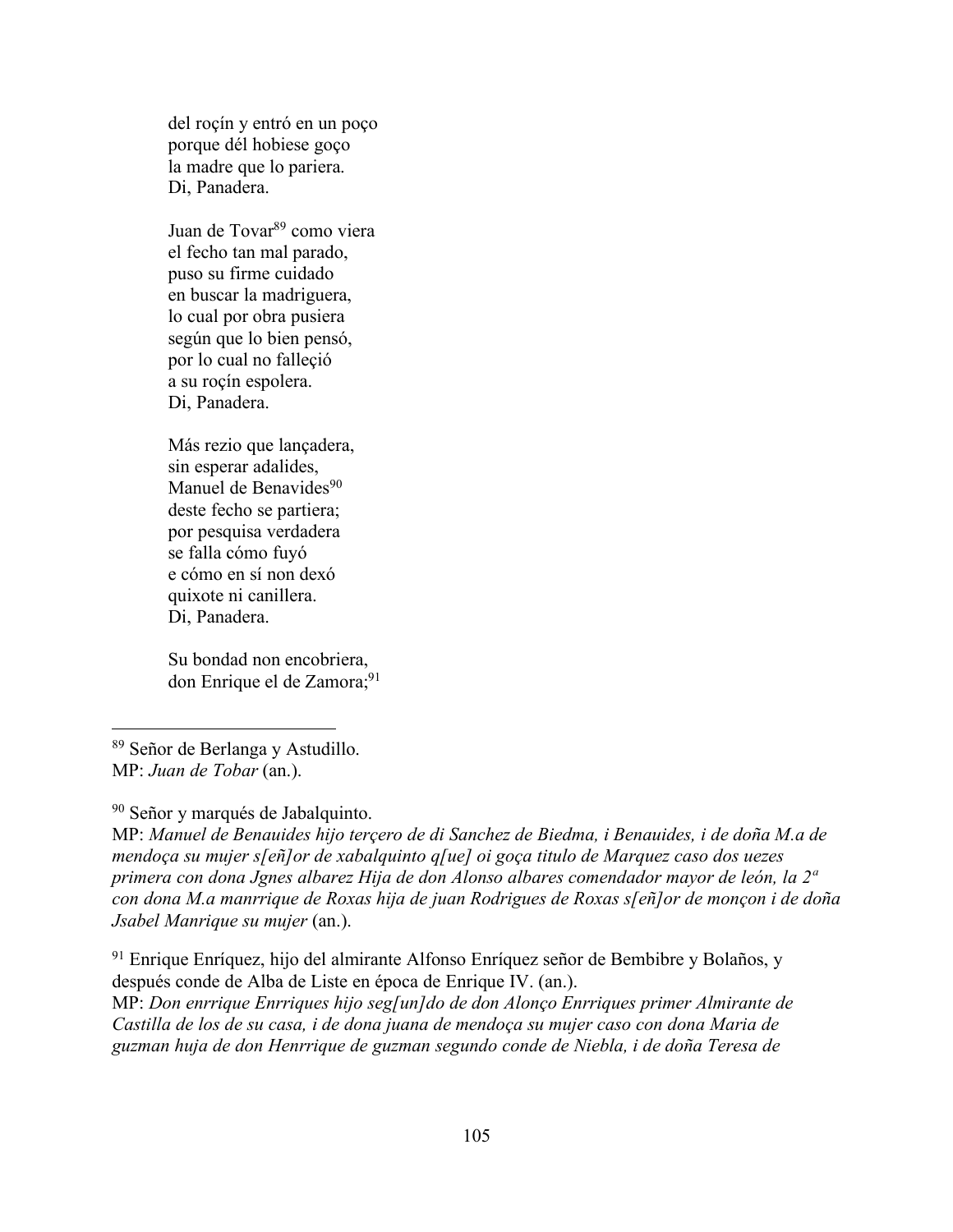por ganar honra a deshora los contrarios ofendiera, mas la gran gente ropera que con él fue a desranchar fizo, por cierto, quedar su persona prisionera. Di, Panadera.

Maguer de malla y gorguera se armaba el maestre moço,  $92$ mas no hobo menester boço, pues a ninguno mordiera, antes diz que s'ascondiera con gran sabor de mirar si le cumplía apeldar por guareçer a La Vera. Di, Panadera.

En una cepa o mimbrera, por su muy fuerte pecado, estropeçó el de Alvarado<sup>93</sup> e cayó en una junquera, e la vil gente ovejera, villanaje de peones, sin cadena de eslabones le ataron a una figuera. Di, Panadera.

Asaz honroso acudiera a sus valientes varones mosén Diego de Quiñones<sup>94</sup>

 $\overline{a}$ 

*Figueroa su mujer fue primero conde de alba de alista (Liste) por merce de El Rey don Henrique El 4º*. (an.).

<sup>92</sup> Gutierre de Sotomayor, maestre de Alcántara.

MP: *Don Gutierre de Sotomayor maestre de alcantara natural de Randona aldea de Medina celi hijo de gil Albarez de Randona, i de D(…) de soto mayor hija de don juan de sotomayor maestre de Alcantara*.(an.).

<sup>93</sup> Garci Sánchez o Suárez, de Alvarado, mayordomo mayor del conde Haro y guarda del rey. MP: *Garci Sanches de Albarado*.

<sup>94</sup> Merino mayor de Asturias y conde de Cangas y Tineo.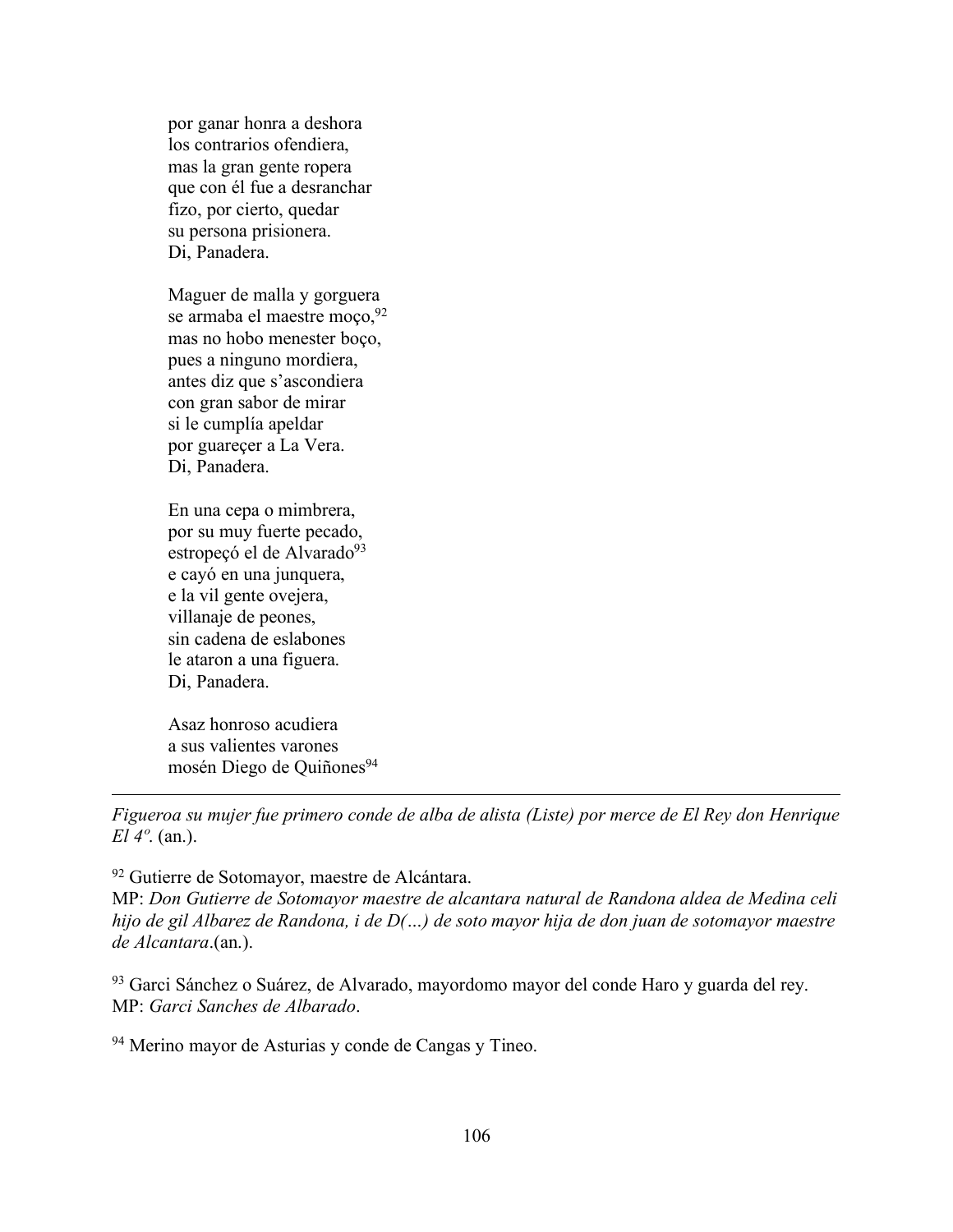cuando las piernas batiera; tan adentro se metiera qu'él hobiera de haber fin, más allí con un faquín mucho bien se combatiera. Di, Panadera.

Con celada sin visera y por devisar mejor dizen que iba el relator,  $95$ más seco que esparraguera: entre la gente pechera, Decía: "Quien tuviera hito, para siempre será quito de la moneda forera". Di, Panadera.

Sin cubierta ni testera y sin armas, casi al mox, el viejo al quiquiricox llegó fasta la ladera, dónde nunca se moviera, como falcón madrigado, que el aire le habían mudado el cuchillo e la tixera. Di, Panadera.

Vide el señor Xorquera, 96

 $\overline{a}$ 

MP: *pedro de quiñones merino mayor de Asturias, hijo de Diego Hernandes de quiñones i de doña Maria de Toledo su mujer S[eño]res de la casa de Luna caso con doña beatris de acuña Hija de Martin Vasques de acuña primer conde de Valencia, i de doña M.a de Portugal su segunda muger*. (an.).

<sup>95</sup> Pero González de Ávila, señor de Villatoro de Albalecha, oidor y refrendario de Juan II. MP: *Hernando diez de Toledo relator referendario i oidor*. (An.) HS: *Fernando Álvarez de Toledo, conde de Alba de Tormes*. Paola Elia se identifica con esta versión.

<sup>96</sup> Señor de Horquera y Contador mayor del rey. Asesinado por orden de Álvaro de Luna (Gerli 90).

MP: *Alonso perez vivero contador mayor de El Rey don juan el Seg[un]do, i su S.o hijo de juan de viuero, i de Maria de soto su mujer caso con doña jgnes de guzman hija de gil gonÇales dabila S[eñ]or de cespedosa, i de doña AldonÇa de guzman su mujer*. (an.).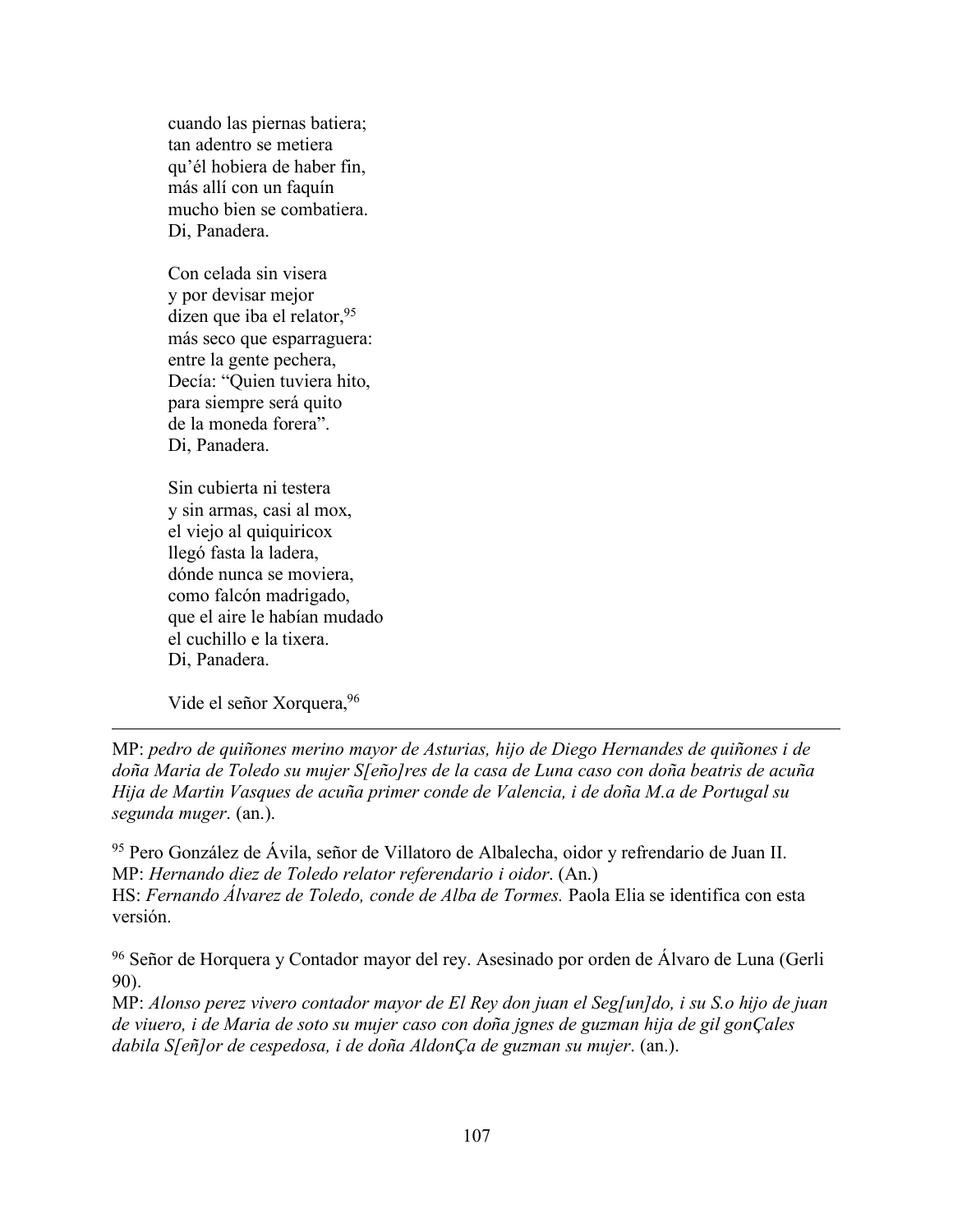Alonso Pérez Vivero, con escribanía e tintero, colgada en su linjadera, e dentro una alcoholadera con polvos para escribir: quisiera dello reír, si hobiera do me acogiera. Di, Panadera.

Vi sentado en una estera al segundo contador,  $97$ fablando como doctor, vestido como partera, y si lo que a él pareçiera se pudiera allí acabar, él quisiera más estar cien leguas allende Vera. Di, Panadera.

Amarillo como cera estaba el conde de Haro, 98 buscando algún reparo por no pasar la ribera; desque vido la manera como el señor rey pasaba, tan grandes pedos tiraba que se oían en Talavera. Di, Panadera.

Aunque algún miedo toviera el repostero mayor, 99

 $\overline{a}$ 

<sup>97</sup> Probablemente Diego Arias Dávila, contador mayor de Enrique IV (Gerli 90).

<sup>98</sup> Pero Fernández de Velasco, camarero mayor de Juan II, y primer conde de Haro. MP: *Don Pedro fernandez de (haro espunto) Velasco primer conde de Haro y camarero mayor del Rey Hijo de juan de Velasco, i de doña M.a solier su muger fue casado con doña Beatris Manrique hija de Pedro Manrique adelantado mayor del R[ei]no de Leon, i de doña Leonor de castilla su mujer*. (an.).

<sup>99</sup> Pero Sarmiento, primer conde de Salinas y repostero mayor de Juan II.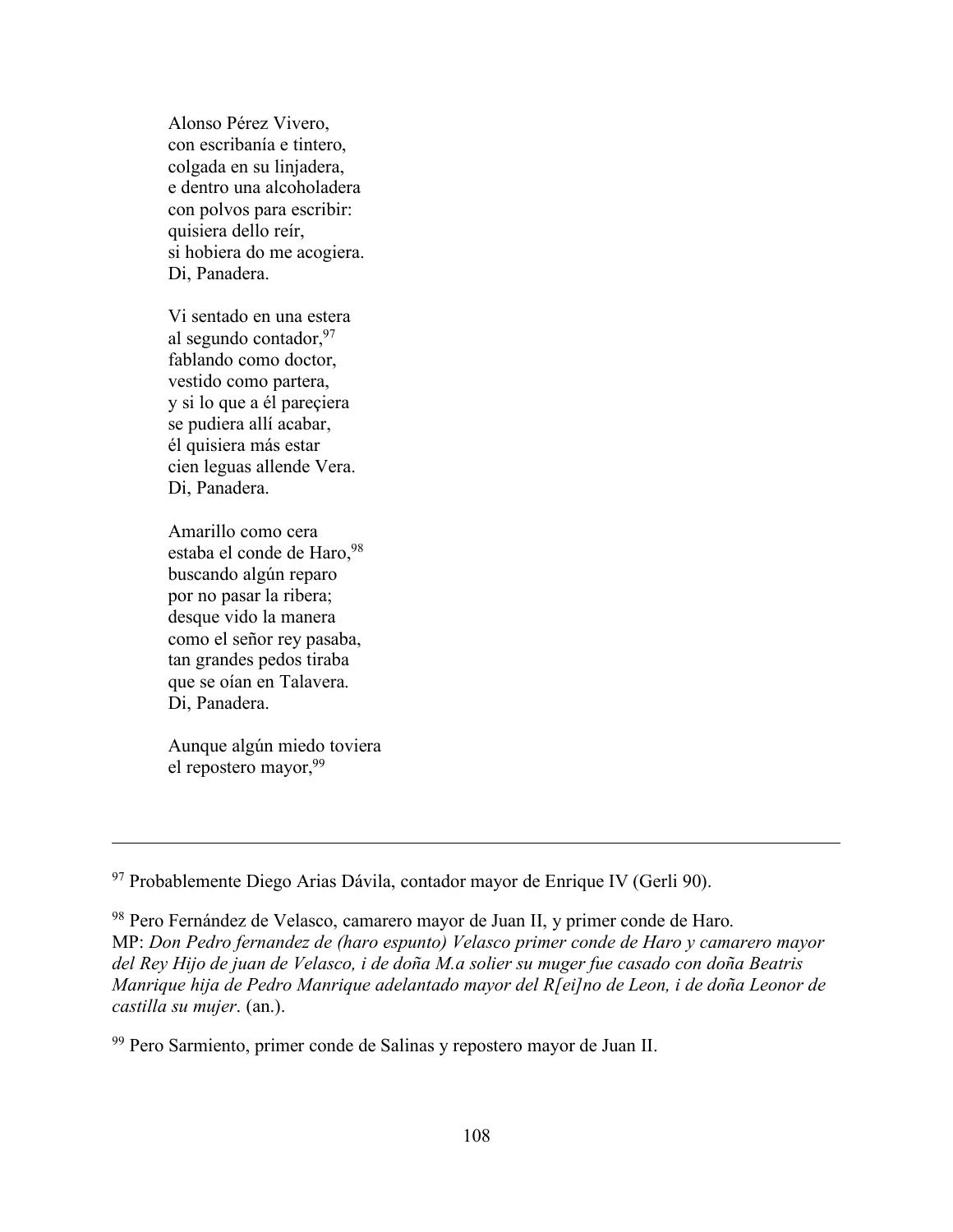encobrió bien su temor como aquel que le doliera del gran miedo que hobiera, fizo él a sus criados juntarse con los navarros en la batalla primera. Di, Panadera.

Obra muy clara e plazera se mostró ser, y notable, la que fizo el condestable $100$ con los que se combatiera, mas quebraran la barrera muy aína sin dubdança si la buena ordenança algún poco se durmiera. Di, Panadera.

Con habla casi estranjera, armado como francés, el noble nuevo marqués $101$ su valiente voto diera, e tan rezio acometiera con los contrarios sin ruego, que vivas llamas de fuego pareció que les pusiera. Di, Panadera.

MP: *Pedro Sarmiento primero conde de salinas Hijo de Diego Perez Sarmiento repostero mayor, i de doña Mencia Çuñiga su mujer, caso con doña M.a de mendoÇa hija de don gaston de la cerda quarto conde de Medinaceli y de doña Leonor mendoÇa su mujer*. (an.).

<sup>100</sup> Álvaro de Luna.

 $\overline{a}$ 

MP*: Don Alvaro de Luna condestable de Castilla hijo de juan de luna s[eño]r de cornago (¿) i de mari cañete caso con Doña juana Pimentel Hija de D.R.o Al[ons]o Pimentel segundo conde de Benauente i de dona Leonor Enrriquez su muger*. (an.).

<sup>101</sup> Íñigo López de Mendoza, marqués de Santillana y conde del Real de Manzanares. MP: *Don Jñigo Lopez de M[endo]ça prim[er]o marques de Santillana hijo de d. Di[eg]o hurtado de M[endo]ça Almirante de Castilla, i de doña leonor Lasso de la vega S[eño]ra de la casa de uega su muger caso con d. catalina suarez de figueroa hija de D. Lorenço suares de figueroa maestre de santiago S[eño]r çafra, i de feria,i de doña M.a de Orosco su 2ª muger*. (an.).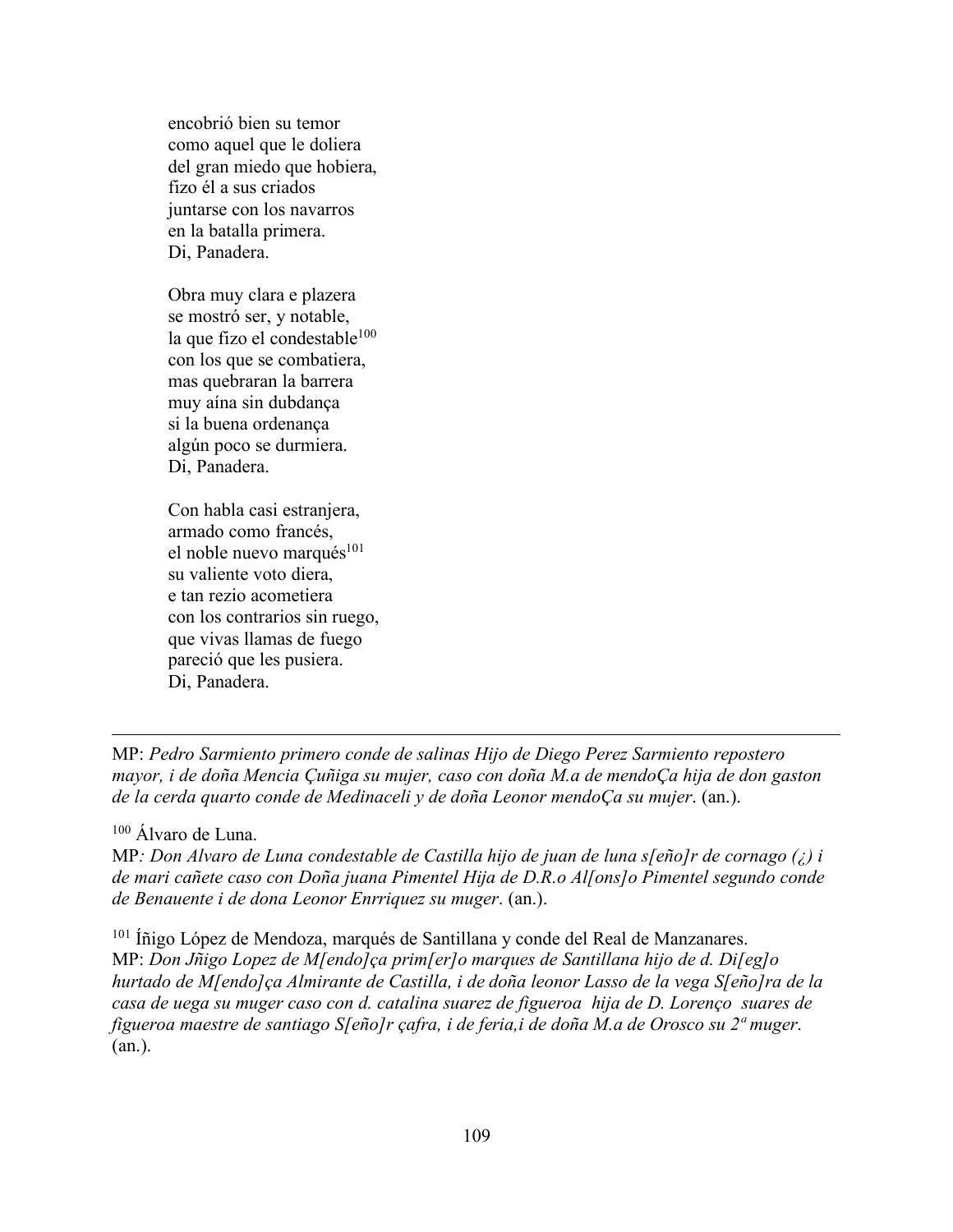Por donde se acaeçiera, maguer amarillo y seco, el buen fidalgo Pacheco $102$ gran espanto les pusiera, tanto, que por sí fiziera, según fizo, llegar donde estaba el valiente conde, $103$ el cual él mismo prendiera. Di, Panadera.

El conde de Alba, maguera<sup>104</sup> buen caballero esforçado, muchas vezes se ha loado de cosas que non fiziera; en la batalla primera fizo su deber por somo, pero no tanto ni como por sus cartas escribiera. Di, Panadera.

Con cara muy falaguera e con desciçión e seso, viendo a su hermano preso, el mariscal de Herrera<sup>105</sup>

<sup>102</sup> Juan Pacheco, mayordomo mayor del príncipe don Enrique, futuro marqués de Villena y maestre de Santiago, hermano mayor de Pedro Girón, maestre de Calatrava. MP: *Don juan Pacheco s[eño]r de Belmonte que despues fue maestre de santiago, i marques de* 

*Villena hijo de Alonso Telez giron de acuña, i de doña M.a Pacheco su muger S.ra de Belmonte caso dos ueses la 1ª con dona M.a Portocarrero s.ra de moger hija de Pedro Portocarrero, i de dona Beatris Enrriques, la 2ª con doña M.a de Velasco hija de Don P.o fernandes de Velasco Pr[rimer]o condestable; i de (…) (an.).* 

<sup>103</sup> *Diego Gómez de Sandoval, primer conde de Castrogeriz*.

<sup>104</sup> Fernán Álvarez de Toledo, primer conde de Alba, más tarde Duque. MP: *Don Fernando Alvarez de Toledo s.r de val de cornexa, i primero conde de Alua de Tormes hijo de don Garcia Aluares de Toledo, i de doña constança Sarmiento su muger, i fue cassado con d. M.a carrillo hija de P.o carillo de Toledo, i de dona Elbira Palomeque su muger*. (an.).

<sup>105</sup> Pedro García de Herrera, Mariscal y señor de Asturias, suegro de Pedro de Luna, hijo ilegítimo de don Álvaro.

MP: *Pedro garcia de Herrera mariscal de Castilla*. (an.).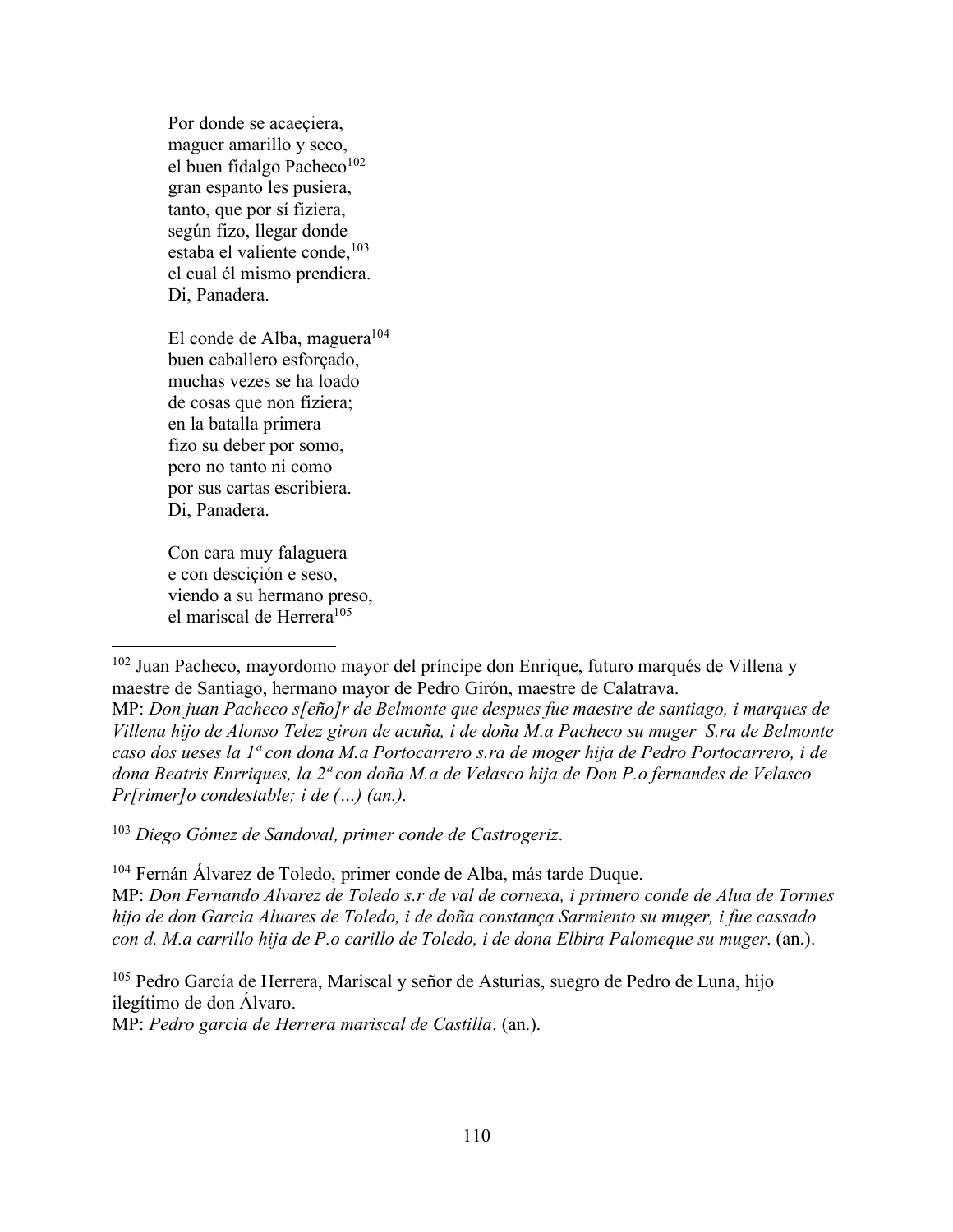atanto se entristeçiera e se sintió tan turbado, que después gran gasajado nunca jamás riçibiera. Di, Panadera.

Con palabra lisonjera e con talle gordo e feo el conde de Ribadeo<sup>106</sup> sin armas apareçiera, el cual, por cierto quisiera qu'el robo fuera sobejo, porque a moço ni aun a viejo tan gran parte la cupiera. Di, Panadera.

Diziendo: "¡Guarda, Herrera!",<sup>107</sup> bullendo como graduña, asomó Pedro de Acuña<sup>108</sup> con una falsa grupera, mas la su lança lardera, pintada, garrida, ufana, a Dueñas volvió tan sana cual salió de la lançera. Di, Panadera.

Tan gran trabajo sintiera con el muy gran calor Payo,  $109\&$ 

## 106 Rodrigo de Villandrando.

MP: *Don R[odrig]o de villandrando conde de ribadeo hijo de Pedro de villandrando, i de Dona Jnes de corral su muger uecinos de Valladolid caso 2. Beses la primera en Francia con madama Jsabe [Margarita?] de borbon hija del duque de borbon la segunda con dona Teresa [Beatriz?] çuñiga hija de diº Lopes de çuñiga s[eño]r de monterei i baides i de dona Elvira de Biedma su muger*. (an.)

<sup>107</sup> Alusión a Pedro García de Herrera.

<sup>108</sup> El hermano del Obispo Carrillo, primer conde de Buendía y señor de Dueñas. MP: *Pedro de acuña primero conde de buen dia hijo de Lopes vasques de acuña y de Dona Teresa carrillo de aluornos caso con Dona Jnes de herrera hija de P.o garcia de Herrera mariscal de Castilla y de dona M.a de Ayala s.ra de la casa de Ayala*.(na.).

<sup>109</sup> Payo de Ribera, Mariscal de Castilla e hijo de Perafán de Ribera, adelantado de Andalucía.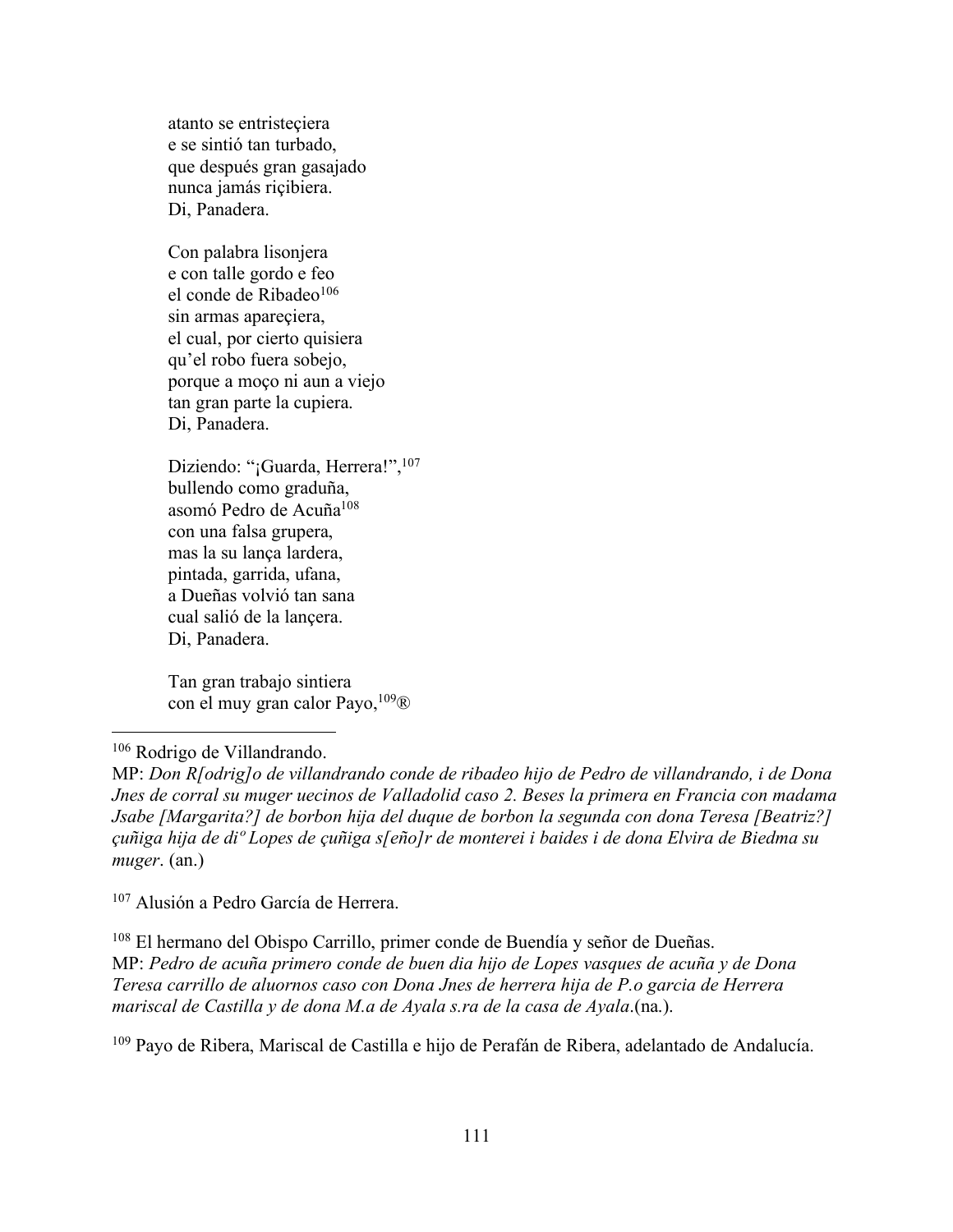que le vino tal desmayo que pensó que se muriera; maguer diz que se pusiera con los hombres esforçados, mucho son maravillados cómo no se derritiera. Di, Panadera.

Viniendo de la frontera el mayor comendador, $110$ desamparó a su señor, de quien gran bien reçibiera, e como quien desespera de toda gran nombradía, más vergüenza no tenía que una puta carcavera. Di, Panadera.

Por persona consejera, don Juan, el conde chiquito, 111 cabe el rey fincó su hito e tendió su arpellera, e dizen que le dixera: "Señor, si pasáis los trigos sacaréis los enemigos todos de la raposera". Di, Panadera.

Açerca de una reguera el alférez $112$  quedó estando;

 $\overline{a}$ 

MP: *Payo de Riuera mariscal de Castilla hijo de Parafan de Riuera adelantado m[ayo]r de andalucia i de dona aldonça de Ayala su segunda muger s[eño]ra de ualdepusa caso con Dona Marquesa de gusman hija de ju, ramirez de gusman y de Dona juana Palomeque su muger*. (na.).

<sup>110</sup> Juan Ramírez de Guzmán, señor de Tebas y Ardales, y comendador mayor de Calatrava. MP: *Juan Ramires de gusman comendador mayor de Calatraba, hijo de juan Ramires de gusman, i Padre de juan Ramires de gusman mariscal de castilla s[eño]r de teba, i ardales*. (na.)

<sup>111</sup> Posible alusión a Juan de Pimentel, conde de Mayorga. BN y MS lo identifican como Don Juan Niño, "conde de Huelma". Véase Elia, p. 69.

<sup>112</sup> Juan de Silva, señor de Cifuentes y alférez mayor de Juan II.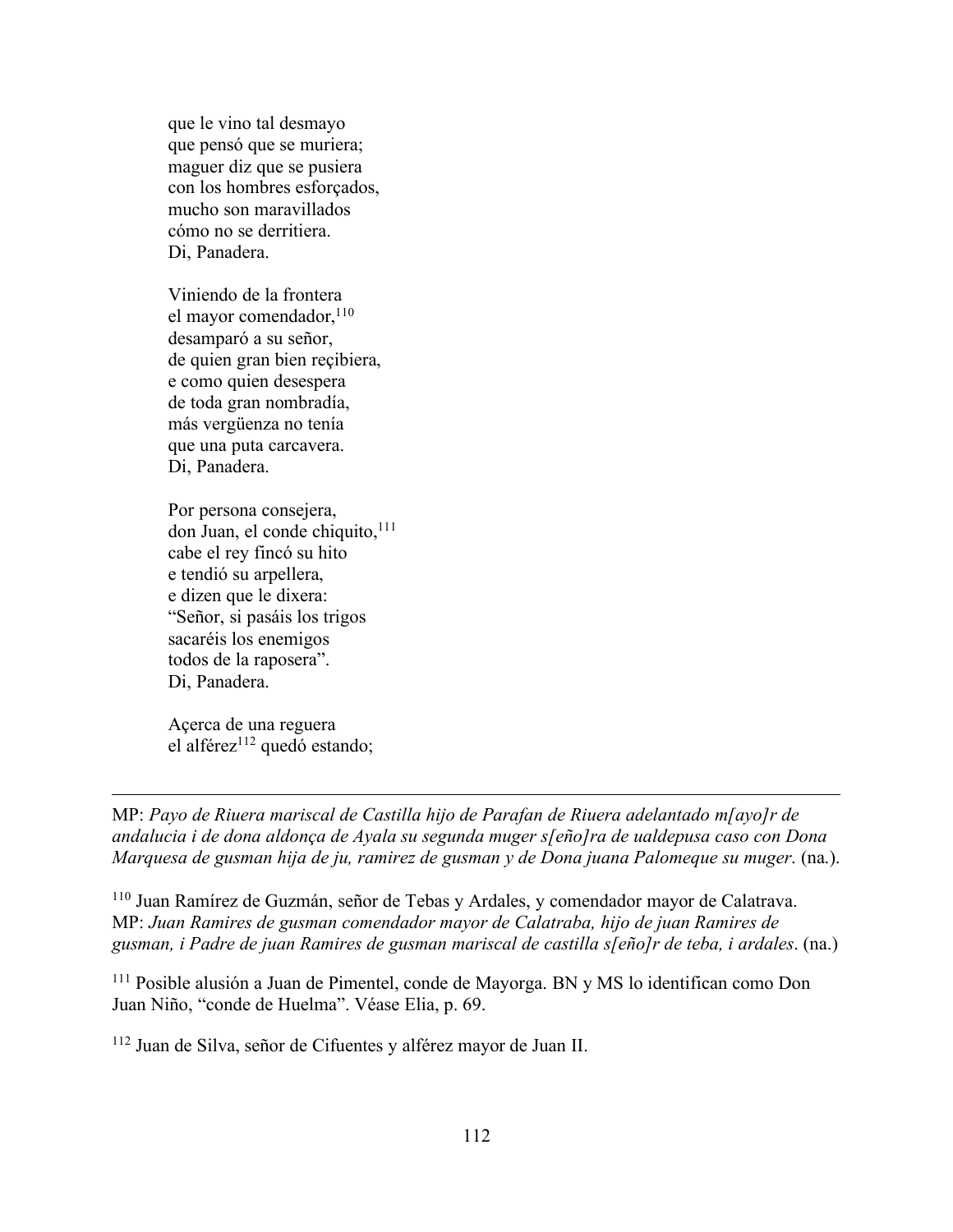con gran sabieza mirando la su gente recogiera, e en tanto que día fuera miró sin malencolía a qué parte convenía apertar la calçadera. Di, Panadera.

El de Olmedo cabeçera que era el buen rey de Navarra,<sup>113</sup> no se fue meter tras barra, antes bien se combatiera, ca a un caballero asiera al cual dio asaz cuchilladas, que lo fizo mil tajadas junto con una ribera. Di, Panadera.

Con discreçión muy somera más que con seso constante, el ardid señor infante<sup>114</sup> fue a dar de cabeçera en la batalla primera que delante se falló, por lo cual no dudo yo que su gente se perdiera. Di, Panadera.

Con ardideza muy fiera,

 $\overline{a}$ 

MP: *Don Ju. De silua Alferes mayor hijo de Alonso tenorio de silua adelantado de caçorla y notario mayor del R[ei]no de Toledo y de dona yomar de Meneses s.ra de belilla caso segunda vez la 1ᵃ con dona Leonor de acuña hija d lope vasques de acuña y de Dona teresa carrillo de aluornos su muger s.ra de dueñas i buendia, la segunda caso con Dona Jnes de ribera hija de Di.e gomes de riba adelanrado de andalucia y de Dona Jnes Portocarrero su muger de quien vienen los marqueses de monte m.or i de la primera muger Dona Leonor vienen los condes de Cifuentes*. (na.).

<sup>113</sup> Juan I de Navarra, infante de Castilla y futuro Juan II de Aragón. MP: *Jnfante de aragon Don Juan hijo del Jnfante de Castilla don fernando Rey de Aragon* (an.).

<sup>114</sup> El infante Enrique, hermano de Juan I de navarra. Murió como consecuencia de sus lesiones en la batalla.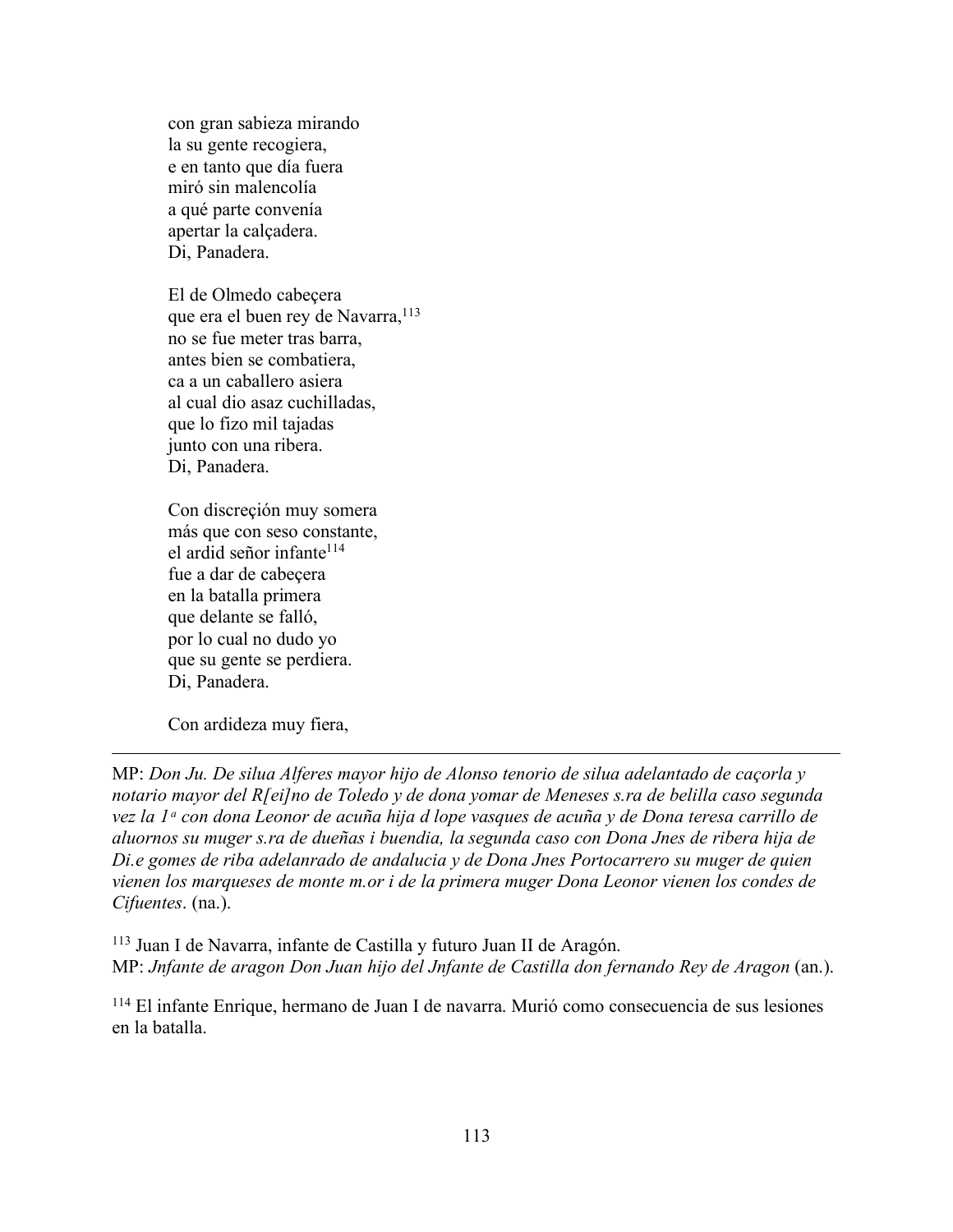según que fallo por rastro, se lançó el conde de Castro<sup>115</sup> en la suerte quel' cupiera ardiendo como foguera con cuatroçientos rocines, mas ellos fueron tan ruines que ninguno le acorriera. Di, Panadera.

Por ir a la sementera, la gente del almirante<sup>116</sup> detrás dél, y no delante estaba cuando cayera, aguardando la çaguera d'espaldas en un barbecho, alejados más que un trecho de una piedra volandera. Di, Panadera.

Fernando que prometiera  $de Quiñones<sup>117</sup> por su amor$ de ser muerto o vençedor, fue muerto por la mollera; la Virgen, procuradera que es de todo hombre contrito, ruegue a su Hijo bendito

## 115 Diego Gómez de Sandoval.

## <sup>116</sup> Fadrique Enríquez, Segundo Almirante de Castilla.

MP: *Don Fadrique Enrriques 2º Almirante de Castilla de los de su casa Hijo de don AlºEnrriques, i de Doña juana de m.ca su muger caso 2 vezes la primera con dona marina de Ayala S.ra de casa de Rubios de el monte hija de Diego hernandes de cordoua Mariscal de Castilla, i de Dona Jgnes de Ayala su muger, la 2ª con doña Teresa de quiñones hija de Diego hernandes de quiñones s.r de el estado de Luna, i de dona M.a de Toledo, su muger*. (na.).

#### <sup>117</sup> Fernando de Quiñones.

MP: *Fernando de quiñones hijo de Diego Hernandes de quiñones merino mayor de Asturias, i de dona M.a de Toledo su muger fue de la orden de s[an]tiago, i caso con juana diez*. (na.).

MP: *Diego gomes de sandobal mariscal de los exercitos chanciller m.or de castilla y adelantado y primer conde de costroxeres, hijo de hernan gutieres de sandoual, i de doña Jgnes de Roxas su muger caso con dona Beatris de Abellaneda Hija de Diego gonçalues de abellaneda, i de dona Jgnes de Cisneros su muger* (na.).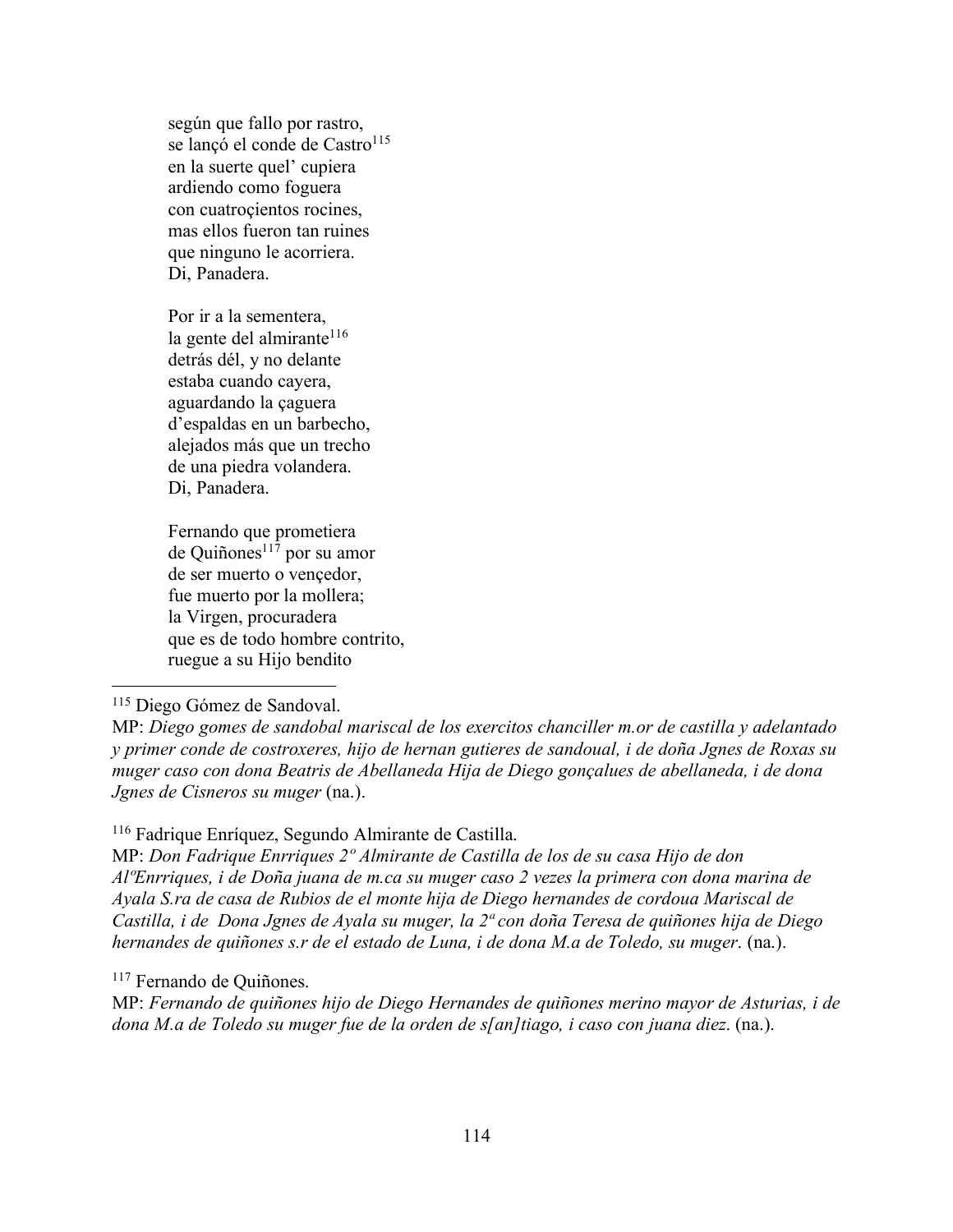que le dé gloria llenera. Di, Panadera.

Muy puesto a la delantera el mayor caballeriço, $118$ más armado que un eriço, fue el primero que fuyera, pero un lindo encuentro diera en un gran odre de vino; fízole perder el tino, tanta sangre dél saliera. Di, Panadera.

Temblándole la contera el repostero mayor, del grandísimo temor le recreçió la cagalera; fuyendo en la delantera, cuasi fuera de sentido, todo cuanto había comido trastronó por la babera. Di, Panadera.

Este fecho proçediera, como oyen vuestras orejas, por las notables igrejas qu'el dicho rey<sup>119</sup> destruyera, el cual cierto mereçiera por fazer tan gran pecado que con su honra y estado al abismo se sumiera. Di, Panadera.

Tú, Señor, que eres minera de toda virtud divina, saca la tu medecina de la tu santa triaquera, porque ya, Senor, siquiera hayamos paz algún rato, ca del dicho disbarato

 <sup>118</sup> Lope García de Rojas, caballerizo mayor de Juan II.

<sup>119</sup> Juan I de Navarra.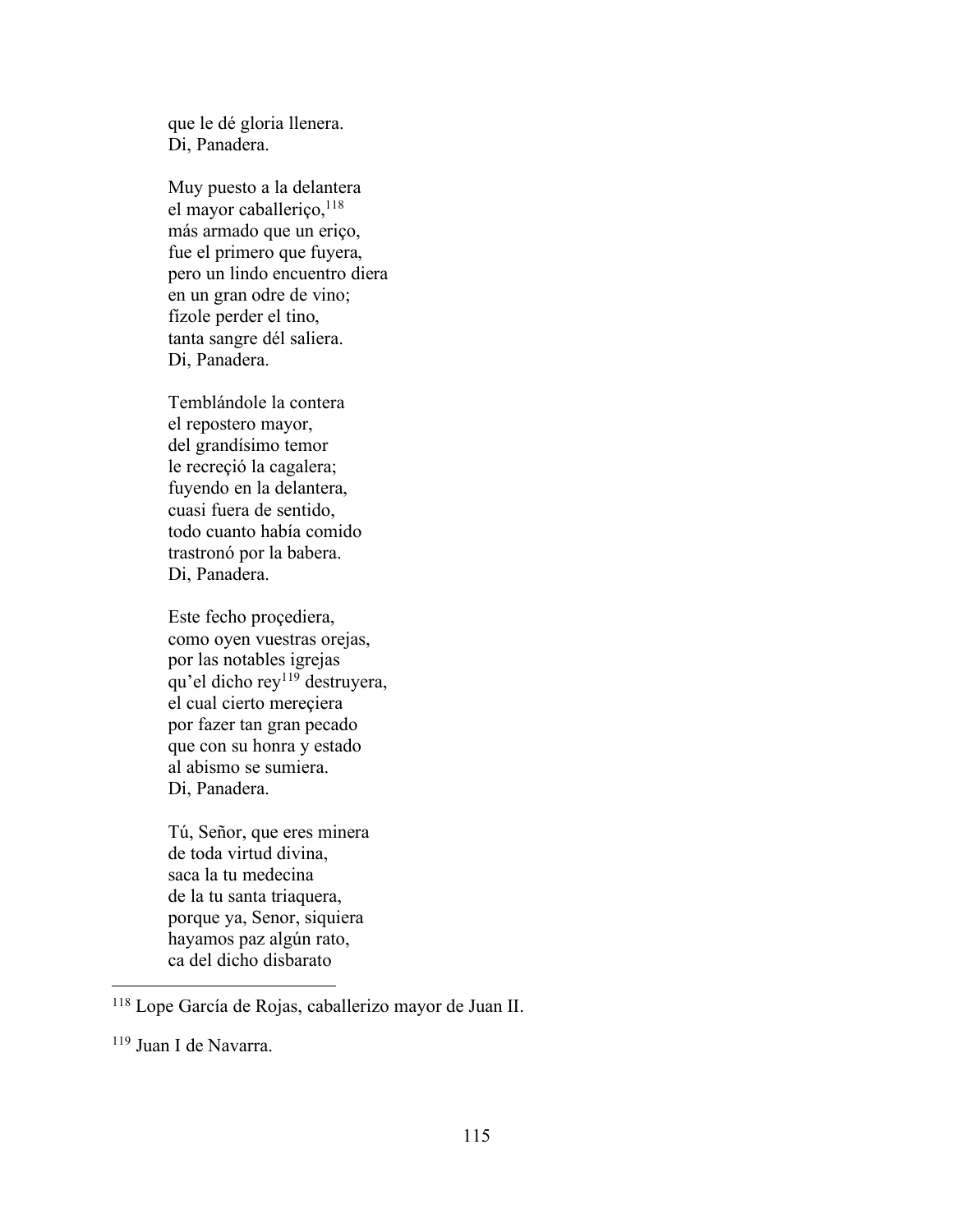a muchos queda dentera. Di, Panadera.

# DE JUAN DE MENA AL MARISCAL ÝÑIGO ORTIZ PORQUE SE PENSÓ QUE EL AVÍA HECHO ESTAS COPLAS

Ýñigo, no mariscal, capitán de la porquera, más liviano que cendal ni que flor de ensordadera, mal decides con dentera a quien merece corona; otros ponen la persona, vos parláis de talanquera.

## RESPUESTA DEL MARISCAL

Anme dicho, Juan de Mena, que en coplas mal me tratastes, pues yo os juro al que matastes que no os me vais sin pena, salvo si lo desordena, por punto de barahá, Aquel que libró a Joná del vientre de la vallena.

## JOAN DE MENA

Don Cara de Aguzadera, yo esto deziros oso: que andáis mas peligroso que redoma sin basera; mas, dolada calavera, flacos hechos, ruines manos, lança vil, sesos livianos, ándaos bien la parladera.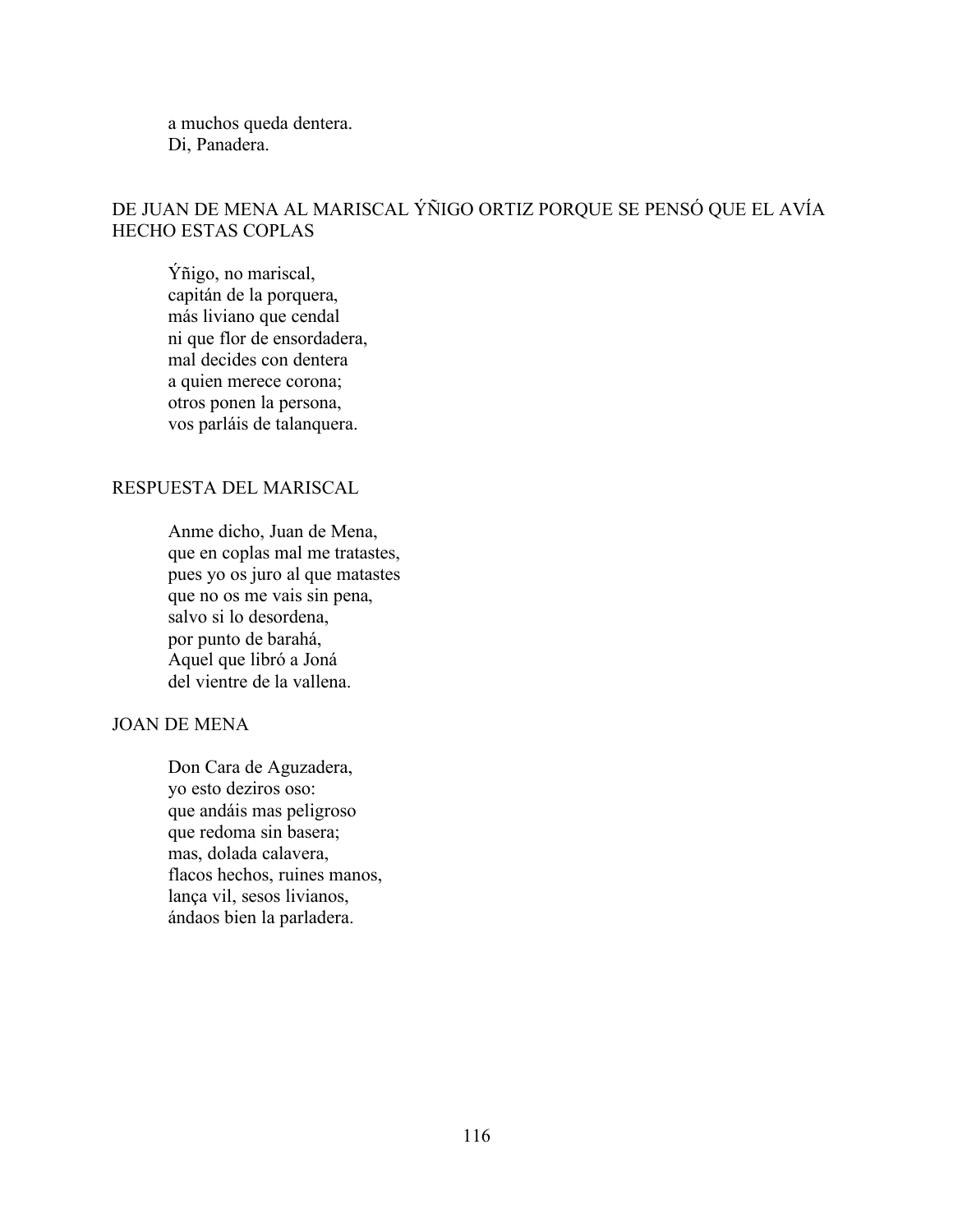## **BIBLIOGRAFÍA**

- Alín, José María. *El cancionero español de tipo tradicional*. Taurus, 1968.
- Alonso, Álvaro. *Poesía de Cancionero*. Cátedra, 1986.
- Alonso, Dámaso. *Poesía de la Edad Media y poesía de tipo tradicional*. Losada, 1942.
- Alonso, Dámaso and José Manuel Blecua, editores. *Antología de la poesía española. Poesía de tipo tradicional*. Gredos, 1969.
- Alvar, Manuel. "La 'nueva maestría' y las rúbricas del *Cancionero de Baena*", *Miscellanea di studi in onore di Aurelio Roncaglia a cinquant' anni dalla sua laurea* I, Modena: Mucchi Editore, 1989, pp. 1-24.
- Bahr, Arthur. "Miscellaneity and Variance in the Medieval Book". Johnston y Van Dussen, pp. 181–198.
- Baik, Seung-Wook. *Aproximación al decir narrativo castellano del siglo XV*. Juan de la Cuesta, 2003.
- Beltran Pepió, Vicenç. *La canción tradicional*. Tarraco, 1976.
- ---. *Poesía española II. Edad Media: lírica y cancionero*. Editorial Crítica, 2002.
- ---. "Tipología y génesis de los cancioneros: Juan Fernández de Híjar y los cancioneros por adición". Romance Philology, vol. L, 1996, pp. 1-19.
- ---. "Tipología génesis de los cancioneros. Los cancioneros de autor". Revista de Filología Española, vol. LXXVIII, no. 1-2, 1998, pp. 49-100.
- ---. "Tipología y género de los cancioneros. El *Cancionero* de Juan del Encina y los cancioneros de autor". *Humanismo y Literatura en los tiempos de Juan del Encina*, editado por J.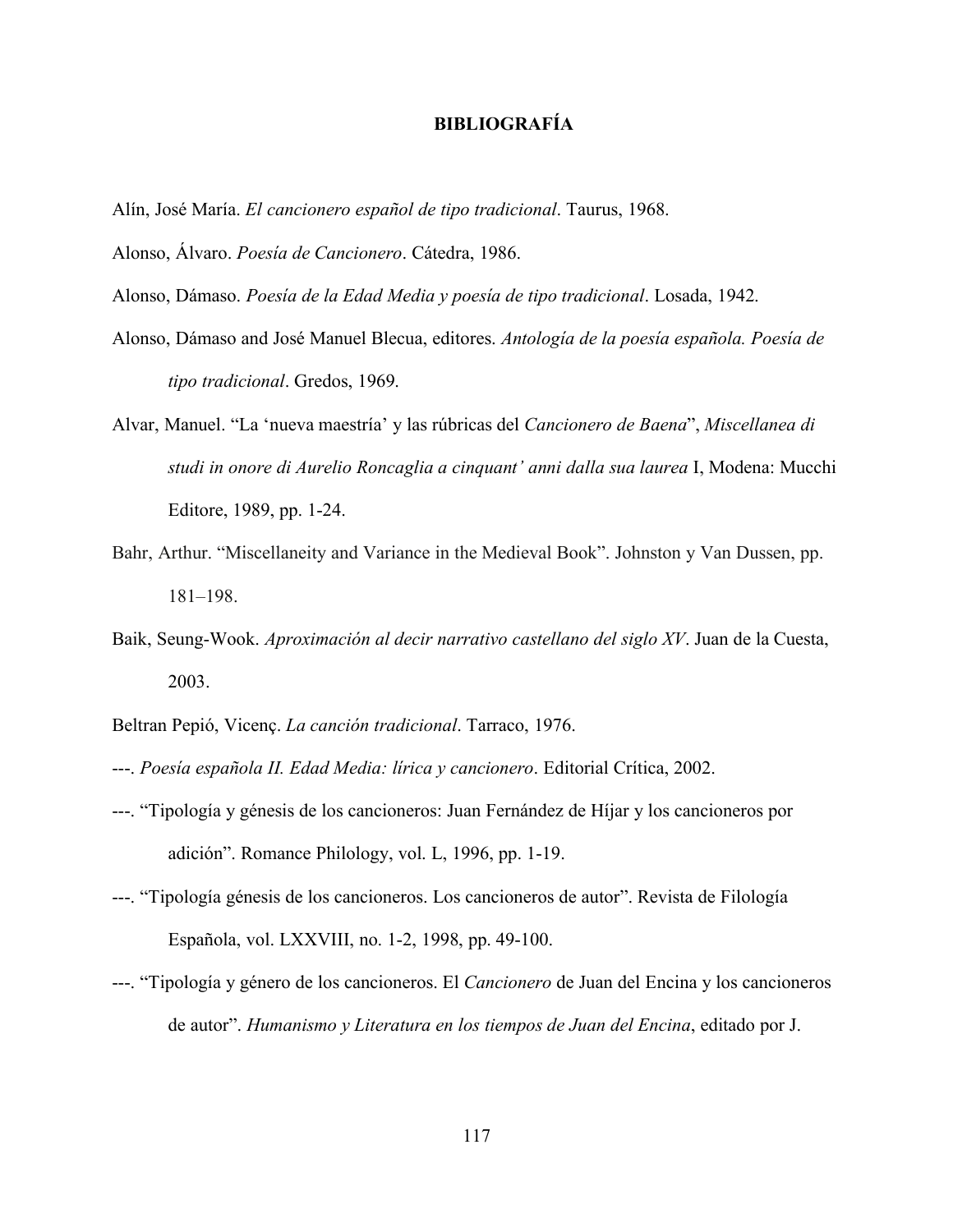Guijarro Ceballos, Ediciones Universidad de Salamanca, Acta Salmanticensia, 1999, pp. 27-54.

- ---. "The Typology and Genesis of the *Cancioneros*: Compiling the Materials". Gerli y Weiss, pp. 19-46.
- Benito Ruano, Eloy. *Los infantes de Aragón*. Consejo Superior de Investigaciones Científicas, 1961.
- ---. *Toledo en el siglo XV. Vida política*. Consejo Superior de Investigaciones Científicas, 1961.
- Berger, Philippe. *Libro y lectura en la Valencia del Renacimiento*. Edicions Alfons el Magnànim, 1987.
- Bial, Henry, editor. *The Performance Studies Reader*. 2da edición. Routledge, 2007.
- Blecua, Adalberto. "'Perdióse un quaderno…' sobre los Cancioneros de Baena". *Anuario de Estudios Medievales* IX, 1974-1979, pp. 229-276.
- Boase, Roger. *The Origin and Meaning of Courtly Love*. Manchester University Press, 1977.
- Bourdieu, Pierre. *Language and Symbolic Power*. Harvard University Press, 1991.
- Boureau, Alain, et al. *The Culture of Print : Power and the Uses of Print in Early Modern Europe*. Princeton University Press, 1989. *EBSCOhost*, proxy.wabash.edu:2048/login?url=http://search.ebscohost.com/login.aspx?direct=true&d b=e000xna&AN=791232&site=ehost-live.
- Brocatto, Linde M. "*Tened por espejo su fin*, Mapping Gender and Sex in Fifteenth and Sixteenth-Century Spain". *Queer Iberia: Sexualities, Cultures, and Crossings from the Middle Ages to the Renaissance*, editado por Josiah Blackmore y Gregory Hutcheson, Duke University Press, 1999, pp. 325-65.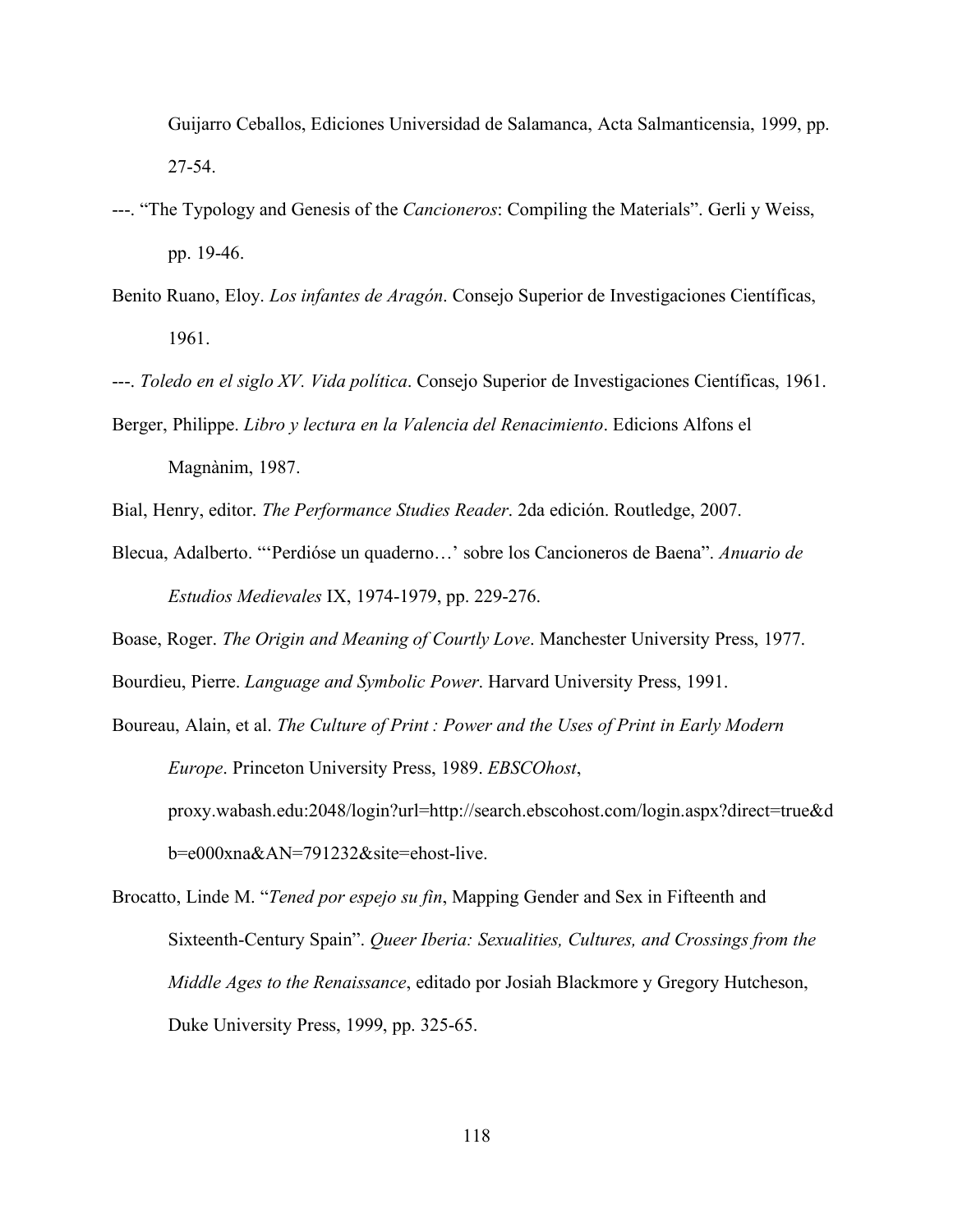Brownlee, Marina S. "Francisco Imperial and Poetic Genealogy". Gerli y Weiss, pp. 59-78.

- Bustos Tauler, Álvaro. "Sobre la organización del Cancionero General: la huella de Juan del Encina". Haro Cortés et al., pp. 95-112.
- *---. Tradición y novedad en la poesía de Juan del Encina: El "Cancionero" de 1496*. 2010. Universidad Complutense de Madrid, Tesis doctoral, *E-prints Complutense: el repositorio de la producción académica en abierto de la UCM*, https://eprints.ucm.es/11455/.
- *Cancionero de Baena.* Ed. José María Azáceta. Consejo Superior de Investigaciones Científicas, 1966.
- *Cancionero de Juan Alfonso de Baena*. Edición de Brian Dutton y Joaquín González Cuenca. Visor Libros, 1993.

*Cancionero General*. Ed. Joaquín González Cuenca. Castalia, 2004.

*Cancionero tradicional*. Ed. José María Alín. Clásicos Castalia, 1991.

Cerquiglini, Bernard. *Eloge de la variante: Histoire critique de la philologie*. Seuil, 1989.

---. *In Praise of the Variant: A Critical History of Philology*. Traducción de Betsy Wing, The Johns Hopkins University Press, 1999.

Chartier, Roger. General Introduction: Print Culture. Boureau et al., pp. 1-10.

Chas Aguión, Antonio. "Juan García de Vinuesa y Álvar Ruiz de Toro, poetas del Cancionero de Baena. Bulletin of Hispanic Studies, vol. 91, no. 8, 2014, pp. 843-54.

Ciceri, Marcella. "Las Coplas del Provincial". *Cultura Neolatina*, vol. XXXV, 1975, pp. 39-210. *Coplas hechas sobre la batalla de Olmedo que llaman las de la panadera: introduzione, testo* 

*critico e note.* Editado por Paola Elia, Università degli studi di Verona Facolta, 1982.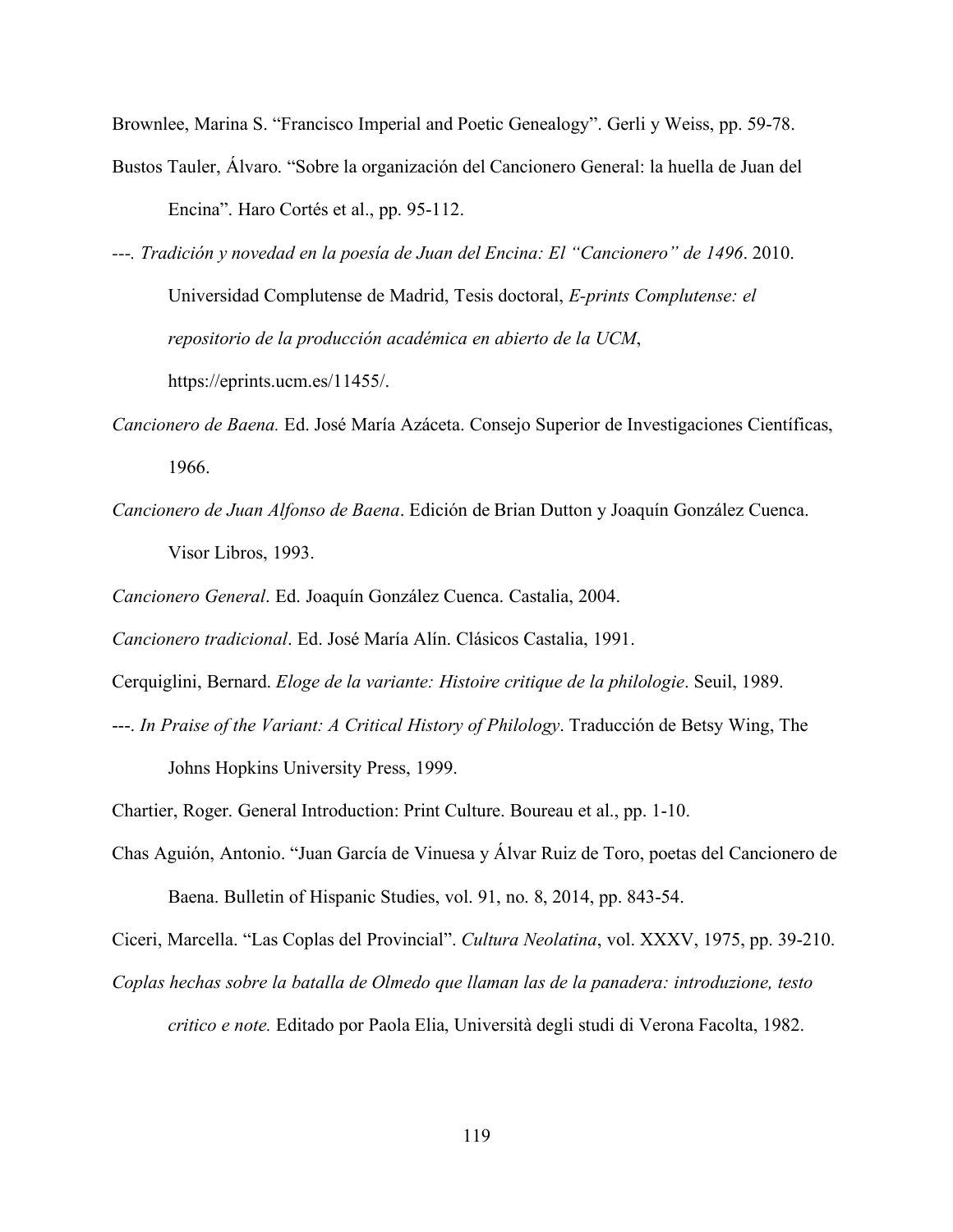Cummins, J.G. *The Spanish Traditional Lyric*. Pergamon Press, 1977.

- De Lustonó, Eduardo. *Cancionero de obras de burlas provocantes a risa*. Librería de Victoriano Suárez, 1872.
- Dolan, Jill S. *The Feminist Spectator as Critic*. UMI Research Press, 1988.
- Domínguez, Frank. Introducción. *Cancionero de obras de burla provocantes a risa*. Editado por Frank Domínguez, Albatros Hispanófila Ediciones, 1978.
- ---. "El manuscrito de las 'Coplas de la panadera' de la Biblioteca Colombina y Capitular de Sevilla", *Hispanófila*, vol. 90, May 1987, pp. 1-98.
- ---. Carajicomedia*: Parody and Satire in Early Modern Spain*. Támesis, 2015.
- Dutton, Brian, y Victoriano Roncero López. *La poesía cancioneril del siglo XV: Antología y estudio*. Iberoamericana-Vervuert, 2004.
- ---. "El desarrollo del *Cancionero general* de 1511". *Actas del Congreso Romancero-Cancionero*, vol. 1, 1990, pp. 81-96.

Eco, Umberto. *Semiotics and the Philosophy of Language*. Indiana University Press, 1984.

- Esteve, Cesc, editor. *Las razones del censor: control ideológico y censura de libros en la primera Edad Moderna*. Universitat Autònoma de Barcelona, 2013.
- Filios, Denise K. *Performing Women in the Middle Ages: Sex, Gender, and the Iberian Lyric*. Palgrave Macmillan, 2005.
- Flores, José M. *Crónica de D. Álvaro de Luna: Condestable de los reynos de Castilla y de León, maestre y administrador de la Orden y Caballeria de Santiago*. Impr. de Antonio de Sancha, 1784.

Fraker, Charles. *Studies on the Cancionero de Baena*. University of North Carolina Press, 1966.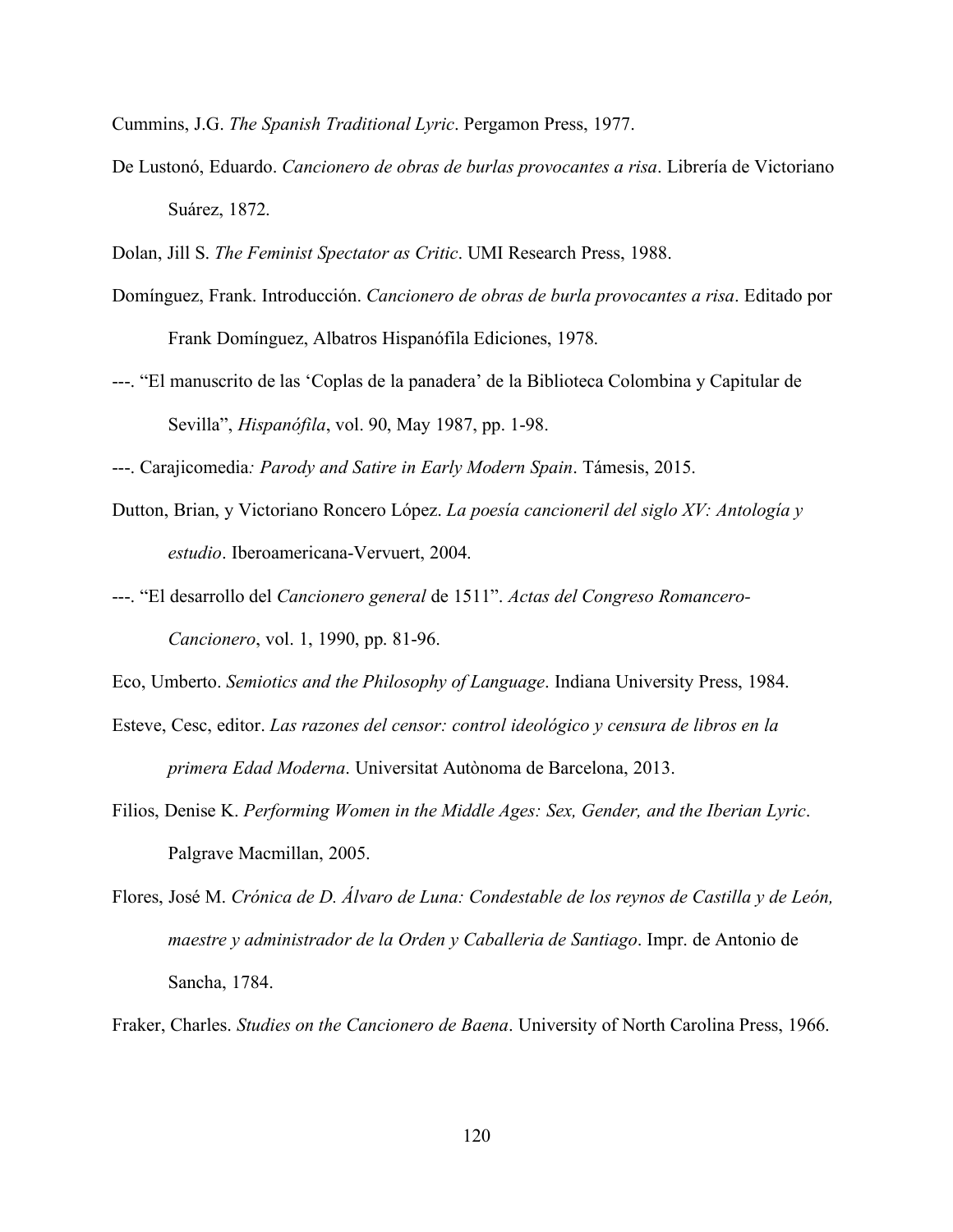Frenk Alatorre, Margik. *Lírica española de tipo popular*. Cátedra, 1977.

- Galvez, Marisa. *Songbook: How Lyrics Became Poetry in Medieval Europe*. The University of Chicago Press, 2012.
- García-Sempere, Marinela y Alexander S. Wilkinson. "Catalán and the Book Industry in the Crown of Aragón, 1475-1601". Bulletin of Spanish Studies, vol. LXXXIX, no. 4, 2012, pp. 557-74.
- Gerli, Michael, y Julian Weiss, editores. *Poetry at Court in Trastamaran Spain: from the*  Cancionero de Baena *to the* Cancionero general. Medieval and Renaissance Texts and Studies, 1998.
- Gómez-Bravo, Ana María. "*Decir canciones*: The Question of Genre in Fifteenth-Century Castilian *Cancionero* Poetry". *Medieval Lyric: Genres in Historical Context*, edición de William D. Paden. University of Illinois Press, 2000, pp. 158-87.
- ---. *Textual Agency: Writing Culture and Social Networks in Fifteenth-century Spain*. University of Toronto Press, 2013.
- ---. "Situation and Textual Mediation: Toward a Material Poetics of the Fifteenth-Century Lyric". *La corónica: A Journal of Medieval Hispanic Languages, Literatures, and Cultures*, vol. 41, no. 2, Spring 2013, pp. 43-63.
- Gómez Moreno, Ángel. *El "Proemio e carta" del Marqués de Santillana y la teoría literaria del siglo XV*. PPU, 1990.
- González Cuenca, Joaquín. "La inalcanzable *editio optima* del *Cancionero general*". *La corónica: A Journal of Medieval Hispanic Languages, Literatures, and Cultures*, vol. 30, no. 2, Spring 2002, pp. 317-33.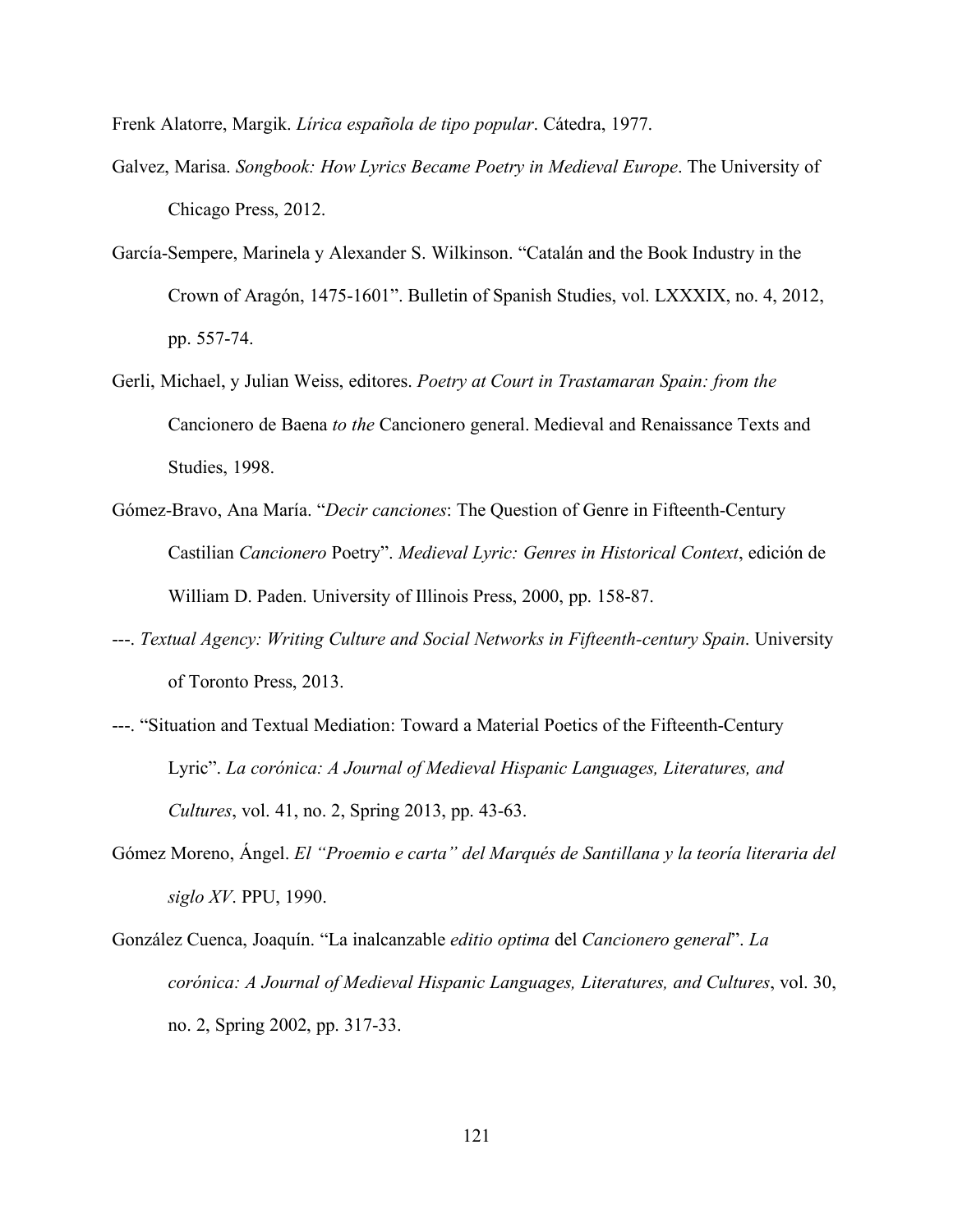Gornall, John. *The invenciones of the* British Library Cancionero. Department of Hispanic Studies, Queen Mary University of London, 2003.

Guglielme, Nilda. *Marginalidad en la Edad Media* (1996). Editorial Biblios, 1998.

- Hamilton, Earl J. *Money, Prices, and Wages in Valencia, Aragon, and Navarre, 1351-1500*. Harvard University Press, 1936.
- Haro Cortés, Marta et al., editores. *Estudios sobre el Cancionero general (Valencia, 1511): poesía, manuscrito e imprenta*. Publicacions de la Universitat de València, 2012.

Haebler, Konrad. *The Early Printers of Spain and Portugal*. Chsiwick Press, 1896.

- Hinojosa Montalvo, José R. "Sobre mercaderes extrapeninsulares en la Valencia del siglo XV", *Saitabi*, vol. XVI, 1976, pp. 59-92.
- Huot, Sylvia. *From Song to Book: The Poetics of Writing in Old French Lyric and Lyrical Narrative Poetry*. Cornell University Press, 1987.
- Hutcheson, Gregory S."Islamic Traces in the *Cancionero de Baena*". *La corónica: A Journal of Medieval Hispanic Languages, Literatures, and Cultures*, vol. 41, no. 1, 2012, pp. 149- 80.
- Johnston, Michael, y Michael van Dussen, eds. *The Medieval Manuscript Book: Cultural Approaches*. Cambridge University Press, 2015.
- Juan del Encina. *Poesía lírica y cancionero musical*. Edición de Royston O. Jones y Caroline R. Lee, Castalia, 1975.
- McGann, Jerome J. *The Textual Condition*. Princeton University Press, 1991.
- Menéndez Pidal, Ramón, et al. *Los Trastámara de Castilla y Aragón en el siglo XV*. Espasa-Calpe, 1964.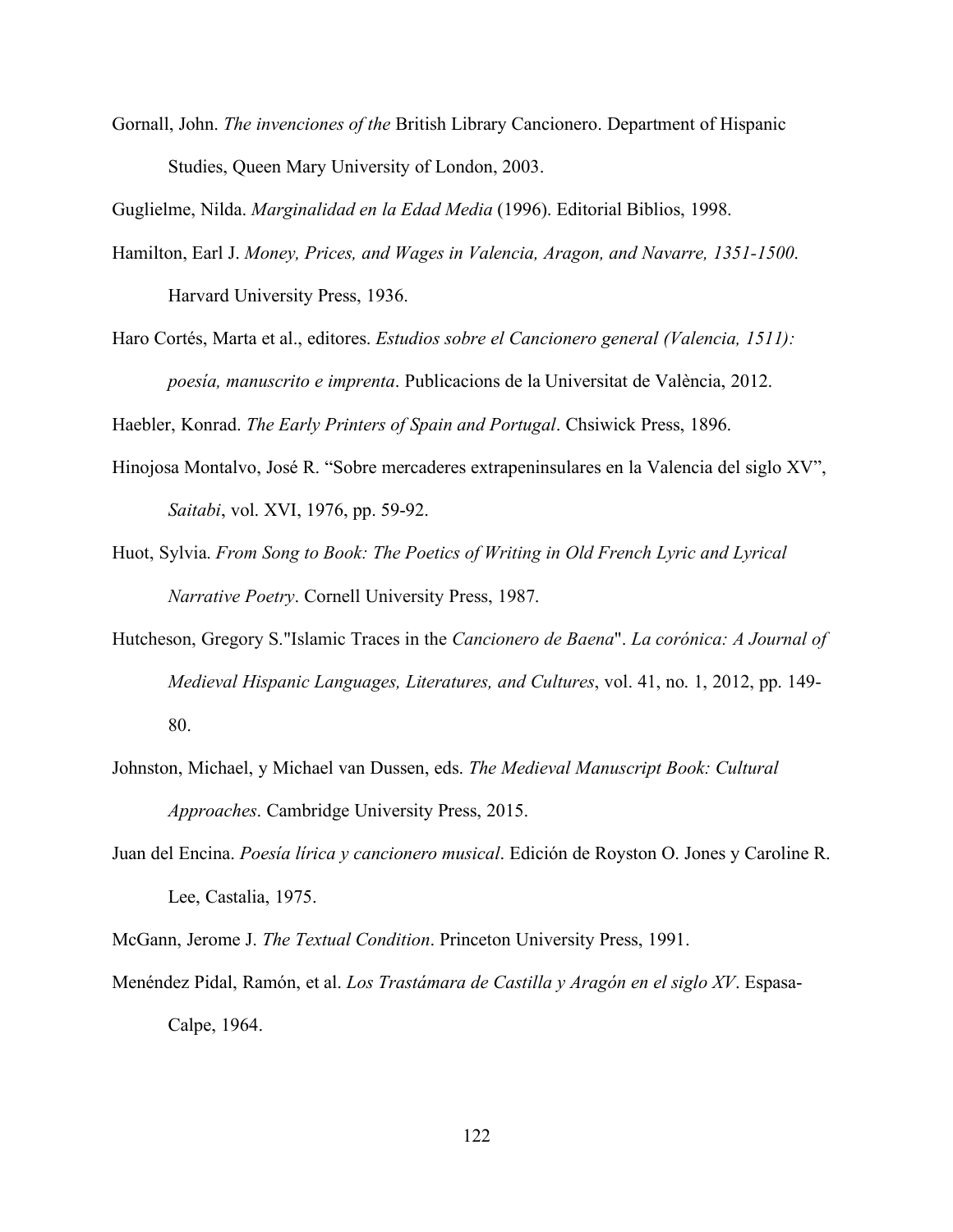- Nichols, Stephen G. "Introduction: Philology in a Manuscript Culture". *The New Philology, Speculum*, vol. 65, no. 1, Jan. 1990, pp. 1-10.
- Lapesa, Rafael. "La lengua de la poesía lírica desde Macías hasta Villasandino". *Romance Philology* VII, 1954, pp. 51-59.
- Lawrence, Jeremy. "Humanism and the Court in Fifteenth-Century Castile". *Humanism in Fifteenth-Century Europe*. *Medium Aevun Monographs XXX*. Edición de David Rundle, Society of the Study of Medieval Languages and Literature, 2012, pp. 175-201.

Le Gentil, Pierre. *Poesie lyrique espagnole et portugaise à la fin du moyen âge*. Plihon, 1949.

- Lerer, Seth. "Bibliographical Theory and the Textuality of the Codex: Toward a History of the Premodern Book." Johnston y van Dussen, pp.17-33.
- Livingston, Eric. "The Textuality of Pleasure". *New Literary History*, vol. 37, no. 3, 2006.
- Macpherson, Ian. "The Game of Courtly Love: *Letra*, *Divisa*, and *Invención* at the Court of the Catholic Monarchs". Gerli y Weiss, pp. 95-110.

McGann, Jerome J. *The Textual Condition*. Princeton University Press, 1992.

Menéndez y Pelayo, Marcelino. *Antología de poetas líricos castellanos*. Edición Nacional de las Obras Completas. Aldus, 1944.

Montoya Martínez, Jesús e Isabel Riquer. *El prólogo literario en la Edad Media*. UNED, 1998.

- Morán Martín, Remedios y Eduardo Fuentes Ganzo. "Ordenamiento, legitimación y potestad normativa: justicia y moneda". Nieto Soria, pp. 207-38.
- Moulton, Ian Frederick. Introduction. *Reading and Literacy in the Middle Ages and Renaissance*. Brepols, 2004.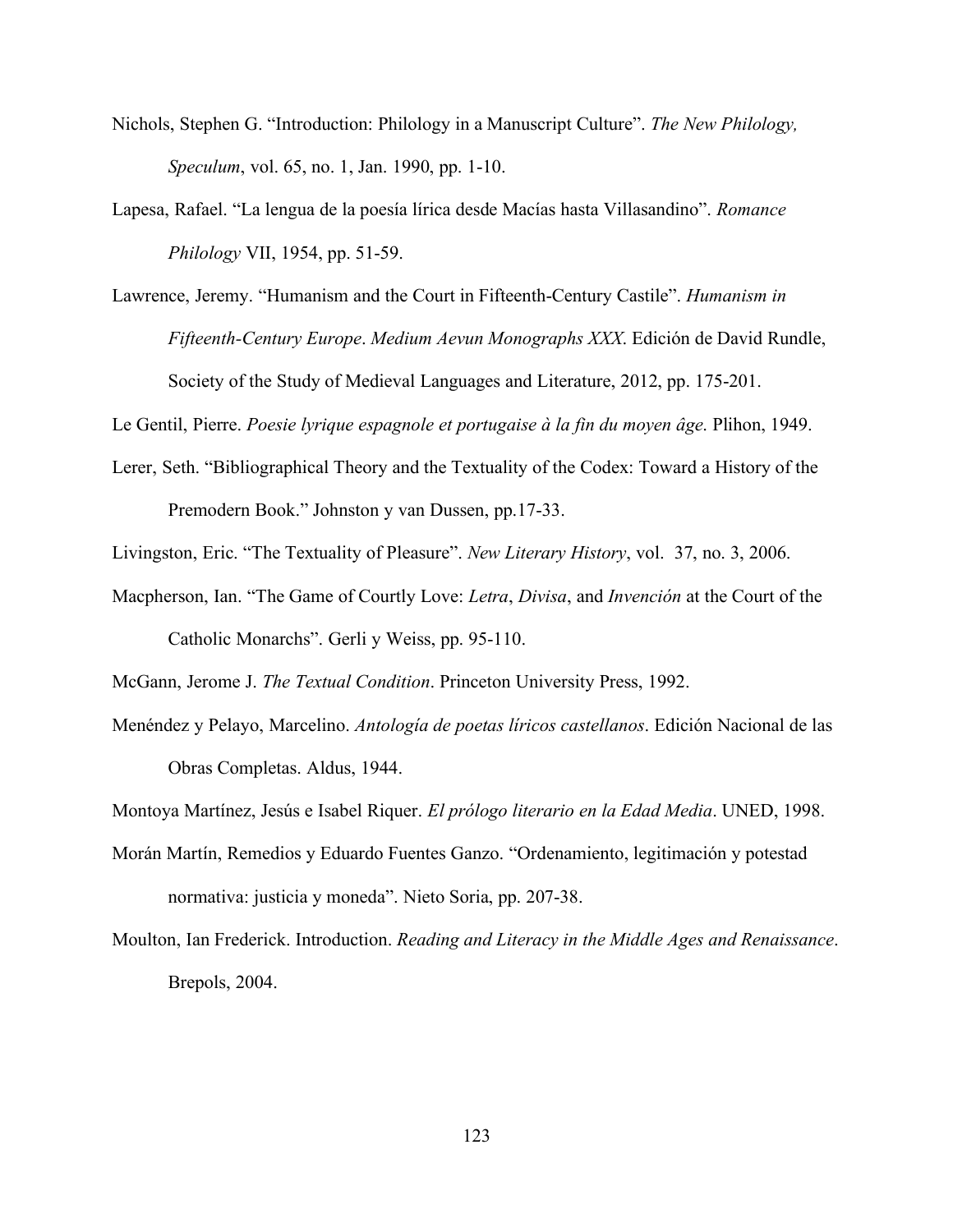Nieto Soria, José Manuel, editor. *Orígenes de la monarquía hispánica: propaganda y legitimación (ca. 1400-1520)*. Dykinson, 1999.

Norton, F.J. *Printing in Spain: 1501-1520*. Cambridge University Press, 2010.

- Olinger, Paula. *Images of Transformation in Traditional Hispanic Poetry*. Juan de la Cuesta, 1985.
- Parker, Andrew y Eve Kosofsky Sedgwick. "Introduction to *Performativity and Performance*" (1994). Bial, pp. 200-207.
- Patterson, Lee. *Negotiating the Past: The Historical Understanding of Medieval Literature*. University of Wisconsin Press, 1987.
- Perea Rodríguez, Óscar. "Sobre la datación cronológica de las *Obras de burlas* del *CG*". Haro Cortés et al., pp. 326-347.
- *---. Estudio biográfico sobre los poetas del* Cancionero general. Consejo Superior de Investigaciones Científicas, 2007.
- ---. *Las cortes literarias hispánicas del siglo XV: el entorno histórico del* Cancionero general *de Hernando del Castillo*. 2004. Universidad Complutense de Madrid, Tesis doctoral.
- ---. "Valencia y el *Cancionero general* de Hernando del Castillo: los poetas y los poemas". *Dicenda. Cuadernos de Filología Hispánica*, vol. 21, 2003, pp. 227-51.
- Pérez-Romero, Antonio. *The Subversive Tradition in the Spanish Renaissance Writing*. Bucknell University Press, 2015.
- Perotti, Olga. "La poesía religiosa en el *Cancionero general* de 1511". *I Canzioneri di Lucrezia / Los Cancioneros de Lucrecia (Atti del convegno internazionale sulle raccolte poetiche*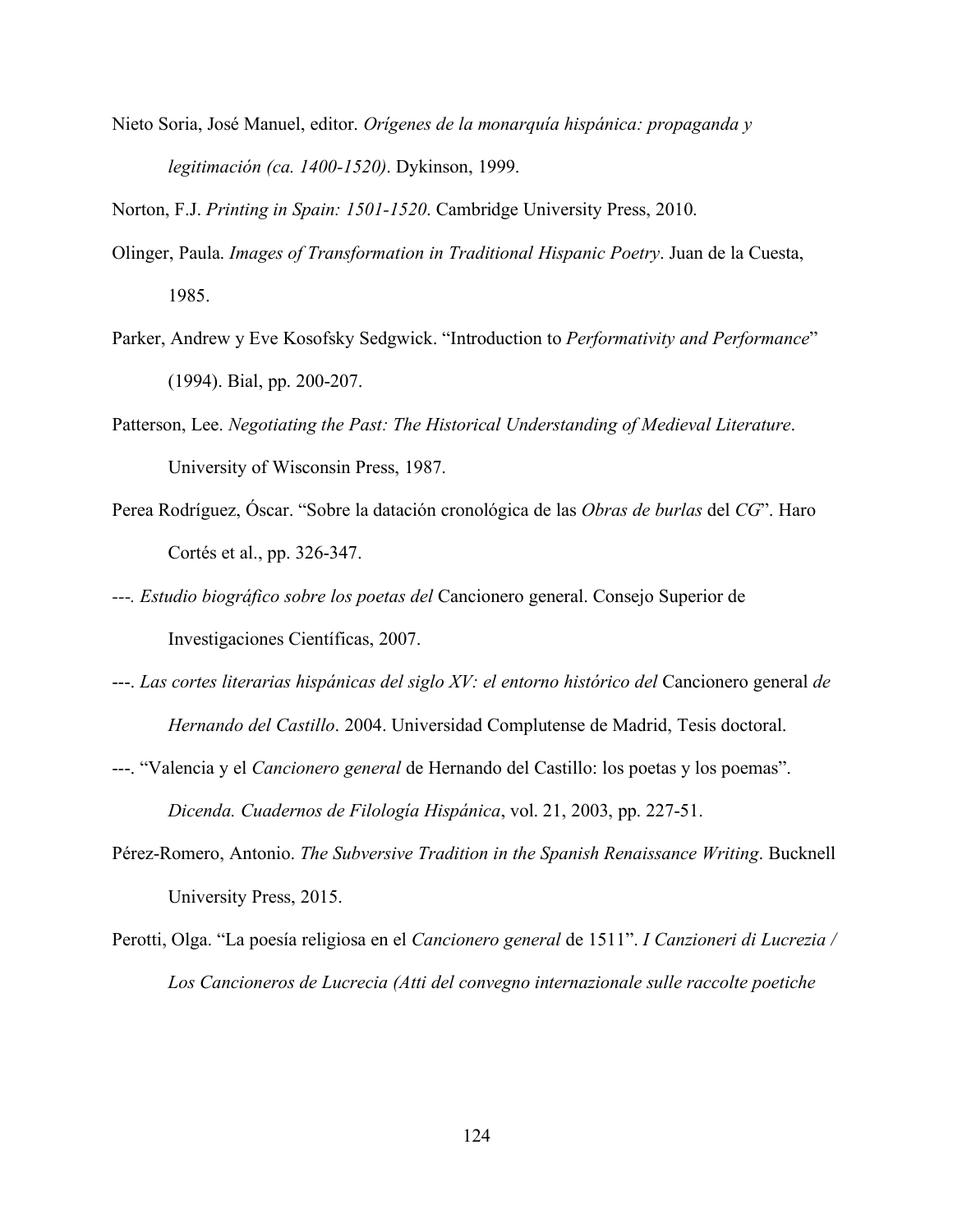*iberiche dei secoli XV-XVII)*, edición de Andrea Baldissera y Giuseppe Mazzocchi, Unipress, 2005, pp. 247-62.

Piles Ros, Leopoldo. *Apuntes para la historia económico social de Valencia durante el siglo XV*. Archivo Municipal de Valencia, 1969.

*Poesía cancioneril castellana*. Edición de Michael Gerli. Akal, 1994.

*Poesía femenina en los cancioneros*. Edición de Miguel Ángel Pérez Priego. Castalia, 1989.

Richardson, Catherine. "Written texts and the Performance of Materiality". *Writing material Culture History*, edición de Anne Gerritsen and Girogio Riello, Bloomsbury, 2015, pp. 43-58.

Rodríguez-Moñino, Antonio. *Poesía y cancioneros (siglo XVI)*. Real Academia Española, 1968.

Rodríguez Puértolas, Julio. "Sobre el autor de las *Coplas de Mingo Revulgo*". *Actas del II Congreso de la Asociación Internacional de Hispanistas : celebrado en Nijmegen del 20 al 25 de agosto de 1965*. Asociación Internacional de Hispanistas. Instituto Español de la Universidad de Nimega, 1967. pp. 513-16.

- ---. *Poesía de protesta en la Edad Media castellana.* Gredos, 1968.
- ---. "Antón de Montoro, poeta converso del siglo XV". *Actas del Congreso Romancero-Cancionero (UCLA 1984)*, vol. II, 1990, pp. 371-82.

Rubió i Balaguer, Jordi. *Història de la Literatura Catalana*. Abadia de Montserrat, 1984.

- Ruiz, Aurora Herminda. "Silent Subtexts and *Cancionero* Codes: On Garcilaso de la Vega's Revolutionary Love". Gerli y Weiss, pp. 79-92.
- Ryder, Alan. *Alfonso el Magnánimo, rey de Aragón, Nápoles y Sicilia 1396-145*8. Generalitat Valenciana - Edicions Alfons el Magnànim, 1992.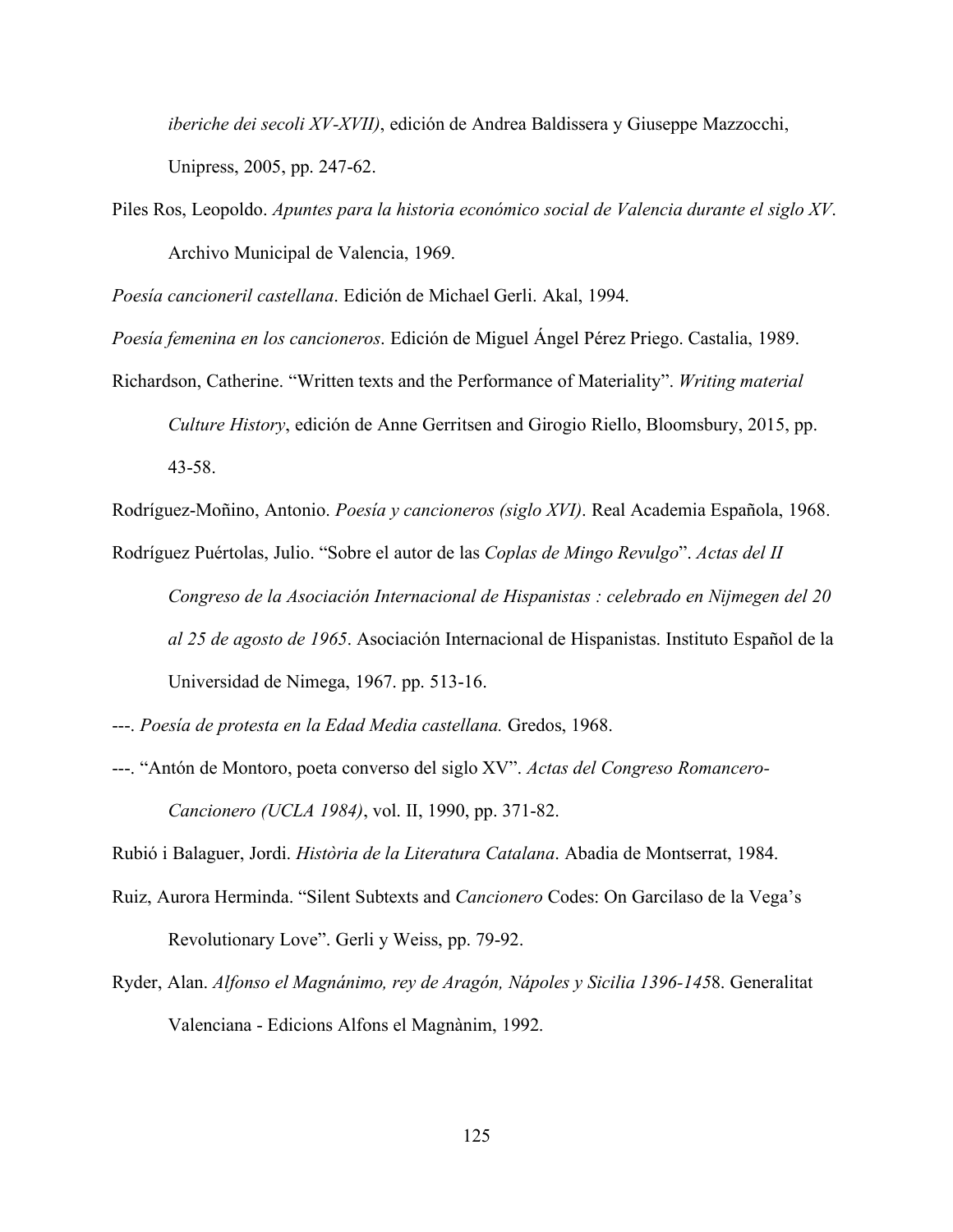Salvador Miguel, Nicasio. "Valencia en torno a 1511". Haro Cortés et al., pp. 37-67. Schechner, Richard. *Performance Studies*. 2nd ed.

Scholberg, Kenneth R. *Satírica e inventiva en la España medieval*. Gredos, 1971.

*---. Algunos aspectos de la sátira en el siglo XVI*. Peter Lang, 1979.

- Severin, Dorothy. "Cancionero: un género malnombrado". *Cultura Neolatina*, vol. 54, 1994, 95- 105.
- Taylor, Andrew. *Textual Situations: Three Medieval Manuscripts and their Readers*. University of Pennsylvania Press, 2002.
- Tittman, Barclay. "A Contribution to the Study of the *Cancionero de Baena* Manuscript". *Aquila, Chestnut Hill Studies in Modern Languages and Literatures I*, 1968, pp. 190-205.
- Valderrama Andrade, Carlos. Reseña de *El Cancionero de Gallardo*, edición crítica de José María Azáceta (1962). *THESAURUS*, Tomo XIX, No. 1, 1964, pp. 168-79.
- Vian Herrero, Ana, et al., editores. *Diálogo y censura en el siglo XVI*. Iberoamericana/Vervuert, 2016.
- ---. et al., editores. *Reading and Censorship in Early Modern Europe*. Universitat Autònoma de Barcelona, 2010.
- Vicens Vives, Jaime. *Approaches to the History of Spain*. University of Chicago Press, 1967.
- Weiss, Julian. "Other Lost Voices: A Note on the *Soldadeira*", *PMHRS*, vol. 60, 2007, pp. 245- 56.
- ---. *The Poet's Art: Literary Theory in Castile, c. 1400-1460*. Society for the Studies of Mediaeval Languages and Literature, 1990.